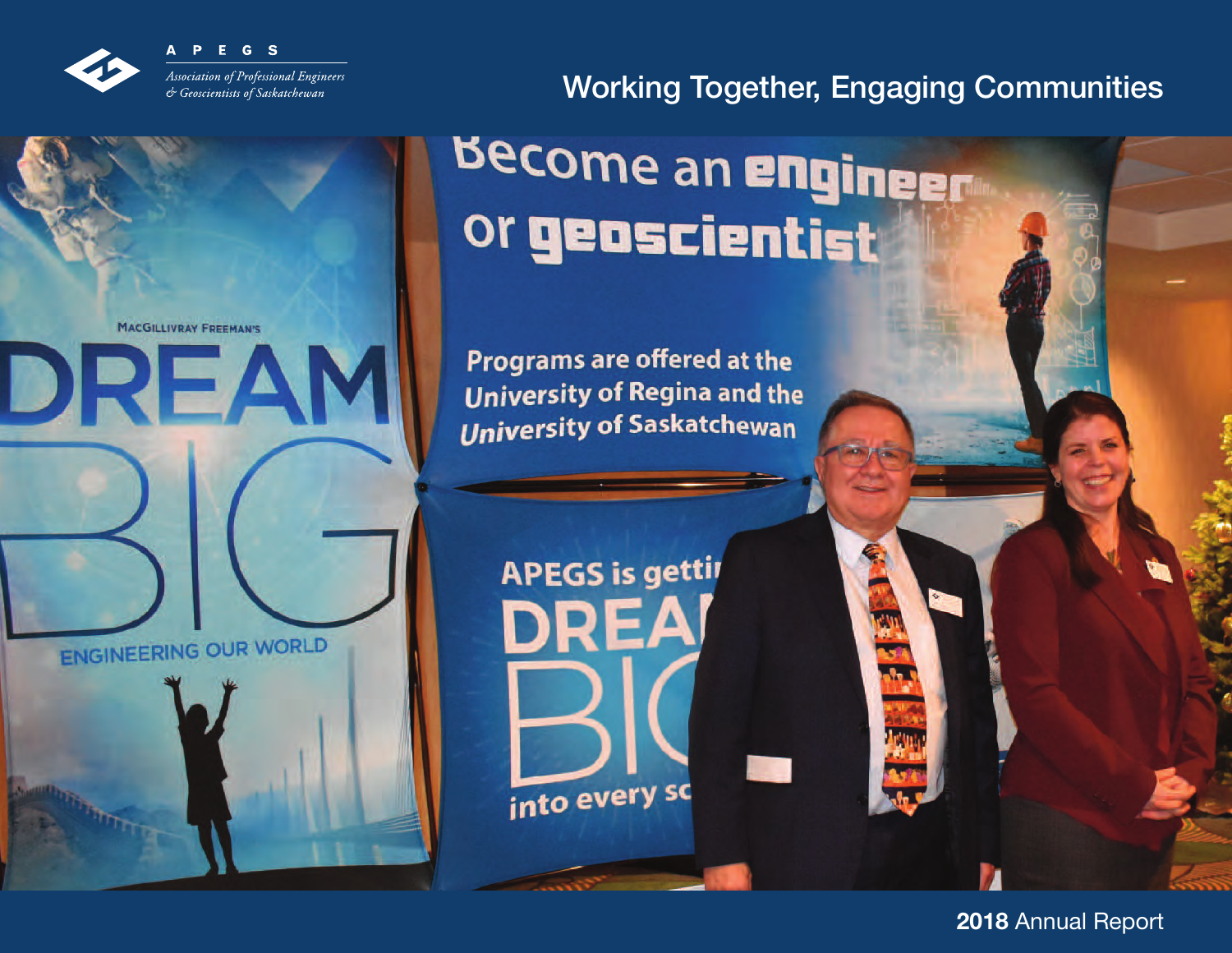

## A P E G S

Association of Professional Engineers & Geoscientists of Saskatchewan

**Front Cover:** Executive Director and Registrar Bob McDonald, P.Eng., MBA, LL.B., FEC, FGC (Hon.), FCSSE and President Stormy Holmes, P.Eng., FEC introducing the Dream Big: Engineering Our World initiative for schools at the MLA reception, November 2018.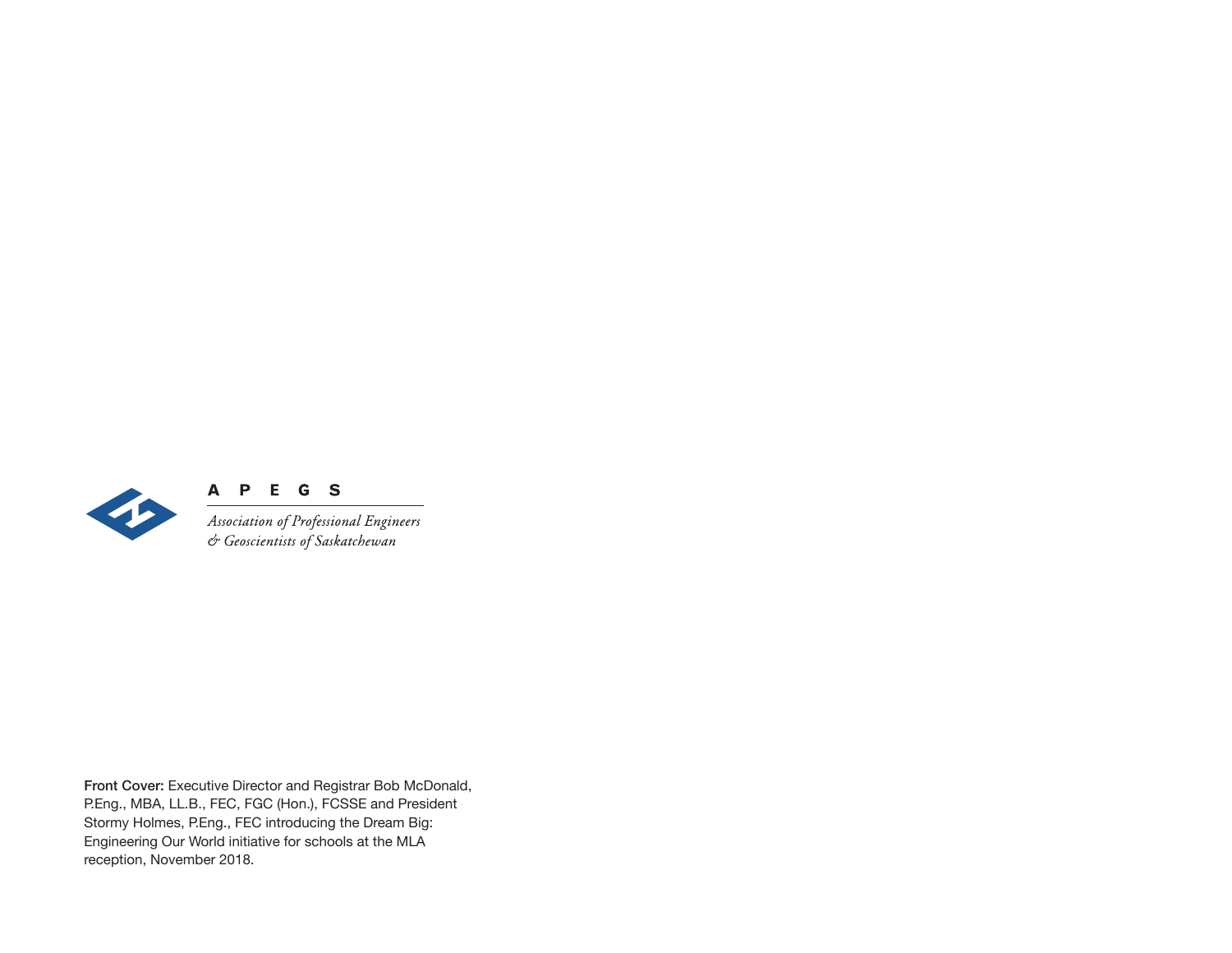## Table of Contents

| College of Engineering, University of Saskatchewan 35                |
|----------------------------------------------------------------------|
| Faculty of Engineering and Applied Science, University of Regina. 40 |
| Department of Geological Sciences, University of Saskatchewan 41     |
|                                                                      |
|                                                                      |
|                                                                      |
|                                                                      |
|                                                                      |
| Saskatchewan Geological Society (Regina)  48                         |
| Association of Consulting Engineering Companies - SK  49             |
| Saskatoon Engineering Students' Society  51                          |
|                                                                      |
| D.M. Kent Club (University of Regina Geology Students) 53            |
| Ore Gangue (University of Saskatchewan Geology Students) 54          |

| Consolidated Statement of Revenue and Expenditures 57 |  |
|-------------------------------------------------------|--|
|                                                       |  |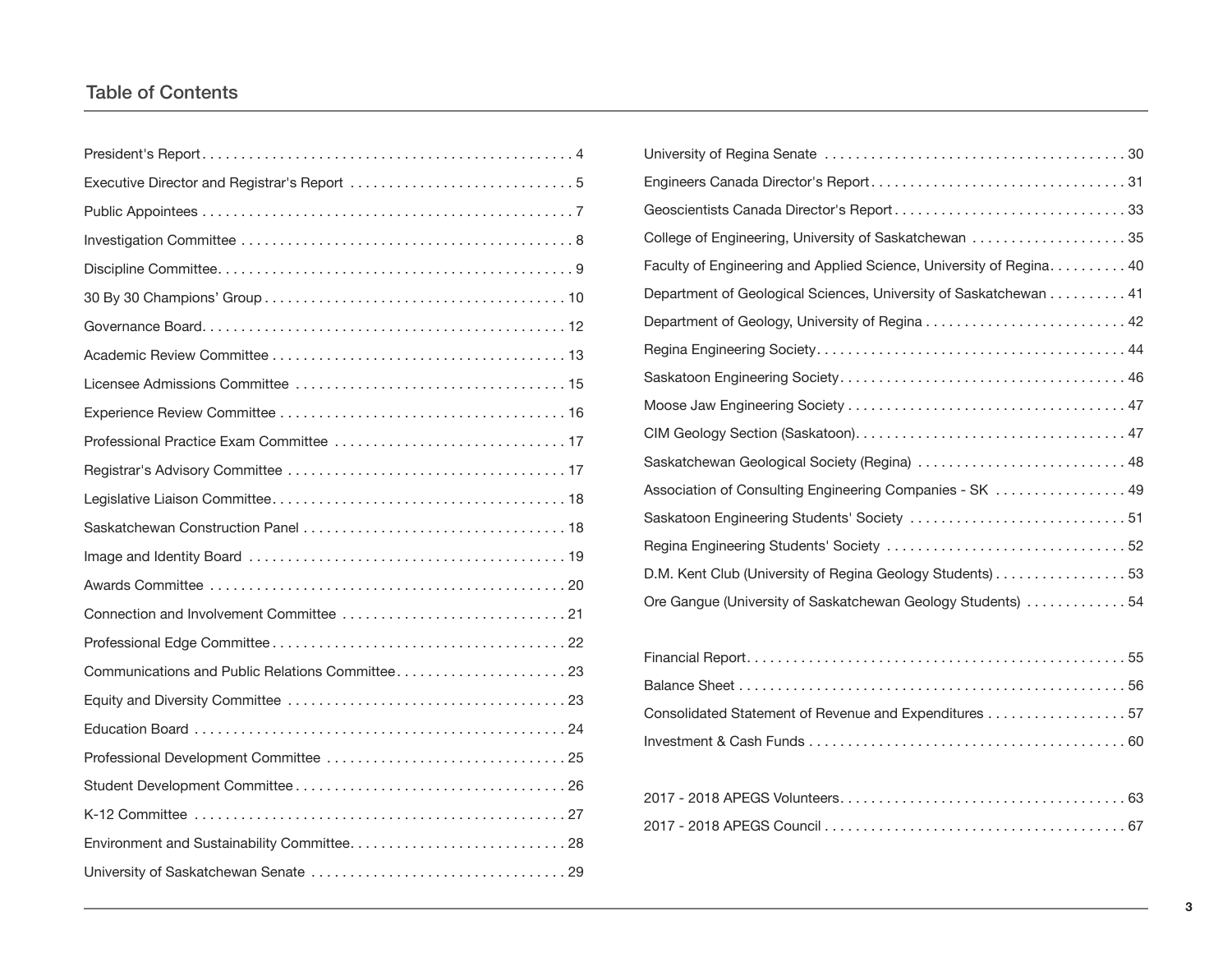Over the last couple of years APEGS has had a renewed focus on operating within our statutory objects:

- Ensure proficiency and competency of members in their practice to safeguard the public;
- Regulate the practice of members in accordance with the Act and Bylaws;
- Promote and improve the proficiency and competency of members;
- Foster the practice by members in a manner that is in the public interest.

There has been much discussion within the organization about the role of the regulator in advocating for the members. As we protect the public interest, it is imperative that we are not seen to be favouring member interests over what is important in safeguarding the public. We are going to start taking a look at Council, board, committee and staff structure to align with our objects, while thoughtfully taking on advocacy within the regulatory view.

At the 2018 APEGS Annual Meeting, the membership unanimously passed instating required Continuing Professional Development (CPD). I am so proud to be a member of an organization that understands and embraces the role of CPD in demonstrating to the public that we hold paramount their protection. APEGS CPD program contains the elements of scope description, professional development plan and reporting back on progress against the plan. We are also leading in the country by requiring our members to complete at least an hour of ethics training as part of their professional development. With this new program, APEGS has created a new committee (the Continuing Professional Development Compliance Committee). This committee will provide oversight of the program and help it evolve as implementation gets underway.

Also at the Annual Meeting last year, our membership unanimously passed instating Competency Based Assessment (CBA) for our Engineers-In-Training. Competencies are observable and measurable skills, knowledge, abilities, motivations or traits required for professional registration that are demonstrated through the actions and behaviours of the applicant. By focusing on competencies this program:

- Allows for quantitative assessment;
- Assesses readiness for licensure with described and defined measurement;
- Provides objective, transparent and consistent assessment;
- Provides confidence to applicants, validators, employers and assessors.

APEGS continues its work towards inclusivity within the profession. Engineers Canada created the 30 by 30 initiative with the goal of having 30 per cent of newly registered professional engineers be women by 2030. APEGS endorsed this initiative and created a Task Group. Over the last year, the Task Group has taken steps to embed their work into existing committees such as Equity & Diversity, K-12, Student Development and Communications and Public Relations. APEGS participates on the Engineers Canada 30 by 30 committee to align with the other regulators and participate with national stakeholders.

As a provincial regulator, it is important that we engage with stakeholders of the professions. We meet regularly with the Ministry of Highways and Infrastructure, which is responsible for our Act and held the MLA reception with an opportunity to meet with MLAs from government and opposition. At a North American level, we participate in the Pacific Northwest Economic Region summits, where we meet with MLAs, governors and senators from the region to discuss issues about the professions, in particular mobility.

We participated in some of the other regulators' annual meetings and in Engineers Canada meetings. At these meetings, we have discussed issues that are affecting our sister associations and trends that we are seeing in the regulatory industry. In British Columbia, EGBC has been dealing with the outcomes of the Professional Reliance Review, which has included the government there creating the *Professional Governance Act* – which created the Office of the Superintendent of Professional Governance – an umbrella "regulator of regulators" with broad sweeping powers. This has produced some positive outcomes - there will be required reporting of professional development activities and corporate registration, both of which EGBC has been working on for some years.

The Sponsorship Task Group has been diligently working towards a policy document for how APEGS distributes and receives sponsorship. Part of the work has been defining what sponsorship is – there are many types – grants, scholarships, event sponsorship, etc. The committee has also reached out to the other regulators to understand what they call sponsorship and how they distribute it. I'm looking forward to having this policy in place to help guide our future contributions.

Thank you to everyone for their support over this year of my presidency and all my previous time with APEGS. I have grown so much from working with each of the members of the Executive Committee, Council, boards, committees and staff. There is so much to be proud of in the work that we do. I appreciate the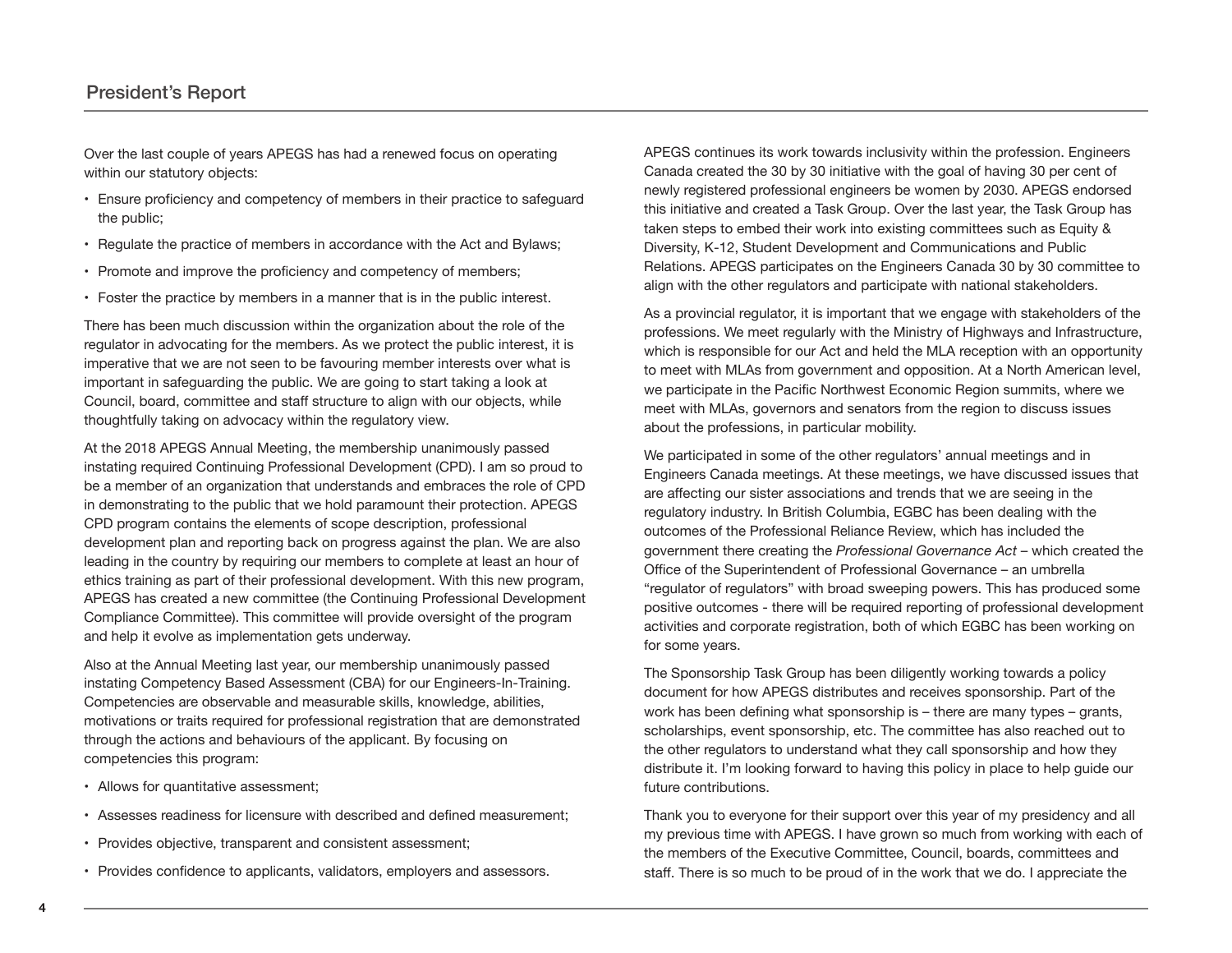candid respectful conversations and discussions that have let us get to the best decisions. The level of trust between the Council members is beautiful to experience. We can and do express contrary opinions making sure that all sides of an issue are seen before a decision is made. I have been involved with APEGS as a volunteer for over twenty years and have loved every minute of my time with the organization.

Why volunteer with APEGS? Because I felt there is nothing more important to my work as an engineer than to be able to shape the profession. It has been a privilege and an honour to work with the other regulators and Engineers Canada. I encourage everyone that I meet to get out and volunteer. APEGS is a great place to give your time and knowledge, you will reap rewards back. Thank you, again for this opportunity to serve you.

Respectfully submitted,

Stormy Holmes, P.Eng., FEC President

APEGS membership increased by one per cent in 2018. Despite the soft Saskatchewan economy, the number of professional members remained relatively constant, with an increase in members-in-training and licensees. A table of membership statistics is included below. APEGS also experienced unprecedented growth in the number of applications from internationallyeducated engineering graduates.

The membership ratified amendments to the Regulatory Bylaws at the 2018 annual meeting which will result in changes for members, volunteers and staff. APEGS volunteers and staff undertook extensive member consultations throughout the province to discuss the bylaw amendments. A record number of members registered to vote at the annual meeting. Council and Executive Committee has acknowledged the value and importance of member consultations.

The Sponsorship Task Group evolved from the task group reviewing APEGS participation in the Children's Discovery Museum (now Nutrien Wonderhub) in Saskatoon with a mandate to review of APEGS sponsorship practices. Its report will be available to Council in early 2019.

Work also continued on an upgraded database to support our membership and enhance members' online experience. Highlights of many of these activities are provided below.

#### **Continuing Professional Development**

*The Engineering and Geoscience Professions Act* states the objects of the Association. Two of the objects relate to the proficiency and competency of its members and licensees in order to safeguard the public, and to regulate the professions in the public interest. The Code of Ethics requires members and licenses to "keep themselves informed in order to maintain their competence…..". In furtherance of these requirements, APEGS members unanimously ratified amendments to the Regulatory Bylaws enacting a required Continuing Professional Development Program at the 2018 Annual Meeting. Members and licensees were mailed a copy of the program document in December, following approval of the amendments by the Minister. The program became effective on January 1, 2019 and members will report on their 2019 activities with the renewal of their 2020 membership and licence dues. The Professional Development Committee will continue to highlight professional development opportunities and ensure that members have options to satisfy the verifiable ethics requirement. A new Continuing Professional Development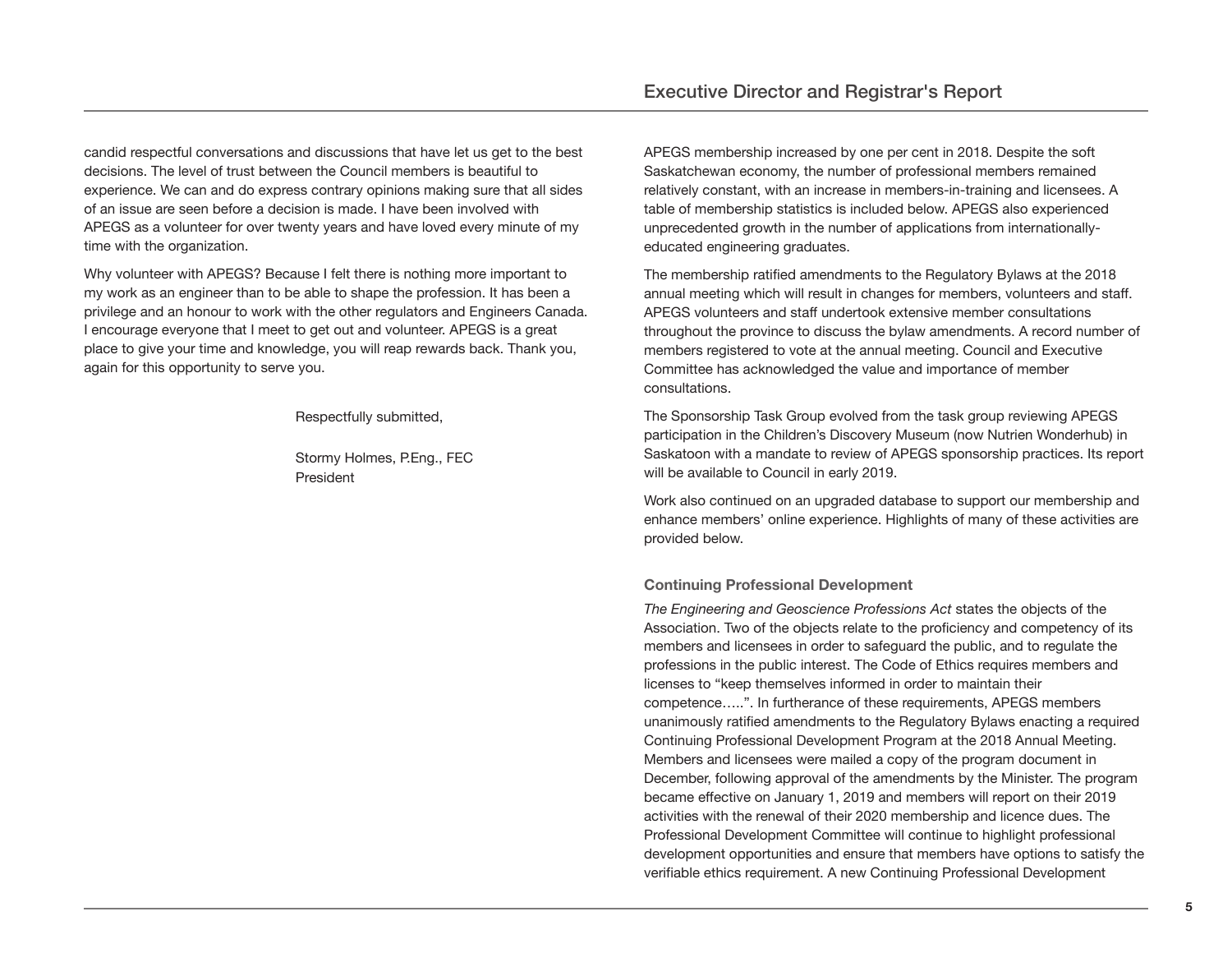Compliance Committee will monitor compliance with the program and review requests from members for a variation from the program resulting from individual special circumstances.

#### **Registration**

Overall, the membership of APEGS increased by one per cent in 2018. Most of the growth resulted from an increase in the number of members-in-training, with a nearly constant number of professional members. The number of licence waivers decreased by 14.3 per cent and the number of life members increased by 7.9 per cent. With 2,362 members-in-training, the work load of the Experience Review Committee and the Professional Practice Exam Committee is assured for the next several years.

At the 2018 annual meeting, APEGS members unanimously approved bylaw amendments which will change in the reporting of work history from a paperbased reporting system to an online competency-based reporting system for engineers-in-training. The new system came into effect as of January 1, 2019, and will impact the engineers-in-training, their supervisors (the validators) and the assessors (Experience Review Committee members). Engineers-in-training already reporting work experience using the paper-based system have the option to complete their reporting in the old system. However, as of January 1, 2019, engineers-in-training who have not yet reported work experience will be required to use the new system. Work is continuing through Geoscientists Canada to develop the competencies for geoscience licensure, and it is anticipated that a similar online competency-based work experience reportingsystem will take effect for geoscientists-in-training in 2021.

The elements of acceptable work experience has not changed as a result of the change in the reporting system, but the move to competencies will result in a more transparent and consistent assessment of work experience.

There are several things that don't show up in the statistics below. There continues to be more professional members, both engineers and geoscientists, licensed to practice professional engineering or professional geoscience in Saskatchewan, who reside outside of Saskatchewan. This is not new to APEGS but continues a trend that has existed for a number of years. The number of applications from international engineering graduates increased rapidly in late 2017 and 2018 as a result engineering being included as an occupation in the Saskatchewan Immigrant Nominee Program. The total number of applications received from international engineering graduates increased from 391 in 2016 to

945 in 2017 to 2,715 in 2018. The number of applications has challenged volunteers and staff, who should be commended for processing these applications. With the removal of engineering from the applicable occupation codes, it is anticipated that the number of applications will decline to a "new normal" in the range of 600-700 annually.

**Membership Statistics**

| <b>MEMBERSHIP CATEGORY</b>                   | 2017  | 2018  | <b>CHANGE</b>  | % CHANGE  |
|----------------------------------------------|-------|-------|----------------|-----------|
| <b>Professional Engineers</b>                | 8024  | 8071  | 47             | $0.6\%$   |
| <b>Professional Geoscientists</b>            | 598   | 568   | (30)           | $(5.0\%)$ |
| Engineers-in-Training                        | 1910  | 2144  | 234            | 12.3%     |
| Geoscientists-in-Training                    | 212   | 218   | 6              | 2.8%      |
| Geoscience Licensees                         | 9     | 11    | $\overline{2}$ | 22.2%     |
| <b>Engineering Licensees</b>                 | 92    | 113   | 21             | 22.3%     |
| <b>Temporary Licensees</b>                   | 23    | 23    | 0              | 0%        |
| Licence Requirement Waived:                  | 1608  | 1378  | (230)          | (14.3%)   |
| (P.Eng./P.Geo./Licensee/Members-in-Training) |       |       |                |           |
| Life Members (P. Eng. & P. Geo.)             | 1035  | 1117  | 82             | 7.9%      |
| Total - Members / Licensees                  | 13511 | 13643 | 132            | 1.0%      |
| Resignations: Members & Licensees            | 379   | 475   | 96             | (25.3%)   |
| Permission to Consult Applications           | 343   | 339   | (4)            | $(1.2\%)$ |
| Certificates of Authorization                | 1252  | 1261  | 7              | $0.6\%$   |

Brackets indicate (decrease)

#### **Compliance Activities**

*The Engineering and Geoscience Professions Act* prohibits persons who are not APEGS members or licensees from using the "engineering" or "geoscience" titles to imply they are members, and from engaging in the practice of professional engineering or professional geoscience without being appropriately licensed or supervised by someone licensed by APEGS. When staff identifies compliance issues, they follow up with these persons to ensure compliance with the Act. Staff routinely monitors the Saskatchewan Gazette and other publications. However, APEGS requests that members assist by reporting potential compliance issues in Saskatchewan.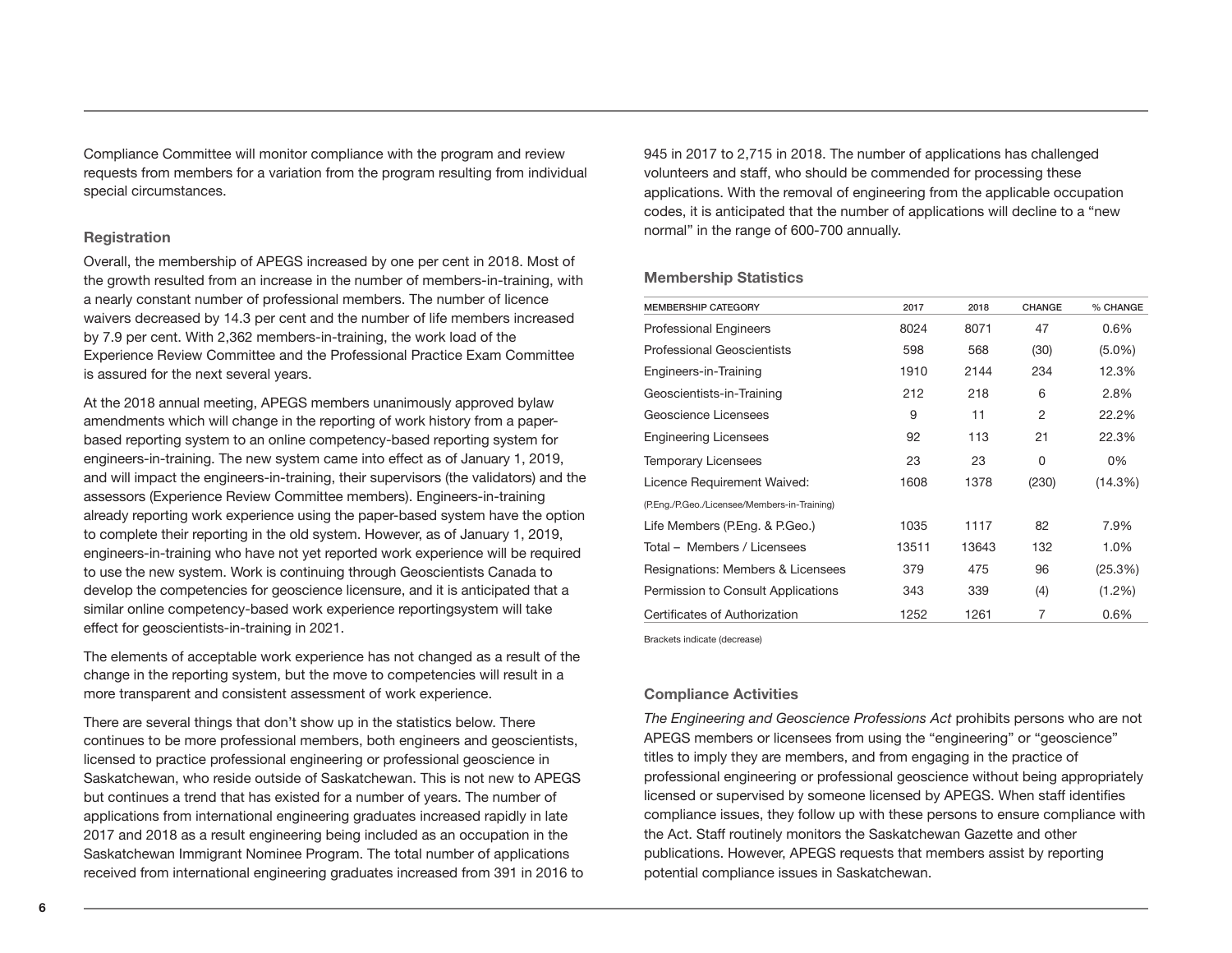## **Public Appointees**

#### **Member Database, Website and Online Services**

The updated member database was launched prior to the 2019 renewal season, approximately one year later than planned. The full functionality was not available at launch and work continues by the developer and APEGS staff to complete the initial phase of the project, which is expected mid-year 2019. Planned wish list items, including increasing efficiency for staff and improving members' online experience, will continue throughout 2019.

#### **Volunteerism and Outreach**

APEGS cannot function without the commitment and expertise provided by its volunteers to achieve its regulatory functions such as registration, investigation and discipline and professional development and its governance functions such as Council, event planning, communications and outreach. APEGS members also volunteer at the national level, participating in activities of Engineers Canada and Geoscientists Canada and for local chapters of the learned societies and similar engineering and geoscience groups.

I thank all APEGS volunteers who contributed their time during 2018 in support of public safety and regulating the professions in the public interest. I offer special thanks to Presidents Ernie Barber, P.Eng. and Stormy Holmes, P.Eng., Executive Committee and APEGS Council for their continued support during 2018. I also wish to recognize and offer thanks to my colleagues – the dedicated staff at APEGS – that serve the public, our members and applicants.

#### Respectfully submitted,

Bob McDonald, P.Eng., MBA, LL.B., FEC, FGC (Hon.), FCSSE Executive Director and Registrar

The government of Saskatchewan appoints two members of the public to the APEGS Council. These representatives are independent members of the public working together with the elected members of the APEGS Council to represent and protect the public interest in the outcome of decisions made by Council in regulating the professions in the province. Public appointees serve on either the Investigation Committee or the Discipline Committee. They are appointed for a three-year term which is renewable for an additional three-year term. However, they may serve longer until a replacement is appointed.

As public representatives on Council, this 2018 report presents our opinion on how the APEGS Council has met its mandate over the past year.

The Professional Development Committee and staff have been working on the development of a required Continuing Professional Development (CPD) Program, which would include required reporting. The implementation of such a program will bring APEGS into alignment with most of the other self-regulated professions in Saskatchewan as well as its sister engineering and geoscience regulators across the country.

We were pleased to see the membership unanimously approve the required CPD program as proposed by Council at the 2018 Business Meeting.

In the area of registration, APEGS has again seen a large increase in international applications which have created an added workload for staff that will continue well into next year.

The investigation and discipline processes are well managed.

In closing, it is our opinion that the APEGS membership is well served by Council and the dedicated staff. APEGS is seen as a leader amongst our peers in self-regulation, within the province and nationally. APEGS is fortunate to have an accomplished leadership team.

Respectfully submitted,

Dwaine Entner, Public Appointee Wendell Patzer, Public Appointee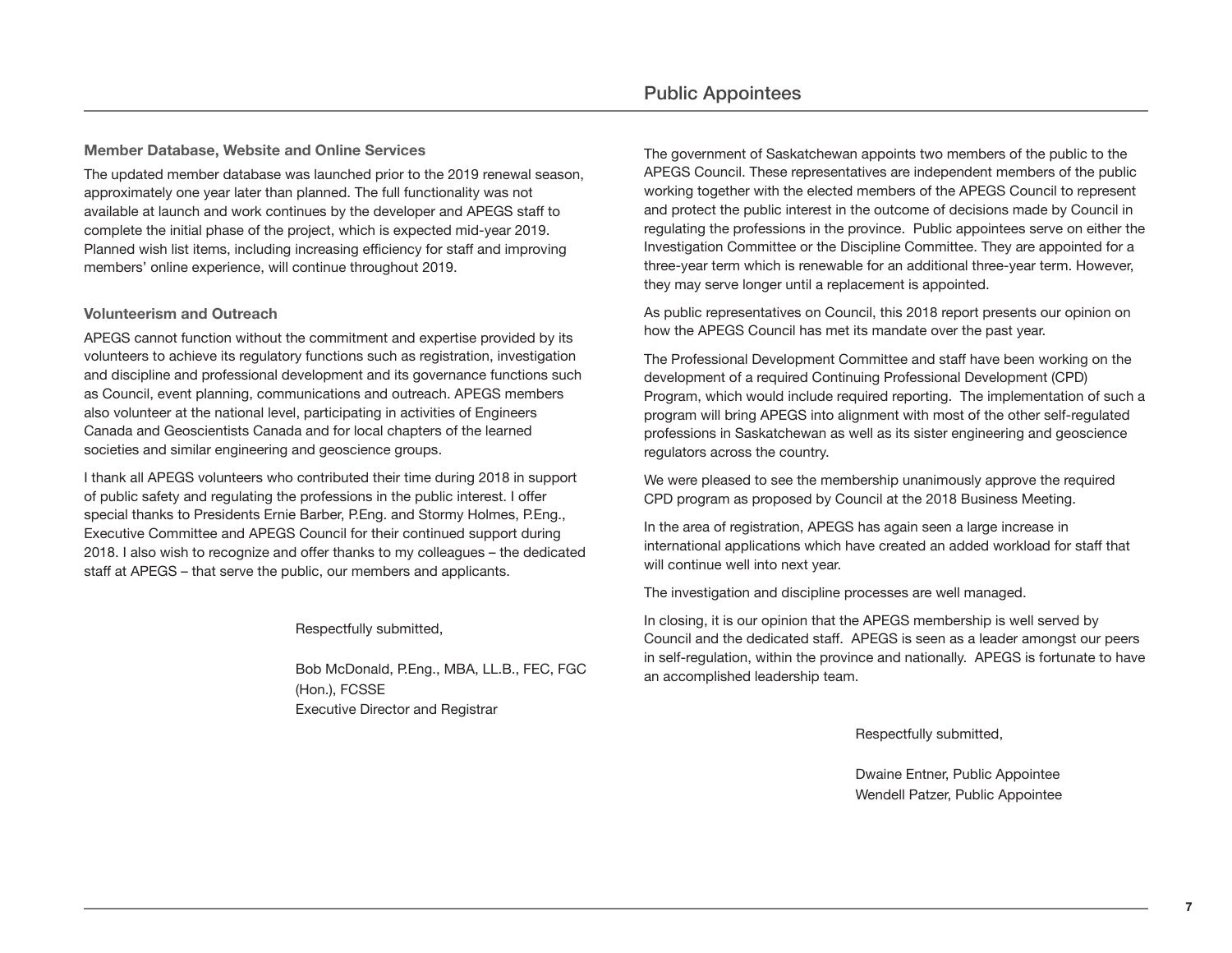*The Engineering and Geoscience Professions Act* and Bylaws state that APEGS has the responsibility and jurisdiction to investigate complaints alleging professional misconduct and/or professional incompetence of its members, licensees or holders of a Certificate of Authorization. To fulfill this requirement, the APEGS Council appoints an Investigation Committee comprised of volunteers from its membership, as well as one public appointee. To maintain confidentiality and fairness in the investigation process, the Investigation Committee completes its investigations independently of the Discipline Committee and the APEGS Council.

The Investigation Committee initiates the investigation process when either a written complaint is received or when requested by APEGS Council. The investigation process is led by the volunteer members of the investigation committee with support from APEGS staff and external legal counsel and includes gathering, examining and weighing evidence, generally over the course of multiple meetings. The full investigation process can take more than a year to complete, especially in more complex cases. In cases where the investigation committee requires additional information related to the subject matter or assessment of the conduct of the member, the committee can request APEGS staff commission an independent external expert to review evidence and provide an opinion.

Upon completion of its investigation, the committee can conclude that the matter be forwarded to the Discipline Committee for a hearing or it may recommend that no further action be taken. The conclusions are presented to the complainant, the member being complained against, the APEGS Council and the Discipline Committee in a written report. When the Investigation Committee recommends that no further action be taken, complainants may request that Council review the recommendation if they feel that the investigation committee did not fully and fairly follow the investigation process.

The Investigation Committee held five face to face meetings throughout 2018, investigating 22 complaints, of which seven were new complaints received in 2018. Two cases were referred to the Discipline Committee in 2018 after completion of the pre-hearing conferences. The committee completed seven reports in 2018, recommending no further action in six cases, four of which were officially closed in 2018. A formal complaint to be heard by the Discipline Committee has been recommended in one case, pending completion of a prehearing conference. The committee ended 2018 with 13 ongoing investigations.

In total, 15 individuals work together to complete the objectives of the Investigation Committee, comprising 12 APEGS member volunteers, the public appointee, external legal counsel and staff support. Thank you to all for their outstanding efforts in supporting the work of the Investigation Committee.

Respectfully submitted,

Margaret Ball, P.Eng., FEC Chair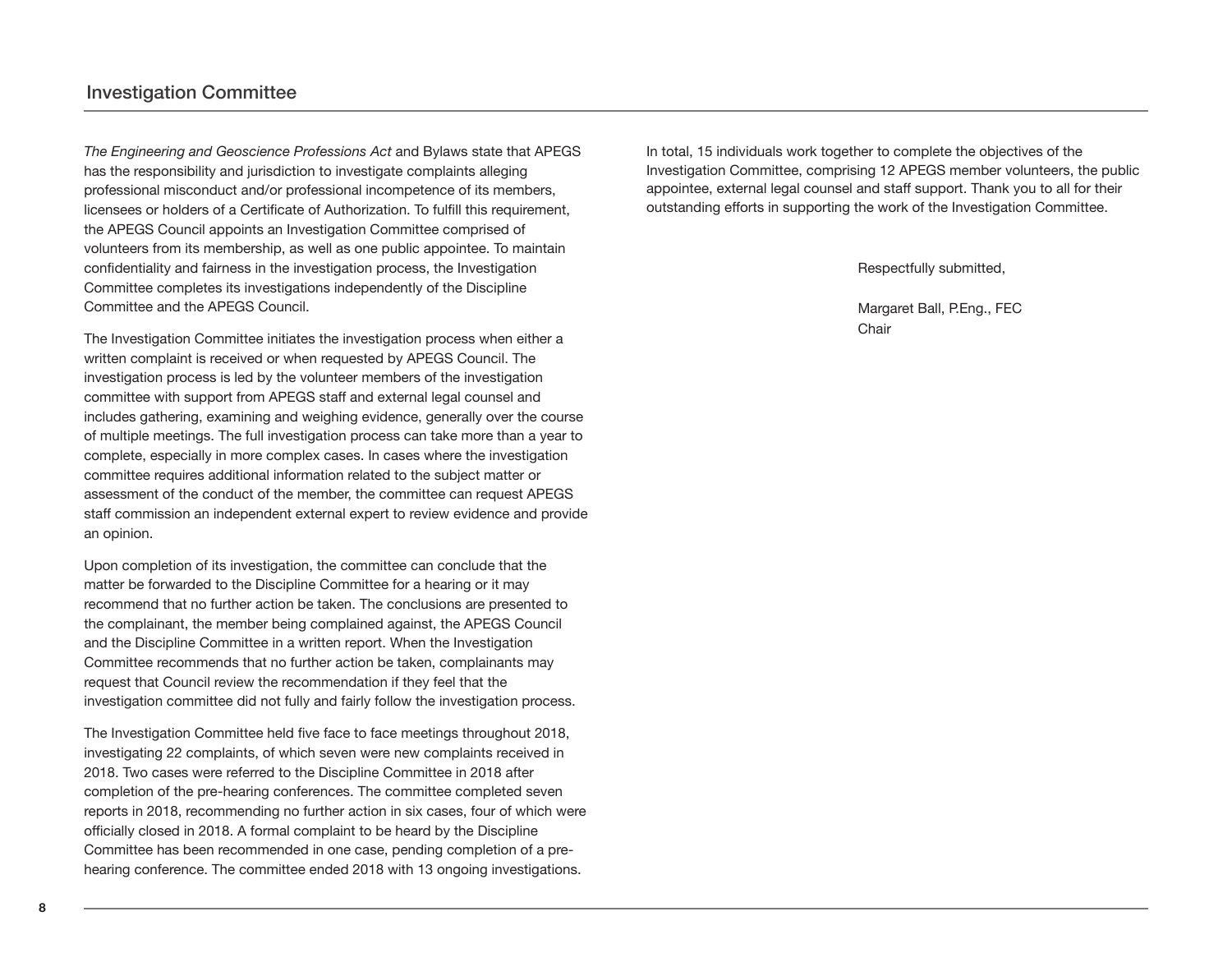Under provisions of *The Engineering and Geosciences Professions Act* and Regulatory Bylaws, the Discipline Committee has the responsibility to act on formal complaints referred by the Investigation Committee. It is worth noting that these complaints once investigated and deemed actionable are represented by the Investigation Committee and not by the individuals or groups that initiated the complaint. A Discipline Hearing Panel constituted from the Discipline Committee hears the complaints regarding the conduct of individuals or corporations registered with and under the authority of, the Association to determine whether such conduct constitutes professional misconduct or professional incompetence. Where the Discipline Hearing Panel finds that conduct constitutes professional misconduct or professional incompetence, it issues appropriate disciplinary orders. Decisions of the Discipline Hearing Panel are open to appeal only through the courts.

In 2018, there were two formal Discipline Hearing Panels that were convened for cases that were referred to the Discipline Committee. The results of these hearings have been published in *The Professional Edge* and on the APEGS website. Please take the time to read these and pass on any lessons learned. As a self-regulating profession, we owe a duty to learn and hold one another accountable for the continued privilege of practicing engineering in our province.

The Act requires that the Discipline Committee receive Closing Reports from the Investigation Committee upon closure of an investigation that does not result in a formal complaint to the Discipline Committee. In 2018, the Chair of the Discipline Committee received eleven closing reports from the Investigation Committee. The reports were reviewed in confidence by the chair and destroyed.

The committee officially met twice in 2018. There were some transitions on the Committee this year as well, with a few members stepping down as their terms expired and some new faces stepping up. We are always looking for volunteers, especially from the Geosciences and in keeping with the APEGS 30 by 30 initiative, we are also seeking to increase the representation of women on our committee.

A training day regarding Practical Issues in Professional Discipline Hearings was held at the beginning of December in Regina. It was attended by all the Discipline Committee members and was well received. Thank you to Gregory Sim from Field Law for presenting.

I would like to thank the APEGS staff and our external legal counsel for our committee support, as well as the many dedicated volunteers for their work to help with the business of the committee and preparing for the hearings. Without their continued support and patience, we would not be able to effectively carry on.

Respectfully submitted,

Grant Gingara, P.Eng. **Chair**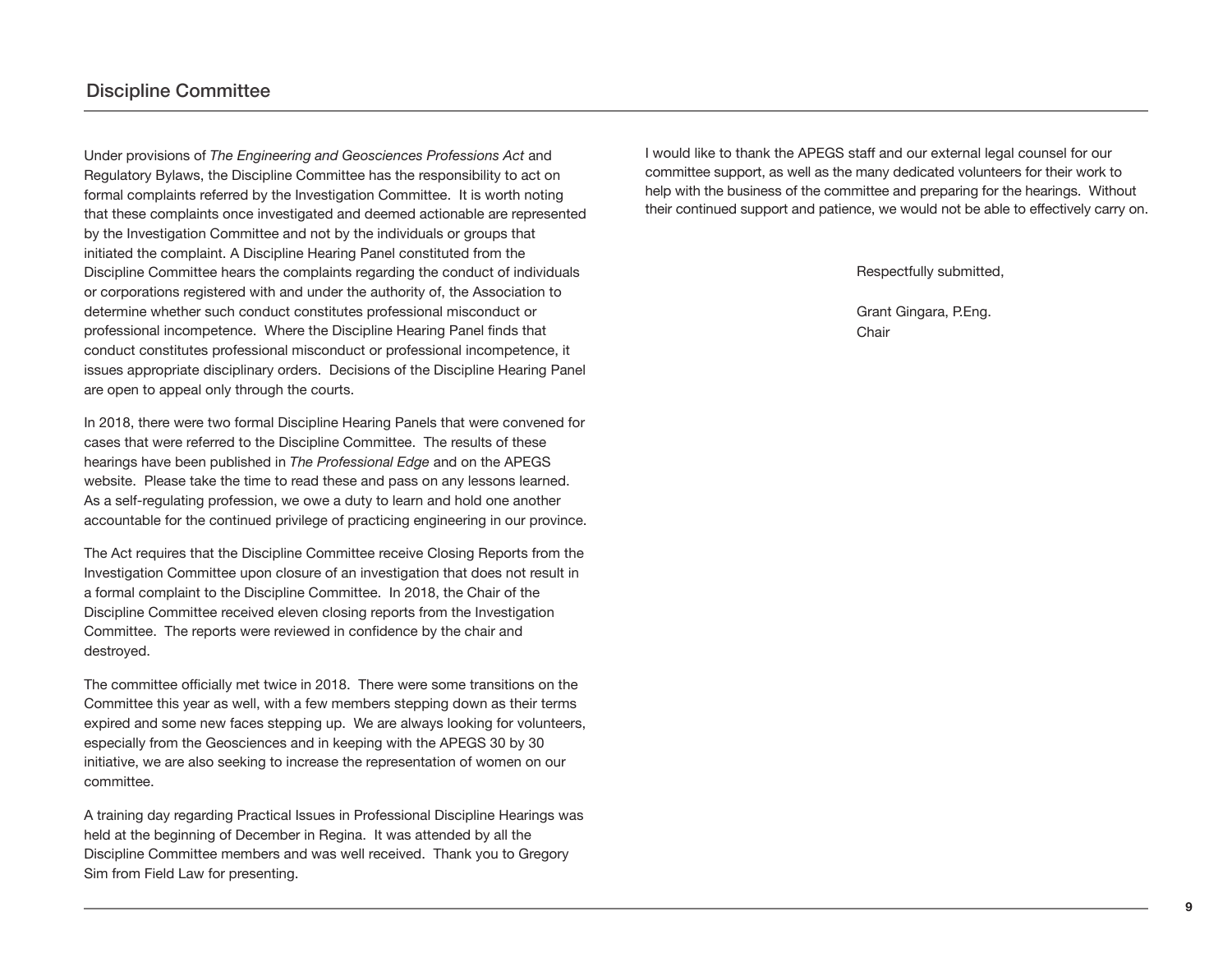30 by 30 has taken root over the last few years and is now in a position to grow and evolve. The 30 by 30 Task Group has become the 30 by 30 Champions' Group with a new Terms of Reference approved by Council in the fall. The goal is to champion the 30 by 30 effort, which will lead APEGS to meet and exceed the national goal, by ensuring that the goals and activities required are embedded into the annual activities of standing APEGS committees and boards and other related working groups.

Engineers Canada has also clearly defined 30 by 30 in their Strategic Plan, by identifying it as one of their top four strategies; "Re-imagine 30 by 30. Define achievable goals for the 30 by 30 program. Develop action plans in accordance with the goals." This includes the important realization that to increase the women in the professions requires a multidimensional approach that emphasizes not only recruitment but retention and professional development. Young women will not choose to pursue engineering if they do not see a future for themselves in that profession. This means visible role models, the opportunity for meaningful work and advancement and mentorship. APEGS has recognized this multidimensional approach from the beginning and the 30 by 30 goal remains "To raise the percentage of women in engineering and geoscience from 11 per cent to 30 per cent by the year 2030."

With this in mind, 30 by 30 has worked with APEGS standing committees and boards this past year on many initiatives and activities focusing on the four target timeframes in a girl-to-woman's life where knowledge, choice and support are key. A sampling includes:

#### **Dream It! Young Girls, Grades K to 8:**

The focus activities are awareness among girls, their parents and their teachers. In an effort to reach elementary school teachers. 30 by 30 partnered with EYES/SciFi to pilot a professional-development program regarding "Engineering/Geoscience and what an Engineering/Geoscience career can mean." Much was learned from the pilot and a simplified approach will be considered going forward. EYES/SciFi have a significant network and reach that make a partnership with them worthwhile pursuing. Champions' Group member Ben Freitag is a prime example.

**Saskatchewan Career and Work Education Association (SCWEA):**  To reach elementary and high-school guidance counsellors, Champion's Group member Barbra McKinnon (Ministry of Education) connected the K-12

Committee with SCWEA to participate at their Annual Meeting. Tara Zrymiak, P.Eng., attended the event in Saskatoon.

#### **Believe It! Teens, Grade 9 to 12:**

The focus activities include promoting choices that will allow a girl to pursue engineering and geoscience and belief that they are capable. In conjunction with K to 12, it was decided 30 by 30 would again sponsor girls from La Ronge and other northern communities to attend the Girls Discover STEM Conference. The total sponsorship was \$1,500. The sponsorship included registration and overnight stays for the participants. In addition, 30 by 30 sponsored one of the lunches at the Sci-Fi STEM conference and provided a table activity and volunteers to interact with the participants.

#### **Middle Years Teachers Association (MYTA):**

To communicate the 30 by 30 message to teachers of Grades 6 to 8, Margaret Anne Hodges P.Eng., Kate McLaughlin, P.Geo. and Patti Kindred, P.Eng. provided resources and presentations at the MYTA conference in Regina.

#### **Career Fairs:**

Building on the success of the 2017 Business Professional Women's Careers Unlimited event in Regina, APEGS attended their trade show with 30 by 30 materials and found volunteers to speak to girls in Grades 10 to 12 about engineering and geoscience.

#### **Be It! University Students:**

The focus activities continue to be choice in pursuing a professional career and creating an environment of belonging and respect.

#### **Mentoring Lunch Proposal for U of S Students:**

Dr. Jeanie Wills (Assistant Professor Ron and Jane Graham School of Professional Development) approached 30 by 30 with a draft proposal for creating a mentoring program for U of S students. Our 30 by 30/SDC liaisons Greg Godwin, P.Eng. and Delee Silvius, P.Eng. worked with SDC to host the first mentoring lunch on March 19. The overall feedback was positive. The College of Engineering included funding for the Geology students since the mentoring lunch is a joint activity between the College and APEGS. SDC has continued with additional mentoring events and has expanded the program to the University of Regina.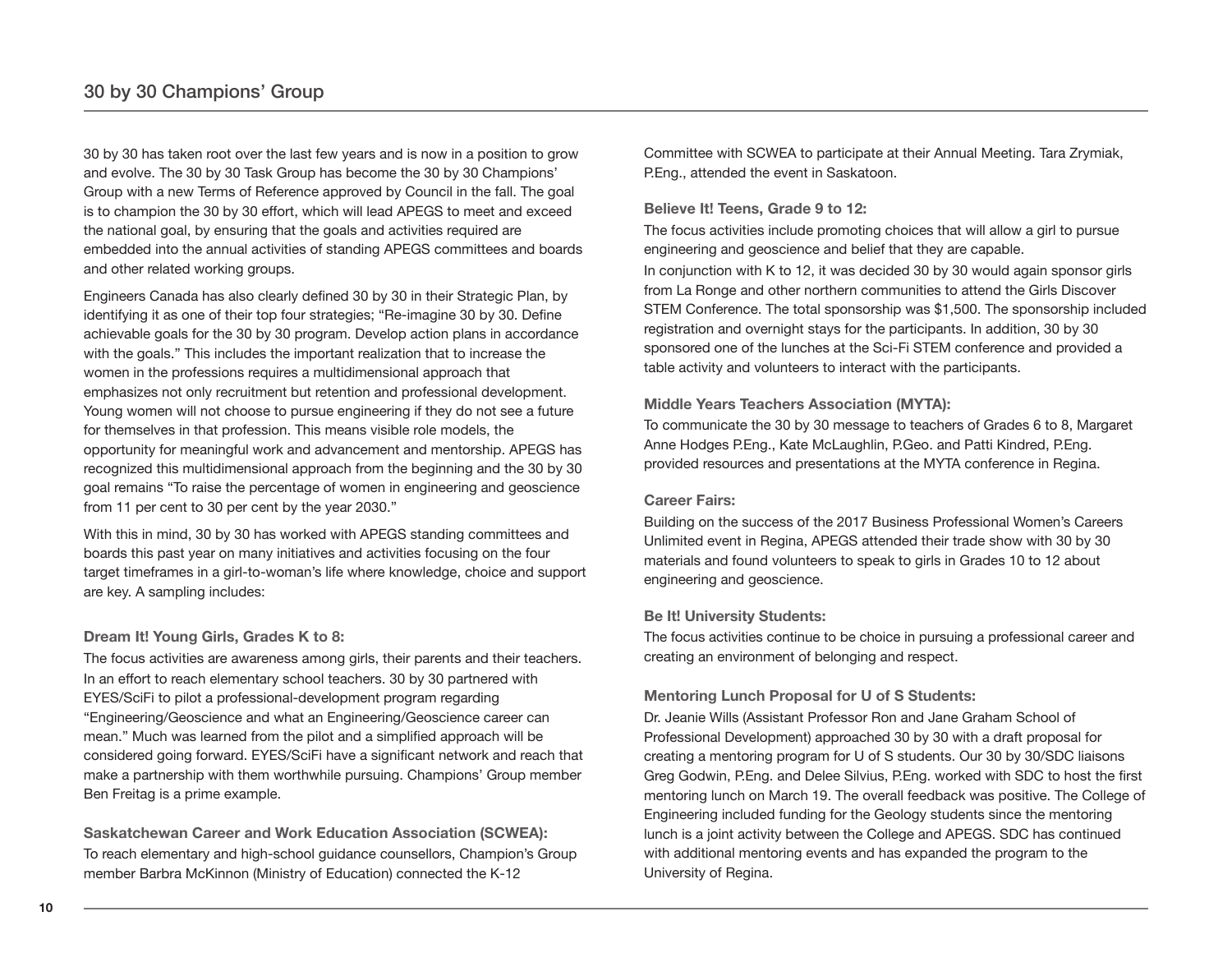#### **U of R:**

"What does a Woman Need to Know to Succeed in Engineering?" 30 by 30 worked with the Faculty of Engineering to host this session in honour of Engineering Month 2018. Working with the Faculty and Student Chair, APEGS assembled a panel of women engineers with differing amounts of experience to talk about their experiences (good and bad) in a Q&A format. The event was well attended, by more than 30 people—mostly university students, although there were also a few high school students who heard of the event through the contacts with city high schools. 30 by 30 also provided door prizes, copies of *What I Wish I Knew When I was Twenty*, which partly inspired the topic. The book has a chapter called, "No way…Engineering is for Girls!"

#### **30 by 30 Student Awards:**

Margaret Anne Hodges, P.Eng., Dena McMartin, P.Eng. and Patti Kindred, P.Eng. have been working with Erin Werner of the University of Regina's External Relations and Graham Dickson of the University of Saskatchewan's Development Office to complete the Awards terms of reference/ agreement. Draft agreements have been reviewed and feedback has been given.

#### **U of S – Gear Up!**

This is a group program offered to female engineering students at the University of Saskatchewan with the following primary objectives: 1) Encourage female students within the College of Engineering to develop new technical, hands-on skills and implement these skills during design/group work and as engineers and 2) Build a network of female classmates, professors and industry professionals. 30 by 30 supported the pilot Gear Up project in 2017-18 with funding of \$1,000. 30 by 30 confirmed the continued APEGS's support for the 2018-19 Gear Up project as a platinum title sponsor with a donation of \$1,500. This entitled 30 by 30 to provide a speaker (Stormy Holmes, P.Eng.) at a GearUp session in January.

#### **Be It! Professional Women:**

The focus activities are building upon an environment of belonging and respect, mentorship and developing a sense of work/life balance.

#### **PD Days – Watch out for Unconscious Biases:**

If I Looked at the World a Different Way: 30 by 30 sponsored this half-day PD session in the spring of 2018, a practical workshop where participants were given

an opportunity to practice and have their self-awareness raised regarding areas where they have unconscious bias. It was an opportunity to learn why unconscious bias matters and how it affects your outcomes and bottom line. We encouraged members from Council, Governance Board Committees, Image and Identity Committees, Education Board Committees and the Champions' Group to attend. The track session was well attended and there was positive feedback from the participants.

#### **PD Day, November 6 in Saskatoon:**

30 by 30 Champions' Group recommended this PD day on Psychological Health and Safety in the Workplace (Bridges Health).

#### **2018 CCWESTT:**

Established in 1992, The Canadian Coalition of Women in Engineering, Science, Trades and Technology (CCWESTT) is a voluntary, non-profit national coalition of individual members and groups from across the country who advocate for a diverse and inclusive Canadian science, engineering, trades and technology workforce. CCWESTT holds biennial national conferences and supports regional conferences. 30 by 30 sent Champions' Group members Pat Faulconbridge and Denise Stilling, P.Eng, to the CCWESTT conference in Edmonton. APEGS is a member and has the right to attend the business meeting.

#### **2018 Society of Women Engineers (SWE) Conference:**

The SWE is a not-for-profit educational and service organization in the United States. For more than six decades, SWE has given women engineers a unique place and voice within the engineering industry. The organization is centred around a passion for its members' success and continues to evolve with the challenges and opportunities reflected in today's exciting engineering and technology specialities. Tara Zrymiak, P.Eng., attended as 30 by 30 Champions' representative.

#### **Donation request from ACEC-SK:**

This was referred to the E&D committee. They approved the request. ACEC-SK held the Women's Leadership Forum, "Inspiring Bold Leaders," on December 11. It featured APEGS President Stormy Homes, P.Eng. and a host of other accomplished professionals, discussing challenges professional women leaders face at various ages/stages in their careers and sharing cross-industry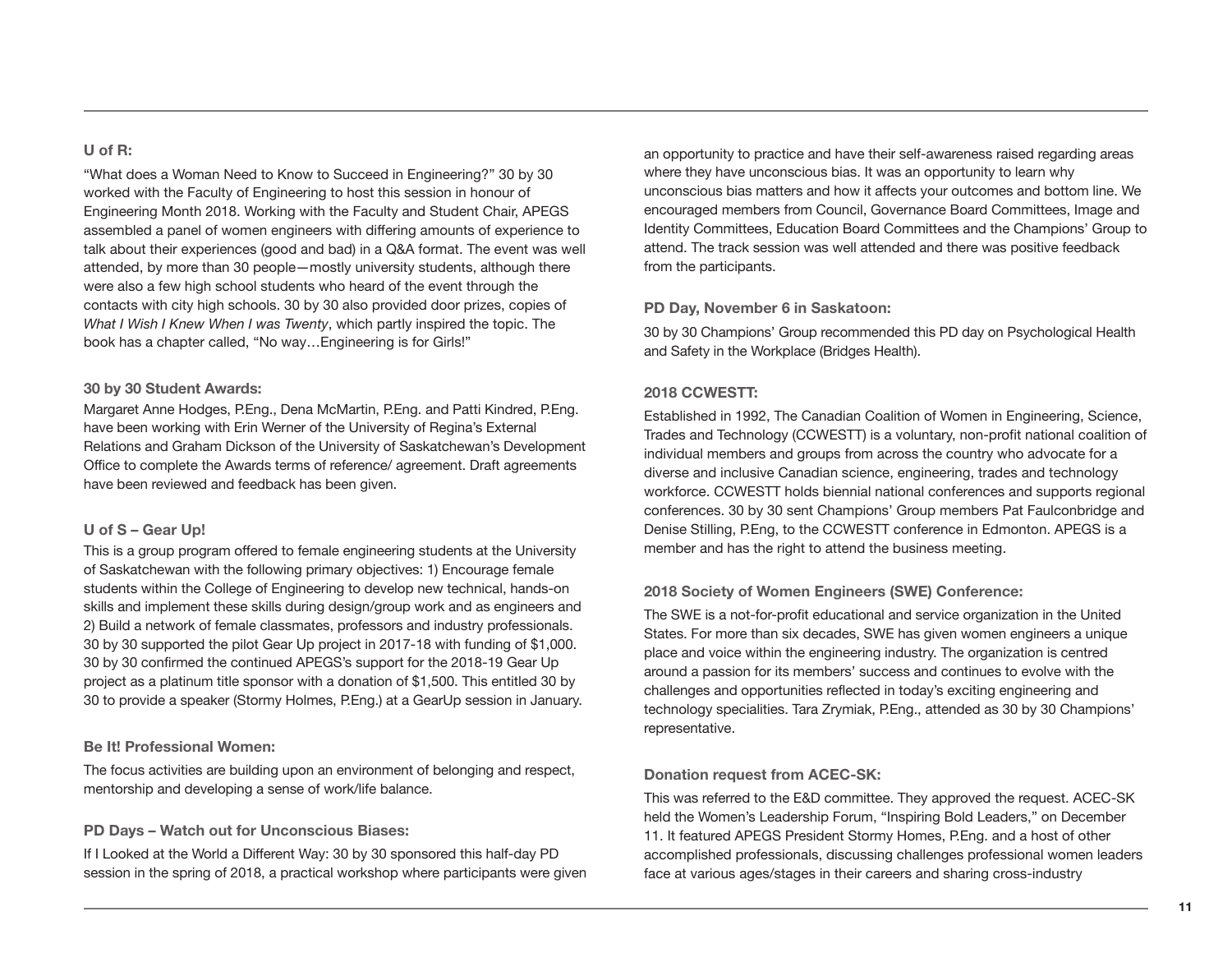learnings/successes. The break-out of attendees by age demographic grouping provided great insight into those challenges.

#### **The Edge:**

Articles were provided for publication this past year.

#### **Engineers Canada Champions Meeting in Ottawa:**

Margaret Anne Hodges, P.Eng. and Dena McMartin, P.Eng. attended the dayand-a-half face-to-face meeting with other Regulator and University Champions from across the country. Highlights of the agenda included 30 by 30 data, an engineer-in-training panel of professionals discussing their experiences to date in the profession and action plan sessions for recruitment, retention and professional development.

I would like to thank the Champion's Group members for their effort and guidance. It has been an extremely busy year and much was accomplished. On behalf of the Champion's group, I also want to acknowledge and thank the APEGS staff for their outstanding support of the Champion's group's activities and agenda this year.

Respectfully submitted,

Margaret Anne Hodges, P.Eng., FEC, FGC (Hon.) Chair

The Governance Board oversees the qualifications and acceptance of applicants to the professions of engineering and geoscience. The board ensures that professional standards are upheld and kept current. Committee members are drawn from experienced professionals who are qualified to provide the reviews and assessments that ensure persons admitted to practise engineering and geoscience in Saskatchewan meet appropriate academic, experience and ethical standards. The Governance Board is chaired by the president and is comprised of the chairs and liaison councillors of its five standing committees (soon to be six when Continuing Professional Development Compliance Committee gets established.) The APEGS representative to the Saskatchewan Construction Panel also sits on the board.

Reports from each committee provide more detailed information on the mandate and activities of that committee. Some highlights are summarized here:

The Academic Review Committee administers the policies and procedures established by Council for the review of the academic qualifications of individuals who apply for membership in the association. The ARC reviews applicants with an international bachelor level education in engineering or geoscience and Canadian geoscience applicants who have been referred to the committee by staff (there is no national accreditation of geoscience programs in Canada.) In 2017, ARC developed a document "Guideline on applying the CEQB Syllabi" to make the review process more flexible, consistent and systematic. Over the past seven years, the number of international graduates applying for licensure as a member-in-training has significantly increased from about 200 in 2010 to over 2700 in 2018.

The Experience Review Committee administers the policies established by Council for the review of work experience reports of members-in-training and other individuals applying for professional membership with APEGS. The Experience Review Committee reviewed 1,442 work experience reports. This is another record-setting year, up from the previous four-year average of just over 1,300 reports. The committee also played an important role in the evaluation, pilot trials and subsequent recommendation to Council to adopt the competency-based assessment (CBA) format for work experience review.

The Professional Practice Exam Committee coordinates and directs the Law and Ethics Seminars and oversees the setting and administration of the Professional Practice Exam. A total of 171 people wrote the spring exam on May 26, 2018, or on pre-arranged alternate dates. For the fall exam, 124 people wrote on November 3, 2018, or on pre-arranged alternate dates. Two people failed the spring exam and one failure in the fall sitting of the exam.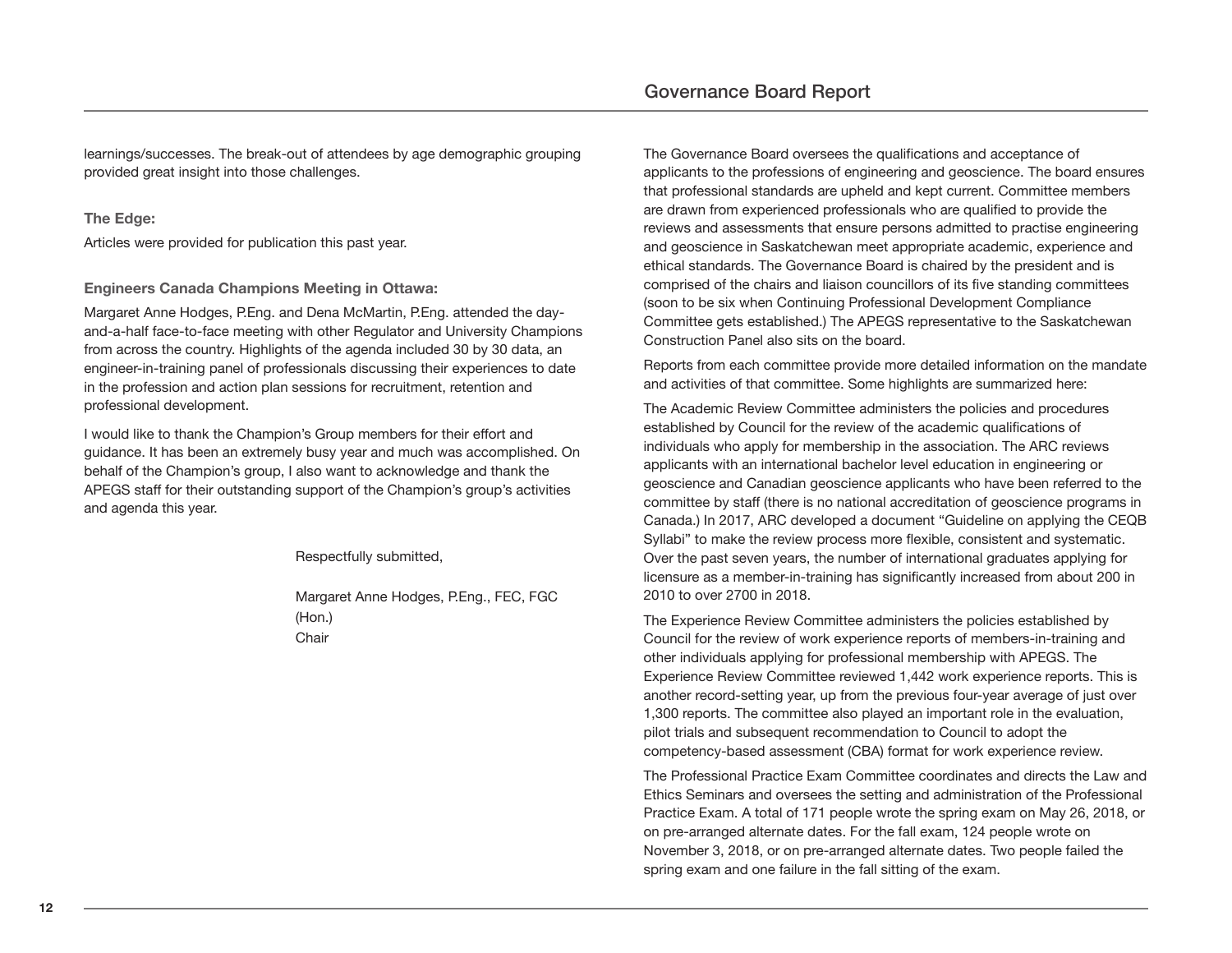The Licensee Admissions Committee (LAC) administers the policies and procedures established by Council for the review of the academic and experience qualifications of applicants seeking to practise engineering or geoscience as an Engineering Licensee or Geoscience Licensee. Policies administered by this committee provide a route to licensure for individuals who have completed a minimum of two years of post-secondary education in engineering, geoscience or related science who may receive a licence to practise engineering or geoscience within an individualized scope of practice. The LAC approved twelve new Engineering Licensees, no new Geoscience Licensee and 12 applicants for interprovincial mobility which were approved via the Registrar's Acceptance List. At the end of 2018, APEGS membership included 118 Engineering Licensees and 11 Geoscience Licensees. The LAC is working to increase awareness of the licensee option for membership with APEGS and this initiative will be carried forward in 2019.

The Registrar's Advisory Committee provides recommendations to the Registrar, at the request of the Registrar, in those few cases where a question of character arises during the assessment of an application for membership or licensure.

The Legislative Liaison Committee monitors and reviews provincial demand-side legislation and proposed regulation and assesses the potential effect on the association and its members related to the practice of engineering and geoscience in Saskatchewan.

The Saskatchewan Construction Panel is a forum for the exchange of ideas between the public and private sectors of the construction industry. Topics such as construction research, industry activity, limitation of liability, PST, fees and services, government tendering policy, consultant contracts and construction contracts are ongoing items of discussion.

Thank you to all the volunteers and special advisors without whom these essential regulatory functions would not be possible. A self-regulating profession simply could not function without a team of experienced professionals who are qualified and willing to exercise judgment in the interests of ensuring public safety. The Governance Board committees and the board itself are supported by a talented team of APEGS staff and dedicated volunteers, all of whom I would like to thank at this time.

> Respectfully submitted, Stormy Holmes, P.Eng., FEC

**Chair** 

Academic Review Committee (ARC) is made up of 16 voting Members and 12 non-voting Reviewers. ARC's mission is to administer the policy and procedures established by Council for the review of the academic qualifications of individuals applying for membership in the association and to make recommendations to the Executive Director & Registrar as prescribed in Section 20(1) of the Engineering and Geosciences Professions Act.

Individuals who have graduated from a Canadian Engineering Accreditation Board accredited program, are registered in another association/ordre in Canada or who otherwise fall under the Registrar's Acceptance List (estimate >225 in 2018) are expeditiously registered as a P.Eng/P.Geo or as a member-intraining without a detailed academic review by ARC.

The ARC reviews applicants with an international bachelor level education in engineering or geoscience and Canadian geoscience applicants who have been referred to the committee by staff (there is no national accreditation of geoscience programs in Canada). In the middle of 2018, ARC started to meet monthly rather than every six weeks, as it did previously.

The assessment of applications by ARC is required to determine if an applicant has a degree with sufficient breadth and depth to practice safely in a Canadian environment and, if not, to identify any deficiencies in the program of study. ARC advises applicants of any deficiencies and provides a clear roadmap for the applicant to correct those deficiencies. If there are no deficiencies, or once the applicant has fulfilled deficiencies, they will be assigned three confirmatory exams, which are intended to confirm that the applicant's program is at a level comparable to a similar program in Canada.

The confirmatory exams may be waived by the ARC in a number of situations, most commonly if the applicant has five or more years of acceptable engineering or geoscience work experience at a professional level, as determined by the Experience Review Committee (ERC) or if the applicant holds a relevant graduate degree from an acceptable university program, as determined by the ARC.

In 2018 a significant change was made to the academic review policy for international engineering graduates, such that the determination of the review level in the document "Guideline on applying the CEQB Syllabi" is now based on the World Education Services (WES) credential assessment rather than the Engineers Canada International Institutions and Degrees Database (IIDD). Two different levels of review are outlined depending on whether the education is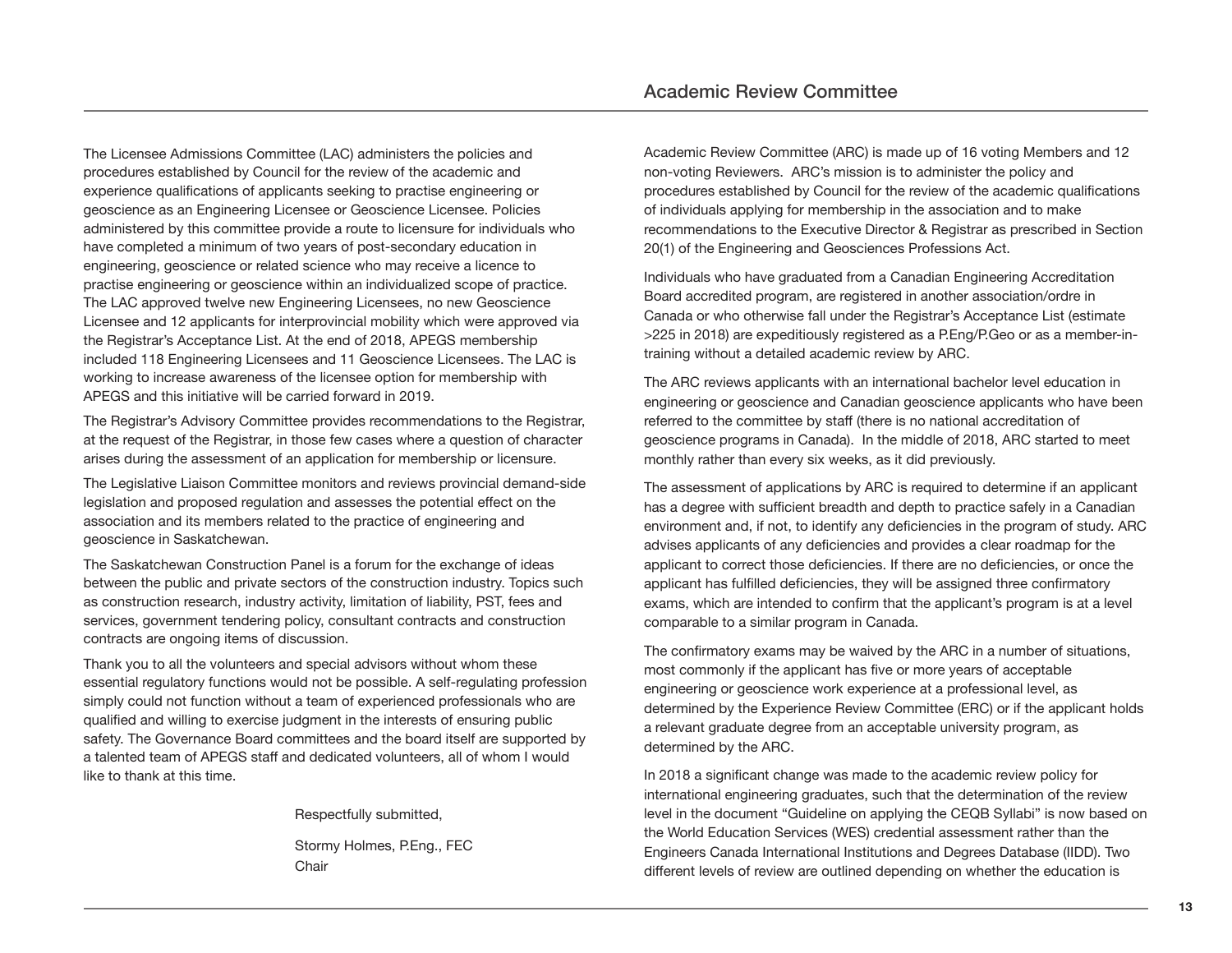defined as university-level in engineering or non-university level (or not in engineering).

Those with university level in engineering are assessed at a high level, which is defined and explained in the policy document. Those that are either nonuniversity level or not clearly in an engineering discipline require a detailed review, which is also defined in the policy document.

The WES assessment also replaced the IIDD in criteria for the Registrar's Acceptance List (RAL). This change resulted in more applicants meeting the criteria for RAL and the university-level in engineering status for high-level review by ARC, as expected, and thus cut down on the workload for ARC (see table below for details).

Over the past six years, the number of international graduates applying for licensure as a Member-in-Training has significantly increased from about 200 in 2010 to about 550 in 2015 and almost 950 in 2017. In 2018 we saw the highest volume yet, with about 2700 applications.

At the end of 2018, a third ARC by-pass option was added to policy AR3.0, which will be implemented in 2019 and should further reduce the proportion of files that go through ARC.

The following table provides a summary of the applications processed by ARC over the past three years.

The volume of files processed increased significantly in 2018, due in large part to additional staff capacity. There are now three full time and one half time administrative staff, an assistant director and a director

ARC is fortunate to have a diversity of committed volunteers who are fluent in a variety of languages, have personal knowledge of Canadian programs, foreign post-secondary educational systems and institutions and personal experience with ARC processes leading to their professional registration in Saskatchewan. Without them, ARC would be unable to complete its mission.

ARC would like to express its sincere appreciation for the hard work of staff at APEGS and for the exemplary service of our volunteers, both current and retired, who have contributed greatly to the success of ARC and APEGS.

Respectfully submitted,

Malcolm Reeves P.Eng., P.Geo. **Chair** 

|                                                               | <b>ENGINEERING</b> |      |      |                | <b>GEOSCIENCE</b> |                |  |
|---------------------------------------------------------------|--------------------|------|------|----------------|-------------------|----------------|--|
| <b>CATEGORY</b>                                               | 2016               | 2017 | 2018 | 2016           | 2017              | 2018           |  |
| # of individual applicants (including bypass options in 2018) | 174                | 308  | 527  | 22             | 18                | 12             |  |
| # assigned deficiencies                                       | 82                 | 79   | 57   | 3              | 6                 | $\overline{2}$ |  |
| # assigned confirmatory exams                                 | 26                 | 32   | 106  | 0              | 0                 |                |  |
| # given ERC option to waive confirmatory exams                | 24                 | 22   | 69   | 0              | 0                 |                |  |
| # ARC by-pass 1                                               | <b>NA</b>          | 48   | 177  | <b>NA</b>      | <b>NA</b>         | <b>NA</b>      |  |
| #ARC by-pass 2                                                | <b>NA</b>          | 5    | 0    | <b>NA</b>      | <b>NA</b>         | <b>NA</b>      |  |
| # recommend as MIT                                            | 37                 | 60   | 109  | 17             | 8                 | 8              |  |
| # denied                                                      | 7                  | ⇁    | 12   | $\overline{c}$ |                   | O              |  |
| # of exam/course results                                      | 11                 | 12   | 16   |                |                   |                |  |
| # re-assessment requests                                      | 22                 | 28   | 5    | 3              | 2                 | 2              |  |
| Total files through ARC                                       | 180                | 240  | 353  | 22             | 18                | 14             |  |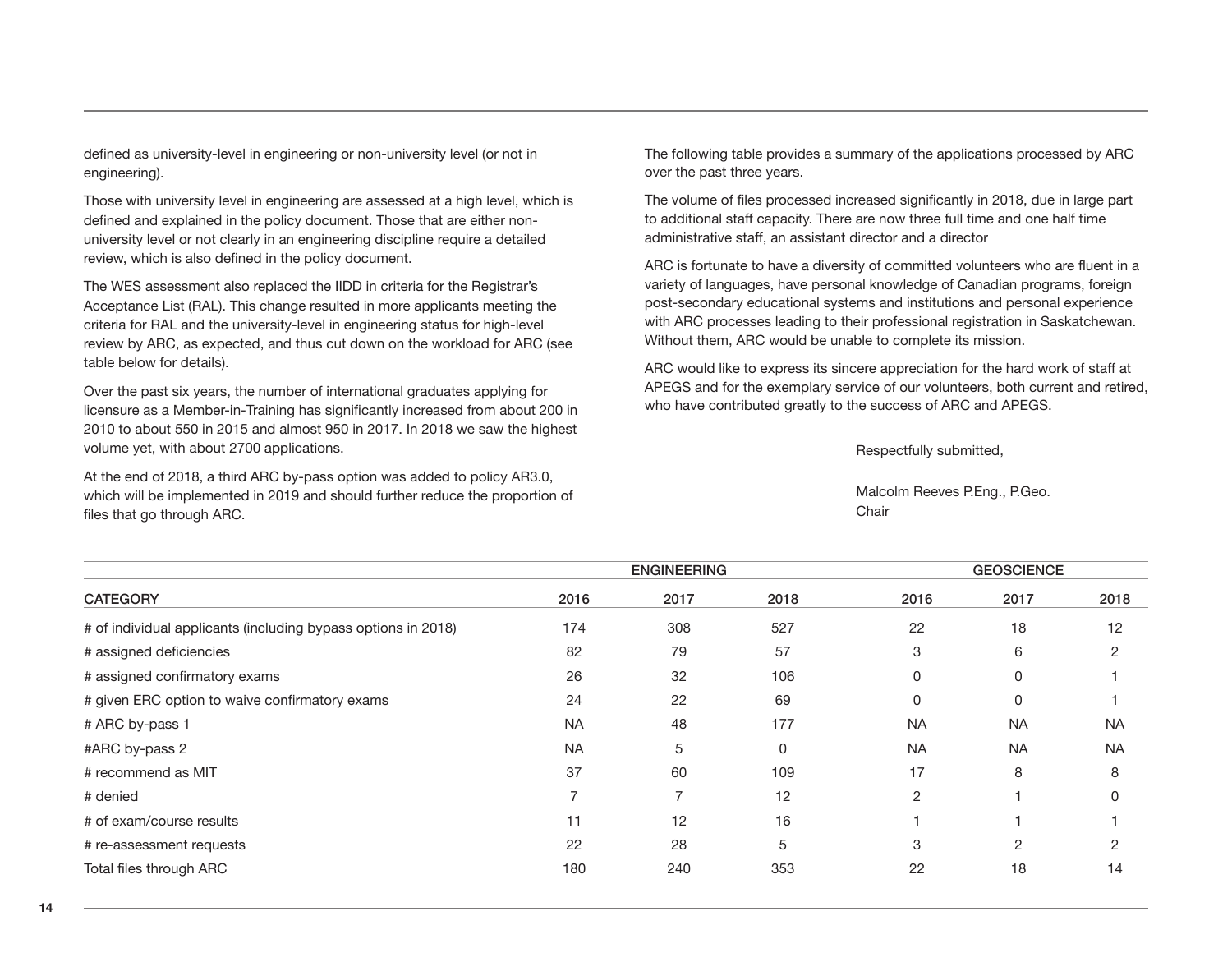The Licensee Admissions Committee administers the policy and procedures established by Council for review of the academic and experience qualifications of applicants seeking to practise engineering or geoscience as an Engineering Licensee or Geoscience Licensee and makes recommendations to the Executive Director and Registrar following the completion of those reviews. Licensee Admissions Committee members are appointed by the Governance Board from a cross-section of academic disciplines, workplace sectors and membership categories.

Engineering Licensees and Geoscience Licensees are members who do not meet the normal academic requirement for P.Eng. or P.Geo. membership, but do have a combination of education and experience that allows them to take responsibility for their own work within a specific and restricted scope of practice.

Engineering Licensees and Geoscience Licensees have the same rights and privileges as P.Eng. and P.Geo. members. The only difference is that licensees have a specific scope of practice, defined and approved by APEGS and stated on their licences. This is the scope of practice within which they can practise independently.

Depending on their academic background, licensee applicants must have at least five years of work experience that is directly related to the requested scope of practice and under the direct supervision of a Canadian P.Eng., P.Geo., Engineering Licensee or Geoscience Licensee. At least one year of experience must be obtained in Canada or in an equivalent-to-Canada work environment. All the work experience must be post-education.

The Licensee Admissions Committee met four times in 2018 and approved 12 new Engineering Licensees. There were no new Geoscience Licensees approved in 2018. Another 12 applicants for interprovincial mobility were approved directly through the Registrar's Acceptance List. At the end of 2018, APEGS membership included 118 Engineering Licensees and 11 Geoscience Licensees.

The committee will continue to review options, targets, costs and effectiveness of advertising aimed at increasing awareness of licensee membership. This initiative will continue in 2019 as part of an overall APEGS communications strategy.

The Licensee Admissions Committee is committed to the implementation of Competency-Based Assessment (CBA) of the work experience of Engineering and Geoscience Licensee applicants. This will be implemented in the future once the Engineer-in-Training CBA system is fully functional.

The committee is grateful to the APEGS staff for their invaluable guidance and support.

Respectfully submitted,

Rick Kullman, P.Eng., FCSCE, FEC, FGC (Hon.), FCSSE Chair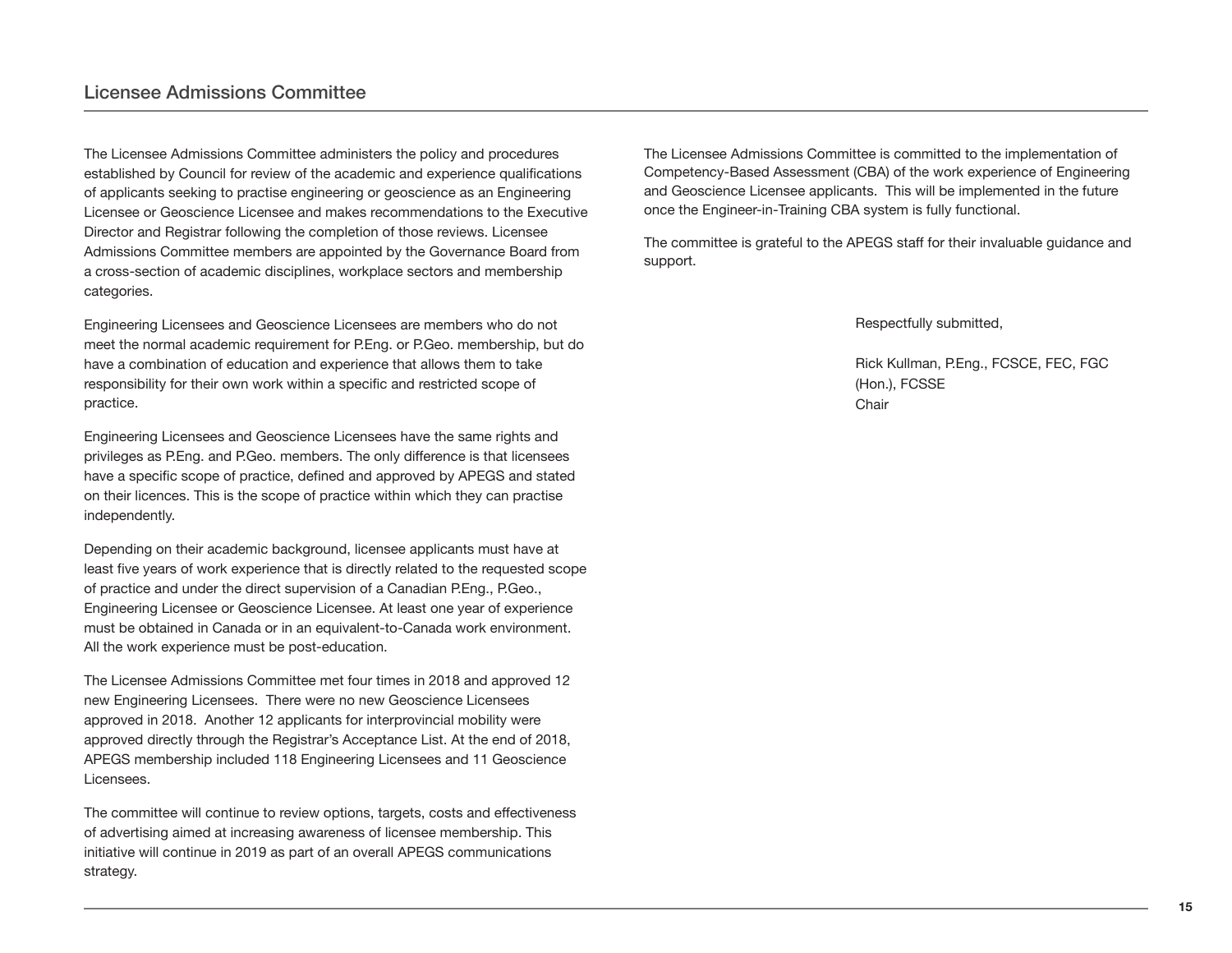Under the jurisdiction of the Governance Board, the Experience Review Committee (ERC) administers the policy and procedures established by Council for the review of work experience reports of Members-in-Training and other individuals applying for professional membership with the Association. The committee makes recommendations to the Registrar following completion of those reviews

The most significant challenge for the committee this year was preparing for the new Competency Based Assessment (CBA) process for Engineers-in-Training to submit experience reports. The evaluation and preparation for the CBA started a few years ago. The focus for this year was on member education and implementation of the new system led by the Director of Special Projects.

Town Hall meetings were held between January and March to provide members with information on the proposed CBA process, in conjunction with information regarding changes to the Continuing Professional Development process. The Amendment to Appendix 3 of the Regulatory Bylaws to adopt the CBA process was unanimously passed at the May APEGS Annual Business Meeting.

Following this, a CBA Launch Planning Team was set up, comprised of committee members, with the objective of preparing for the transition from the current system to the new CBA system. This included reviewing training documents for Engineers-in-Training, supervisors (Validators) and ERC members; reviewing the 2019 strategic communications plan and developing a training plan for ERC members so we are prepared as the new reports are submitted.

Four CBA education sessions were held for Engineers-in-Training with two in Regina and two in Saskatoon which were well attended.

Our regular committee work of auditing experience reports continued with 1,442 reports and nine committee meetings. Although this is down slightly from the 1,446 reports reviewed in 2017, it was a significant workload for the committee members. This year we also saw the continuation of a high number of applicants that have been approved by the Academic Review Committee to submit five years of experience in order to waive confirmatory exams. The committee reviewed 243 reports from 83 applicants under this ARC process.

The ERC has two primary strategic initiates to complete in addition to be prepared for report auditing. The preparation of the Project and Construction Management Experience Review Guideline is being developed to assist applicants and supervisors working in project and construction management

roles as well as helping ERC members identify experience that would be considered acceptable engineering work experience. The Supervisor and Mentoring Program and Guidelines Review will provide clarification to the roles and qualifications of supervisors and mentors for the experience review process.

The membership of the ERC has increased from 33 to 36 plus one reviewer. We had 18 new members in 2018 to replace members who had completed their terms or resigned from the committee. Specialist reviewers were also occasionally used during the year when the committee members felt that the experience contained in a report was outside their expertise. I would like to thank all past and present committee members for their time commitment, especially through the long meetings which have regularly exceeded four hours.

The committee would like to thank our liaison councillor and the APEGS staff who support the ERC.

Respectfully submitted,

Kevin Ness, P.Eng. Chair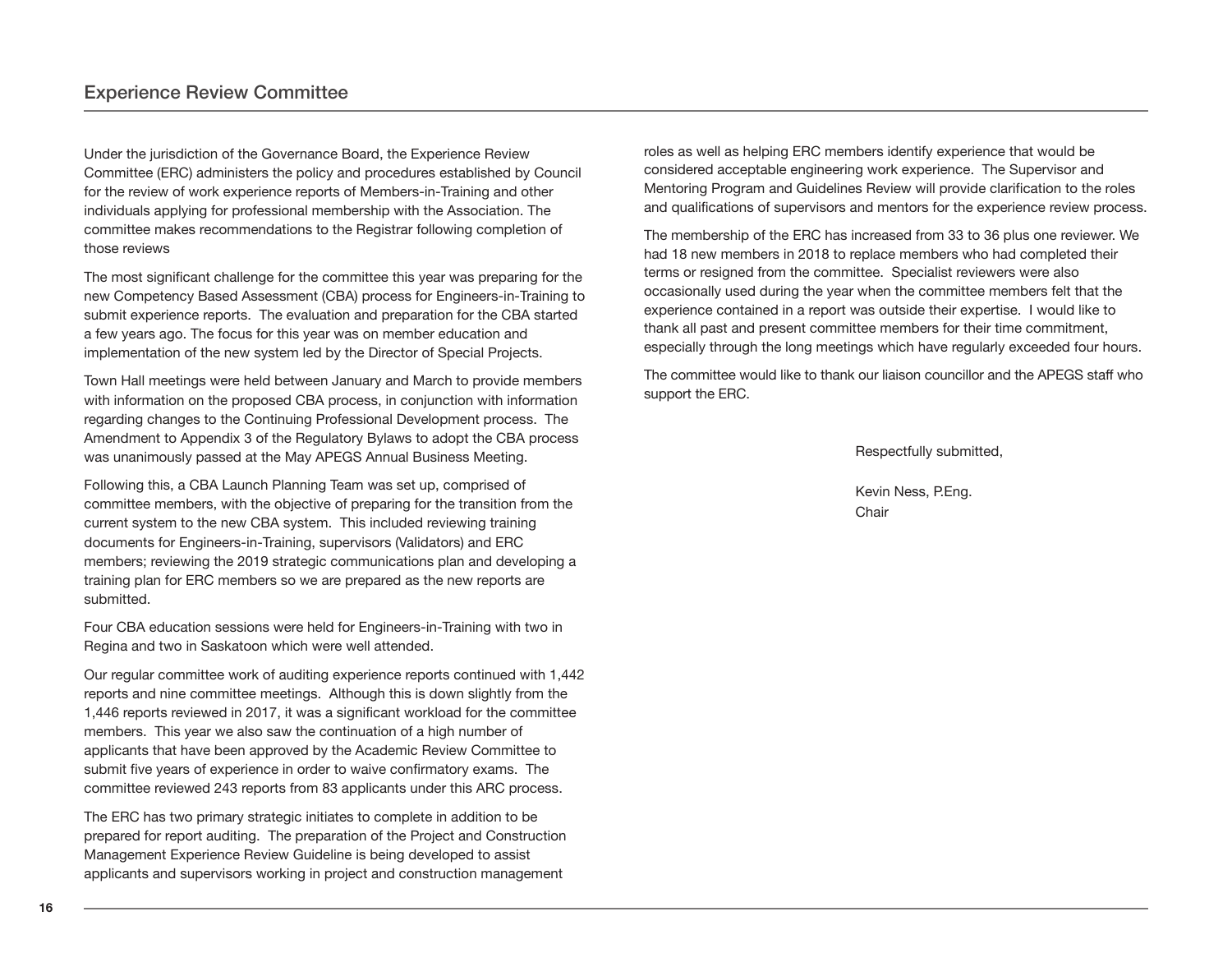The mandate of the Professional Practice Exam Committee is to coordinate and direct the Law and Ethics Seminars and to oversee the setting and administration of the Professional Practice Exam.

APEGS holds the Law and Ethics Seminar in Saskatoon in the spring and in Regina in the fall each year. Each seminar runs for two days and focuses on preparing new members for the roles and responsibilities of professional engineers and professional geoscientists in society. The seminar also helps prepare the participants for the Professional Practice Exam. The major areas covered by the seminar include:

- An introduction to the association;
- Key laws and regulations for geoscientists and engineers;
- An introduction to the Act and Bylaws;
- Investigation and discipline processes of the association;
- Professional conduct, ethics and responsibilities; and
- Continuing Professional Development.

The spring seminar was held in Saskatoon on April 20 and 21, 2018 with 173 registrations. The fall seminar was held on September 14 and 15, 2018 in Regina with 107 registrations. The Professional Practice Exam is offered twice a year and is written a number of weeks after each seminar. A total of 171 people wrote the spring exam on May 26, 2018, or on pre-arranged alternate dates, with two failures. For the fall exam, 124 people wrote on November 3, 2018, or on prearranged alternate dates. There was one failure in the fall sitting. A survey of participants was sent out after each seminar and exam, in order to review and improve both.

The Professional Practice Exam Committee has also been working with the Professional Development Committee for the implementation of ethics seminars in conjunction with the Professional Development Days.

Respectfully submitted,

Ryan MacGillivray, M.Sc., P.Eng. **Chair** 

The Registrar's Advisory Committee reports to the Governance Board. The committee is comprised of five members: the chairs of the Academic Review Committee, Experience Review Committee, Licensee Admissions Committee, Professional Practice Exam Committee and a Liaison Councillor appointed by Council. The Registrar will call on the Registrar's Advisory Committee to provide a recommendation on how to proceed with an application for membership or licensure should any question of character arise. The committee uses the Good Character Guideline established by Council, as its guide when making decisions.

The committee met four times in 2018 and resolved five applicant files.

The committee would like to thank the APEGS staff for the support they have provided to the committee.

Respectfully submitted,

Registrar's Advisory Committee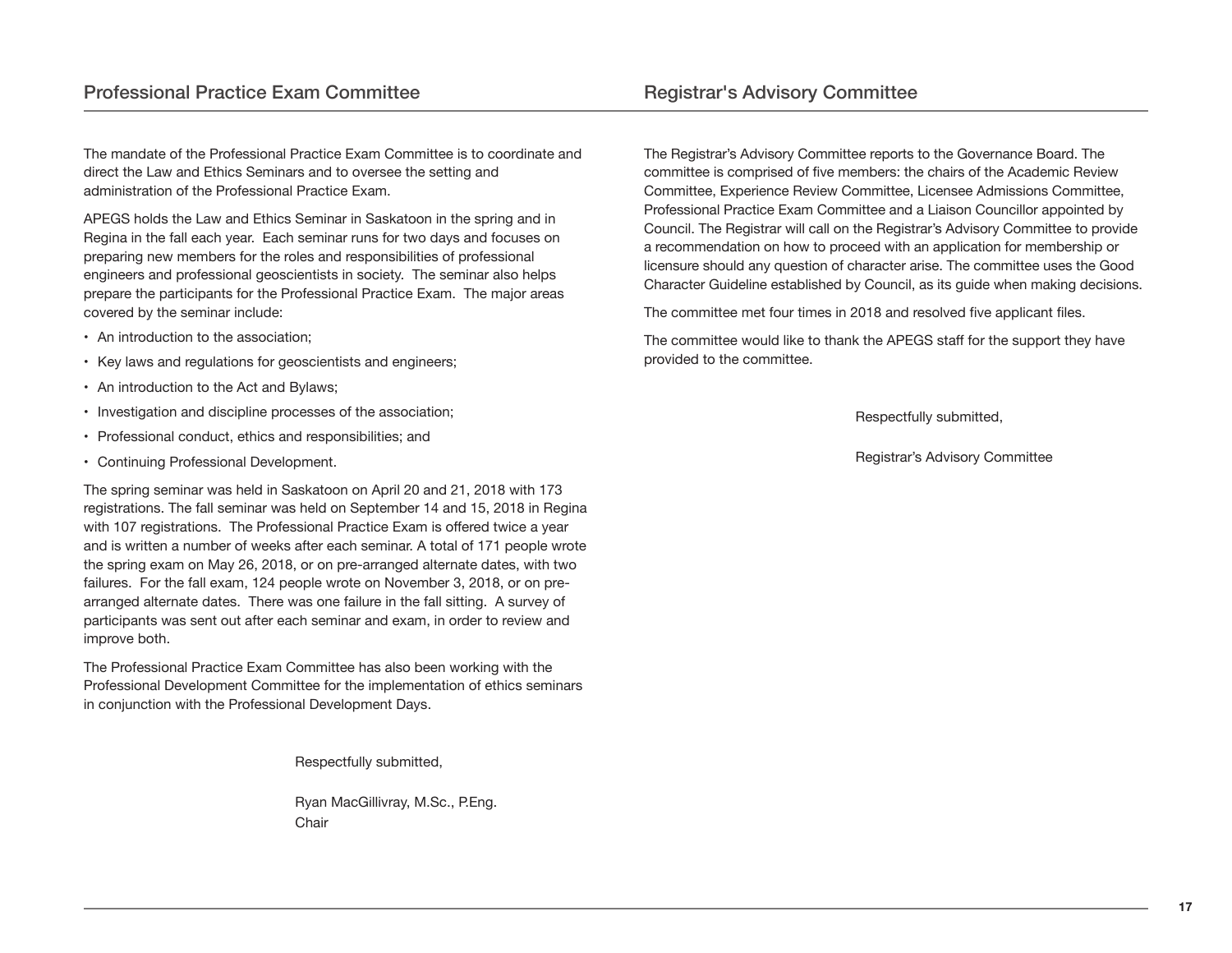The Legislative Liaison Committee monitors demand-side legislation and proposed regulations to assess potential effects on the Association and its members, related to the practice of engineering and geosciences in Saskatchewan.

Fourteen new bills were introduced at the spring sitting of the Legislative Assembly which commenced on March 12, 2018 and concluded on May 31, 2018. Thirty-six new bills were introduced at the fall sitting of the Legislative Assembly which commenced on October 24, 2018 and concluded on December 6, 2018. A total of 50 bills were monitored during the year. The 50 bills that were monitored have no direct effect on the association and its members related to the practice of engineering and geosciences in Saskatchewan.

Respectfully submitted,

Myron Herasymuik P.Eng., FEC Chair

The Saskatchewan Construction Panel (SCP) is a forum for the exchange of ideas between the public and private sectors of the construction industry. Topics such as construction research, industry activity, limitation of liability, PST, fees and services, government tendering policy, consultant contracts and construction contracts are ongoing topics of discussion.

The group had discussions about the scope and mandate of the panel. A report was given about the provincial prompt payment legislation which is to be implemented in 2019. Round table reports provided communication on work being proposed by the various government departments and some private sector segments of the industry. Budget proposals and implications were discussed.

Respectfully submitted,

Gordon Beck, P.Eng. FEC APEGS representative to the Saskatchewan Construction Panel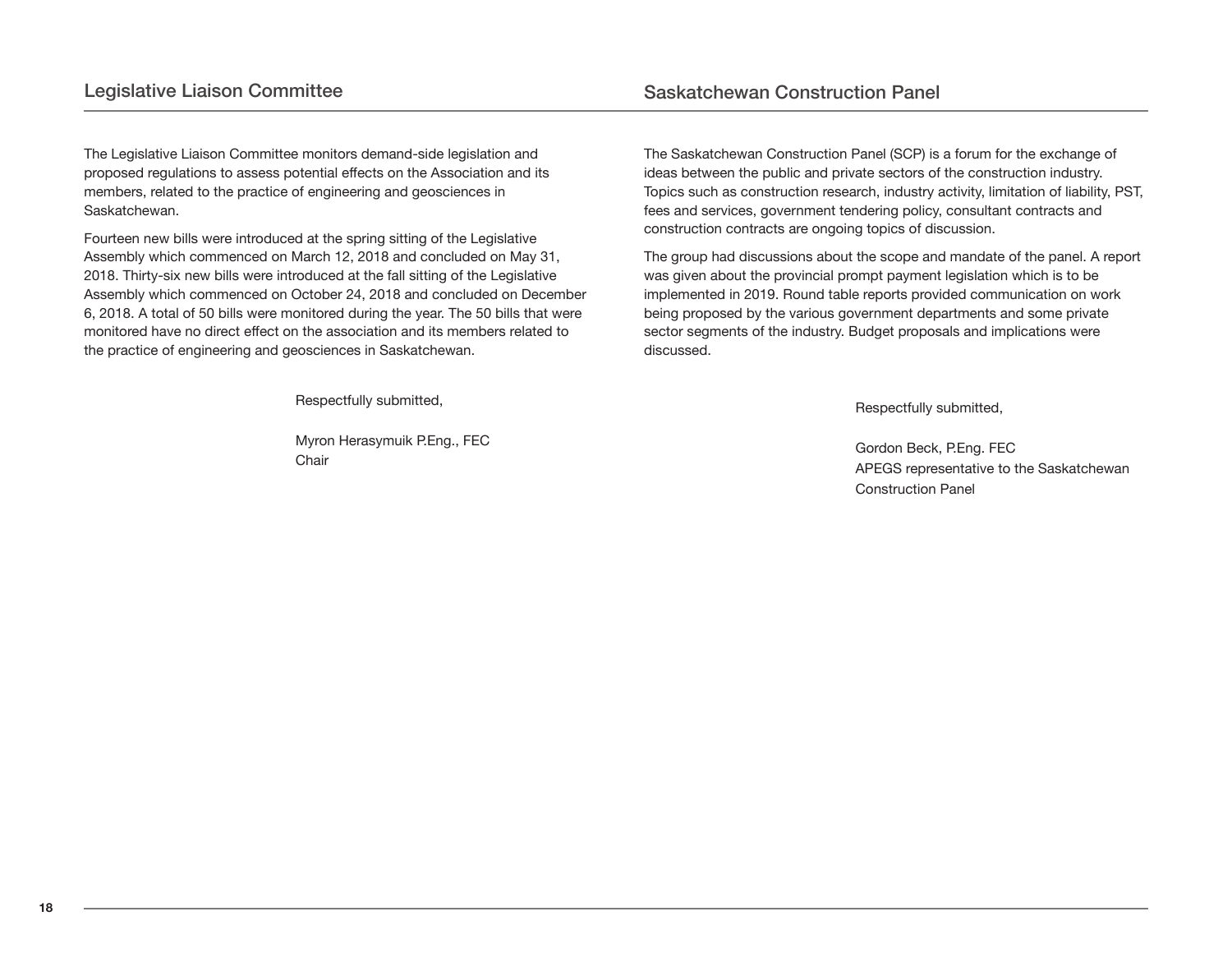The Image and Identity (I&I Board) Board promotes the value of engineering and geoscience within the professions and to the public through member engagement and recognition and through communications and public relations. The I&I Board is chaired by the President-Elect and is comprised of the committee Chairs and Liaison Councillors from the five committees reporting through the I&I Board.

The APEGS communications manager has developed a communications strategy for the organization that encompasses a stepwise process of research and planning followed by implementation. In 2018, the I&I Board and the APEGS Communications Manager refocused all the member and public relations initiatives to align with the Association's statutory objects.

#### **Awards Committee (Awards):**

The committee's mandate is to lead APEGS initiatives and programs that seek to recognize members' achievements. The committee develops criteria for APEGS awards, seeks nominees and recommends award recipients to the I&I Board. It also administers and awards the annual member education grants in the amount of \$45,000 annually. Nominations of members for awards administered by other organizations are also developed. The committee is continually working on strategies and methods to increase nominations.

#### **Communications and Public Relations Committee (CPR):**

The committee's mandate is to raise the awareness and profile of the engineering and geoscience professions within APEGS and other professional organizations, government, the business community and the public. The CPR and Edge committees have created a common committee member to maintain consistency between these two related committees. The public relations campaign began a renewal in 2017 which continued through 2018.

#### **Connection and Involvement Committee (C&I):**

The committee's mandate is to enhance the experience of APEGS members. The committee is working towards improving information channels and connections with the constituent societies. In 2018, the C&I conducted a comprehensive member survey and facilitated the planning of another highly successful annual meeting and professional development conference in Saskatoon.

**Equity and Diversity Committee (E&D):** 

The committee's mandate is to provide leadership for APEGS on equity and diversity goals, to foster an understanding of the importance of equity and diversity within the engineering and geoscience professions and to lead or participate in initiatives to attain and celebrate the achievement of equity and diversity goals. Through subcommittees, the E&D works to ensure the Association is a fully inclusive organization.

#### **Professional Edge Committee (Edge):**

The committee's mandate is to publish the Edge, the association's magazine, in both print and digital format. The committee develops themes, sources content and provides editorial services.

Thank you to all the volunteers and APEGS staff that support the work of the I&I Board! The vision and leadership of our chairs and the hard work of the committees is a primary reason our professions and our organization have the high regard they enjoy.

Respectfully submitted,

Terry Fonstad, P.Eng., FEC President-Elect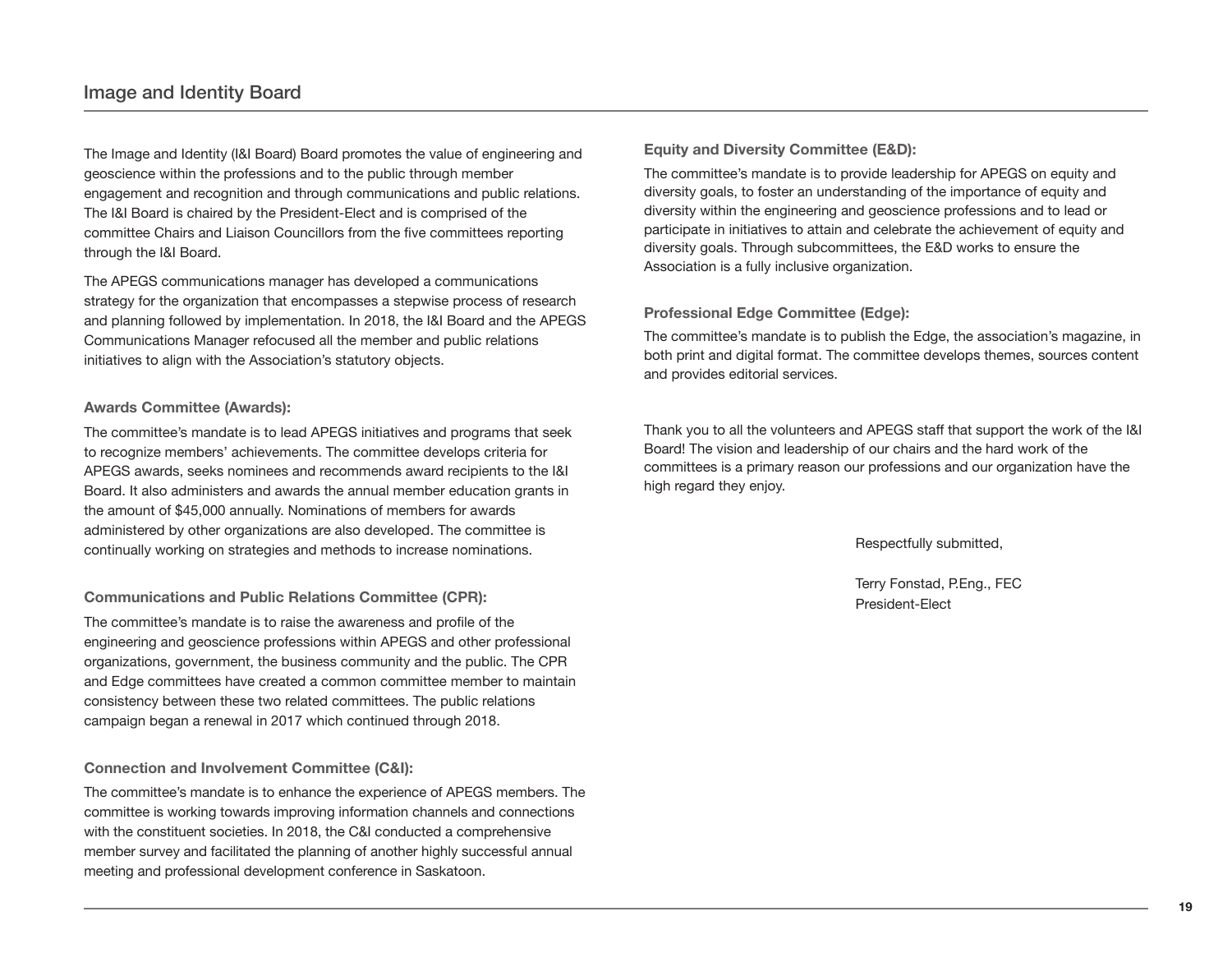## awards Committee

The Awards Committee has been given a mandate to pursue recognition for members' achievements by:

- (a) Reviewing criteria of the awards established by Council;
- (b) Developing criteria for new awards to be recommended for establishment by Council;
- (c) Searching for candidates, reviewing nominations and making recommendations to the Image and Identity Board for recipients of awards established by Council, annually;
- (d) Searching for candidates and making recommendations to the Image and Identity Board for submission of nominations of members for local, provincial, national and international awards offered to engineers or geoscientists, when appropriate;
- (e) Searching for candidates and making recommendations to the Image and Identity Board for submission of nominations of members for other awards as deemed appropriate by the Awards Committee, the Image and Identity Board or Council; and
- Searching for candidates and making recommendations for Fellowship of Engineers Canada and/or Geoscientists Canada.

The Awards Committee reviewed many excellent nominations. Individuals were chosen for their exemplary work in the areas of engineering and geoscience achievement, service to the professions and service to the community. One individual, who is not an APEGS member, was recognized for their exceptional achievements or unique contributions in the promotion of the professions. The project award recognized a team of Saskatchewan geoscientists and engineers for an exceptional contribution to the province.

The seven awards presented at the 2018 Annual Meeting Awards Banquet were:

**Outstanding Achievement:** Xiongbiao (Daniel) Chen, P.Eng.

**Brian Eckel Distinguished Service Award:** Louis-Pierre Gagnon, P.Eng.

**McCannel Award:** Catherine Borbely, P.Eng.

**Promising Member:** Michael R. Walker, P.Eng.

**Outstanding Engineering/Geoscience Project:** Federated Cooperatives Ltd. Complex Wastewater Improvement Project

**Environmental Excellence:** Shelise Berteig, P.Eng.

**Friend of the Professions:** Wendy Paddock

In recognition of noteworthy service to the professions eight individuals were bestowed with the title of Fellow of Engineers Canada (FEC) or Honorary Fellow of Engineers Canada, FEC (Hon.) and two were bestowed with the title of Fellow of Geoscientists Canada (FGC) or Honorary Fellow of Geoscientists Canada (FGC (Hon.)).

2018 was the fifth year APEGS has provided Member Education Grants and the second year six grants totalling \$45,000 have been awarded. The grants provide financial support to APEGS members furthering their education in graduate studies at either the University of Regina or the University of Saskatchewan. The Awards Committee was once again extremely pleased to award six grants of \$7,500 each.

Special appreciation goes to the volunteers and the APEGS staff for their continued support of the Awards Committee.

Respectfully submitted,

Bryan Schreiner, P.Eng., P.Geo., FEC, FGC **Chair**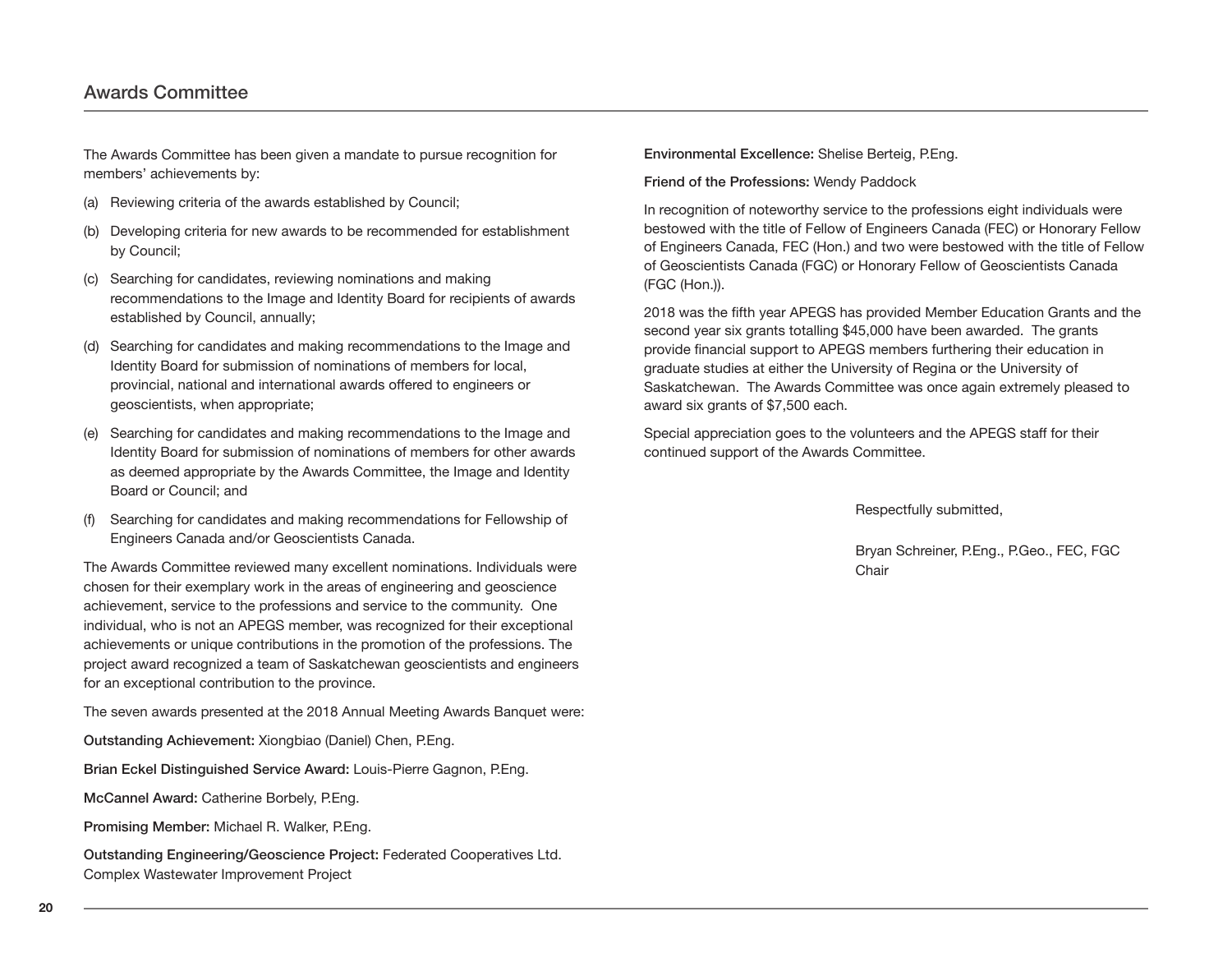## Connection and involvement Committee

The Connection and Involvement Committee (C&I) works to enhance the APEGS membership experience by providing opportunities and information related to involvement, benefits and activities within APEGS and the constituent societies. Some of the added services the C&I helps to make available to APEGS members include:

- Annual Meeting and Professional Development Conference and networking activities;
- Annual Salary Survey;
- Volunteer orientation and recognition;
- Review of the Constituent Society grants; and
- Development and maintenance of membership benefits and affinity programs.

The APEGS 88th Annual Meeting and Professional Development Conference was held in Saskatoon May 3-5 with a theme of Competency, Proficiency, Revitalization. Activities included:

- Welcome event at the Remai Modern, a new museum of modern and contemporary art;
- Tour of the Civic Operations Centre which opened its doors January 2017 and is the new home of Saskatoon Transit;
- Professional development luncheon with keynote speaker, Sarah Hanson, a young Transportation Planning professional with AECOM Canada and AECOM HYPERCAN team lead;
- CPD Professional Development track sessions on various topics including Continuing Professional Development, Ethics and Social Media and Digital Signatures-Electronic Authentication.

The Annual Salary Survey continues to be delivered to the APEGS members in May-June to provide salary baselines under several categories. The information has been compiled and the results are posted in *The Professional Edge* and on the APEGS website. C&I is planning to also conduct an employer salary survey. Next steps will include employer consultation and engagement as well as development of the survey questions.

New this year and receiving a lot of positive feedback was the mail delivery in December of Chocolaterie Bernard Callebaut chocolates to all active APEGS Volunteers. APEGS volunteers dedicate many hours and the chocolates were a great way to make sure every volunteer received a token of appreciation.

C&I is continuing to manage and review how we communicate, support and provide grants to the constituent societies.

Most recently C&I worked closely with the APEGS Manager of Communications to roll out a 2018 APEGS Membership Survey. The survey was completed to collect feedback from members to help improve its planning regarding events and other operational items. APEGS, including the C&I, will be reviewing the results in the coming months so that we can incorporate the findings into our future planning and direction.

Respectfully submitted,

Jaylyn Obrigewitsch, P.Eng. **Chair**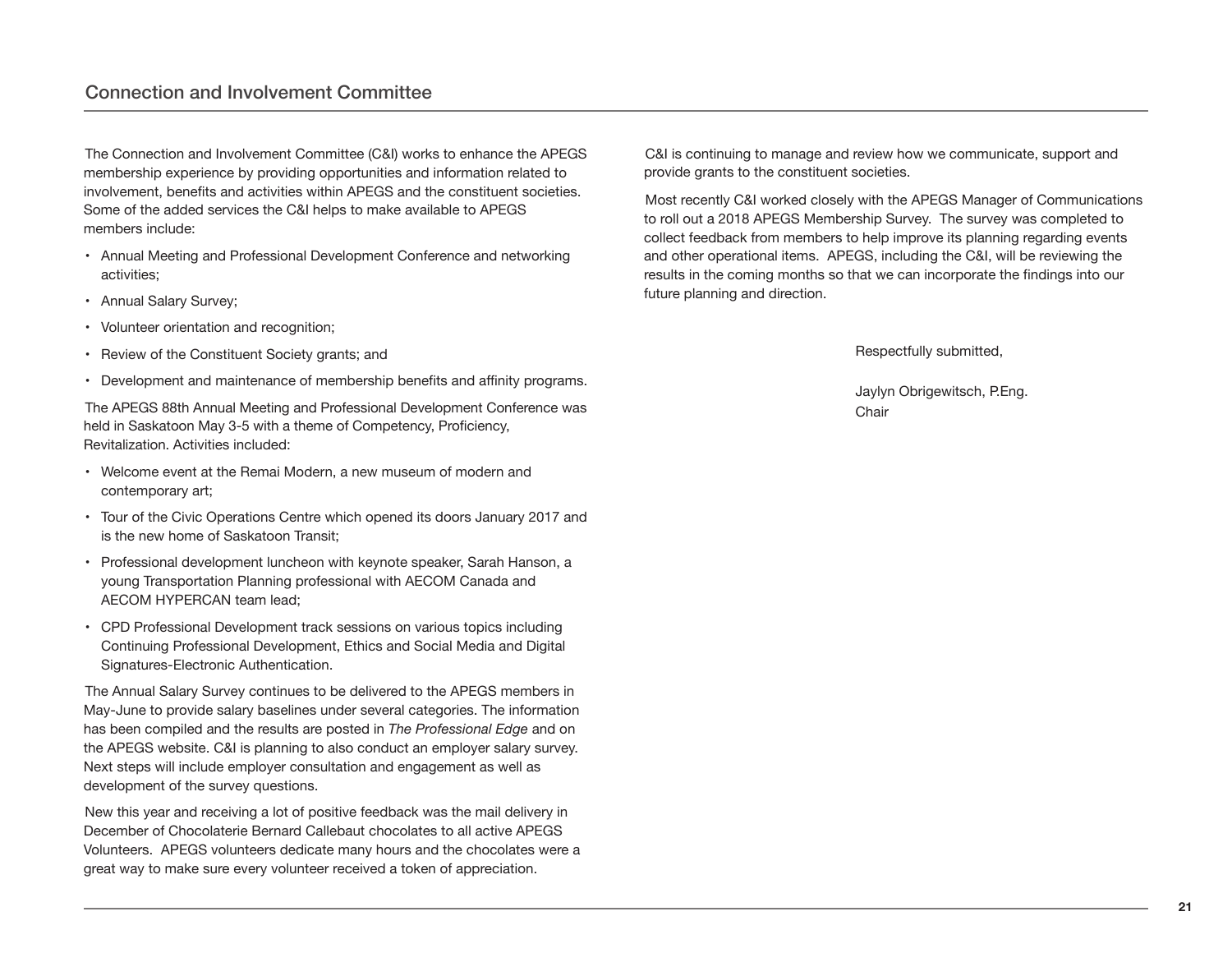*The Professional Edge* Committee's mandate is to publish current and relevant articles regarding subject areas of interest to the Saskatchewan community of professional engineers and geoscientists and to set business and publishing policy. To meet this mandate, The Professional Edge Committee publishes *The Professional Edge* once every two months.

*The Professional Edge* covers a wide array of topics and articles. Each edition focuses on a central theme that relays at least one unique aspect of engineering or geoscience in Saskatchewan. It is the committee's intent to provide a balanced perspective regarding the articles contained in the publication and to engage as many different areas of interest as possible among the large and diverse membership. It is the committee's intent that each issue contains relevant material for all readers. To this end, the committee invites members' feedback and ideas for articles to be included in the publication. Publications through 2018 included the following themes:

- Profiles in Achievement (January/February)
- Engineering & Geoscience in the Outdoors (March/April)
- Annual Meeting (May/June)
- Waste Management (July/August)
- Home Grown (September/October)
- Mentorship (November/December)

*The Professional Edge* remains a print magazine and is accompanied by a mobile electronic version called the eEdge. The eEdge editions remain accessible for approximately one year, but the portable document format (pdf) export of the print magazine will become the official archive. Watch the APEGS website for the historical archive of engineering and geoscience in Saskatchewan. A combination of both the print and electronic versions of the publication will continue to be used for *The Professional Edge* for the next few years. Members are encouraged to share their thoughts regarding the publication with the Edge Committee—send email to APEGS@APEGS.ca or call the APEGS office.

The publication of *The Professional Edge* is aided greatly by the work of the members of The Professional Edge Committee and the writing and editorial skills of Martin Charlton Communications. The Committee acknowledges the contributions of its volunteers and expresses its gratitude to the APEGS staff for their ongoing support.

Respectfully submitted,

Zahra Darzi, P.Eng., FEC Chair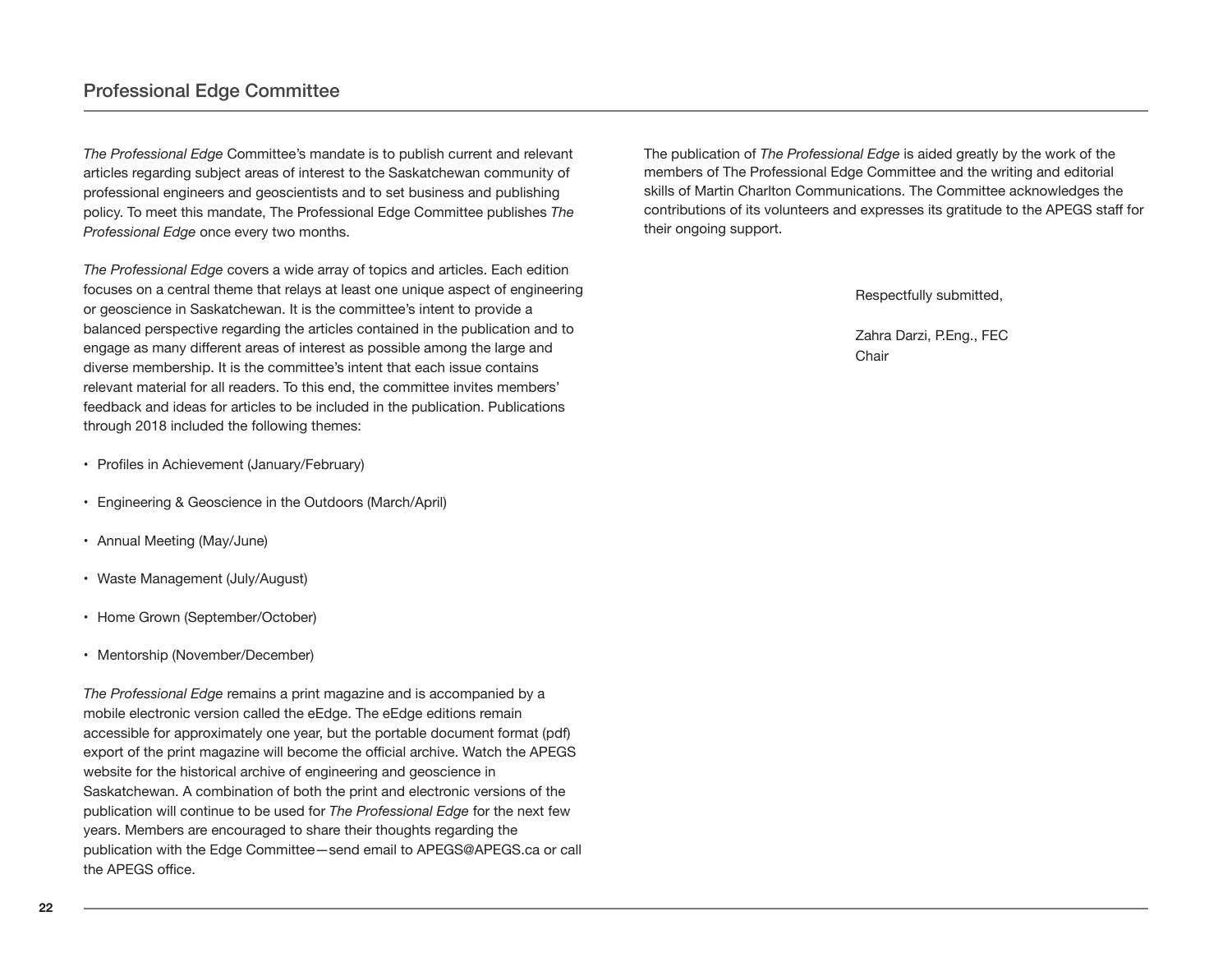The two main objectives of the Communications and Public Relations Committee are to promote Engineering and Geoscience Week and develop an annual awareness program. With the assistance of the APEGS communications manager, the committee had a dynamic year to refocus these objectives to meet the goal of increasing the public's awareness of the professions and of APEGS.

#### **Dream Big!**

The promotion of Engineering and Geoscience Week focused on raising awareness of APEGS to students and the public through the Dream Big campaign. *Dream Big: Engineering Our World* is a movie that celebrates human ingenuity and how engineering plays a role in our everyday lives. The Communications and Public Relations Committee, as a part of the campaign, will distribute a copy of the movie to every school in Saskatchewan. For 2019 plans are in place for facilitated public engagement by sending engineering and geoscience volunteers to schools to showcase the movie, answer some questions and hand out prizes while promoting that engineers, geoscientists and APEGS safeguard the public.

#### **Ever Wonder?**

One of the biggest decisions made by the Communications and Public Relations Committee was to replace the "We See More" campaign initiated in 2013. By engaging Rawlco Radio, their creative strategy team created a series of radio commercials based on the tag line "Ever Wonder?" The committee voted to adopt this new messaging as the platform for a new awareness campaign. To complement the radio presence, the procurement of the visuals was done by proposals. The new campaign will continue to raise awareness of the important role engineers and geoscientists have in safeguarding the public while strengthening the message that APEGS, as the regulator of the professions, also has a role to safeguard the public.

The Communications and Public Relations Committee is looking forward to launching the new awareness program at the 2019 annual meeting.

It has been an absolute pleasure to serve as chair of this committee. The dedicated volunteers to this committee have created fun and excitement during our renewal journey. On behalf of the committee, I would like to thank our staff support for their hard work and enthusiasm during our dynamic year.

> Respectfully submitted, Danae Lemieux, P.Eng. Chair

The Equity and Diversity committee has gone through some development changes in 2018 to better accommodate the goals and objectives of the organization as a whole and the APEGS Value Proposition as developed by Council.

We currently have the committee partitioned in three operating groups:

- the Indigenous subcommittee:
- the Internationally Educated Engineers subcommittee;
- the Women of APEGS subcommittee.

Together, the task of the committee is to foster and promote engineering and geoscience as inclusive fields of practice, facilitate internationally educated engineers and geoscientists, ensure APEGS is free of bias and exclusion and facilitate the objectives of APEGS as a whole in the sustainability and regulation of the professions.

Our Initiatives and Actions Roster guides our efforts and helps to ensure the accountability and direction of the committee. It continues to be an excellent way to report to Council, identify those leading the initiatives and provide the committee with progress and scheduled completion dates.

Some of the changes to the committee include the naming of a new chair, proposed changes in the voting structure of the committee and membership changes within the committee to promote inclusion and focus.

The Women of APEGS (WOA) continue to encourage and support the enrollment of women in engineering and geoscience while fostering an understanding of the role of equity and diversity within the professions. The past year included collaboration and sponsorship opportunities with professional organizations such as:

- Women in Mining and Nuclear;
- Female Engineers, Architects & Technologists;
- the Association of Consulting Engineering Companies of Saskatchewan.

Working with other organizations, both in Canada and the United States, was a focus of the committee in 2018 that led to new ideas and resources being available to APEGS. 2018 also saw many volunteer opportunities for the WOA to share their stories with those looking to enroll in engineering and geoscience and those soon to be entering the workforce. In 2019, the focus will be on the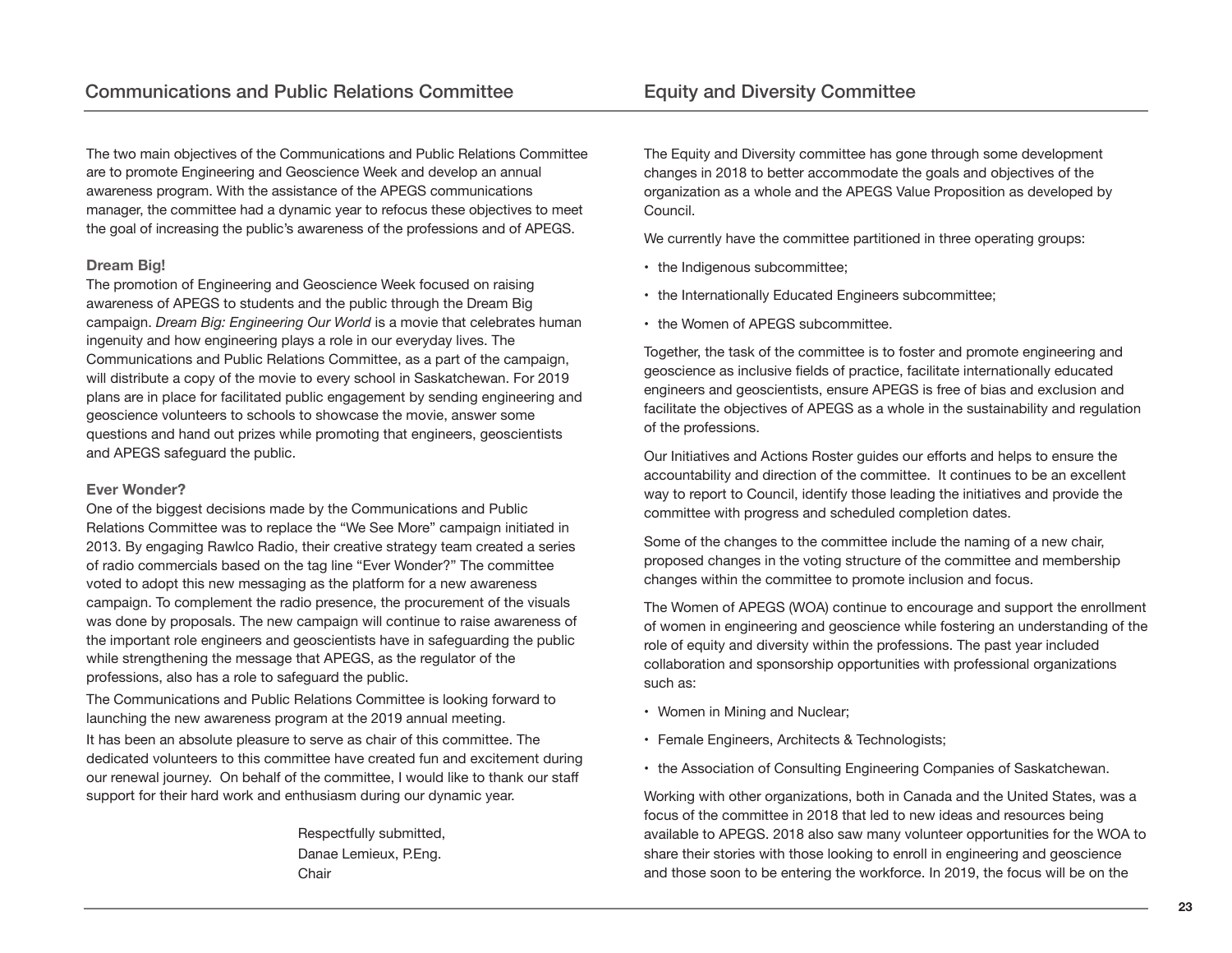development and retention of women in the professions including mentorship opportunities and promoting the 30 by 30 initiative.

The Indigenous subcommittee has done a significant amount of international liaising with the American Indian Science and Engineering Society (AISES) by being involved in governance with the Canadian Indigenous Advisory Council. Representatives attended the inaugural science, technology, engineering and math (STEM) event in Calgary. Future plans include indigenous STEM and outreach events throughout Saskatchewan. The goal is to raise awareness and promote engineering and geoscience as career options to indigenous youth and university students.

The International Graduate subcommittee hosted an event in conjunction with the APEGS Annual Meeting and Professional Development Conference to assist international graduates understand registration information and the requirements of being a member-in-training. The feedback was very positive from those attending and the information useful to obtain licensure. They are also working with the Open Door societies in the province to provide mentorship and guidance to our new internationally educated members.

The committee would like to thank staff, Council and the Image and Identity Board for their support in our undertakings and look forward to a productive and busy 2019-2020.

Respectfully submitted,

Rob Stables, P.Eng., FEC **Chair** 

The APEGS Education Board consists of the K-12 Committee, the Student Development Committee, the Professional Development Committee and the Environment and Sustainability Committee.

This year the Education Board set out to carry out the vision put forth by Council and the Act. Each committee reviewed its Initiatives and Action Roster against the objectives of the Act and updated their activities and budgets accordingly. Most committees added additional activities into their work plans with the incorporation of 30 by 30 initiatives into the day-to-day business activities of the association. This "baking in" of 30 by 30 ensures traction will continue to increase diversity in the profession.

The Professional Development Committee (PDC) had the most dynamic year of the Education Board committees, as the recent bylaw changes requiring mandatory Continuing Professional Development (CPD) reporting. In order to support this bylaw change, a significant program with reporting guidelines, variations, auditing and new ethics training options has been developed by the committee. The committee will also see a change in their membership, as several of the active members will transition to the newly created CPD Compliance committee. On top of this, the committee is continuing to provide professional development opportunities for members.

The K-12 Committee was active this year in continuing to liaise between APEGS and the school systems. New activities it has undertaken include the adoption of 30 by 30 activities related to school-age children, with major support of the *Dream Big* campaign planned for National Engineering Week. The committee has attended career fairs across the province and further afield to promote engineering and geoscience as career paths.

The Student Development Committee (SDC) has again represented APEGS in our support of students at the University of Saskatchewan and University of Regina. APEGS supports students in engineering and geoscience at both universities through per capita funding for which students apply to the SDC. The committee attempts to allocate sponsorship funds to maximize professional development opportunities. Typical priority sponsorship activities include international student design competitions and attendance at key conferences (from which the students report back to their home university). The Education Board was also a major sponsor for the triennial 2019 Spectrum Science Fair at the University of Saskatchewan.

The Environment and Sustainability Committee monitors and investigates environmental and sustainability issues that have the potential to affect the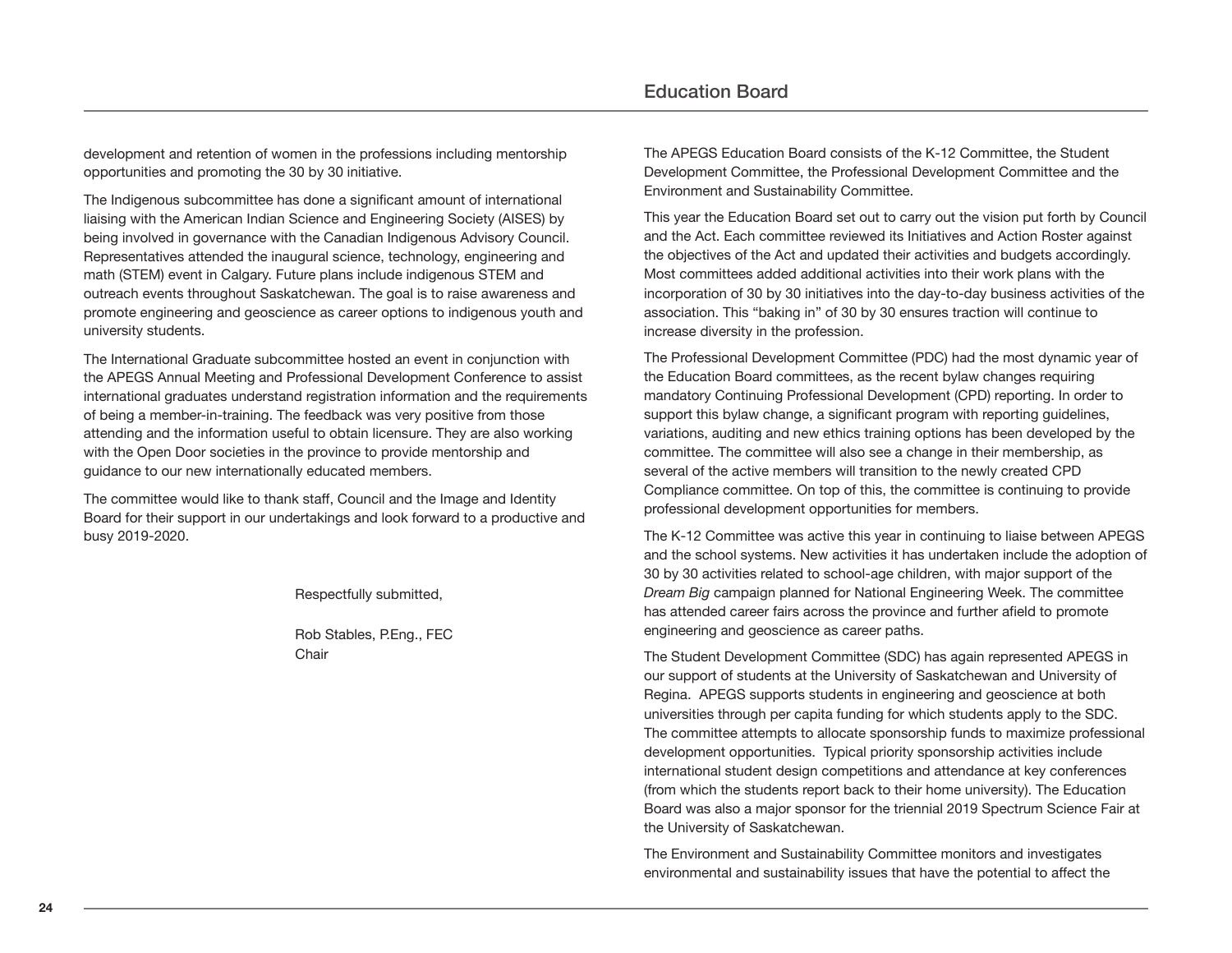professions through the way we practice or through the public's expectation of the professions. The committee provides knowledge to members to assist them in adopting practices that resolve these issues. The committee has been active this year building linkages with other committees by providing liaisons to the PDC, SDC and K-12 committees, submitting topics of environmental importance to the Edge committee and assisting in the awards process.

It has been my pleasure to serve as the chair of the Education Board this past year and support the hard work of these committees and their members.

Respectfully submitted,

Andrew (Drew) Lockwood, P.Eng., FEC Chair

The Professional Development Committee (PDC) promotes and encourages the professional growth and continuing education of all members of APEGS. We do this by offering members various opportunities to obtain professional development credits. We also educate members on the requirements of the Continuing Professional Development (CPD) Program and the need to stay current in their chosen field of practice.

The committee's past efforts in educating the membership on the benefits of required reporting of CPD activities bore fruit at the 2018 Business Meeting. A motion to adopt a bylaw requiring reporting as well as other changes to CPD, including a minimum annual ethics content, was passed unanimously by the members in attendance. The new program is effective as of January 1, 2019. The CPD Program document detailing the revised CPD requirements, including the annual review and reporting requirements, was sent to all members in December. The administration and governance of the program will be managed by a new CPD Compliance Committee. Best wishes to that committee in its undertakings.

The Spring and Fall Professional Development (PD) Days remain central to the PDC's activities as they provide the membership with an opportunity to meet other members outside their usual activities and to obtain CPD credits. The sessions are charged at a breakeven rate resulting in professional development opportunities at a cost lower than typical market value. Member feedback on sessions attended is actively sought and is used as guidance on planning future events.

Committee members participated in both Law & Ethics Seminars and on the Annual Meeting Planning Committee.

A new practical leadership program designed specifically for technical professionals was introduced in 2018. The program is conducted by the Centre for Technical and Engineering Leadership (CTEL), a subsidiary of RGI Learning that has previously provided individual courses at a number of PD Days. This program consists of a series of four-hour courses with three levels of certificates depending on the number of courses attended and enables earning continuing education credits from the Engineering Institute of Canada. Current plans are to offer CTEL courses in 2019, 2020 and on-going if successful.

Vocalmeet, an online, web-based learning system provider, has been contracted to provide an ethics course customized for APEGS. The course is scheduled to be available to all members in 2019 April at no cost. Additional modules are planned for future years.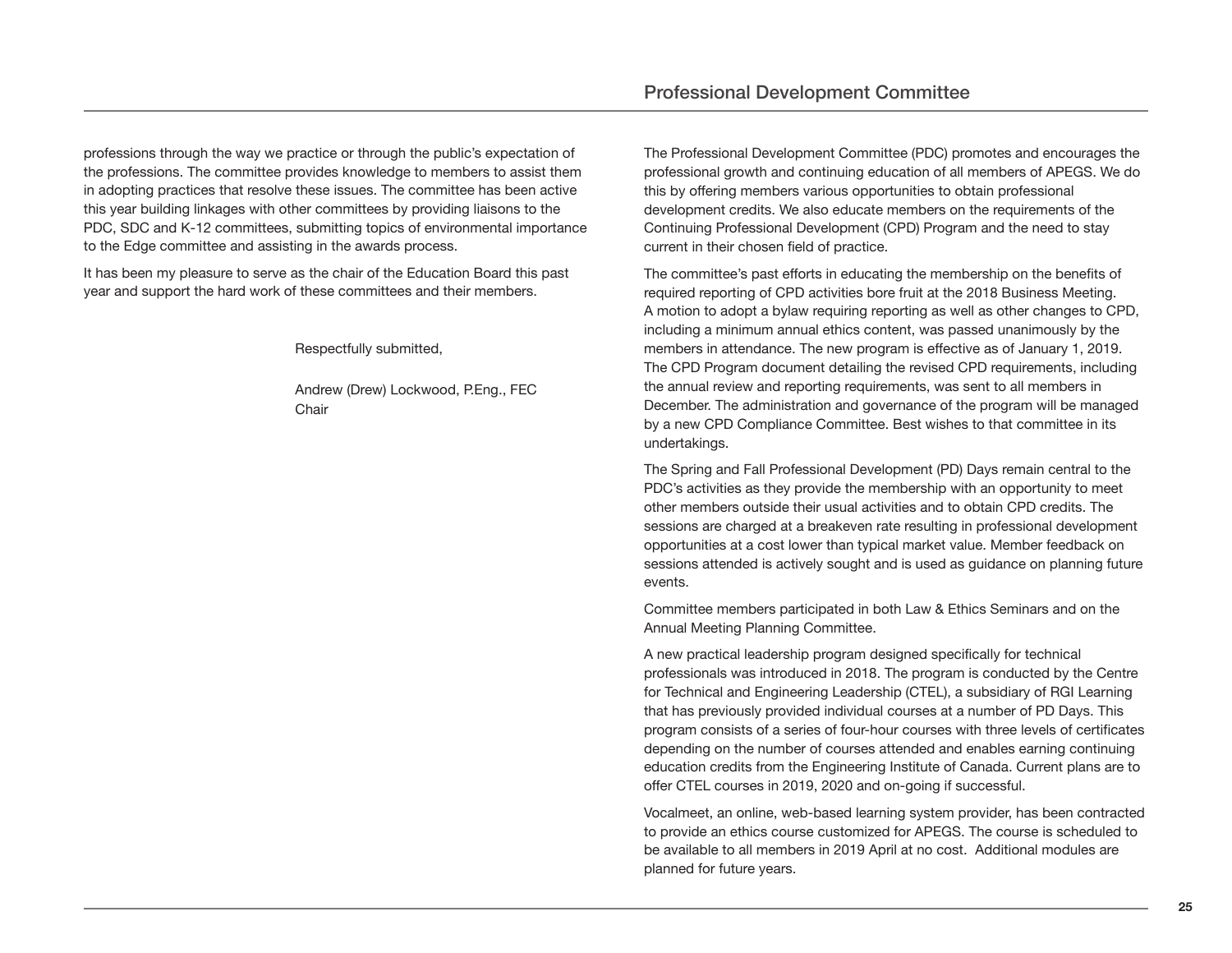On behalf of the committee, I wish to thank the APEGS office staff for their invaluable help with meetings, PD Days, management of documents, scheduling and other activities.

Respectfully submitted,

Robert E. Cooper, P.Eng. **Chair** 

The purpose of the Student Development Committee (SDC) is to promote APEGS to engineering and geoscience students at the university level by sponsoring student-run events.

Two of the largest events sponsored by the SDC include Spectrum 2019 (held at the University of Saskatchewan) and the University of Regina Formula SAE International Baja Competition. A full list of sponsored events can be seen in the included table.

2018 saw the first Earth Ring Ceremony implemented at the U of R. Geoscience graduates, including recent grad to practicing professionals, from around the province attended the ceremony to receive their rings. The U of R is looking to continue the ceremony in 2019. The U of S plans to implement their own Earth Ring Ceremony in the near future.

In 2018 the SDC continued to act on its Initiatives and Actions Roster as part of the APEGS Value Proposition (AVP). Highlights from the AVP include a proposal for an APEGS student membership and the implementation of 30 by 30 luncheons at the U of S.

In an effort to help promote APEGS among the student body, the student development committee has written a proposal for a student membership which would allow students to receive certain benefits similar to the benefits received by members in training. These benefits include the ability to submit progress reports before graduation as well as to access scholarships offered only to student members.

30 by 30 has been very important to APEGS over the last few years. To help promote the initiative, the SDC helped to implement a luncheon at the U of S where engineering and geoscience students could meet and ask questions of female professionals. These luncheons will continue through 2019 at both the U of R and the U of S.

In the future, the SDC is looking to increase its collaboration with Indigenous student societies at both universities. We will also continue to encourage other collaborative engineering and geoscience events.

A special thank you APEGS staff for all their support with SDC.

This was my last year as the chair of the SDC and I would like to thank the members of the SDC, for their hard work over the last two years.

Respectfully submitted,

Colin Pitman, P.Eng. **Chair**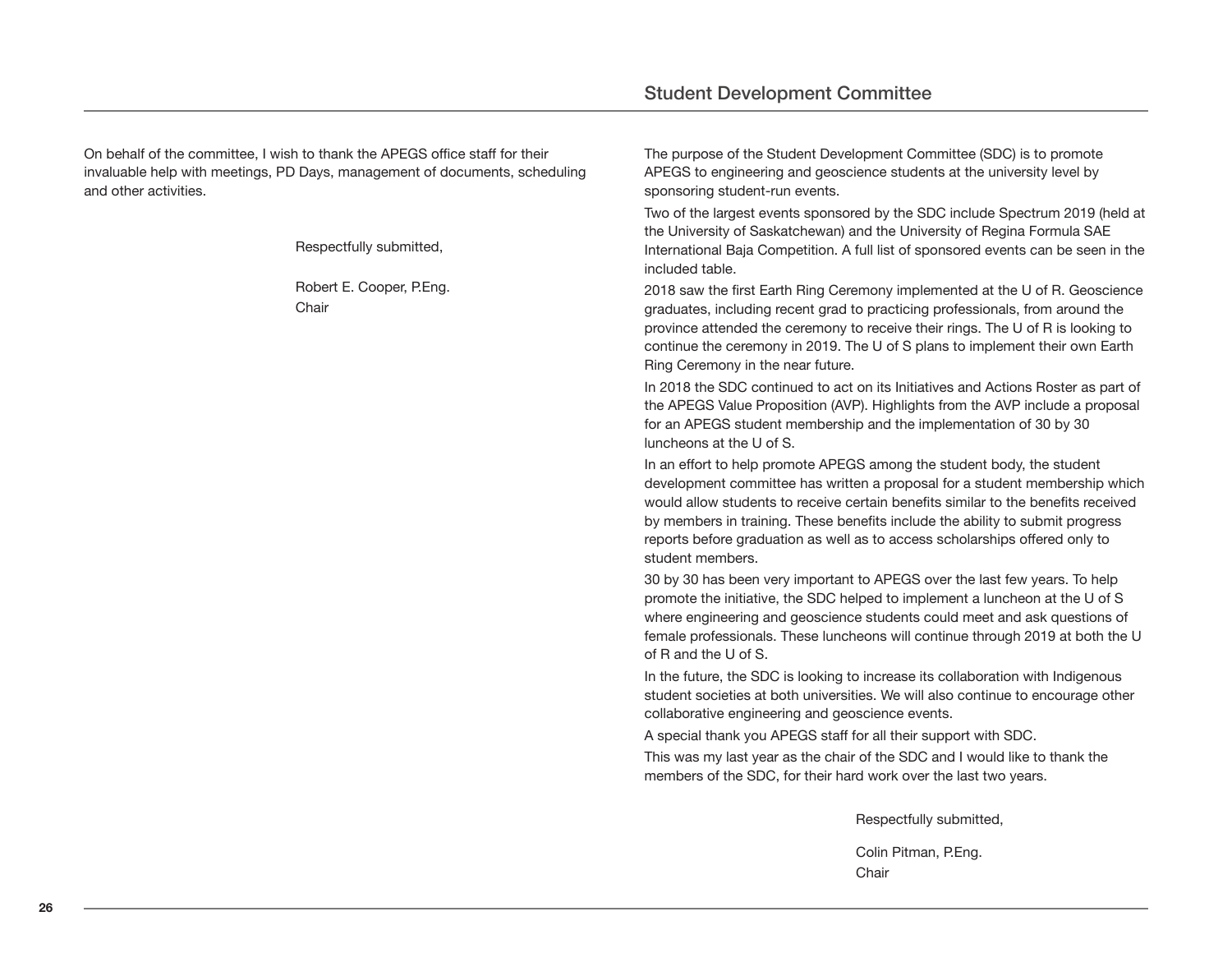| <b>GROUP</b>             | <b>GRANTS</b>                                                                                                                                                                                                                                          | <b>SPONSORSHIP</b>                                                                                                                                                                                                                                                                                                                                                                                                                                                                                                                                                                                           | The mandate of the K-12 C                                                                                                                                                                                                                                                                                                                                                                        |
|--------------------------|--------------------------------------------------------------------------------------------------------------------------------------------------------------------------------------------------------------------------------------------------------|--------------------------------------------------------------------------------------------------------------------------------------------------------------------------------------------------------------------------------------------------------------------------------------------------------------------------------------------------------------------------------------------------------------------------------------------------------------------------------------------------------------------------------------------------------------------------------------------------------------|--------------------------------------------------------------------------------------------------------------------------------------------------------------------------------------------------------------------------------------------------------------------------------------------------------------------------------------------------------------------------------------------------|
| Saskatoon Engineering    | \$10000.00                                                                                                                                                                                                                                             | \$50700.00                                                                                                                                                                                                                                                                                                                                                                                                                                                                                                                                                                                                   | technology, engineering, ar                                                                                                                                                                                                                                                                                                                                                                      |
| <b>Students' Society</b> | CFES Conference on Diversity in<br>Engineering<br>Western Engineering Competition<br><b>CFES Presidents Meeting</b><br><b>WESST Executives Meeting</b><br><b>WESST AGM and Retreat</b><br><b>CFES Congress</b><br>Saskatoon Engineering<br>Competition | Canadian National Steel Bridge Competition<br>Formula SAE Lincoln<br>Western Engineering Competition<br>SaskInvent TACET<br>Environmental Student Society Industry Tour<br>SAE Aero Design Team<br><b>Canadian Mining Games</b><br>1/4 Scale Tractor Competition<br>SaskInvent Hand Rehab<br>SaskInvent Prosthetic Arm<br>University Rover Challenge<br>Canadian International Rover Challenge<br><b>Interactive Mars Rover</b><br>Spectrum<br>Alberta Energy Conference<br>Chemical Engineering Grad Banquet<br><b>IEEE Illumination</b><br>U of S Capstone Projects<br>Petroleum Engineering Industry Tour | from kindergarten to grade<br>for, communication of and<br>of an overall effort through<br>went through a significant r<br>resources are being used o<br>direction of the association<br>In 2018 the Committee atte<br>events and activities:<br>• Purchase of Dream Big D<br>• Stepping Stones Career<br>• Ignite Career Fair at the S<br>for the new Dream Big di<br>• Business and Profession |
| Regina Engineering       | \$6500.00                                                                                                                                                                                                                                              | \$39470.00                                                                                                                                                                                                                                                                                                                                                                                                                                                                                                                                                                                                   | • Tommy Douglas and Bet                                                                                                                                                                                                                                                                                                                                                                          |
| <b>Students Society</b>  | <b>CFES Congress</b><br>National Engineering Week                                                                                                                                                                                                      | Concrete Toboggan<br>SAE Baja International                                                                                                                                                                                                                                                                                                                                                                                                                                                                                                                                                                  | • Career Exploration in Yor<br>• Prairie Valley School Divi                                                                                                                                                                                                                                                                                                                                      |
|                          | Conference on Diversity in<br>Engineering                                                                                                                                                                                                              | <b>UBC Project Airlock Competition</b><br><b>CSCE Career Night</b>                                                                                                                                                                                                                                                                                                                                                                                                                                                                                                                                           | • National Biomechanics D                                                                                                                                                                                                                                                                                                                                                                        |
|                          | Regina Engineering Competition<br><b>WESST Executives Meeting</b><br><b>WESST AGM and Retreat</b><br>Western Engineering Competition                                                                                                                   | Popsicle Bridge Competition<br><b>EWB National Conference</b><br><b>ASHRAE Networking Event</b>                                                                                                                                                                                                                                                                                                                                                                                                                                                                                                              | • Cardboard Boat Races tl<br>Council;                                                                                                                                                                                                                                                                                                                                                            |
|                          |                                                                                                                                                                                                                                                        | <b>ASHRAE Energy Modeling Event</b><br><b>ASHRAE Winter Conference</b>                                                                                                                                                                                                                                                                                                                                                                                                                                                                                                                                       | • Rossignol High School R                                                                                                                                                                                                                                                                                                                                                                        |
|                          |                                                                                                                                                                                                                                                        | <b>ASHRAE Resume Writing Event</b><br><b>ASHRAE AutoCAD Training</b>                                                                                                                                                                                                                                                                                                                                                                                                                                                                                                                                         | • Saskatchewan Middle Ye                                                                                                                                                                                                                                                                                                                                                                         |
|                          |                                                                                                                                                                                                                                                        | Boundary Damn Tour<br>World Skills Competition<br><b>IEEE Industry Mixer</b>                                                                                                                                                                                                                                                                                                                                                                                                                                                                                                                                 | • Saskatchewan Career an<br>Saskatoon;                                                                                                                                                                                                                                                                                                                                                           |
|                          |                                                                                                                                                                                                                                                        | <b>IEEE Youth Outreach</b><br>Western Engineering Competition<br><b>ASHRAE Building Tour</b>                                                                                                                                                                                                                                                                                                                                                                                                                                                                                                                 | • Society of Women Engin<br>budget in 2018, but trans                                                                                                                                                                                                                                                                                                                                            |
|                          |                                                                                                                                                                                                                                                        | Star Blanket First Nations Project<br><b>CSCE Annual Conference</b>                                                                                                                                                                                                                                                                                                                                                                                                                                                                                                                                          | · Saskatchewan Geologica                                                                                                                                                                                                                                                                                                                                                                         |
|                          |                                                                                                                                                                                                                                                        | U of R Robotics National Qualifier<br>U of R Robotics World Skills Training<br><b>IEEE Student Branch Retreat</b><br><b>EWB Global Engineering Competition</b>                                                                                                                                                                                                                                                                                                                                                                                                                                               | We also provided our regul<br>SciFi at the University of Sa<br>These programs reach thou                                                                                                                                                                                                                                                                                                         |

## K-12 Committee

fommittee is to promote and encourage science, ts and mathematics ("STEAM") education to students 12, their parents and educators by providing funding participation in relevant events and activities. As part the association in this past year, the K-12 Committee refocusing process, to ensure that our efforts and ptimally based on the mandate and strategic as a whole.

ended or otherwise supported the following groups,

- <sup>2</sup> Purpose of the schools in Saskatchewan;
- Fair in Regina;
- Saskatchewan Science Centre (event used as a pilot isplays and corresponding communication program);
- al Women (BPW) Career Fair in Regina;
- hlehem High School Career Fair in Saskatoon;
- kton:
- sion Regional Science Fair;
- lay at the U of S College of Kinesiology;
- hrough the Saskatchewan Industry Education
- obotics Team;
- ears Association (SMYA) conference in Regina;
- d Work Education Conference (SCWEA) in
- eers (SWE) Convention in Minneapolis (from 30 by 30 sferred to K-12 moving forward);
- al Society Open House public lecture program.

ar annual funding to the science camp programs of askatchewan and EYES at the University of Regina. Isands of young people throughout the province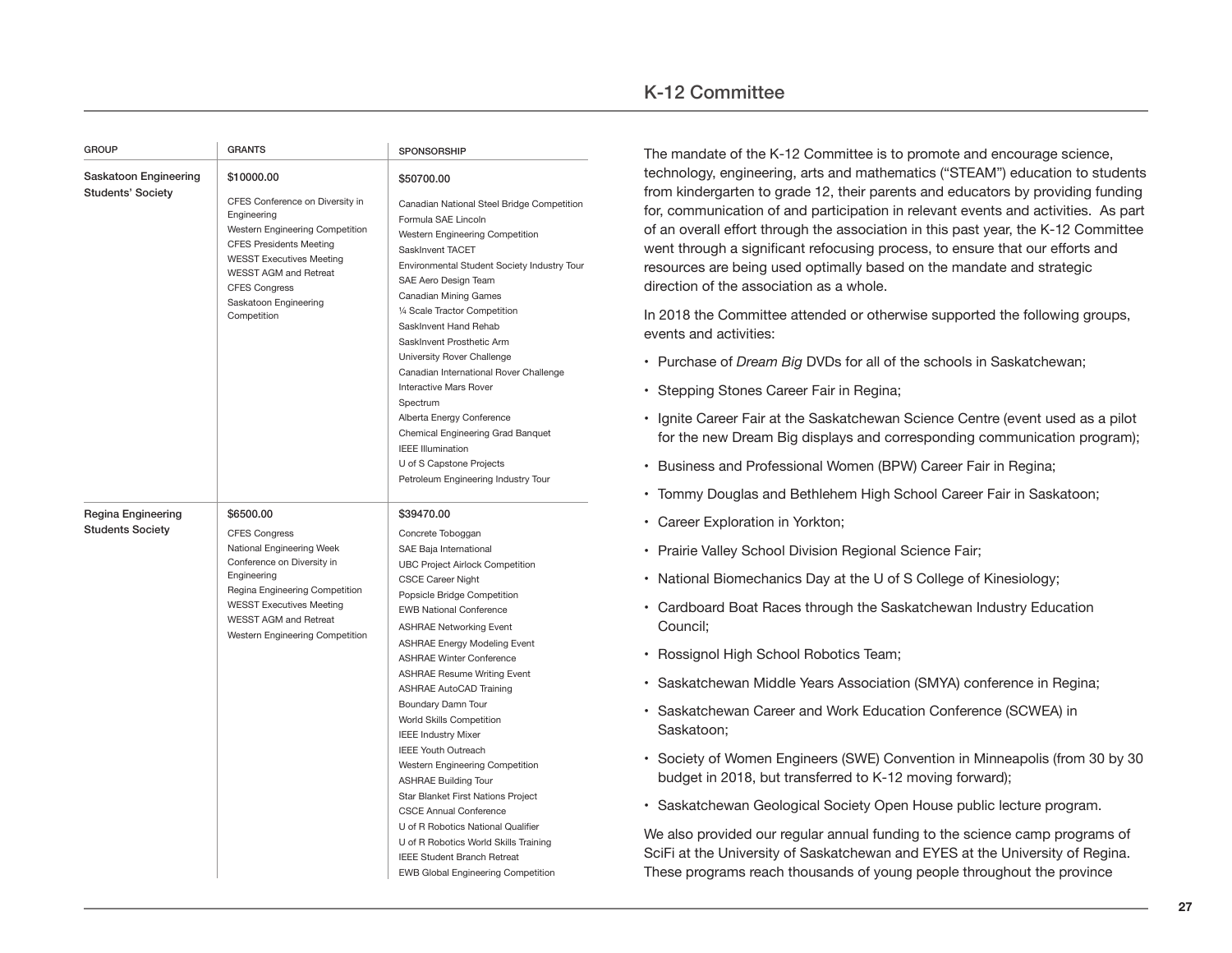through various events and activities, foster their innate curiosity and talents and show them how they can use these to benefit the world of the future.

There were a number of other career fair opportunities for which the committee could not find adequate volunteers. We expect that with refocused efforts and assistance from APEGS staff through the new communication program, we should be able to provide more support moving forward. Any APEGS members who are interesting in contributing to these efforts to encourage young people to choose engineering and geoscience for a career should select the relevant options in the volunteer preferences in their online APEGS profile. Even when there are not committee positions open, we always need people to tend booths at career fairs, judge at student competitions and participate in other events.

I appreciate the support of all the members of the K-12 Committee, the Liaison Councillor, APEGS staff and volunteers who devoted their time and efforts in various activities throughout the year. The K-12 Committee also thanks other committees and task groups for their collaboration on various projects. We look forward to another busy and successful year in 2019.

Respectfully submitted,

Tara Zrymiak, P.Eng., FEC, FGC (Hon.) Chair

The Environment and Sustainability Committee promotes environmental and sustainability considerations in the practices of APEGS members by facilitating opportunities to raise awareness of related issues, knowledge and tools.

Committee members work in diverse industries across Saskatchewan, which provides a broad range of expertise. The committee reviews current environmental issues to determine where it can provide leadership to the APEGS membership on safeguarding the public interest with regard to the environment and sustainability.

The committee may liaise with Engineers Canada and Geoscientists Canada on matters related to the environment and sustainability when requested by APEGS.

This year the committee continued providing articles to *The Professional Edge*, one on improved sustainability in mineral exploration and one on electric vehicles. The committee arranged for speakers on climate change for the fall professional development day and also provided input into the choice of the Environmental Excellence Award.

Respectfully submitted,

Dianne E. Allen, P.Eng. **Chair**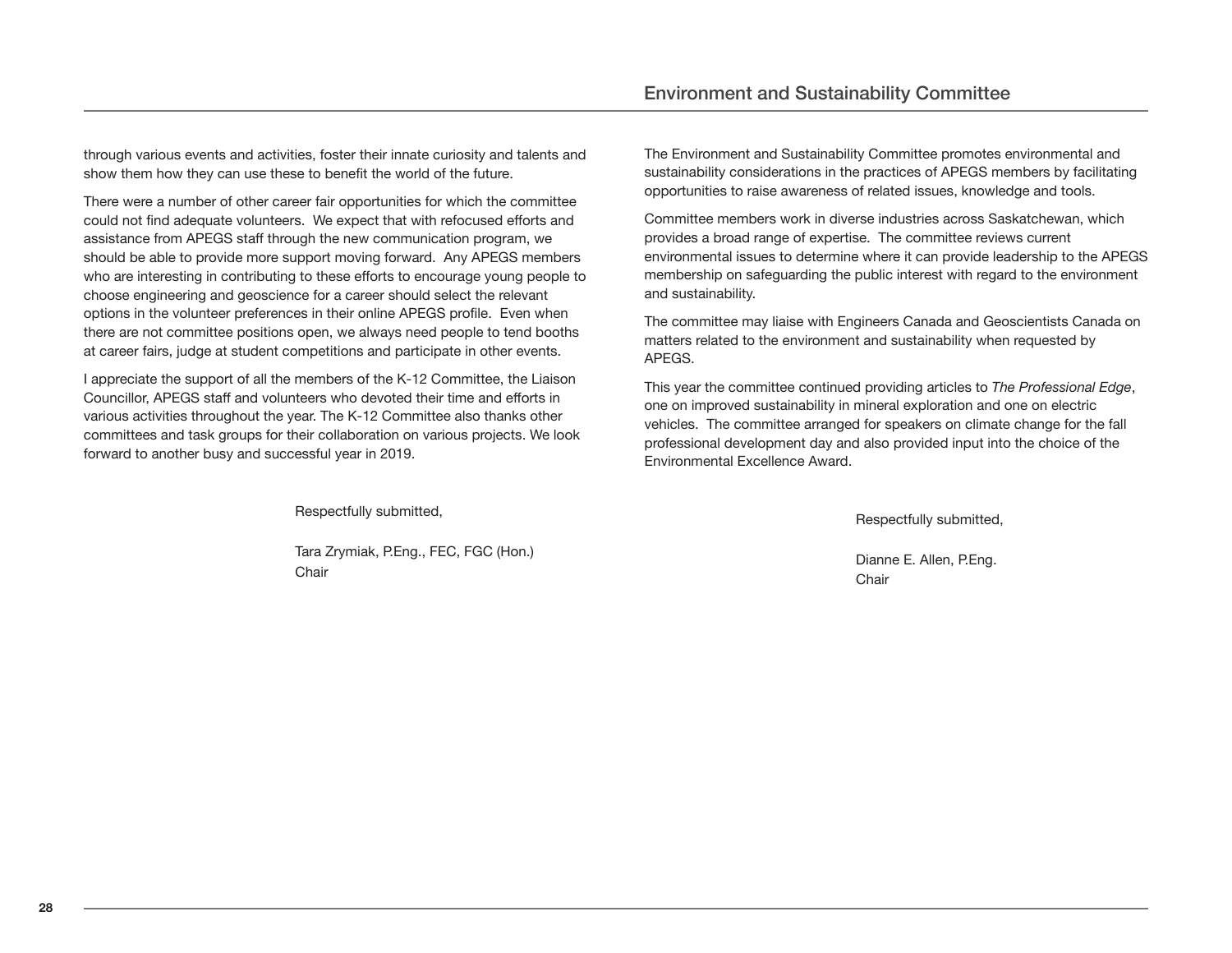The Senate of the University of Saskatchewan is one part of its tricameral governance structure, in which the Senate (Public Issues), University Council (Academic Issues) and Board of Governors (Financial Issues) provide oversight and guidance to the University Administration.

The Senate is made up of 119 elected and appointed members and currently meets twice annually, in April and October. Elected members are chosen by alumni, both regionally and at large. Appointed members, such as your APEGS representative, are chosen by their organization or nominated by the government or the university and approved by the Senate.

There are six Committees of the Senate and the Chancellor of the University is the chair. Committees include: Executive, Membership, Nominations, Education, Honorary Degrees and the Round Table on Outreach & Engagement. The current Chancellor, Roy Romanow, was appointed in 2016 and will retire from this role in June 2019. An APEGS member, among many other individuals, has been nominated for the role.

#### **Highlights of Senate and University activities over the past year include:**

- Enrolment of women in the College of Engineering is just over 20 per cent, below APEGS stated goal of 30 per cent of registered professionals by 2013;
- Total enrolment in the College of Engineering has declined slightly;
- Total enrolment at the university was up in 2017-18 to just over 25,000. Trends influencing this growth included an approximately 10 per cent increase in Indigenous students and five per cent increase in International students;
- Research funding is up, measuring well against the national average;
- The prairie-region protein proposal, of which the university is a partner, was selected to participate in the federal super cluster innovation hub initiative;
- The recently completed state-of-the-art Beef Cattle Research Facility has been recognized with several awards and significant international attention;
- The Global Water Futures program, led by the university, is moving forward with significant international recognition;
- The role of president of the Sustainability Council, to advise on the advancement of the University Sustainability Agenda, is being developed;

• Changes have been made to the undergraduate admissions requirements for the College of Engineering to be more inclusive of remote and rural students. Changes have also been made to ensure the competency of candidates for a Ph.D. in Mechanical Engineering.

Respectfully submitted,

Bert Munro, P.Eng., FCSCE, FEC, FGC (Hon.) FCSSE APEGS Representative - University of Saskatchewan Senate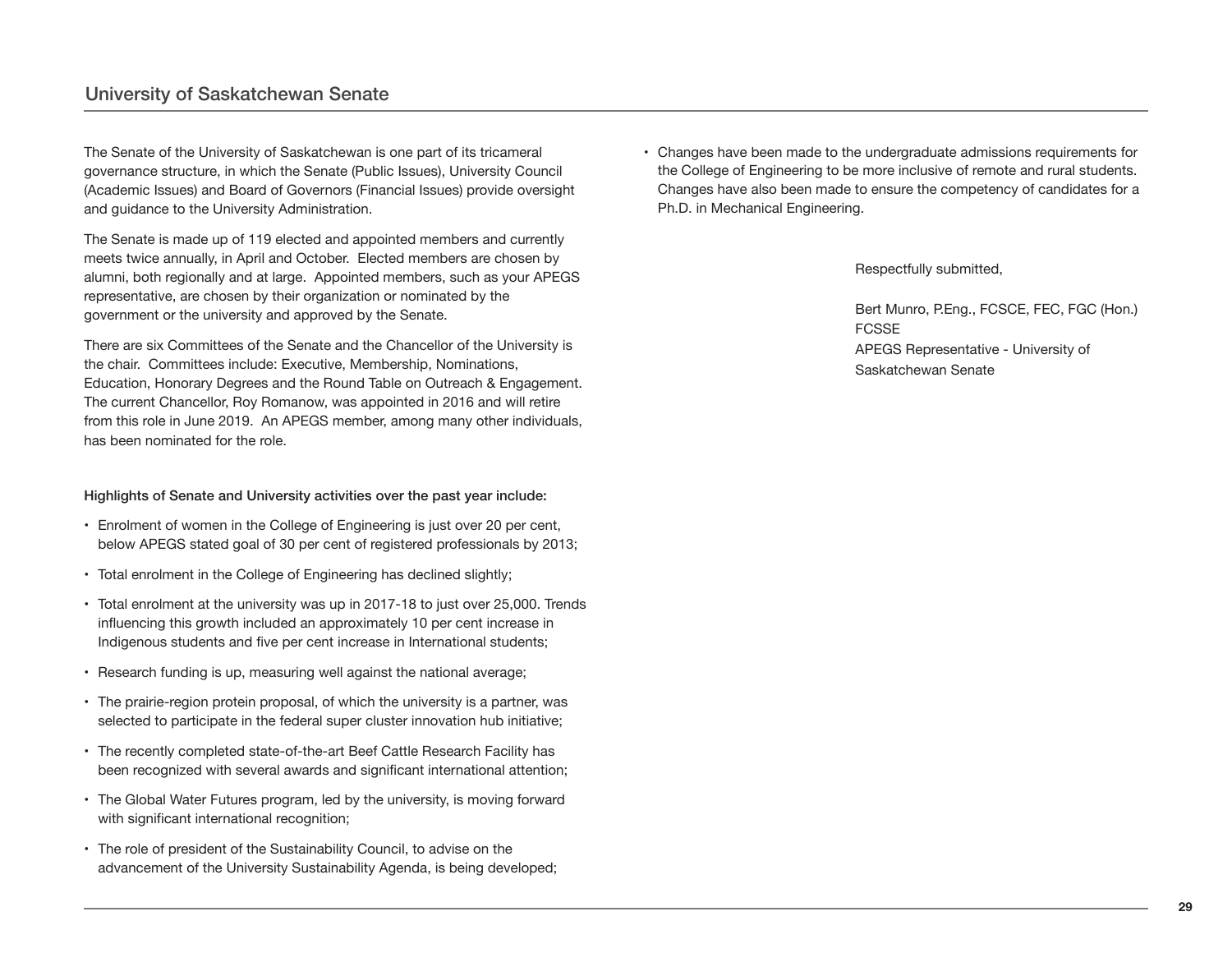The University of Regina Senate is made up of approximately 100 members, including University officials, government officials, heads of federated and affiliated colleges, deans, 14 representatives of graduates from 12 electoral districts, six student representatives and representatives from about 40 professional/occupational organizations such as APEGS. Because of its broad public representation, the Senate has been described both as the university's "window on the world" and the "world's window on the university." Its functions have to do with the academic welfare of the institution. Most of the broader issues of academic policy within the university are reserved for its approval. In another role, it acts as an ultimate court in academic affairs. The Senate receives recommendations from the University of Regina Council on those areas for which Senate decisions are required.

The University of Regina Senate met three times in 2018. Below are some highlights from the year.

The enrollment data presented below are a comparison of headcount (registered students) on December 7, 2018 (the last day of classes in the fall 2018 term) compared to the end of the day December 6, 2017. Student enrolment at the University of Regina and the federated colleges continues to be strong.

The total headcount for the university system, including federated colleges and graduate studies, is 15,379 students. This is a 1.5 per cent increase over the previous year or 232 additional students.

The undergraduate headcount for the university system, including the university's federated partners, is up 230 students or 1.7 per cent.

The graduate student headcount for the University system has increased by two students. This is a 0.1 per cent increase over last year.

Notable among faculties are a 33.9 per cent headcount increase in media, art and performance and a 13.4 per cent increase in science.

Engineering enrollment decreased by 16 per cent to 1,094 students.

India has now surpassed China as the University's largest source of international students.

Spring Convocation took place on June 6 with 2,263 students graduating, including 250 from the Faculty of Engineering and Applied Science. Fall Convocation took place on October 19 with 703 students graduating.

In May, the university balanced its budget for the 24th year. Budget planning for 2019-2020 continues based on an anticipated zero per cent increase in provincial funding. In such a scenario, tuition and fees, as well as other sources of revenue, will be increasingly important to present a balanced budget.

The College Avenue campus revitalization is progressing well. The College Building was officially re-opened on October 5 and construction of the Conexus head office is underway. Phase 2 of the revitalization will include restoring Darke Hall.

In October, the Member of Parliament for Regina Wascana was on campus to announce a total of \$4 million in Natural Sciences and Engineering Research Council of Canada (NSERC) funding to support the work of 18 science and engineering scholars and researchers at the university.

The inaugural Petroleum Systems Engineering (PSE) Week kicked off on November 19. The event provided high school and university students with the opportunity to explore aspects of and prospects for the petroleum industry, attend presentations offered by industrial leaders and PSE program alumni and meet with PSE professors to talk about the program and educational options.

The University raised \$105,012 in its annual United Way campaign, just surpassing its goal of \$105,000. The funds raised for the United Way Regina this year are earmarked to help improve literacy rates among young children.

From May 26-June 1, the 2018 Congress of the Humanities and Social Sciences brought approximately 5,100 academics from around the world to the University of Regina.

The Faculty of Engineering and Applied Science underwent a CEAB accreditation review. The accreditation visit took place in November. A final report is pending.

Respectfully submitted,

Rick Kullman, P.Eng., M.Sc., FCSCE, FEC, FGC (Hon.), FCSSE APEGS Representative to the University of Regina Senate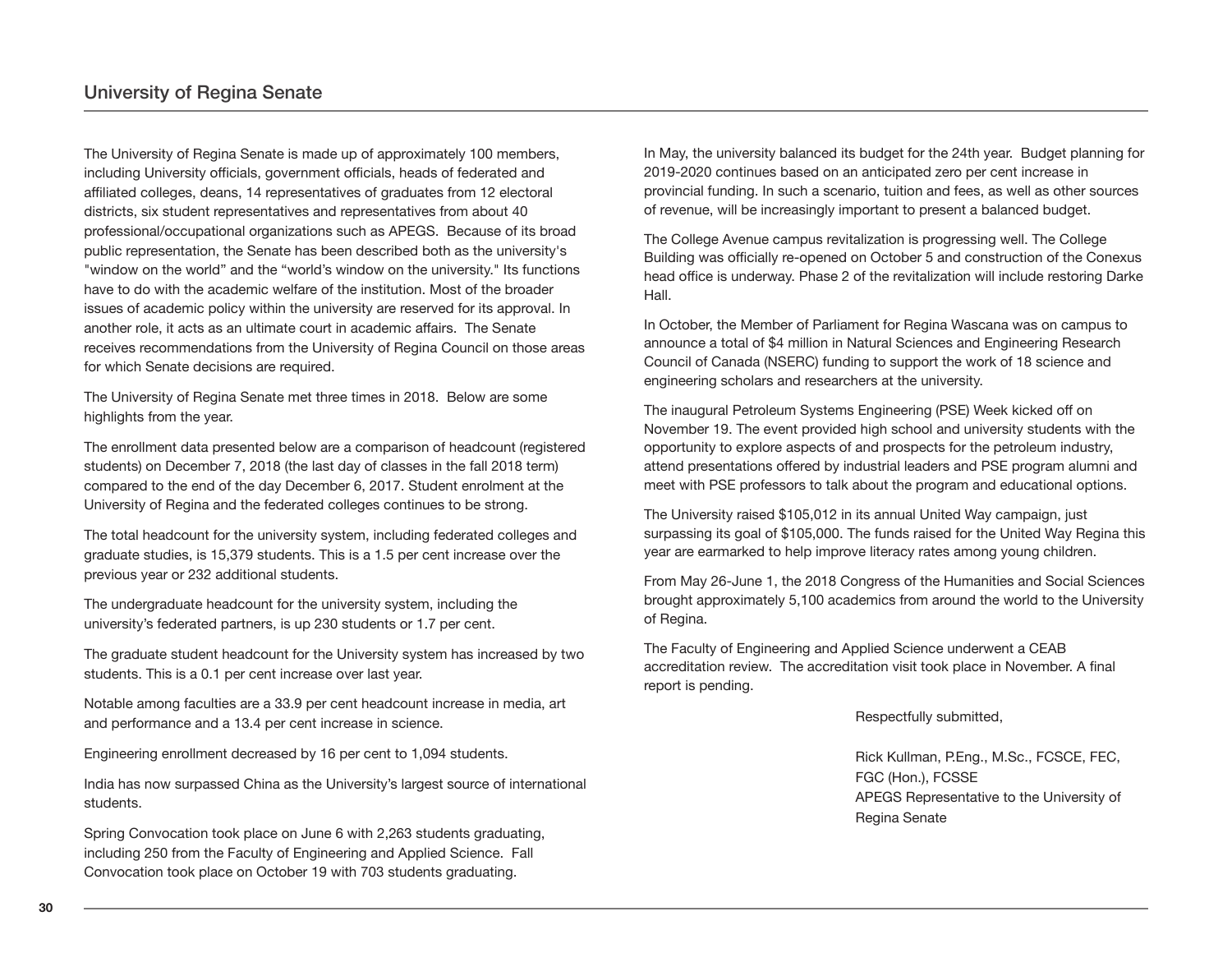Engineers Canada is the national organization of the 12 provincial and territorial associations that regulate the practice of engineering in Canada and license the country's 290,000 members of the engineering profession. Engineering is a selfregulated profession. Engineers Canada exists to support APEGS and the other provincial and territorial regulatory bodies to advance the profession in the public interest.

In February 2018, Gerard McDonald, P.Eng. assumed the position of CEO of Engineers Canada. Gerard has had a distinguished career, most recently as the CEO for Professional Engineers Ontario and prior to that as a senior bureaucrat in the Federal Civil Service. Gerard is fluently bilingual and his appointment has been well received by Engineers Canada staff, owners and board members across the country.

A new Strategic Plan for Engineers Canada was approved by the board and at the Meeting of Members at the May 2018 Annual Meeting. The Strategic Plan is a 100 per cent plan for a three-year period ending in 2021. The plan consists of strategic priorities, operational imperatives, internal enablers and board responsibilities. These items are listed below. A copy of the Strategic Plan can be found on the Engineers Canada website.

#### **Strategic Priorities:**

- Accreditation Improvement Program.
- Accountability in accreditation.
- Recruitment, retention and the professional development of women in the engineering profession.
- Competency-Based Assessment Project.

#### **Operational imperatives**

- Accrediting undergraduate engineering programs.
- Facilitating and fostering working relationships between and among the regulators.
- Providing services and tools that: enable the assessment of engineering qualifications, foster excellence in engineering practice and regulation and facilitate mobility of practitioners within Canada.
- Offering national programs.
- Advocating to the federal government.
- Actively monitoring, researching and advising on changes and advances that impact the Canadian regulatory environment and the engineering profession.
- Managing risks and opportunities associated with the mobility of work and practitioners internationally.
- Fostering recognition of the value and contribution of the profession to society and sparking interest in the next generation of engineering professionals.
- Promote diversity and inclusion in the profession that reflects Canadian society.
- Protect any word(s), mark, design, slogan, or logo, or any literary, or other work, as the case may be, pertaining to the engineering profession or to its objects.

#### **Board Responsibilities**

- Hold itself, its directors and its direct reports accountable.
- Sustain a process to engage with regulators through regular communication that facilitates input, evaluation and feedback.
- Provide ongoing and appropriate strategic direction.
- Ensure the development and periodic review of board policies.
- Ensure the CEO maintains and acts on a robust and effective risk management system which reflects the board's risk tolerance level and directs board-approved mitigation strategies.
- Provide orientation of new directors and continuing development of directors and others who work closely with the board.

The last phase of the Governance, Strategic Planning and Consultation Project, also referred to as Governance 2.0, will address issues raised during the first phase of the project that remain unresolved. This includes the role of the CEO Group as an advisor to the board, the mandate of directors, the role of the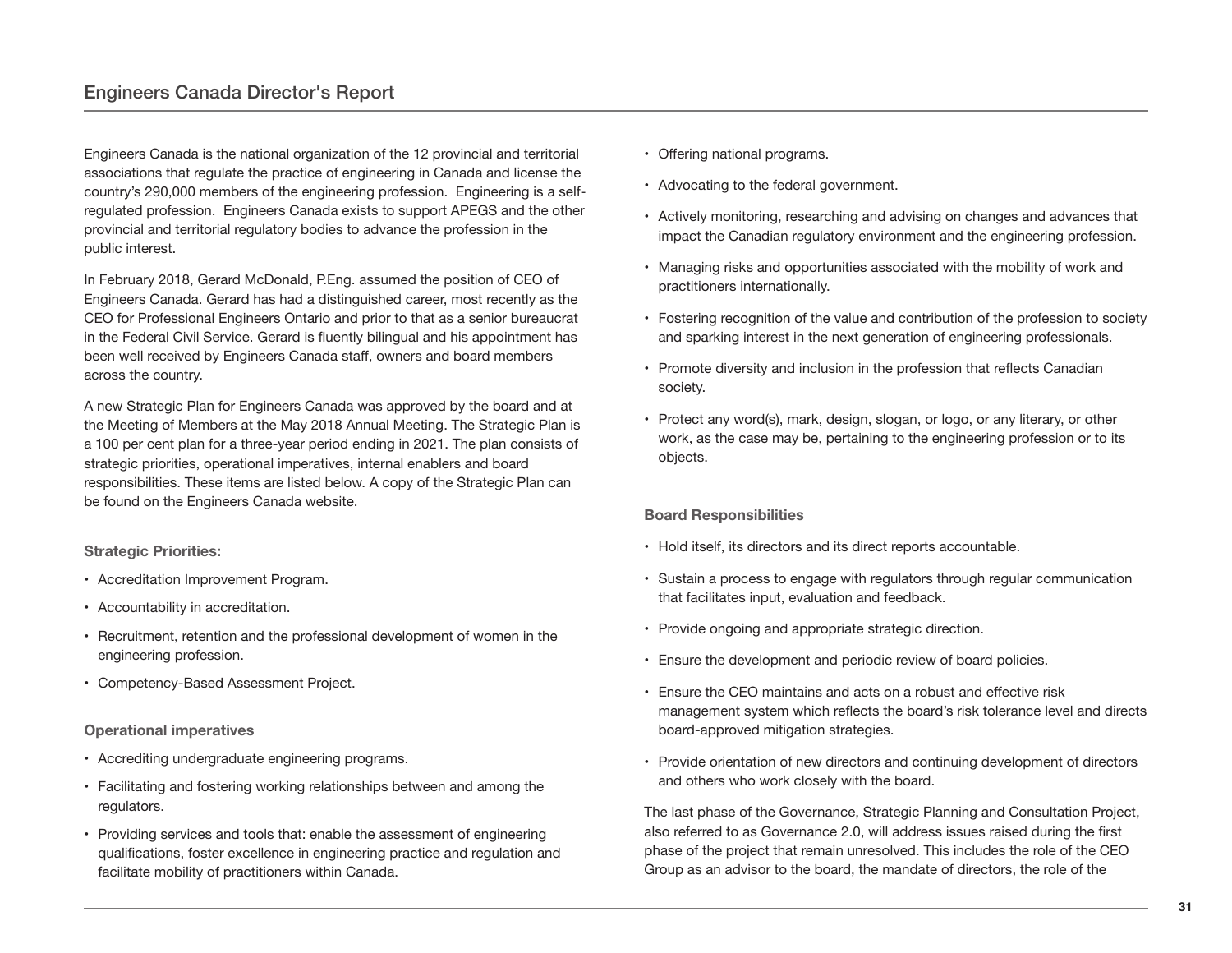regulators and the presidents in governance and Engineers Canada's relationship with the National Council of Deans of Engineering and Applied Science (NCDEAS) and the Canadian Federation of Engineering Students.

At the Annual Meeting, the Members also passed a motion mandating the Engineers Canada board to ensure Governance 2.0 includes a review of board and committee governance, adoption of best practice and mechanisms to improve the efficiency and performance of the board and committees. Specifically, members asked that consultation and reporting make reference to board and committee size, work plans and deliverables, membership, performance management, adoption of best practice in nominations (i.e. skills, experience and attributes matrix), independence and diversity. The members also passed a motion to restrict further growth to the board of Engineers Canada until such work associated is addressed to the satisfaction of the members.

A new task force, the Funding Task Force was created at the January board meeting to address concerns by a number of regulators regarding the disproportionate percentage of revenue received by Engineers Canada from affinity agreements and the perceived inequity amongst the regulators in how this funding is contributed to Engineers Canada from various regions across the country. The motion for the creation of the task force is provided below.

THAT *a Task Force be struck to undertake a review of the Engineers Canada funding model, including consultation with the engineering regulators, development of alternative models and analysis of the impacts of the current and alternative models on the engineering regulators and Engineers Canada. The Task Force will be led by Dwayne Gelowitz and include up to five other directors, to be appointed by the Executive Committee. The Task Force will propose alternatives by May 2018 and provide an analysis of the impacts of the current and alternative models and a recommended funding model by December 3, 2018*.

At the December 2018 Board Meeting, the term of the Task Force was extended to include submission of a completed report with recommendations at the end of May 2019.

The Canadian Engineering Accreditation Board (CEAB), a standing committee of the Engineers Canada board, is the only body that accredits Canadian undergraduate engineering programs that meet the profession's high education

standards. Graduates of those programs are deemed by the profession to have the required academic qualifications to be licensed as professional engineers in Canada. The CEAB offers advice to universities developing new engineering programs to help those programs meet accreditation criteria. The CEAB also assesses the equivalency of the accreditation systems used in other nations relative to the Canadian system and monitors the accreditation systems employed by the engineering bodies which have entered into mutual recognition agreements with Engineers Canada.

The CEAB has been very active during 2018. They have been working on the accreditation improvement project which is changing the types of information gathered and the systems used by the CEAB and the NCDEAS during the accreditation of engineering programs. The Accreditation Unit Task Force has also been active in working with the NCDEAS to define alternate options to evaluate engineering program input. Relations between the CEAB and NCDEAS are steadily improving and significant progress is being made on all matters related to accreditation.

The Canadian Engineering Qualifications Board (CEQB) develops national guidelines on the qualifications, standards of practice, ethics and professional conduct expected of professional engineers. The CEQB is also responsible for the Engineers Canada Examination Syllabus and the Engineers Canada International Institutions and Degrees Database. The associations use the Syllabus and database as guides to develop appropriate suites of technical engineering examinations for international engineering graduates seeking licensure in Canada in order to ensure those individuals meet the standards for admission into the Canadian engineering profession. The work of the CEQB remains well aligned with the Ends policies of Engineers Canada.

The Engineers Canada website (www.engineerscanada.ca) is mobile-friendly and has been designed to make it easy to find information. On the home page, users can subscribe to the weekly Engineers Canada Newsletter. On the Media page, users can sign up to receive engineering-related news in a daily media report. To learn more about what Engineers Canada is doing, you can also follow it on Twitter, LinkedIn or Facebook.

My participation in Engineers Canada has been interesting and memorable. During 2018, I have been a member of the Executive and Compensation Committees, chair of the Funding Task Force and participated in the new Finance Committee.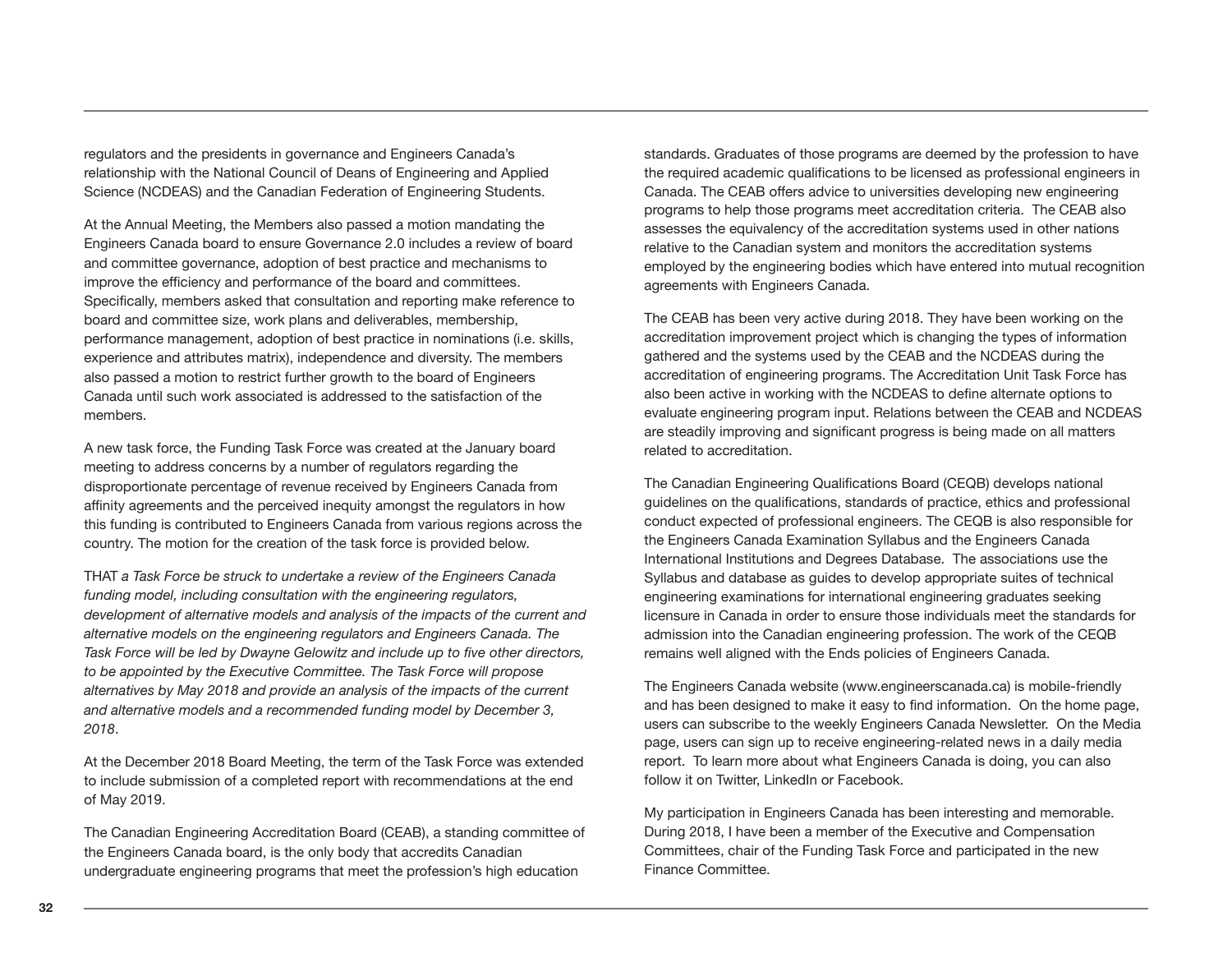I would like to thank APEGS staff and volunteers for their ongoing support of Engineers Canada. It has been a privilege and a pleasure to serve as APEGS appointed Director.

Respectfully submitted,

Dwayne Gelowitz, P.Eng., FEC, FGC (Hon.) **Director** 

Geoscientists Canada (geoscientistscanada.ca) is the national organization whose purpose is to engage with and facilitate cooperation among its members, who are the self-governing professional associations (constituent associations -CAs) that regulate the profession of geoscience in each of the jurisdictions in Canada. Quebec is presently not a member. Geoscientists Canada co-ordinates developing high national standards of admissions, competency, practice and mobility to ensure that Canada and the public interest is served by a skilled, reputable and accountable geoscience profession. Geoscientists Canada represents the CAs nationally and internationally. In Saskatchewan, practising geoscientists are required to register with APEGS and the designation P.Geo. can only be used by geoscientists who are licensed members in good standing.

At the Annual General Meeting held in St. John's, Newfoundland, Mark Priddle, director from Ontario, became president, taking over from Jeff O'Keefe (Newfoundland and Labrador). Jeff Parks, Director from Nova Scotia, was elected as the president-elect and Ganpat Lodha of Manitoba was re-elected as treasurer on the Executive Committee. A new director from Northwest Territories and Nunavut, Yuri Kinakin, was appointed.

The Canadian Professional Geoscientist Award winner for 2018 was Dr. Jeremy Hall, P.Geo., FGC, nominated by PEGNL. This was to recognize his "seismological research, pedagogical passion and public-spirited service, which have made him one of Canada's outstanding members of the geoscience community". During 2018, the criteria for the award of Fellow of Geoscientists Canada, which were first awarded in 2013, were clarified on request of the CAs. In addition, a strategy for the nomination of professional geoscientists for national awards has been developed, with the aim of improving the recognition of deserving professionals.

The work plan for 2018 built on the 2014 "Moving Forward Document" and the priorities identified by the CAs in the 2015 Implementation Plan. The work was divided into activities that are "Solutions Focused" (directed at consistency of admissions) and "Awareness/Advocacy Focused" (directed at improving recognition of geoscience as a profession). The plan is being reviewed and will be updated early in 2019 to include new initiatives suggested by the CAs that reflect current issues of interest and which will then guide the work of Geoscientists Canada on behalf of the Members over the next few years.

#### **Solutions Focused**

The primary work of the Canadian Geoscience Standards Council (CGSC) in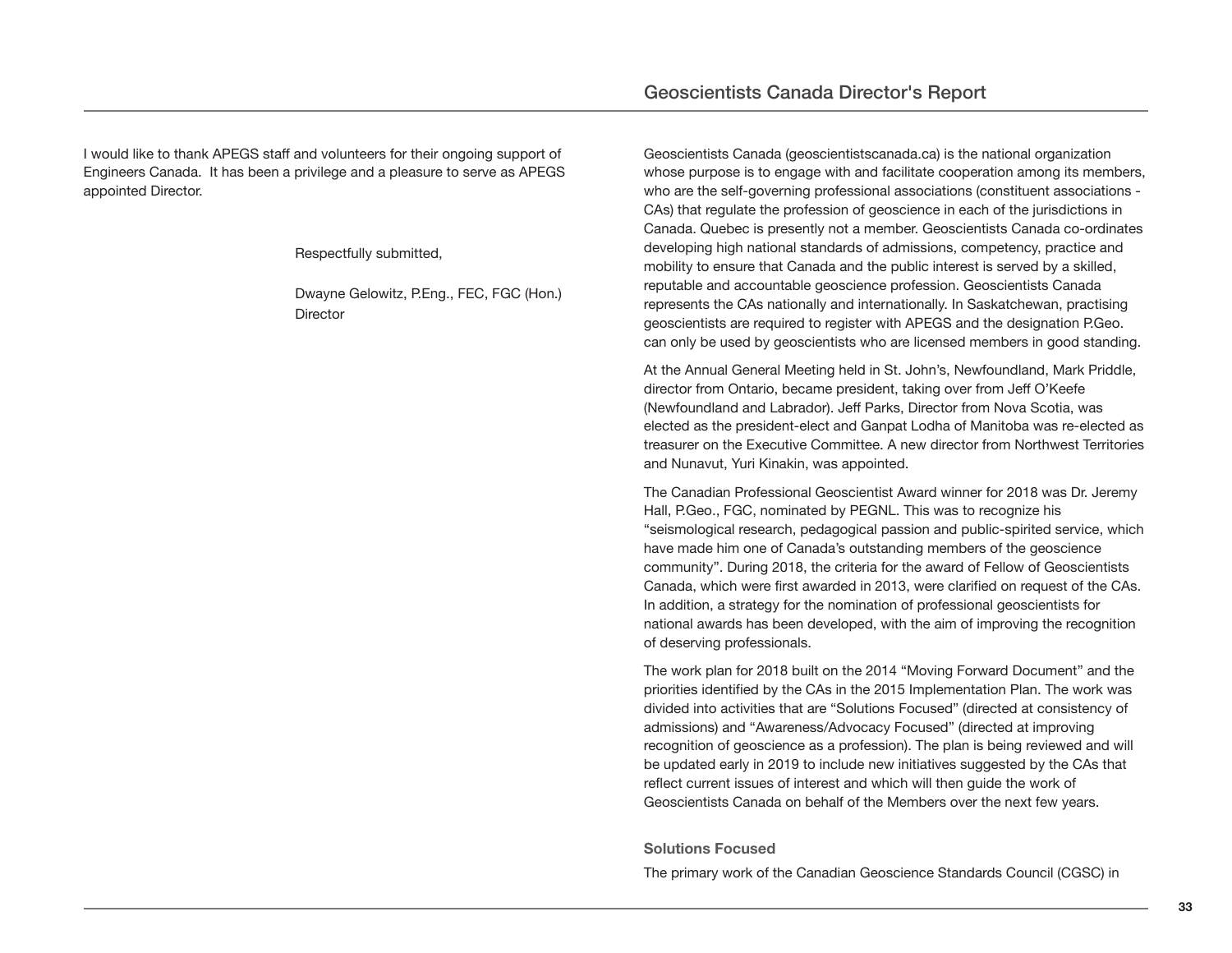2018 was focused on the Economic and Social Development Canada-funded (\$589,000), Admission Support Tools project – Phase II, which started on January 29, 2018. The project, which is scheduled to last two years, is designed to develop tools to support CAs in their registration of geoscientists creating an online self-assessment tool and establishing a more flexible, transparent and streamlined method of assessing professional experience through the development of competency indicators. The online assessment tool is largely to aid internationally trained geoscientists in navigating the assessment process for registration as a P.Geo. in Canada. The second objective is to modify the assessment process of professional experience given that the experience review system may be moving towards a competency-based assessment.

There has been excellent progress during the year. The project manager is Keith Johnson, a consultant with significant experience with public policy and regulatory issues and has worked with geoscientists Canada and CGSC in the past. In addition, Dave Cane (Catalysis Consulting) was hired as the performance indicator consultant in May 2018, to facilitate meetings of subject matter experts (SMEs) that have expertise in mining and minerals, environmental geoscience, oil and gas and geophysics and were chosen to be as diverse as possible with respect to age, gender and ethnicity (including APEGS staff member Kate MacLachlan, P.Geo.) The SMEs have developed work experience competencies and workplace examples (or performance indicators), which have been reviewed by the CAs and adjusted. There are 29 competencies in total that are deemed to be important to have been met via work experience and a scoring rubric is being developed to assess the level that they are met for entry to practice. The competencies fall within four categories:

- Scientific method;
- Geoscience practice;
- Professionalism;
- Complementary (e.g. communication and project management).

Pilot tests of the online assessment of work experience competencies will be completed in 2019.

Overall, the CGSC is a standing committee of Geoscientists Canada (Janis Dale, P.Geo., is the Saskatchewan representative) and provides guidance to the CAs on matters relating to academic and practice requirements for professional registration. An objective is to encourage the adoption of common standards for geoscience registration to facilitate the transfer of members of the CAs from one jurisdiction to another in Canada. Another task of the CGSC in 2018 was to update the "Geoscience Knowledge and Experience Requirements for Professional Registration in Canada" (GKE) document, which was originally published in 2014. The revised document will be available early in 2019.

The Professional Practice Committee was formed in 2018, "to review, consider and provide opinion on matters of geoscience professional practice and to review, document and develop geoscience professional practice guidelines for potential use by CAs, practitioners and other stakeholders". The committee consists of nominees from APEGA, NAPEG, APGO, EGBC and APEGNB and Colin Yeo (Director – AB) and its initial focus will be on reviewing and assessing the continuing professional development practices from across the country.

#### **Awareness/Advocacy Focused**

Geoscientists Canada, with the support of the Canadian Federation of Earth Sciences, prepared a booklet "Geoscience and Canada. Understanding our Earth: The vital role of Canada's geoscientists" which provides insight into the role geoscience plays in society, including but not limited to the economy, energy, minerals, water, engineering, environment, geohazards and climate, using Canadian examples. It was designed to be accessible to decision makers at all levels and was released at the Resources for Future Generations (RFG) conference in Vancouver in June 2018 and can be accessed at https://geoscientistscanada.ca/resources/publications/. It has been received very well and the entire English print run of 2,250 copies has been distributed to CAs, universities and decision makers, while the French printing has also seen wide distribution.

The RFG conference was a technical and financial success. Geoscientists Canada, as a technical partner in the organization team for the conference, successfully proposed numerous sessions in the "Resources and Society" theme, particularly on geoethics and professionalism and these were well attended.

The Qualified Persons ("Your Career and Public Reporting") short course, developed by the Securities Committee in 2016, in conjunction with the CAs, the Ontario Securities Commission, advisors to the petroleum section of the Alberta Securities Commission and several independent reviewers, is a one-day short course based on the requirements of NI 43-101 and NI 51-101. This course is designed to be of value to students, but as a useful refresher for practising professional geoscientists. It was revised and offered at the RFG conference in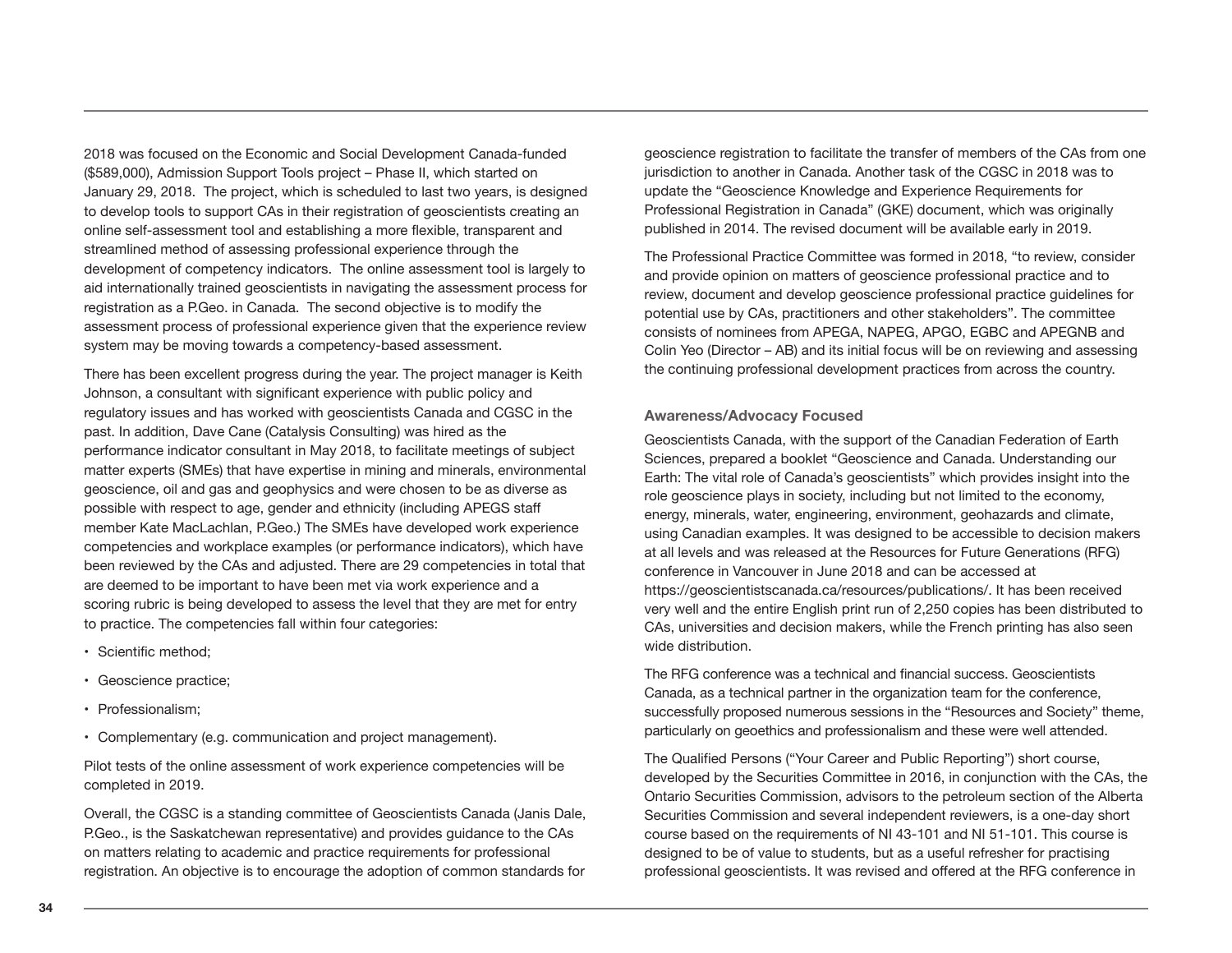Vancouver and in other jurisdictions, including a shortened version to undergraduate and graduate students on December 3, 2018, at the University of Saskatchewan.

Representatives of Geoscientists Canada are involved with twelve international associations, although all involve minimal time and cost. These include:

- Meeting with European Federation of Geoscientists concerning:
	- (a) the Canada-European Union Trade Agreement to provide perspectives on professional registration;
	- (b) the EU-funded INTRAW (International Raw Materials Observatory) project, which is designed to develop new cooperation opportunities between the EU and technologically advanced countries with a focus on the raw materials sector;
- Keeping abreast of developments on the United Nations Framework Classification for Fossil Energy and Mineral Reserves and Resources;
- Communicating with the International Union of Geological Sciences Task Group on Global Geoscience Professionalism, which has a focus on examining continuous professional development processes around the world.

#### **New Chief Executive Officer**

After an extensive search during the last few weeks of 2017, the Search Committee recommended the appointment of Andrea Waldie, P.Geo., FGC, to the position of Chief Executive Officer and this was highlighted in a press release on February 13, 2018. She started her position on March 1, 2018 and overlapped with the retirement of CEO, Oliver Bonham, P.Geo., who remained with Geoscientists Canada as Special Advisor until April 30, 2018. As part of the transition, Rakesh Kumar accepted the position as Executive Assistant to the CEO and is now employed by Geoscientists Canada rather than EGBC. The office of Geoscientists Canada remains in Burnaby, BC, with the support of EGBC.

Respectfully submitted,

Kevin M. Ansdell, P.Geo., FGC, FEC (Hon.) **Director** 

I would like to begin by expressing words of gratitude for those who have engaged in the mission of our college over the past twelve months. Since beginning my role as Dean, I have spent a great deal of time actively listening to and building relationships with various partners – both on campus and in the broader community – to explore the role, responsibilities and expectations for the College of Engineering in our province. These conversations have proven to be invaluable to me as a leader and have strongly influenced the creation of Cultivating Innovation – our next strategic plan.

As a college, we have much to celebrate and be grateful for over the past year. Our leadership team was renewed and invested time in exploring the future of our college and charting a path forward. Our faculty and staff continued to make a positive impact in the lives of our students, the university and the broader community through their teaching, learning, research and administrative activities. Our students continued to learn, grow and demonstrate exceptional leadership. We are well positioned to inspire success, cultivate innovation, build respect and deliver value as we move towards building a strong future for our college and the province of Saskatchewan.

## TEACHING AND LEARNING

**VISION:** Through our teaching and learning, we offer a transformative learning environment that engages and excites our students, helping them gain the knowledge, skills and attitudes they need to thrive as engineers.

#### **Academic Programs**

The college continues to offer a full complement of robust and industriallyrelevant academic programming at the undergraduate and graduate level. This includes eight fully accredited undergraduate programs, seven graduate programs and a certificate in professional communication. The college is in the process of creating new academic programming – including an engineering coop internship program, a technological innovation certificate program and a fully-revised first-year program – all of which are scheduled to be launched over the next two years. Substantial updates to the power engineering option, new options in bioprocess engineering, robotics and biomedical engineering and a certificate in project management with Indigenous communities are also being developed. Several low enrollment options will be phased out.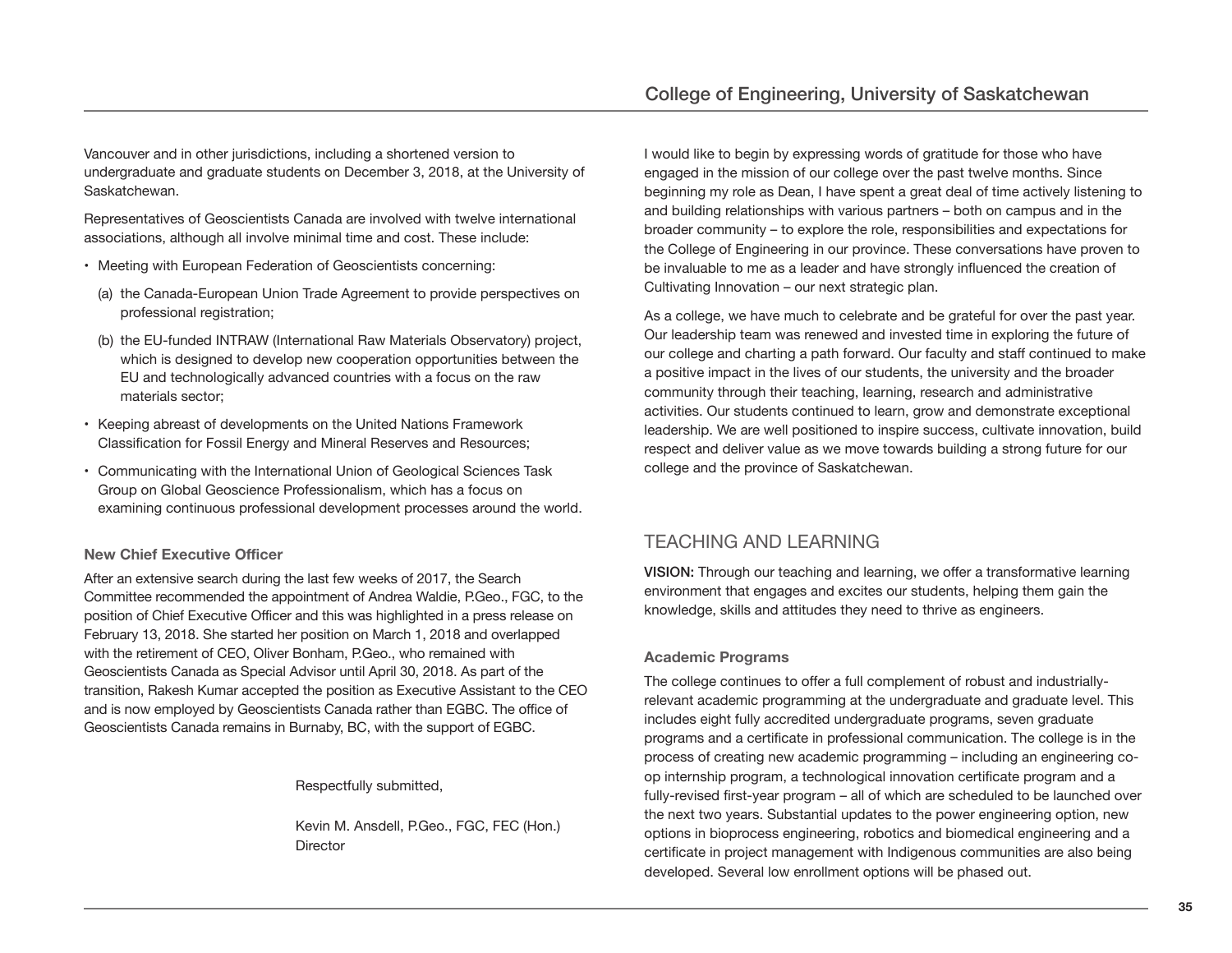#### **College Enrolment**

Undergraduate student enrolment has remained stable over the past five academic years (see Table A). Since 2013, the college has experienced relatively consistent enrolment in local student headcounts. However, out of province headcounts have increased by 27 per cent during this period. Fluctuations in international enrolments have also been observed. In terms of diversity, female, indigenous and international students account for 19.7 per cent, 4.3 per cent and 11.5 per cent of our undergraduate student body, respectively.

Graduate student enrolment has experienced steady growth over the past five academic years (see Table A). Since 2013, graduate student enrolment has increased by 15 per cent. Whereas local and out of province student headcounts have remained consistent, international graduate student headcounts have increased by 21 per cent during this period. In terms of diversity, female, indigenous and international students account for 20.6 per cent, 1.0 per cent and 74.2 per cent of our graduate student body, respectively.

Enrolment growth and diversification will remain a priority for the College of Engineering for the next five years. Various initiatives, including engineering outreach, student recruitment and first-year student success, have been implemented to help recruit and retain a larger number of students. Most recently, the college removed Calculus 30 as an undergraduate admission requirement to better align our criteria with other engineering programs across Western Canada. This change is motivated, in large part, by our desire to improve access to engineering programs for students from northern and rural communities.

**Table A: College Enrolment (By Level)**

|                        | <b>REPORTING YEAR</b> |           |           |           |           |  |  |
|------------------------|-----------------------|-----------|-----------|-----------|-----------|--|--|
| <b>REPORTING LEVEL</b> | 2013/2014             | 2014/2015 | 2015/2016 | 2016/2017 | 2017/2018 |  |  |
| Undergraduate Studies  | 1.773                 | 1.772     | 1.768     | 1.725     | 1.675     |  |  |
| Graduate Studies       | 440                   | 409       | 431       | 485       | 504       |  |  |
| <b>Grand Total</b>     | 2.213                 | 2.181     | 2.199     | 2.210     | 2.179     |  |  |

Source: University of Saskatchewan Data Warehouse

#### **Program Enrolment**

Demand for our undergraduate programs remains strong (See Table B). Since 2013, our chemical, civil, electrical and mechanical engineering programs have remained heavily subscribed each year. Many of our programs have experienced growth during this period, including our civil, computer and electrical engineering, as well as engineering physics programs.

**Table B: Undergraduate Headcount (By Major)**

| <b>REPORTING</b> | <b>REPORTING YEAR</b>            |           |           |           |           |           |
|------------------|----------------------------------|-----------|-----------|-----------|-----------|-----------|
| <b>LEVEL</b>     | <b>MAJOR</b>                     | 2013/2014 | 2014/2015 | 2015/2016 | 2016/2017 | 2017/2018 |
| UNDER-           | <b>Chemical Engineering</b>      | 244       | 281       | 278       | 250       | 200       |
| <b>GRADUATE</b>  | Civil Engineering                | 237       | 259       | 253       | 278       | 271       |
| <b>STUDIES</b>   | <b>Computer Engineering</b>      | 54        | 59        | 73        | 67        | 79        |
|                  | <b>Electrical Engineering</b>    | 128       | 124       | 117       | 152       | 153       |
|                  | <b>Engineering Physics</b>       | 44        | 50        | 53        | 62        | 71        |
|                  | <b>Environmental Engineering</b> | 57        | 65        | 63        | 59        | 53        |
|                  | Geological Engineering           | 97        | 114       | 93        | 97        | 71        |
|                  | Mechanical Engineering           | 301       | 294       | 299       | 323       | 321       |
|                  | First-Year (Undeclared)          | 593       | 515       | 538       | 436       | 456       |
|                  | Undergraduate Total              | 1.773     | 1.772     | 1.768     | 1.725     | 1.675     |

Source: University of Saskatchewan Data Warehouse

#### **Table C: Graduate Headcount (By Major)**

| <b>REPORTING</b> |                               | <b>REPORTING YEAR</b> |           |           |           |           |  |  |  |  |
|------------------|-------------------------------|-----------------------|-----------|-----------|-----------|-----------|--|--|--|--|
| <b>LEVEL</b>     | <b>MAJOR</b>                  | 2013/2014             | 2014/2015 | 2015/2016 | 2016/2017 | 2017/2018 |  |  |  |  |
| <b>GRADUATE</b>  | <b>Biological Engineering</b> | 16                    | 15        | 16        | 19        | 22        |  |  |  |  |
| <b>STUDIES</b>   | <b>Biomedical Engineering</b> | 65                    | 55        | 57        | 56        | 52        |  |  |  |  |
|                  | <b>Chemical Engineering</b>   | 35                    | 41        | 45        | 52        | 61        |  |  |  |  |
|                  | Civil Engineering             | 96                    | 82        | 88        | 98        | 110       |  |  |  |  |
|                  | <b>Electrical Engineering</b> | 112                   | 108       | 105       | 111       | 107       |  |  |  |  |
|                  | Mechanical Engineering        | 100                   | 95        | 110       | 141       | 147       |  |  |  |  |
|                  | Other                         | 16                    | 13        | 10        | 8         | 5         |  |  |  |  |
|                  | Graduate Studies Total        | 440                   | 409       | 431       | 485       | 504       |  |  |  |  |

Source: University of Saskatchewan Data Warehouse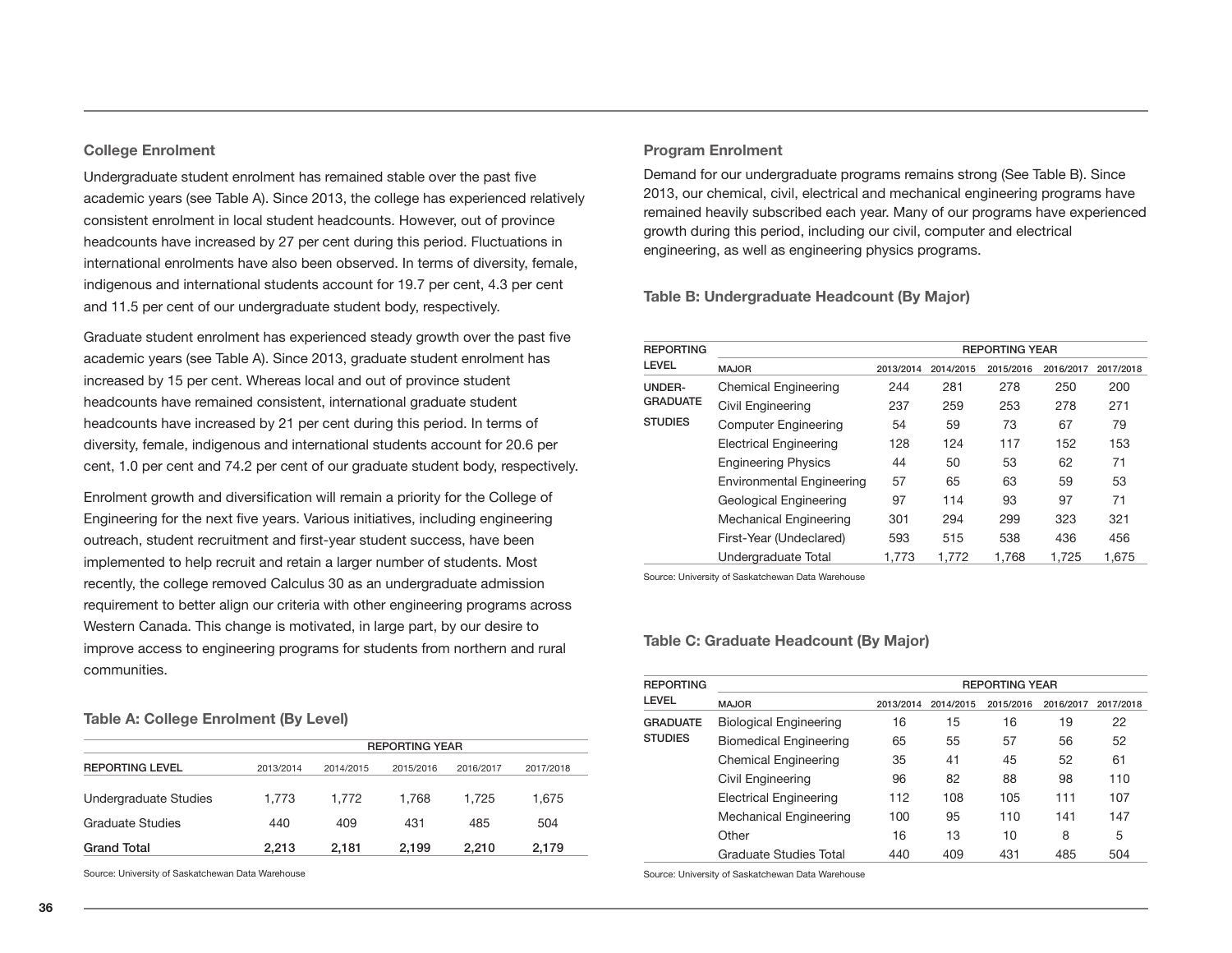Demand for our graduate programs also remains strong (see Table C). Since 2013, enrolment in our biological, biomedical, electrical and environmental engineering programs has remained consistent. During the same period, enrolment in our chemical, civil and mechanical engineering programs has grown by 74 per cent, 15 per cent and 47 per cent, respectively.

#### **Faculty Accomplishments**

The success of our college can be attributed to the outstanding faculty, staff and students who dedicate their time towards advancing engineering education, research and the profession. The following faculty accomplishments should be highlighted from the past year:

- Dr. Carey Simonson, P.Eng., was named one of Canada's most outstanding mentors for graduate students by the Canadian Association of Graduate Studies.
- Dr. Jim Bugg, P.Eng., was awarded the 2018 Provost's Teaching Award for his outstanding dedication to teaching and learning at the University of Saskatchewan.
- Dr. James (JD) Johnston, P.Eng. and Prof. Debbie Rolfes, MA, MTS, were awarded 2018 University of Saskatchewan Students' Union (USSU) Teaching Awards for their commitment to teaching excellence and student success.
- Dr. Daniel Chen, P.Eng., FEIC, was awarded the outstanding achievement award by the Association of Professional Engineers and Geoscientists of Saskatchewan (APEGS). He was also appointed as a fellow of the Engineering Institute of Canada (EIC).
- Dr. Dena McMartin, P.Eng., P.Ag., FEC, FCSSE, was appointed fellow of the Canadian Society of Senior Engineers (FCSSE).
- Dr. Suzanne Kresta, P.Eng., FEC, was appointed as a fellow of the Canadian Academy of Engineering (CAE).

## RESEARCH AND DISCOVERY

**VISION:** Through our research and discovery, we will be leaders in creating knowledge and providing effective solutions that build a healthy and sustainable society, environment and economy – for our province, the Prairies and our Peoples.

#### **Research Planning**

Over the past year, Dr. Terry Fonstad, P.Eng., P.Ag., FEC, Interim Associate Dean Research, invested in strategic planning and consulting activities with key stakeholders on how the college's research profile can have a greater impact. A series of workshops focused on identifying ways in which our college's research can have a positive impact for all our stakeholders. These activities informed the development of our strategic plan and highlighted five areas where our college is uniquely positioned to add great value: engineering for agriculture, mining and minerals, environment, health and sustainable energy. We also identified an emerging opportunity area in the engineering of sustainable infrastructure for rural, remote and Indigenous communities.

#### **Research Productivity**

Academic and industrial research remains a priority for the College of Engineering. Average research revenue over the past five years exceeds \$9 million per year. Our sources of funding continue to represent a mix of federal, provincial, industrial and community partnership funding. Researchers from our college continue to play active and, in some cases, substantial roles in major initiatives like the Livestock and Forage Centre of Excellence, the Global Institute for Water Security and the Global Water Futures program, as well as the Global Institute for Food Security and the Plant Phenotyping and Imaging Research Centre (P2IRC).

Three Canada Research Chair (CRC) search processes are currently underway: CRC (Tier 1) in Imaging & Artificial Intelligence, CRC (Tier 2) in Social and Cultural Decision Making in Engineering Design, CRC (Tier 2) in Technology Solutions for Energy Security in Remote, Northern and Indigenous Communities.

These chairs are expected to expand capacity in areas significant to the province of Saskatchewan. The CRC Tier 1 in Imaging and Artificial Intelligence will help harness the power of imaging and data analysis to enhance knowledge and access to care in health and promote productivity in agriculture and mining. The remaining chairs will complement each other as well as our existing faculty working in areas of energy and water security for remote, Indigenous and northern communities.

Both Tier 2 chairs will enhance and support the college's capacity to work with our communities across the province to find technologies and solutions that are right for them. Most importantly, they will significantly enhance our ability to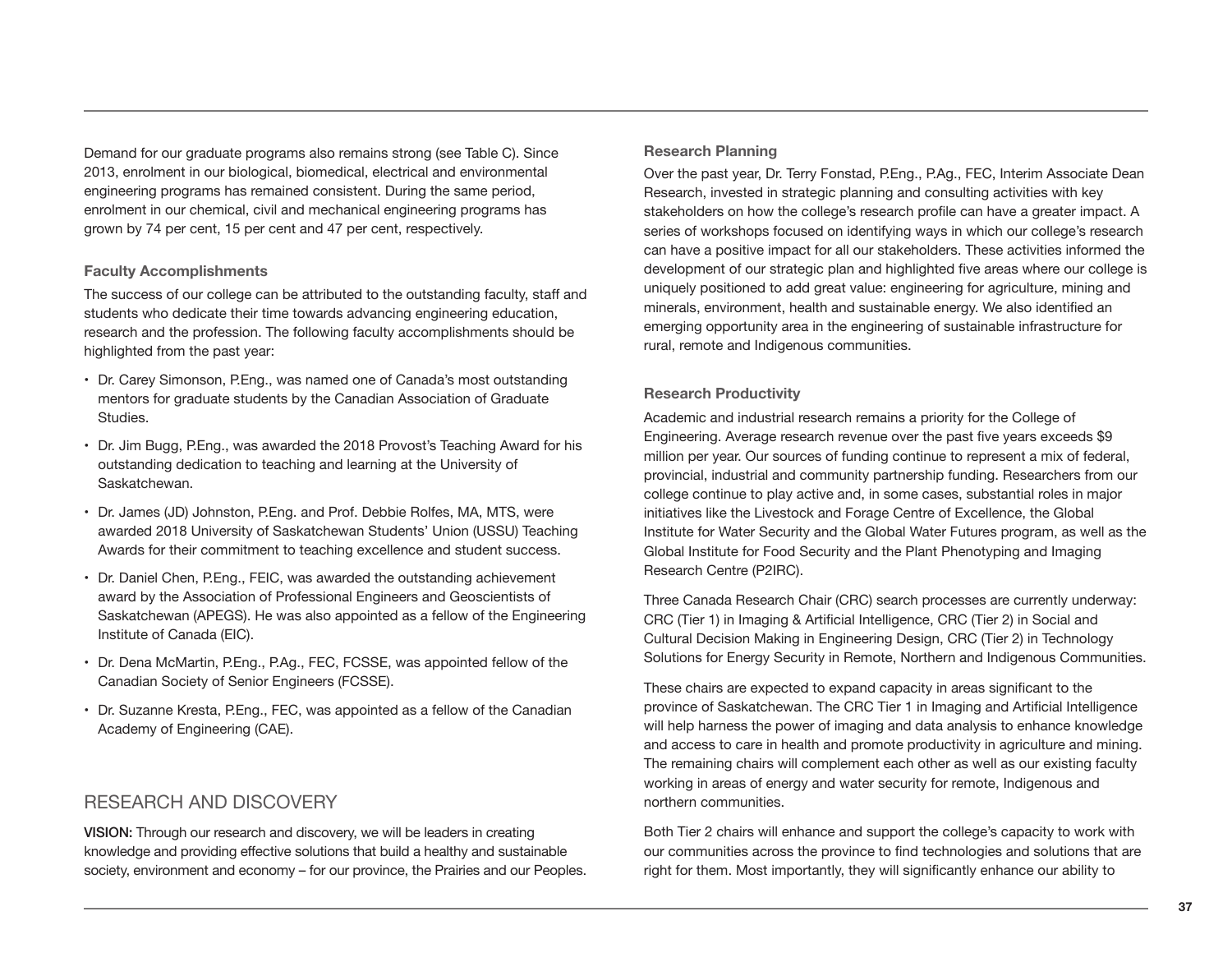work together with our Indigenous community partners and help attract underrepresented groups to study engineering, with a particular focus on young women and our growing population of Indigenous youth.

#### **Research Achievements**

Faculty within the College of Engineering play a pivotal role in advancing engineering research and solving many of society's greatest challenges. The following are notable accomplishments of our faculty over the past year:

- Dr. Chris Zhang, P.Eng., was appointed as a fellow of the Canadian Academy of Engineering (CAE) for his strong contributions to systems design, control or operation management technology and robotics.
- Dr. Daniel Chen, P.Eng., was awarded the Top Collaborative Innovation Grant: Biomedical award by the Saskatchewan Health Research Foundation for his work on 3D printed bone replacements for people who have bone defects.
- Dr. Emily McWalter, P.Eng., was awarded the Top Establishment Grant: Socio-Health by the Saskatchewan Health Research Foundation for her work on tissue imaging and function, using MRI, in relation to the development of osteoarthritis.
- Dr. Ha Nguyen, P.Eng., FEIC, was appointed as the Natural Sciences and Engineering Research Council of Canada (NSERC)/Cisco Industrial Research Chair (IRC) in Low-Power Wireless Access for Sensor Networks. He was awarded \$1.38 million by NSERC and granted matching funding from industry partner Cisco Systems Canada Co. to establish this chair.
- Dr. Kerry McPhedran, P.Eng., was awarded a Saskatchewan Centennial Enhancement Chair in Sustainable Water for Indigenous Communities.
- Dr. Oon-Doo Baik, P.Eng., was awarded the Glenn Downing Award by the Canadian Society for Bio-engineering for his outstanding work in the food engineering industry.
- Dr. Venkatesh Meda, P.Eng., was awarded the John Clark Award by the Canadian Society for Bio-engineering for his outstanding work in the area of bio-energy systems.

## COMMUNITY ENGAGEMENT

**VISION:** The College of Engineering values authentic engagement and relationships. Through collaboration, we will enhance our partnerships to strengthen our reputation, our student and alumni experiences and our overall success.

#### **Sci-Fi Science Camps and Outreach**

Founded in 1989 by engineering students, Sci-Fi Science Camps ("Sci-Fi") continue to offer science and technology-focused school workshops, community events and summer camps on-campus and throughout the province. Last year, Sci-Fi surpassed many of its previous programming milestones by delivering programming to over 19,000 Saskatchewan Youth – double the amount from the previous year - and by visiting 28 communities (including 9 Indigenous communities). Select programs are offered free of charge to participants and their families. Sci-Fi also runs VetMed Camps and Health Science Camps in collaboration with many health science colleges on campus.

As part of the college's continued outreach to underrepresented groups in STEM, Sci-Fi offers special "girls only" programming. Led by female undergraduate students and mentors, Sci-Fi seeks to engage young women and girls through "girls only" summer camps, Friday evening clubs, Girl Power overnight and an annual Girls Discover STEM weekend conference. In partnership with the Ancestral Engineering Initiative, Sci-Fi is also actively working to indigenize the curriculum in all of its programming. Finally, Sci-Fi employed 52 undergraduate students over the past year, providing our students with valuable leadership and mentoring skills in order to better prepare them for future careers in engineering and other sciences.

#### **College of Engineering Research Summit**

The College of Engineering hosted a Research Summit at Wanuskewin Heritage Park in April 2018. The purpose of this event was to consult with academic, government, industry and community partners on the current and future needs for engineering research and solutions in our province. Over ninety leaders from across the province attended and the event was an overwhelming success. This event helped identify areas of pre-eminence for our college's research profile as well as ways in which we can better engage with our various stakeholders.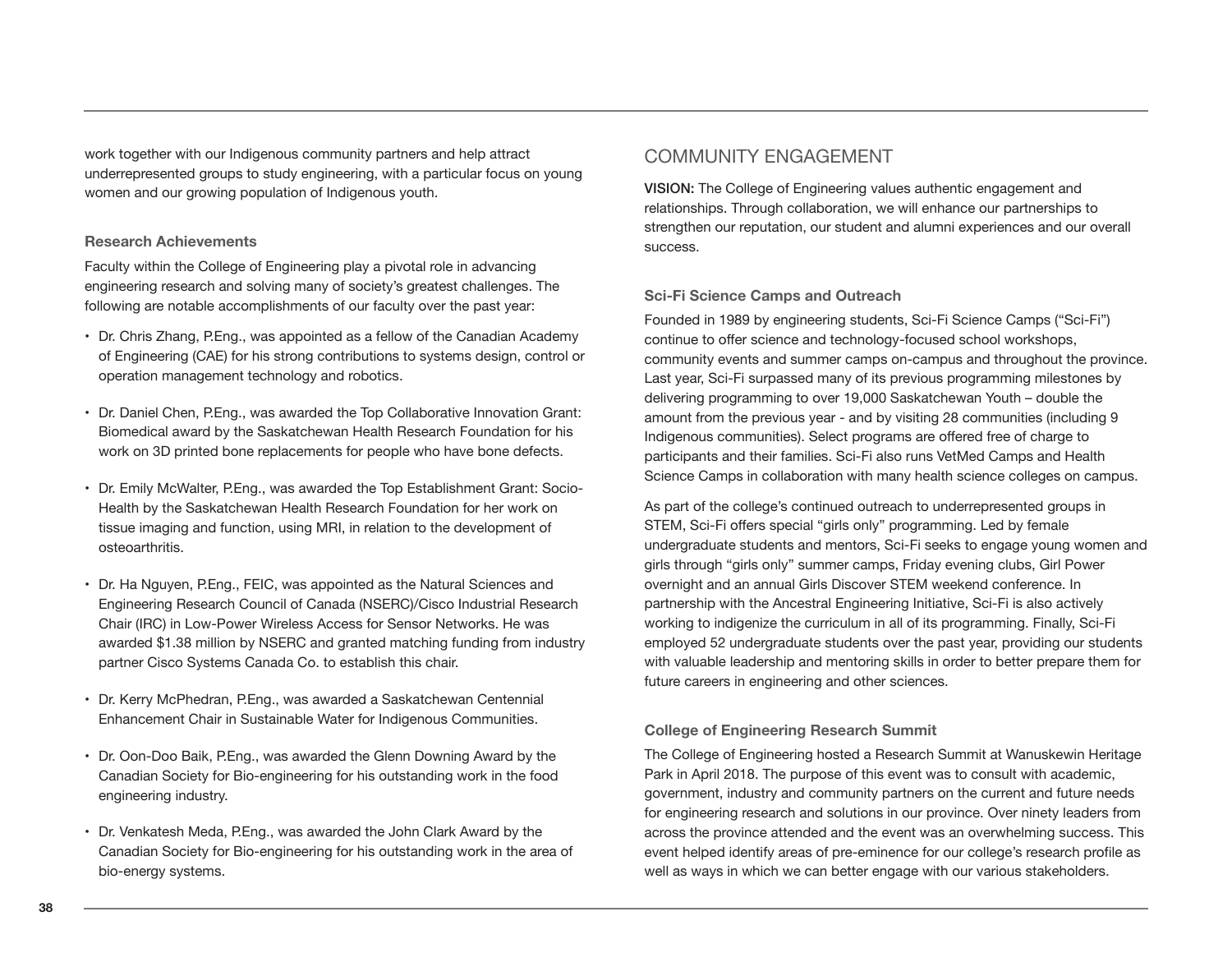#### **CJ Mackenzie Gala of Excellence**

The College of Engineering hosted its 42nd annual C.J. Mackenzie Gala of Engineering Excellence in January 2018. Over 650 alumni, industry partners, faculty and students gathered at this event to celebrate the engineering profession and the achievements of Mike Marsh (BE'79), current President and Chief Executive Officer of SaskPower. We are grateful for the continued sponsorship that the Association of Professional Engineers and Geoscientists of Saskatchewan provides for this event.

#### **External Relations Team Renewal**

We are excited to announce that the college finished renewing its external relations team at the beginning of January 2019. We are proud to welcome Joy-Ann Allin as our Director of External Relations. Joy-Ann will be supported by Carlene Deutscher, our Alumni and Events Coordinator; Donella Hoffman, our Communications Officer; and Richelle Kenn, our Donor Relations Officer. This team will play a pivotal role in helping our college leadership team build relationships, develop funds, communicate impact and engage alumni around the globe.

## ON THE HORIZON

Over the past year, our college invested in various strategic thinking, planning and consultation activities. As part of this process, we spent a great deal of time exploring our vision, mission, values and the many opportunities that lay before us. These activities culminated in the creation of Cultivating Innovation – our next strategic plan – which lays a foundation for the future of our college.

Many academic programming initiatives have been planned or are underway. Significant progress has been made on redesigning our first-year program so that it will be learner-centred and amongst the most innovative in Canada. The program is being designed to challenge our students and provide them with a meaningful, intentional and transformative educational experience. At the time of writing, this revised first-year program is scheduled for implementation in September 2020. Our college has also committed to converting our EPIP program to a certified co-op internship program with up to twice the number of placements. This is scheduled to be fully implemented by 2021. Finally, we are

exploring new programming in key areas such as bio-products and bioprocessing; sustainable energy and power; robotics and mechatronics; project management with Indigenous communities; and biomedical engineering.

Research and discovery activities will remain a strong focus for our college over the next five years. We plan to continue distinguishing ourselves for research excellence, particularly in areas of strategic importance to our province: engineering for agriculture, environment, health, sustainable energy and mining and minerals. We also identified an emerging opportunity area in engineering of sustainable infrastructure for rural, remote and Indigenous communities. This will require continued support for individual researchers while providing them with incentives and opportunities to contribute to interdisciplinary research teams.

Indigenization will remain a strategic priority for both the university and the College of Engineering. We envision providing meaningful access to engineering for Indigenous Peoples while building and maintaining respectful relationships with Indigenous communities. Building upon our existing access program, exploring ways to increase access to engineering education and creating new academic programming will be key strategies to realize this vision.

Finally, external engagement will emerge as a greater focus of our activities than in the past. The renewal of our external relations team creates a great opportunity to build and maintain relationships with members of our many communities. They will also play a pivotal role in securing the resources necessary to begin the construction of a new and building to support an expanded engineering program and research enterprise.

Respectfully submitted,

Suzanne Kresta, Ph.D., P.Eng., FEC Dean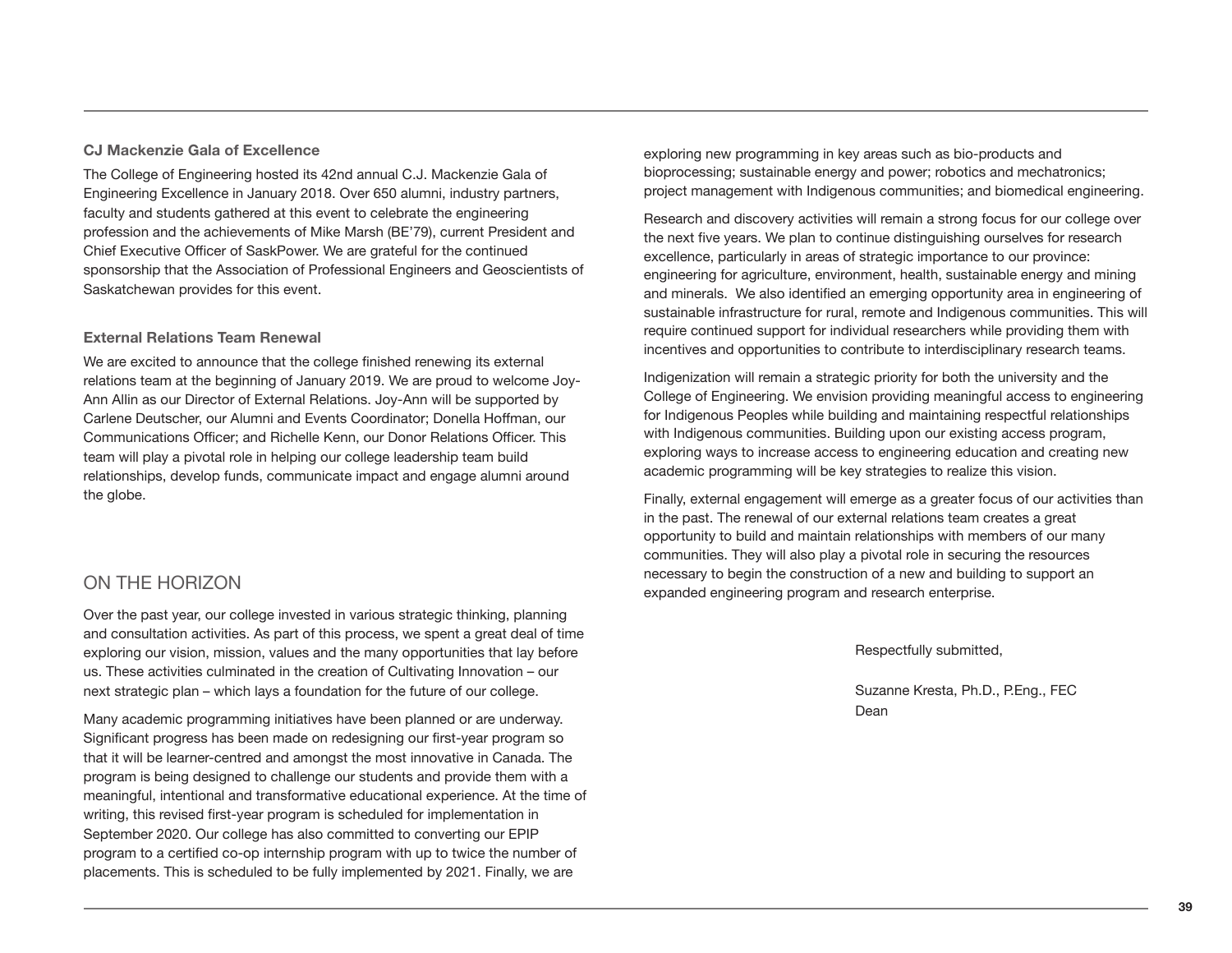It is my pleasure to provide this report on the faculty's recent achievements.

Our enrollment has stabilized after a few years of continued growth; although we have seen a considerable decline in the Petroleum Systems Engineering Program. We have also lost about 75 Saudi students.

Our research programs are continuing to receive considerable funding. We are currently in the search process for two professor and a lab instructor in Environmental and Petroleum Systems Engineering. We are also anticipating filling additional two positions in Industrial Systems Engineering. A research chair in clean energy sponsored by SaskPower was appointed: Dr. Raphael Idem.

In addition, the following academic staff members joined the faculty in 2018:

- Mr. Keegan Downie, Lab Instructor, Electronic Systems Engineering;
- Dr. Timothy Maciag, Lecturer in Software Systems Engineering;
- Mr. Sam Yeol Hong, Lab Instructor, Petroleum Systems Engineering;
- Mr. Yuan Wang, Lab Instructor, Petroleum Systems Engineering;
- Dr. Zhanle (Gerald) Wang, Lecturer, Electronic Systems Engineering.

Following are the key highlights of 2018:

#### **Enrollment**

Undergraduate enrollment based on the fall semester has decreased with 1125 students compared to 1309 last fall. The following table presents undergraduate enrollment numbers from Fall 2018:

| <b>MAJOR</b>                             | UNDERGRADUATE STUDENTS BY MAJOR & GENDER |     |                         |                        |  |  |
|------------------------------------------|------------------------------------------|-----|-------------------------|------------------------|--|--|
|                                          | (FALL 2018)                              |     |                         |                        |  |  |
|                                          | <b>TOTAL BY MAJOR</b>                    |     |                         | <b>DEGREES AWARDED</b> |  |  |
|                                          |                                          |     |                         | (SPRING & FALL 2018)   |  |  |
|                                          |                                          |     | TOTAL FEMALE FEMALE (%) |                        |  |  |
| Electronic Systems Engineering           | 143                                      | 11  | 8                       | 17                     |  |  |
| <b>Environmental Systems Engineering</b> | 190                                      | 69  | 36                      | 36                     |  |  |
| Industrial Systems Engineering           | 232                                      | 32  | 13.8                    | 56                     |  |  |
| Petroleum Systems Engineering            | 146                                      | 22  | 15                      | 66                     |  |  |
| Software Systems Engineering             | 136                                      | 19  | 14                      | 16                     |  |  |
| Common First Year & Undeclared           | 230                                      | 31  | 13                      |                        |  |  |
| <b>Exchange Students</b>                 | 48                                       | 11  | 10                      |                        |  |  |
| <b>Grand Total</b>                       | 1125                                     | 221 | 19.6                    | 191                    |  |  |

Graduate enrollment has increased from 296 to 322. The following table presents graduate enrollment numbers from Fall 2018:

| <b>MAJOR</b>                             | <b>GRADUATE STUDENTS BY MAJOR &amp; GENDER</b><br>(FALL 2018) |                |                         |                                                |  |  |
|------------------------------------------|---------------------------------------------------------------|----------------|-------------------------|------------------------------------------------|--|--|
|                                          |                                                               | TOTAL BY MAJOR |                         | <b>DEGREES AWARDED</b><br>(SPRING & FALL 2018) |  |  |
|                                          |                                                               |                | TOTAL FEMALE FEMALE (%) |                                                |  |  |
| Electronic Systems Engineering           | 44                                                            | 10             | 23                      | 14                                             |  |  |
| <b>Environmental Systems Engineering</b> | 67                                                            | 32             | 48                      | 16                                             |  |  |
| Industrial Systems Engineering           | 80                                                            | 15             | 19                      | 14                                             |  |  |
| Petroleum Systems Engineering            | 60                                                            | 18             | 30                      | 9                                              |  |  |
| Software Systems Engineering             | 28                                                            | 6              | 21                      | 4                                              |  |  |
| General Engineering (PHD)                | 3                                                             | 0              | 0                       | 0                                              |  |  |
| Process Systems Engineering              | 39                                                            | 5              | 13                      | 15                                             |  |  |
| <b>Grand Total</b>                       | 322                                                           | 86             | 27                      | 72                                             |  |  |

#### **Funding**

Undergraduate students continue to contribute to the Engineering Equipment Fund, \$200 per semester in four of our programs, and \$300 in Petroleum Systems Engineering. The university also provided funding of \$200,000 and the faculty invested additional funds for equipment purchases.

#### **Research**

New external research awards totaled over \$ 2.3 million, including \$803,000 from various Natural Sciences and Engineering Research Council (NSERC) programs.

#### **Recognition and Achievements**

Noteworthy recognitions since the last report include:

- Emma Fraser, Kaylee Hayko, Kailey Lowe and Mackenzie Gelinas, second year students, finished first in the junior design division at the 2018 Western Engineering Competition held in Banff, Alberta January 10-14;
- Educating Youth in Engineering and Science (EYES), a network member of Actua, received a \$210,000 grant as part of the Federal CanCODE initiative aimed towards programs focused on building digital literacy skills for both students and educators;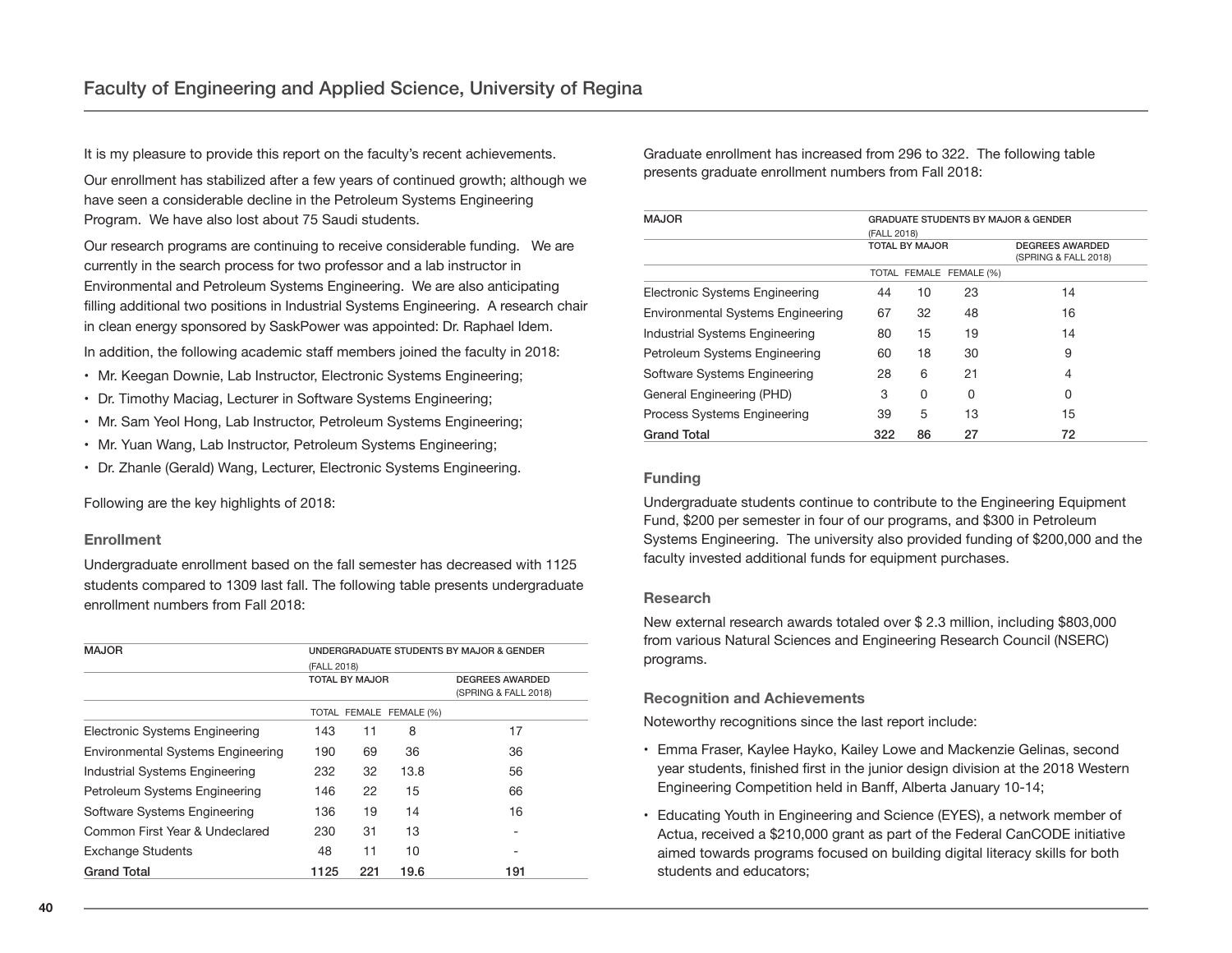- Dr. Gordon Huang was selected by the Journal of Environmental Engineering as an American Society of Civil Engineers 2017 Outstanding Reviewer;
- Dr. Shahid Azam received \$239,862 NSERC Collaborative Research & Development (CRD) grant for "Geotechnical Assessment of Marginal Soils for Sustainable Infrastructure";
- Ms. Milena Ehr was awarded the 2018 University Spirit Award, one of the President's Awards for Service Excellence;
- Mr. Brad Lulik, graduate student in Industrial Systems Engineering, won the "Award for Outstanding Research at a master's Level" at the 38th Annual Conference of the Canadian Nuclear Society/42nd Annual CNS/CNA Student Conference, Saskatoon, SK, June 3-6, 2018. His two student-papers ranked first and second in this category;
- Dr. Yasser Morgan BRiC (Bridging Research and Interoperability Collaboration) work was featured in Critical Communications Today, October 2018 issue: http://flickread.com/edition/html/5bc5a82ee0830#26: The tricky Northwest passage, pp. 10-12;
- Dr. Kelvin Ng is co-chair of the upcoming CSCE 17th International Environmental Conference, Montreal, QC, June 2019. The CSCE Environmental Conference is one of the most popular Environmental engineering conferences in Canada;
- Mr. William Nguyen, Petroleum Systems Engineering, won the NSERC Postgraduate Scholarship-Doctoral (PGS-D) in the 2017-2018 competition.
- Claire McLellan received the Faculty of Engineering and Applied Science Dean's Medal and University Prize in Engineering and Applied Science at the Fall 2018 Convocation;
- Petroleum Systems Engineering program hosted Petroleum Systems engineering during the week of November 19 holding several sessions and events.

Respectfully submitted,

Esam Hussein, Ph.D., P.Eng Dean

The Department of Geological Sciences at the University of Saskatchewan offers degrees in geology and geophysics and multidisciplinary degrees in Earth and environmental sciences and paleobiology. This past year, 39 undergraduate degrees were granted which is down from the previous years. Overall undergraduate numbers are down, probably due to the prolonged slowdown in natural resource industries.

The Ore Gangue undergraduate society will be celebrating its 85th anniversary this coming spring. Plans are well underway to host a reunion from May 2-5, 2019. Undergraduate students travelled to the Prospectors and Developers Association of Canada conference in Toronto and the Resources for Future Generations conference in Vancouver.

There are currently 38 master's and 21 Ph.D. students pursuing graduate degrees within the department. Master's student Lavie Nguyen won the best student poster award at the Geological Sciences Open House.

In September of 2018, Dr. Colin Sproat joined the department as an Assistant Professor. Dr. Sproat is a paleontologist who specializes in the study of brachiopods. Dr. Sproat was hired through the Aboriginal Scholar Program in the College of Arts and Sciences. Professor Jim Hendry retired at the end of 2018 after a distinguished career as the Cameco NSERC Industrial Research Chair. Professor Joyce McBeth's term was renewed for two years. Professor Matt Lindsay was awarded tenure and was promoted to Associate Professor.

Annual field schools were run to Zortman, Montana and Flin Flon, Manitoba. The geophysics field school also took place in the outskirts of Saskatoon. An international field trip to Asturias, Spain was also offered for the second time. The Department of Geological Sciences also hosted the Canadian Paleontology Conference in September.

The faculty of the Department of Geological Sciences won a number of awards. Professor Pickering received the 2018 Achievement Award from the Saskatchewan Health Research Foundation and was named a Fellow of the Royal Society of Canada. Professor Gabriela Mangano was the recipient of the 2018 Outstanding Educator Award from the Association for Women Geoscientists. Professor Graham George received the 2018 Farrel W. Lytle Award for contributions to synchrotron science at the SLAC National Accelerator Laboratory and his Tier 1 Canada Research Chair was renewed. Professor Lindsay's NSERC Industrial Research Chair was also renewed.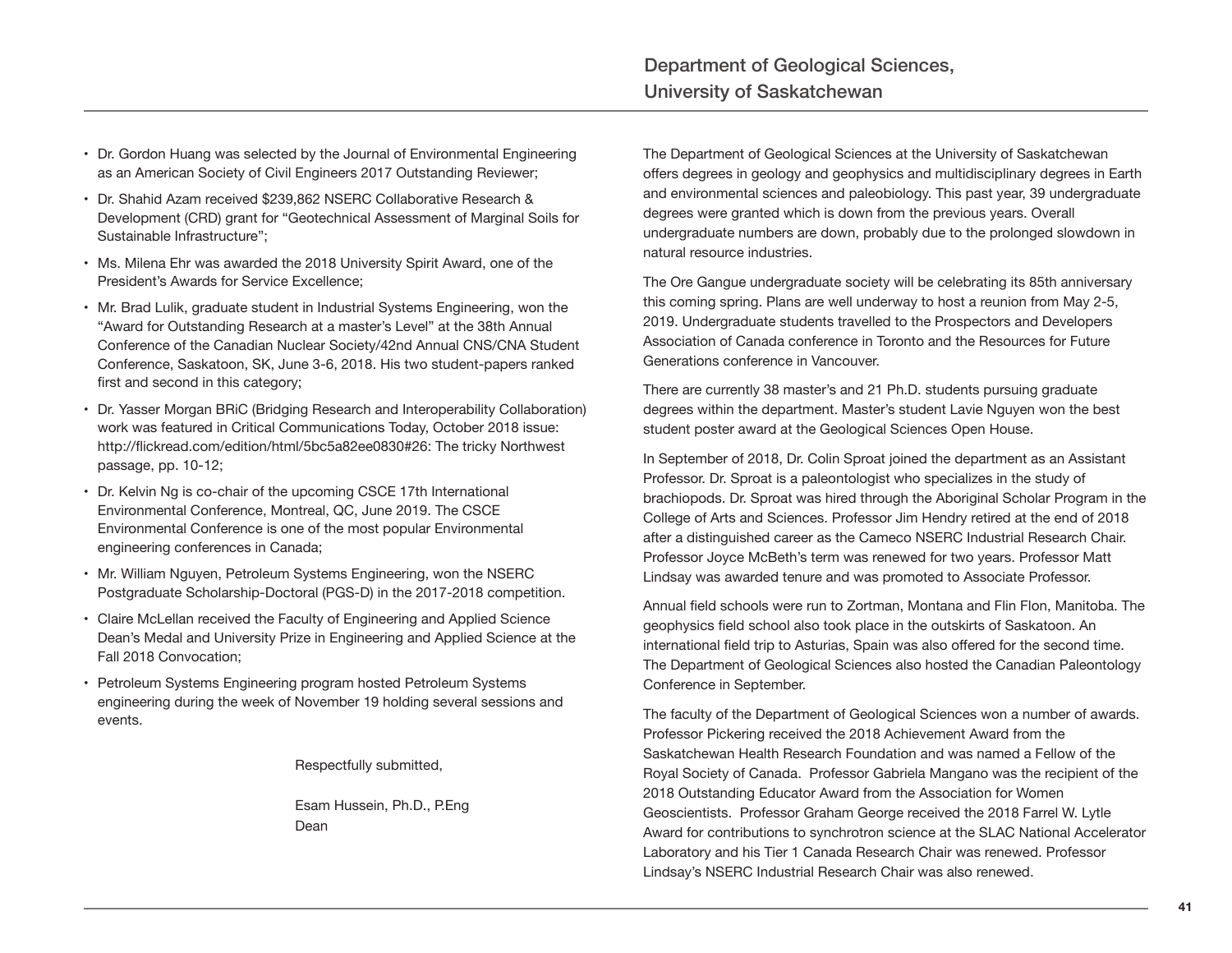Most of the 16 faculty hold NSERC Discovery grants and many also receive funding from NSERC CRD, NSERC Strategic Partnership Grants, the Geological Survey of Canada and from industrial and international sources.

Respectfully submitted,

Dr. Sam Butler Professor and Department Head The Department of Geology at the University of Regina had another successful year in its mission of teaching, research and service in the earth sciences. A total of 728 students took our classes in 2018. This is down somewhat from a peak of 1226 in 2014 but our enrolment is nevertheless holding to reasonable levels with 79 declared majors, 64 in the Geology degree program and 15 in the Environmental Geoscience degree program. Our graduate student enrolments have also remained steady with a total of 19 students including 13 master's and four Ph.D. In addition, five master's and one Ph.D. were supervised to completion and seven bachelor's students undertook senior theses.

The make-up of our department changed somewhat again this past year. With the departure of Geoff Reith in 2017, we were fortunate to be able to hire another tenure track lab instructor. This search was successfully completed in the spring/summer of 2018 with the appointment of Dr. Richard From. Richard is a former alumnus who subsequently went on to take his master's and Ph.D. programs at the University of Saskatchewan and the University of Manitoba, respectively.

On a more sombre note, Dr. Stephen Bend informed us that, after nearly 28 years of service to the university, he will be retiring at the end of the 2019 winter semester. Stephen has a long tradition of representing the department to APEGS in a variety of capacities, most recently as a long-serving member of the Student Development Committee. We in the department, as well as the entire Saskatchewan geoscience community, will miss Stephen.

In addition, our long-standing technical assistant, Mets Ritsema, was transferred to another science department and we welcomed a new technician, Trent Kostelny. We wish Mets all the best and extend a warm welcome to Trent.

On the administrative side, the department was kept busy in the fall semester planning and preparing for an Academic Unit Review, to take place at the end of the winter semester, 2019. A large portion of the fall was therefore devoted to an intensive self-study, with the Unit Review Team, consisting of Kathryn Bethune, Ian Coulson, Guoxiang Chi and Maria Velez, compiling related information on departmental affairs to present in a formal document to the Office of the Vice-President Academic (Dr. Thomas Chase).

Now that we have completed this stage, the department is embarking on the subsequent stages of the review process which will culminate with an onsite visit in late April by the review panel, which consists primarily of external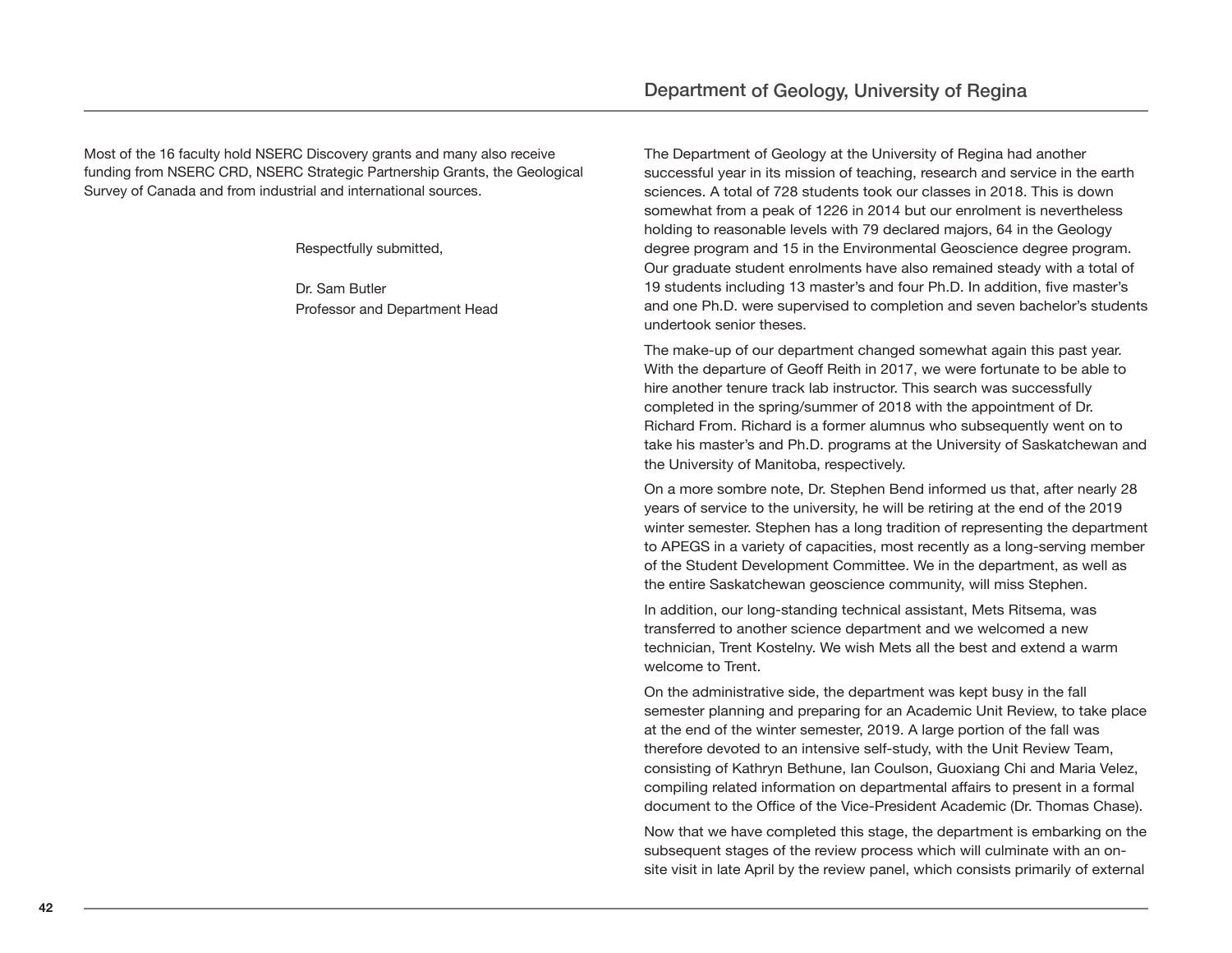representatives. Through this process, the department has and will continue to gain insights into its strengths and weaknesses, with a view to improving itself and shaping future directions.

The department's research activities also continued on a number of fronts, funded through a variety of sources, including NSERC, the Geological Surveys of Saskatchewan and Canada and the private sector. Research programs were strengthened by the input of numerous international students and professors.

Several of our professors are serving in special roles. Dr. Hairuo Qing continued his service as Co-Editor-in-Chief of the Bulletin of the Canadian Petroleum Geology. Dr. Kathryn Bethune commenced service on NSERC Evaluation Group 1506 (Geosciences) and is also currently serving as Vice President of the Geological Association of Canada. Dr. Stephen Bend extended his service by another year on the APEGS Student Development Committee. In addition, our other professors and lab instructors devoted their time and expertise to a range of public service and editorial activities.

The D.M. Kent undergraduate student club was engaged in a range of spirited activities in 2018. In early January they hosted a highly successful, well attended Western Inter-University Geoscience Conference at the DoubleTree Hotel in Regina. In April 2018, with the help of Dr. Stephen Bend, they also helped to organize our first ever 'Earth Ring Ceremony' involving both current and former students. This success was largely due to the steadfast dedication and mentorship of Dr. Bend, who is owed many thanks for getting this first-ever ceremony off the ground. In the fall semester, the D.M. Kent Club ran another successful Student – Industry Geoscience Roundtable.

A number of our undergraduate and graduate students were recognized with awards in 2018. Joshua Kluck received the 2018 APEGS Gold Medal for the top undergraduate geoscience student. Kirsten Cunningham and Jared Squire won undergraduate poster awards (first and second place, respectively) at the annual PDAC-SEG Student Colloquium in March 2018, a national poster forum held at the PDAC Convention in Toronto. Erik Miller and Shelby Brandt won poster awards (first and second place) at the Saskatchewan Geological Survey Open House in December 2018. Dallas Dixon was selected among a pool of national candidates to attend the annual Student-Industry Mining Exploration Workshop (S-IMEW) at Laurentian University in May 2018. Joshua Kluck was similarly selected to attend the Student-Industry field trip (SIFT) in Calgary, Alberta. Another

round of success with S-IMEW was marked with the acceptance of current undergraduate student, Shelby Brandt for attendance in May 2019. The cycle of student engagement and excellence thus continues.

Respectfully submitted,

Dr. Kathryn M. Bethune, P.Geo. Department Head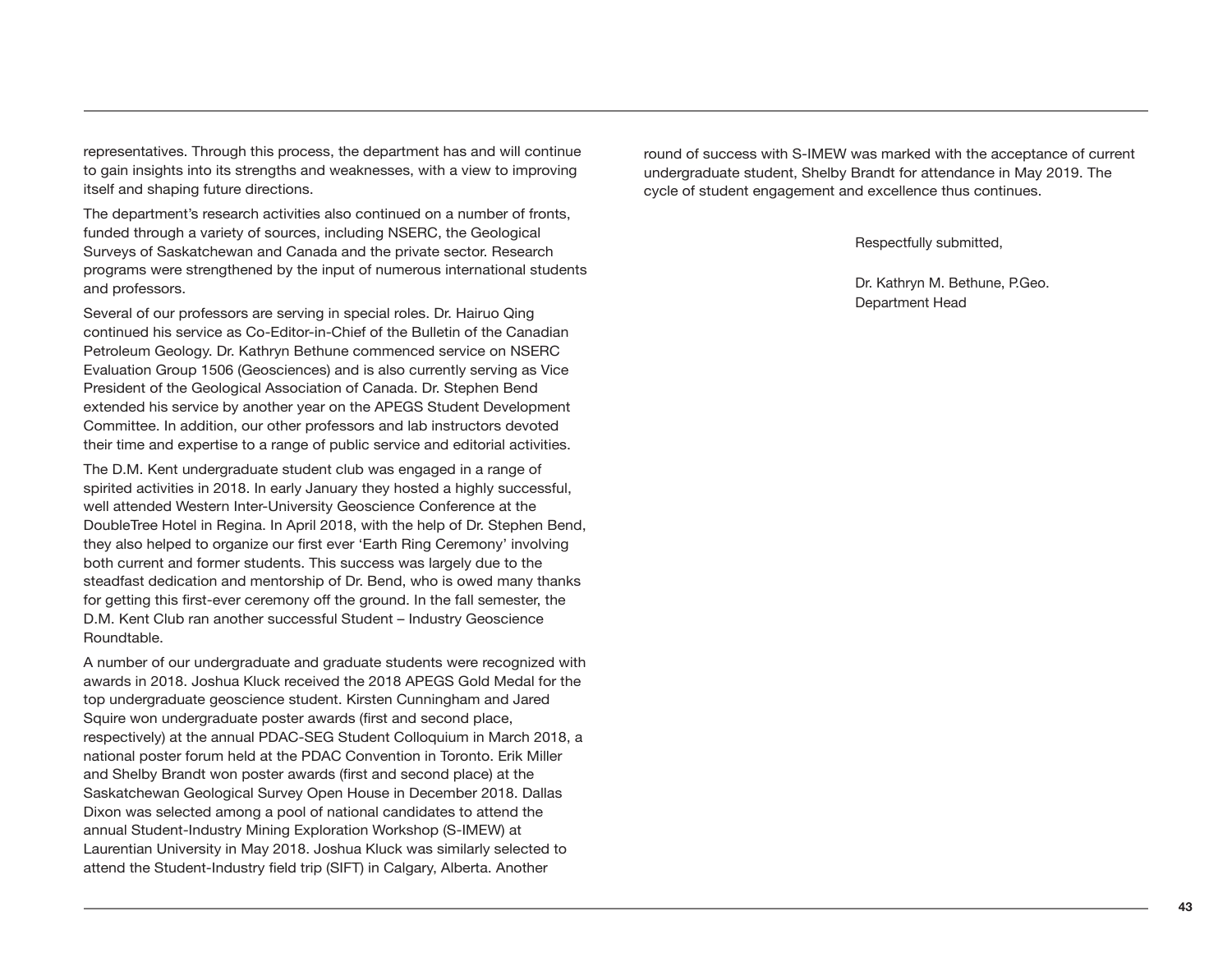The mission of the RES is to serve the professional and social needs of Engineers in the Regina area and to support interaction between its members, local technical societies, engineering students and major engineering employers.

The objective of the RES shall be to promote the objectives and interests of the Engineering profession in close cooperation with APEGS:

- a) To develop and maintain high standards in the engineering profession;
- b) To facilitate the acquirement and the interchange of professional knowledge among members;
- c) To advance the professional, social and economic welfare of members;
- d) To enhance the usefulness of the profession to the public;
- e) To collaborate with universities and other institutions in the advancement of engineering education;
- f) To promote good relations between engineers and members of allied professions;
- g) To cooperate with other technical societies for the advancement of mutual interests.

#### **RES Fiscal Year and Executive**

The RES Fiscal year runs from June 1 to May 31. The RES annual General Meeting was held in conjunction with the annual golf tournament on July 27, 2018. The 2018-2019 RES Executive is:

**President:** Mitchell Pockett, P.Eng.

**Vice-President:** Waqar Khan, P.Eng.

**Past President:** Vacant

**Treasurer:** Simon Li, P.Eng.

**Secretary:** Robert Schultz, P.Eng.

**Social:** Vacant

**Technical Presentations:** Vacant

**Communications & Website:** Deborah Mihial, P.Eng.

**Merchandise:** Simon Li, P.Eng.

**University of Regina:** Rob Jones & Douglas Wagnar, P.Eng.

**RESS:** Vacant

**APEGS Liaison:** Nicole Barber, P.Eng.

**CSCE:** Brent Miller, P.Eng.

**RGG:** Harpreet Panesar, P.Eng.

**IEEE:** Ian Sloman, P.Eng.

The first meeting of the fiscal year was held in September 2018 where the past volunteers returned in order to get started on a year of change for the RES. We, unfortunately, had a few vacancies at the beginning of the year but these vacancies were filled quite readily at our Beer and Billiards event in October. The following executive positions will be temporarily filled until our AGM, at which time the new executive will be formally introduced:

**Vice President:** Dustin Unger, Engineer-in-Training

**Social:** Sarah Yeo, P.Eng. Secretary: Brittany Sippola, Engineer-in-Training

**Technical:** Kyle Mason, P.Eng.

**IEEE:** Chris Pikula

#### **Awards/Scholarships**

The RES recognized two deserving professionals for their commitment and service to the Engineering community. The 2017-2018 Engineering Excellence Award was presented to Raman Paranjape and the Engineer-in-Training award was given to Stacey Benesh.

The RES participated in the University of Regina's Engineering Fourth Year Project Day as both industry evaluators as well as review project groups in order to present awards to the two groups we felt excelled in our evaluation categories. This year the RES presented award amounts of \$500 and \$250 to the highest and second highest scoring groups respectively. All winning student groups were invited to attend our annual Horizons Dinner free of charge in order to receive their awards. The RES plans on extending this awards system to include a third group and revising the prize amounts to \$500 for each group. We look forward to staying involved with the university throughout this process.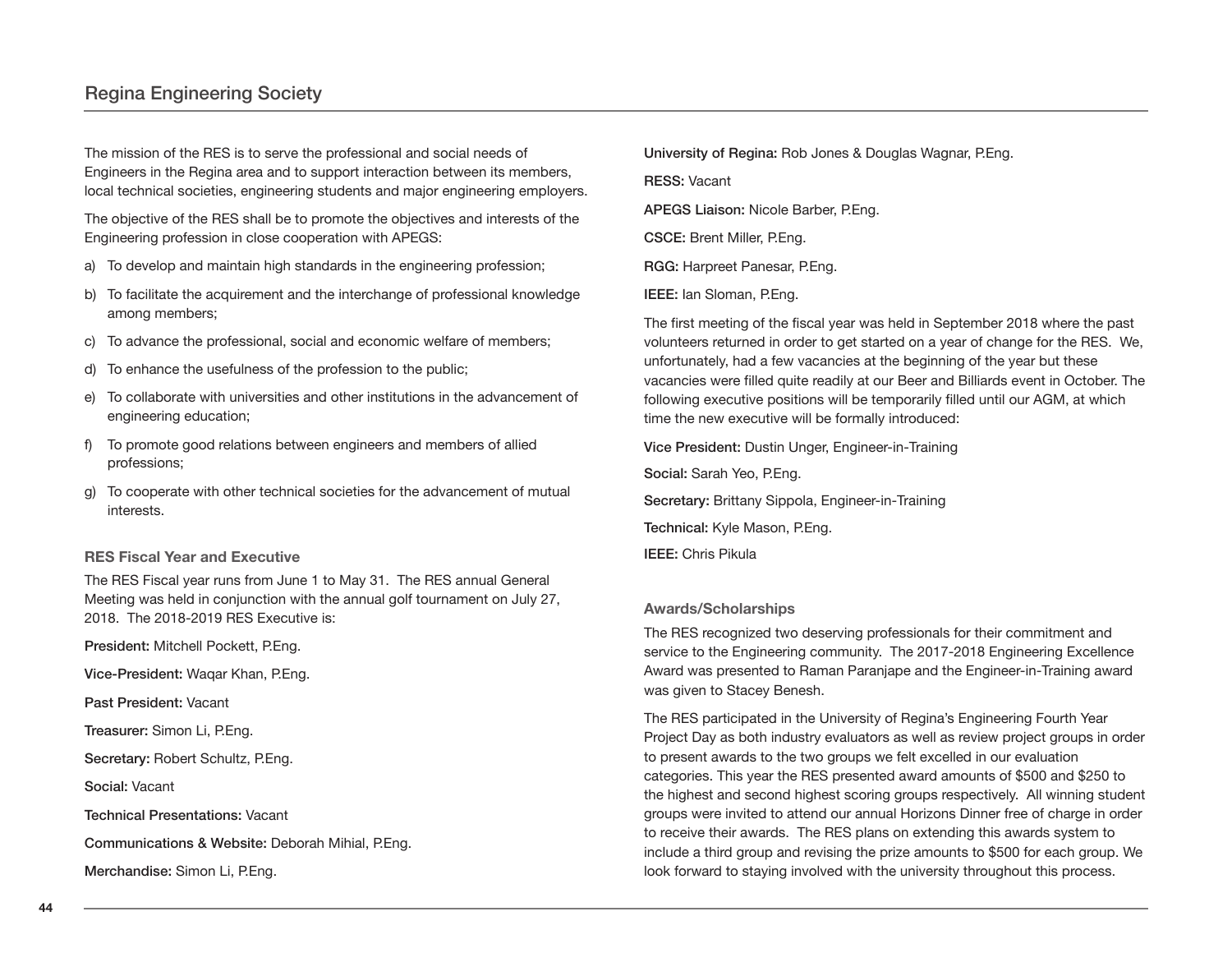The RES awarded five students with scholarships. Each of the scholarships is valued at \$500. The five scholarships were given to Engineering students at the University of Regina, one for each discipline of study. We have also provided a sixth additional scholarship, valued at \$750, to be awarded to a worthy graduate student.

#### **RES Events**

The annual Engineering Horizons Dinner was held on May 14 at the Connexus Arts Centre. Apart from the dinner and awards, this event featured guest speakers Dwayne Selinger, Process Superintendent at K+S Potash Canada and Mark Sax, Plant Engineering Superintendent at K+S Bethune Mine. Dwayne and Mark gave an interesting presentation outlining the potash mining industry and the intricacies of planning, constructing and operating a new potash mine. They provided insight into the effects of budgetary constraints and the difficulties related to producing plans that translate correctly to operations once construction was completed. Dwayne and Mark were very knowledgeable in their respective fields and presented clearly to the attendees, whom appeared interested and came away from the presentation knowing a little more than they previously would have regarding the potash industry.

The RES continued its yearly IMAX and Science Centre Day for its members and their families. The day brought the IMAX to very near capacity, which featured the film *Pandas 3D* for the matinee screening. Turnout was almost 100 per cent and many of the attendees followed up the screening by spending family time in the Science Center.

The RES Annual Golf Tournament and AGM was held on July 27, 2018 at the Murray Golf Course. Turnout was less than optimal due to the late scheduling of the event. The RES is hoping to present this event as an easier event to attend in future years to help ensure participation from our members. Prizes were presented to various attendees. A new executive was elected to council at the event after a filling supper. Open discussion was held surrounding the need for executive volunteers.

The annual Beer and Billiards Night was held on October 16 at the Broken Rack to a good-sized crowd of students and industry professionals. All attendees enjoyed billiards, complimentary appetizers and a beer on the RES. A number of individuals also came forward to assist in this upcoming year.

#### **Sponsorships/Support for External Events**

The RES is continuing to provide support to a number of other events throughout the community which include the Chess Association, Engineers Without Borders, the IEEE Annual General Meeting and the RGG GeoCelebration. In addition, the RES began supporting the two organizations Big Sisters and Big Brothers and Big Sisters by providing sponsorship to enable each group to host a STEM-based event for their volunteers and members to participate in. Feedback was incredibly positive and the RES plans on continuing this support moving forward.

As well as financial support, the RES provided an active role during the University of Regina's Project Day which showcases engineering students' projects. The RES had executive members volunteer as industry evaluators for the students' projects which was an enjoyable experience for all that attended. Additionally, the RES members in attendance provided judging for the RES Project Day awards, handed out at the yearly Horizon's Dinner.

The RES is looking forward to another successful year and would like to thank APEGS for their continuing support and guidance!

Respectfully submitted,

Mitchell Pockett, P.Eng. President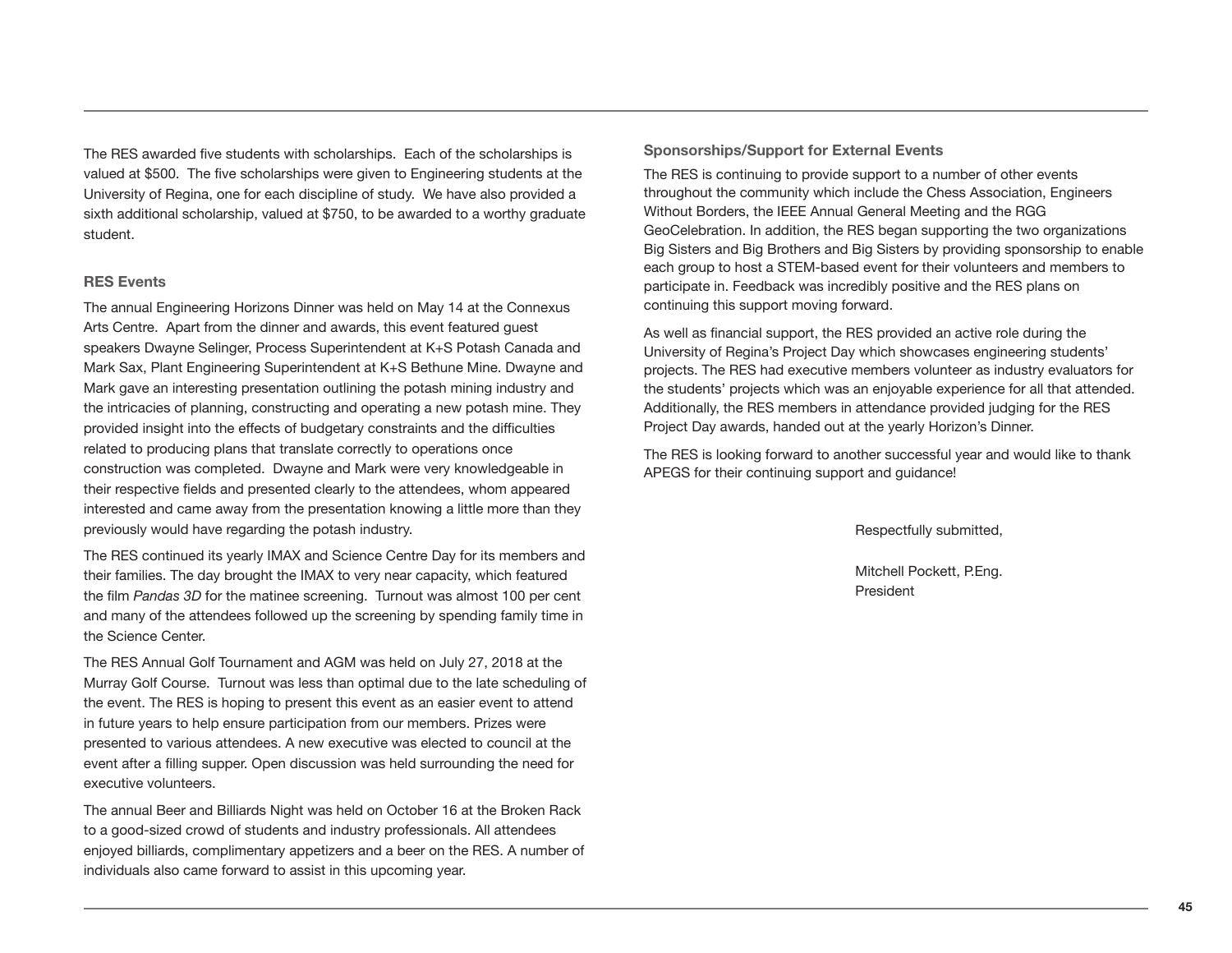The Saskatoon Engineering Society (SES) kicked off the year with our Annual General Meeting at the Western Development Museum on September 13, 2018. This was one of the best AGMs as SES members were invited to bring their families and tour the museum. We presented the SES Engineer of the Year award to Jason Mewis, ENGCOMP's founder and president.

The 2018-19 year has included both technical and networking events. For example, we had technical presentations on building world-class engineering companies in Saskatoon and on comparing project management methods. Future technical presentation topics include fire protection engineering, the Canadian Electrical Code and aesthetics in engineering.

Networking events so far have included a pub mixer, our Christmas mixer and a board games night. We are running an evening course on Six Sigma quality training of one meeting per week for several weeks, starting in February 2019. The SES Undergraduate Student Design Showcase for engineering students was held in late March and the SES Educator of the Year Award was presented at that time. Other upcoming events include a mixer for engineers and engineering students, family mini-golf and Engineering Week activities.

The SES carried out several activities for Engineering & Geoscience Week in Saskatchewan. The SES' Industry Celebrating Excellence (ICE) event was held on March 5, 2019. ICE allows technical societies, engineering companies and other engineering-related organizations to present displays during this meetand-greet event with hors d'oeuvres. In addition, we held several industry tours (e.g. CNH's manufacturing facility and the Canadian Light Source synchrotron), a technical presentation and other fun socializing or networking events during the week.

The 2018-19 year has been filled with changes in people. Our vice-president has stepped down and we are finalizing a replacement. The Member Services / Events Committee chair has also stepped down.

#### **Executive List 2018-2019**

Directors continuing for Year 2 of 2 will hold office until 2018-2019 Annual Meeting (September 2019):

- Ariun Paul
- Juniper Willard
- Labeed Elbermani

**Directors Year 1 of 2 brought forward by Nominating Committee will hold office until 2019-2020 Annual Meeting (September 2020):**

- Jeremy Nelson Kai Li
- Mehrnoosh Janbakhsh Rajan Kannabiran
- Rajeev Chadha (nominated during the September 2018 AGM) Ross Welford
- Uday Lanke (resigned in Fall 2018)

**Appointed representatives: APEGS Liaison:** Lesley McGilp **SESS Liaisons:** Jay Shah and Parker Campbell **U of S Liaison:** Sean Maw, University of Saskatchewan, College of Engineering **Website:** Edwin Edquist and Ross Welford **President:** Jonathan Bushman **Vice President:** Zahra Jeirani (resigned in Fall 2018, replacement to be confirmed) **Past President:** Edwin Edquist **Treasurer:** Zygmunt Kowal

**Secretary:** Travis Zimmerman

One of my goals this year is to improve relationships between the Saskatoon Engineering Society and other technical societies in the Saskatoon area. As such, we have been advertising events for other groups on our website and our Leadership Committee is working on creating a shared online calendar.

Respectfully submitted,

Jonathan Bushman, P.Eng. President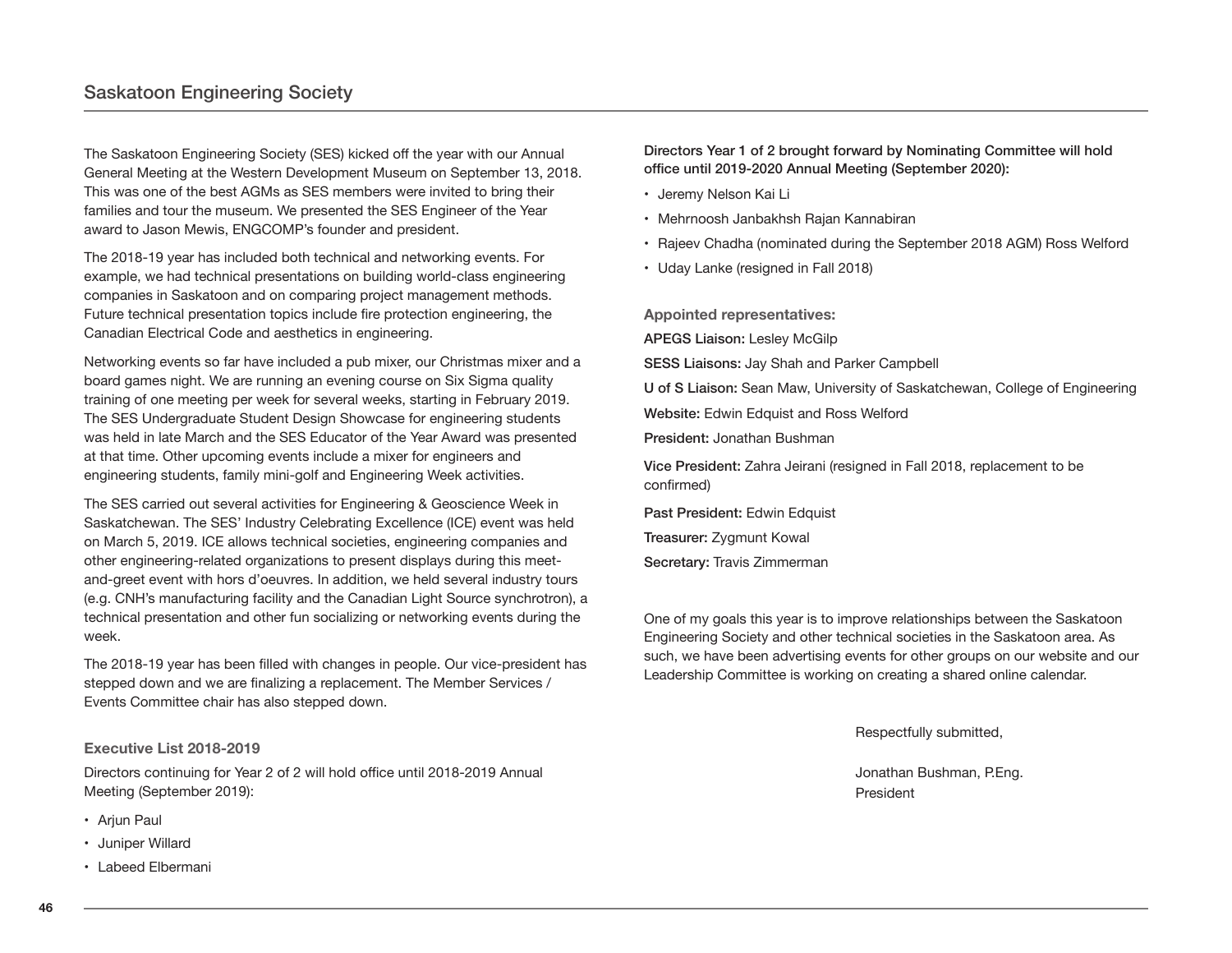The Moose Jaw Engineering Society held several events during the year which has added value to our membership.

The 18th Annual Golf Tournament was held on Saturday, June 23 at the Hillcrest Golf Club. The weather was questionable to start the day but held out for another successful event as seven teams enjoyed a Texas scramble style tournament. Thirty-two people attended the post-game supper at Bugsy's Irish Pub.

For professional development, the society offered three events: a tour of 15 Wing Moose Jaw; a technical presentation by Vector Corrosion; and a tour of the Buffalo Pound Water Treatment Plant and its newly commissioned UV Treatment System. All three of these events were well attended.

The finances of the Society are strong with a forecasted year-end surplus of approximately \$10,000 which will allow us to continue to do activities in 2019.

After a review, we have determined that Director & Officer (D&O) and Bodily Injury/Property Damage (BI&PD) insurance coverage is not required for our society but Special Event coverage should be obtained for the Annual Golf Tournament for an annual cost of less than \$500.

On behalf of the Moose Jaw Engineering Society, I would like to thank the presenters and hosts, as well as those who planned the events. I would like to personally acknowledge and thank the entire executive for their work and dedication to delivering the society's objectives as, without them, there would be no education, activities or networking in the Moose Jaw Region for the membership.

**Treasurer:** Jody Scammell

**Secretary:** Nazmul Hassan

**Professional Development:** Rory Windrum

**Social Events Coordinator:** Daryl Bunnell

**Saskatchewan Polytechnic Liaison:** Shaun Nanan

Finally, I would like to thank our respective employers for allowing the executive members the time needed to plan and coordinate these activities: SaskWater, Water Security Agency, Saskatchewan Polytechnic and Buffalo Pound Water Treatment Corporation. We look forward to seeing everyone in 2019.

Respectfully submitted,

Ryan Johnson, CD, M.A.Sc., P.Eng. President

The CIM Saskatoon Geosection is one of two Saskatoon-based branches in District 4 (Central Canada) of the Canadian Institute of Mining, Metallurgy and Petroleum. The stated objective of the Saskatoon Geosection is to provide a forum for the presentation and discussion of technical information in the application of geology, geophysics and geochemistry in the exploration, development and exploitation of mineral resources.

In 2018, the Saskatoon Geosection continued with monthly luncheon meetings which feature invited speakers from Saskatchewan, Canada and beyond. Our annual membership runs from January to December, with no activity during the winter and summer field seasons (January through March and June through August). Some of the talks from the past year (and future 2019 talks) include:

- May 30, 2018: Guy Desharnais Mining BIG Data: The Future of Exploration Targeting (CIM Distinguished Lecturer);
- October 18, 2018: Alexandre Aubin What does an Athabasca Basin Unconformity Uranium Deposit Look Like? (Sr. Geoscientist, Cameco Corp.);
- November 29, 2018: Chris Wimmer APEGS New CPD Program and Ethics Presentation (Director of Professional Standards, APEGS);
- December 14, 2018: Ted O'Connor Macusani Uranium district evolution and Geological Description (Director, Plateau Energy Metals);
- January 25, 2019: Alan Wilson Porphyry Copper Deposits: Field Criteria for Exploration and Resource Potential Evaluation (SEG Distinguished Lecturer);
- April 17, 2019: Arnfinn Prugger Scissors Creek: The First Potash Shaft Successfully Completed in Saskatchewan Since 1979 (CIM Distinguished Lecturer).

Every year, our funding goes towards supporting our lunch meeting (bringing in both local and travelling speakers), supporting of geological and science-related initiatives in Saskatoon and, most importantly, in support of the Wolfgang Stotereau Scholarship for Earth Science Students at the University of Saskatchewan. When our accounts are no longer sufficient to support those activities, we work with the CIM national group to run a Saskatchewan field conference to replenish our funds. The most recent conference was held in September 2017 and provided a boost to the society's balance sheet. This funding combined with the annual APEGS grant will allow the Saskatoon Geosection to expand its 2019 program and provide new networking events for geoscience professionals and recent graduates.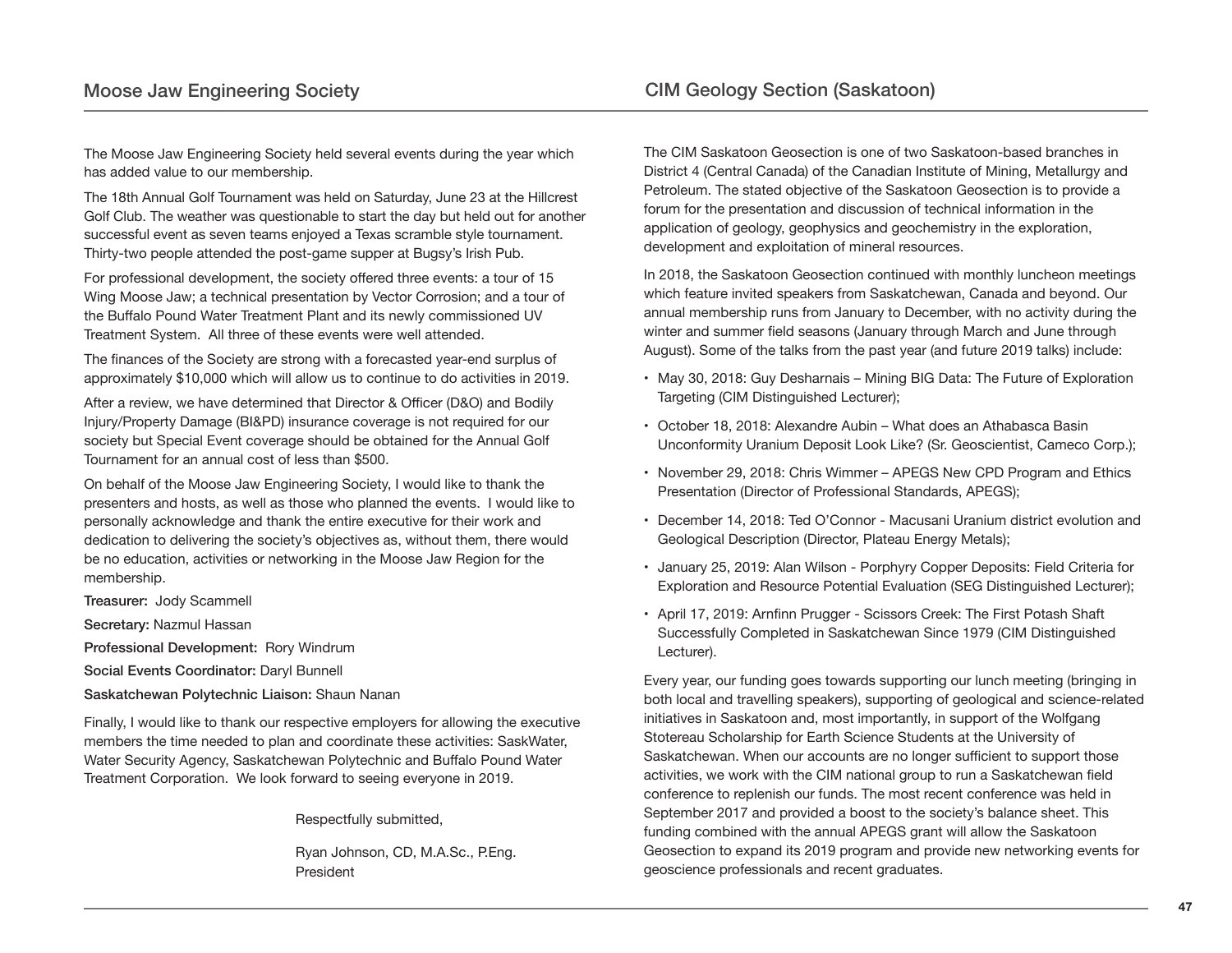During 2018, two long-standing members of the executive indicated they would not be returning for nominations 2019. At the final meeting of 2018, a new executive was elected:

**Branch Chair:** Shayne Rozdilsky (NexGen);

P**rogram Chair:** Chris Hamel (UEX);

**Treasurer:** Darcy Hirsekorn (Frostfire);

**Secretary:** Catlin Glew (Cameco);

Past Chair: Cory Kos (Kazatomprom).

The Saskatoon Geosection would like to thank APEGS for their continued support of the society and look forward to seeing everyone in 2019.

Respectfully submitted,

Shayne Rozdilsky, P.Geo. Branch Chairperson

It has been an active and interesting year for the Saskatchewan Geological Society (SGS). SGS functions in 2018 were facilitated by a hard-working executive team, which consisted of Zeinab Azadbakht (Vice-President), Kate MacLachlan (Treasurer), Taylor Forsyth (Secretary), Samantha Van De Kerckhove (Business Manager), Mike Thomas (Program Chair), Kim Kreis (Program Co-Chair) and Monika Cliveti (Past President), in addition to me.

The kickoff to SGS activities for 2018 took place with the Annual General Meeting, held in early February. Colin Card (2017 Business Manager) did an outstanding job organizing the event. The highlights of the evening included the presentation of student awards and the introduction of Bill Slimmon into the Society's Geoscience Honour Roll. The evening was capped off by an entertaining tag team address by Mike Thomas and me about the 2017 field trip. This was followed by the annual business meeting.

Thanks to the efforts of program coordinators Mike Thomas and Kim Kreis, SGS was able to offer a full slate of lunch lectures in 2018. Fourteen lunch talks were offered in 2018 covering a wide range of topics from the Athabasca Basin Uranium Systems to Alpine Hydrogeology. Most talks were held at Bushwakker Brew Pub, which, judging by the good attendance, has proved to be an excellent venue for us.

The annual curling bonspiel took place in March at the Tartan Curling Club (for the last time), with eight teams (or about 30 players) participating. The bonspiel was co-hosted by the D.M. Kent geology student club. Lynn Kelley organized the game draw once again. The annual golf tournament did not take place this year due to falling participation in recent years, however, the BBQ was graciously hosted Kim and Deb Kreis in their wonderful back yard in White City.

The annual SGS field trip was held August 24-28 in Montana's Bridger Range, led by Dr. Michael Hoffman (University of Montana) and Belt Group around Missoula led by Dr. James Sears (University of Montana).

The Open House committee, chaired by Jason Berenyi, worked hard to organize the 49th annual Open House, which took place in Saskatoon December 3-5. This conference, co-hosted by SGS, is Saskatchewan's premier event for minerals-related geoscience and continues to be a successful meeting. The 2018 Open House attracted around 700 delegates and 56 exhibitors.

The SGS Education and Outreach committee, chaired by Kate MacLachlan, undertook the annual school lectures. They were given by Michelle Hanson a professional geologist working with the Saskatchewan Geological Survey. The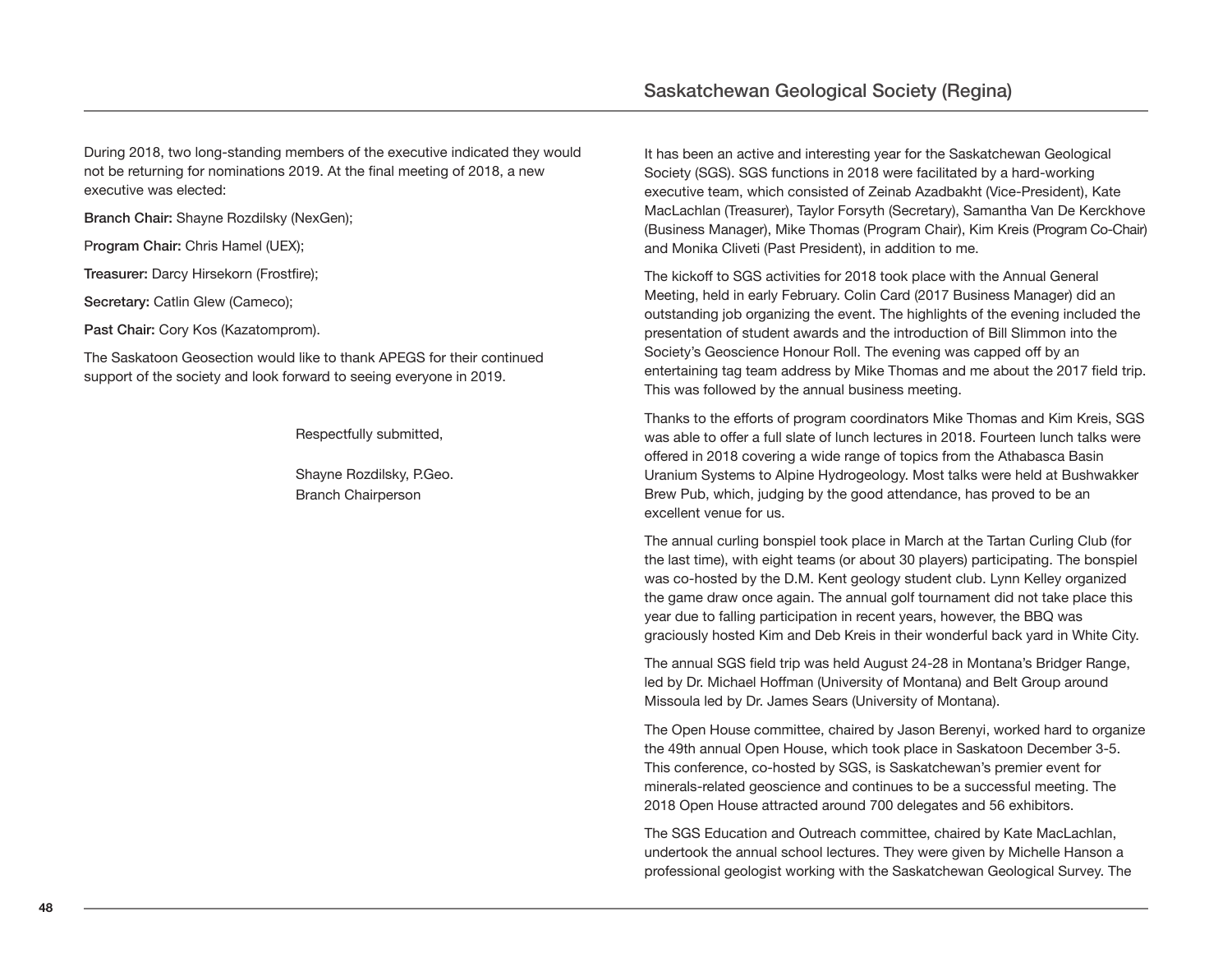lectures were entitled Glacial Geology of Saskatchewan. The lectures were a huge success and everyone enjoyed the talk and the hands-on activities following the presentation. A huge thanks to all the volunteers that helped run all the activities. We couldn't do this without your participation. The school lectures were funded in part by grants from the Canadian Geological Foundation and APEGS. We would not be able to undertake these events without the generous support of these organizations.

Continuing with public geoscience outreach, the SGS calendar committee, chaired by Ralf Maxeiner, delivered the fourth annual Geology Wall Calendar. The 2019 calendar (which costs \$10) is a great product, full of beautiful photos and interesting information on the geology of Saskatchewan. The committee would like to thank the volunteers, photo contributors and sponsors for their involvement and support.

In 2016 our bookkeeping records were transferred by Quickbooks from a desktop version to the online version of the software. This created a number of problems and resulted in incorrect and incomplete records in Quickbooks for 2017. In 2018 we engaged Davidson Bookkeeping to help us resolve our bookkeeping issues and set up a new bookkeeping system in the online Quickbooks software. In collaboration with the treasurer, they developed a revised year-end record for 2017, which was used as a starting point for detailed bookkeeping records for 2018.

In 2018, without considering the operating budget for the Saskatchewan Geological Open House, SGS's expenditures were \$35,385.80 and income was \$31,413.85 for a loss of \$3971.95. It is common for the society to run a deficit, which is in large part due to the inconsistent income from grants and sponsorships, which are one of our main sources of operating dollars. However, the society always maintains a reserve in excess of \$55,000.

Finally, I would like to acknowledge our current corporate sponsors, whose support contributes greatly to the activities of the SGS. I would especially like to thank APEGS for their continued financial support of the Society and for the participation of APEGS staff members in several SGS functions.

Respectfully submitted,

Eric Nickel, P.Geo. President

The Association of Consulting Engineering Companies – Saskatchewan (ACEC-SK) is a not-for-profit association representing most consulting engineering and consulting geoscience firms in Saskatchewan. It does this through promoting a business and regulatory climate that allows its members to provide the best value to society.

Consulting engineering services include planning, designing and implementing all types of engineering and geoscience projects and providing independent advice. ACEC-SK member companies directly influence virtually every aspect of quality of life in Saskatchewan, be it economic, social or environmental. Members provide engineering and geoscience services locally, regionally, nationally and internationally.

ACEC-SK closed out 2018 with 60 member firms that employed just over 1,650 professional, technical and support personnel. Two firms discontinued their membership: Pavement Scientific International and Greg Daum Consulting. We thank them for their support and wish them well in their future endeavours. ACEC-SK was pleased to welcome the following new corporate members: Beacon Engineering, NewFields and Smith Projects Inc. ACEC-SK was also pleased to grow its number of associate member firms from related interest groups and suppliers. ACEC-SK is a member of the Association of Consulting Engineering Companies – Canada (ACEC) which is in turn affiliated with the International Federation of Consulting Engineers.

The past year remained very competitive. Members tell us the number one issue they face continues to be procurement challenges. The association recognized the importance of upping its game in its efforts to educate procurement officials and others about the best practices of procuring professional engineering services.

The association worked hard to represent the views of the consulting engineering and geoscience industry and in particular to raise awareness of the value these professionals contribute to economic growth and value to society. To achieve this goal, ACEC-SK focused on a number of strategic priorities:

#### **Advocacy**

ACEC-SK invested significant effort in championing a number of key industry issues through:

1. Board members meeting with a number of Cabinet ministers in 2018, including: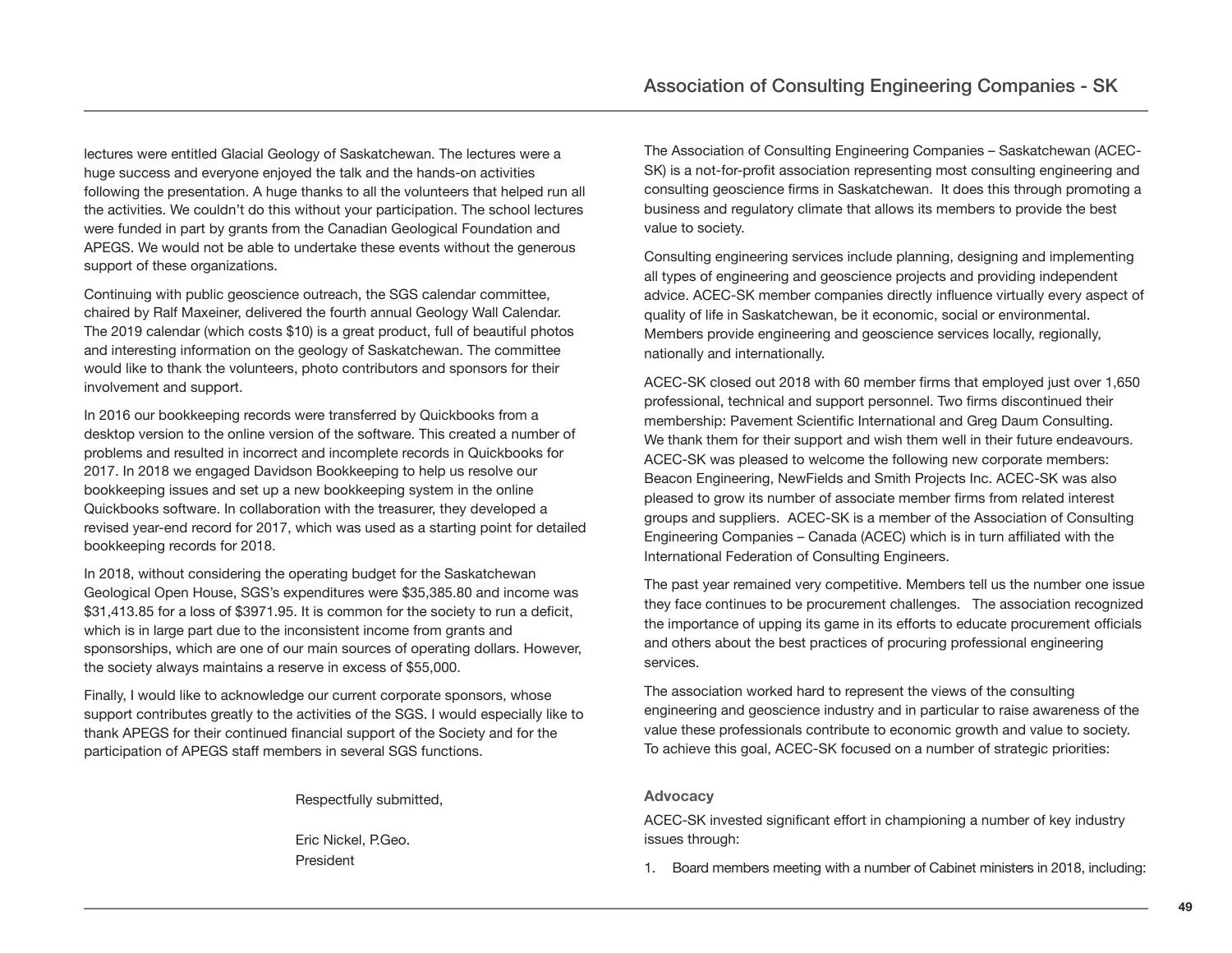- a. Jeremy Harrison, Minister of Trade, Export and Development.
- b. Lori Carr, Minister of Highways and Infrastructure.
- c. Donna Harpauer, Minister of Finance.
- d. Warren Kaeding, Minister of Government Relations.
- e. Dustin Duncan, in his capacity of Minister Responsible for Water Security Agency.
- f. Gordon Wyant, Minister Responsible for SaskBuilds/Priority SK.
- g. Bronwyn Eyre, Minister of Energy and Resources.
- 2. Continuing work on procurement issues.
- 3. Hosting the Innovative Design‐Build Conference.
- 4. Significant increasing industry partnership Initiatives.
- 5. Securing the provincial finance minister as a speaker at the ACEC‐SK AGM.
- 6. Developing the Engineers' Relevance to Government Discussion Paper.
- 7. Conducting the Client‐Consultant Relationship Survey.
- 8. Showcasing national association achievements.

#### **Profile**

The importance of raising the industry's profile cannot be overstated. Raising profile lends itself to an increased understanding and appreciation of the value consulting engineers offer. However, advocacy and profile are very much intertwined. Advocacy supports the enhancement of our profile through the building of relationships with key decision makers and examples of these types of initiatives have already been noted elsewhere in this report. Other types of profile-enhancing activities ACEC-SK undertook in 2018 included:

- 1. Regina Bypass Tour—ACEC‐SK partnered with ACEC‐Canada to highlight our national body's "Bring an MP to Work Program", raising the profile of individual member firms as well as the industry as a whole.
- 2. A well-received Infrastructure Regionalization Presentation at 2018 SUMA Convention.
- 3. Development of Industry Capacity Survey Phase II.
- 4. Awards of Distinction, with on-going support of the Lieutenant Governor of Saskatchewan as patron and professional videos used to promote the industry.
- 5. Significantly expanded Twitter audience.
- 6. Introduction of ACEC‐SK LinkedIn page, with rapid growth in followers leading to a well-recognized presence.
- 7. Career Fairs at the University of Saskatchewan and University of Regina.
- 8. Student Information Sessions the University of Saskatchewan, University of Regina and Saskatchewan Polytechnic.
- 9. Engineering and Geoscience Week Feature.
- 10. 13.7 per cent increase in email subscribers.
- 11. Travelling road show.

#### **Member Engagement:**

This past year, our association delivered a very ambitious program of business development and professional development opportunities, including:

- 1. First industry forum with Water Security Agency.
- 2. An industry forum with SaskEnergy, at which we introduced the "reverse trade show" concept.
- 3. Energy Code Conference which attracted over 100 attendees.
- 4. Women's Leadership Conference, on the theme of "Inspiring Bold Leaders".
- 5. PSMJ Resource's "Emerging Leaders" two-day workshop.
- 6. Increased provincial government senior leadership consultation at the sector committee level.
- 7. ACEC‐SK Annual Golf Tournament.
- 8. Women in Consulting—Leadership Communications Workshops.
- 9. Young professionals Initiatives, including a Nutrien Allan mine tour, TD Lunch & Learn, a presentation on the role of engineers in utility‐scale wind projects and social networking events at a brewery and an escape room.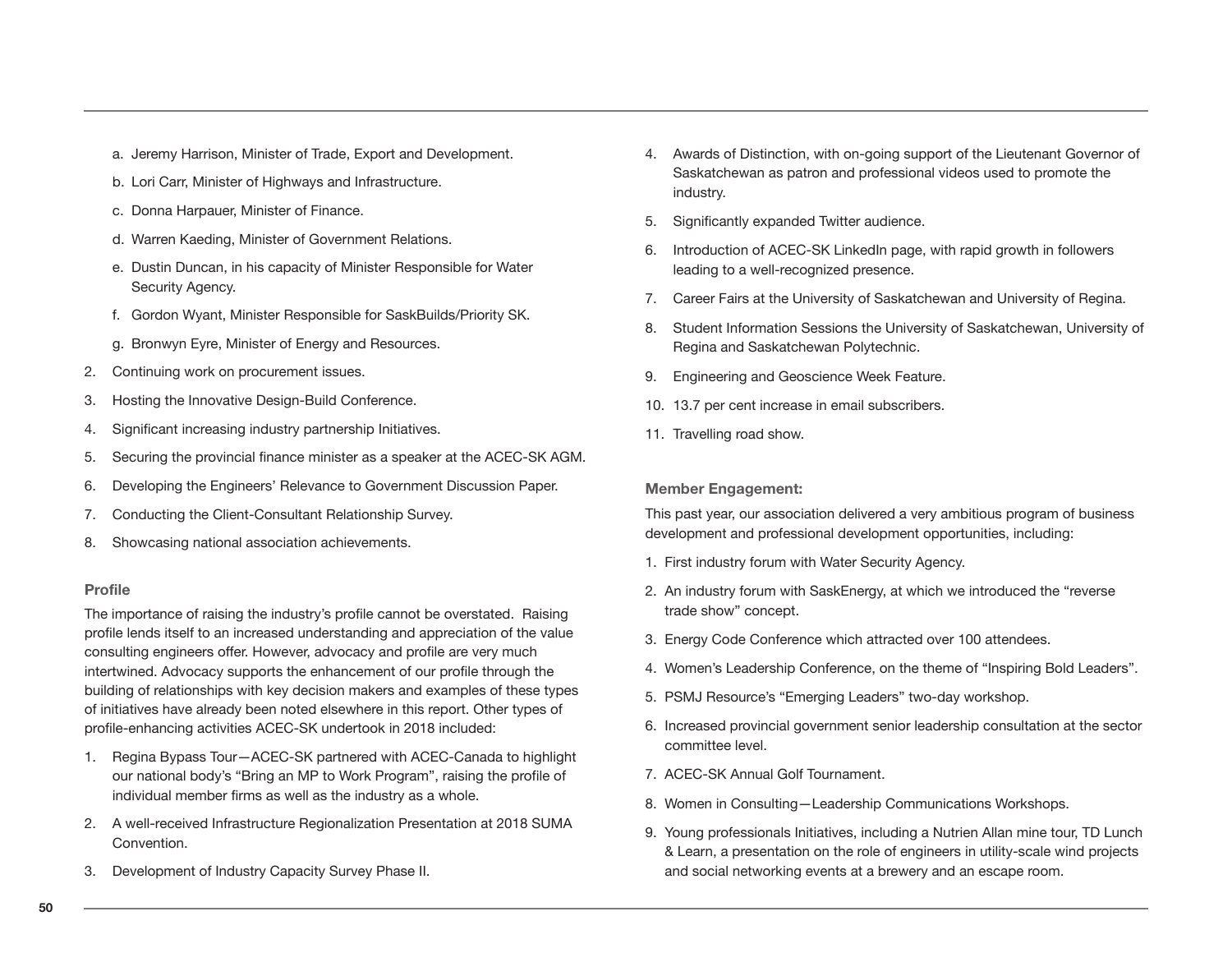ACEC-SK continues to grow and succeed thanks in part to the commitment of the volunteer Board of Directors:

- Paul Walsh, P.Eng., Past Chair;
- Nancy Inglis, P.Eng., Vice Chair;
- Patrick Lalach, P.Eng., Secretary-Treasurer;
- Ryan King, Director;
- Brett LaRoche, P.Eng., Director;
- Nick Wright, A.Sc.T., Director;
- Daryl Andrew, P.Eng., Director (part of the year);
- Matt Feige, P.Eng., Young Professionals Liaison;
- Anastassia Manuilova, P.Eng., APEGS Liaison;
- Lee Jaboeuf, Associate Member Liaison;
- Lawrence Lukey, P.Eng., ACEC-Canada Liaison

ACEC-SK efforts on behalf of the industry are coordinated by Beverly MacLeod, Executive Director, Darlene Leamon, Operations Manager and Linda Nelson, Communications Coordinator. The dedication of our office staff and many member firm volunteers contributes greatly to our success and is much appreciated.

It was an honour to be chosen to lead the 2018-2019 ACEC-SK Board of Directors. I appreciated the opportunity to work with my fellow directors, ACEC-SK member firms and our industry partners to achieve our common goals.

For more information about our organization contact the ACEC-SK office at (306) 359-3338 or refer to the ACEC-SK website at www.acec-sk.ca

Respectfully submitted,

Bryce Hunter, P.Eng. **Chair** 

In 2018 the Saskatoon Engineering Students' Society (SESS) was once again able to provide our students with new and exciting experiences with the help of APEGS and their generous support. The goal of the student society is to provide academic support, professional development opportunities and social events for students, as well as supporting student groups and discipline societies and promoting a positive image of engineering as a college and profession.

The sponsorship we received from APEGS helped us to keep the cost of membership low while still allowing us to send students to represent the college at conferences and competitions across Canada. It funds tutorials to help students succeed in class, enables the support of our college's sports teams and allows us to host social and networking events for 1,700 undergraduate students.

In January 2018, the SESS sent four delegates to the Canadian Federation of Engineering Students (CFES) National Congress, hosted by Dalhousie University in Halifax, Nova Scotia. Delegates participated in five days of leadership, professional development and student-society themed sessions, along with various city-wide events, professional networking opportunities, formal dinners and a general assembly. Later in January, the SESS sent winners of the Saskatoon Engineering Competition to the Western Engineering Competition hosted in Vancouver, where we had five podium finishes out of seven categories. Three teams advanced to the Canadian Engineering Competition hosted in Toronto, where two teams had podium finishes. All teams that participated took back valuable experience for practical applications.

Thanks to APEGS support, the SESS was also able to send delegates to the CFES President's Meeting, CFES Conference on Diversity in Engineering, Western Engineering Student Societies Team (WESST) executive meeting and the WESST Annual General Meeting and Retreat, where SESS President Shanleigh McKeown was elected as incoming WESST President. All those who were able to attend these events thank APEGS for their support.

In November, the SESS hosted an industry networking event, which was attended by students, faculty, industry professionals and engineering companies. The event was a great success and came to fruition with the help of APEGS and SES. We also collaborated with SES on a joint Christmas mixer in December and will plan many more joint events in the future.

Throughout the year, SESS has prominently displayed the APEGS logo on signage such as the new sponsorship and executive banner, which is displayed both outside the SESS office and inside the student lounge. APEGS is listed as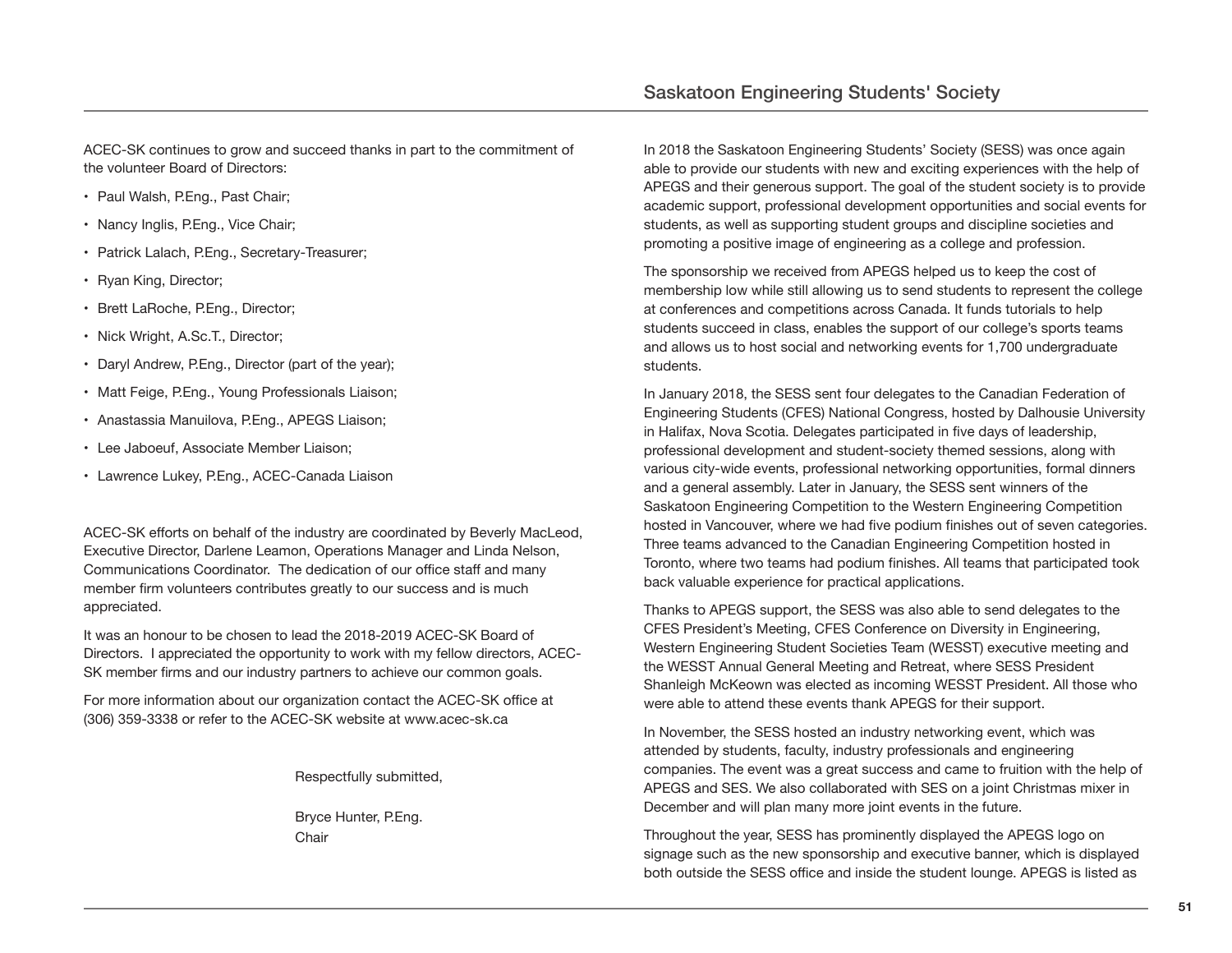the primary sponsor of the SESS on our new executive shirts, on every edition of the weekly engineering newspaper and during our various events.

APEGS support, both financially and in-person, throughout the history of the SESS has enhanced the experience of engineering students at the University of Saskatchewan. We hope to continue working with APEGS staff, councillors, committees and members to build upon the APEGS vision of creating a prosperous future through engineering and geoscience, by building upon the foundation – the students. We look forward to another busy and successful year in 2019.

Respectfully submitted,

Jay Shah & Parker Campbell Co-VP Corporate-Relations

Throughout 2018, the Regina Engineering Students' Society (RESS) had many achievements. The RESS promotes professional development, good fellowship and engineering spirit among its members and student body. 2018 was a productive and eventful year, which could not have been made possible without the constant support, sponsorship and involvement of APEGS. Thanks to the generosity of APEGS, our students were able to compete in competitions, host events and travel to conferences across Canada.

The year started off with the Canadian Federation of Engineering Students' (CFES) National Congress, that took place in Dalhousie University in Halifax, Nova Scotia January 2-8. Student leaders had the opportunity to improve their leadership skills and styles, as 51 leaders from member schools met along with the CFES executives. We were to network and trade information with students across the country.

The Western Engineering Competition (WEC) took place shortly after, January 10-14, hosted at BCIT in Burnaby, BC. This competition is held annually in January and provides an opportunity for students to compete in any of eight engineering competitions. Thanks to funding from APEGS, travel support to the delegates was provided and the RESS brought home four winning teams. The two top teams from each category at WEC got to move on to the national finals that took place in Ryerson University. We were fortunate to be able to send two teams.

At the end of January, the RESS hosted the 50th Anniversary Homecoming Weekend, with a great turnout. University of Regina students, faculty members and alumni were given the chance to network. This allowed students to increase their social skills and meet industry professionals.

Locally, the RESS organized the Honour Pin Ceremony and the Year 1-4 Reception. Both are annual events that the RESS takes pride in organizing.

A large portion of funding that the RESS receives from APEGS goes to many other engineering groups, such as:

- The Institute of Electrical and Electronic Engineering (IEEE);
- The Canadian Society for Civil Engineering (CSCE);
- Society of Petroleum Engineers (SPE);
- Engineers Without Borders Regina (EWB);
- U of R great Northern Concrete Toboggan Club;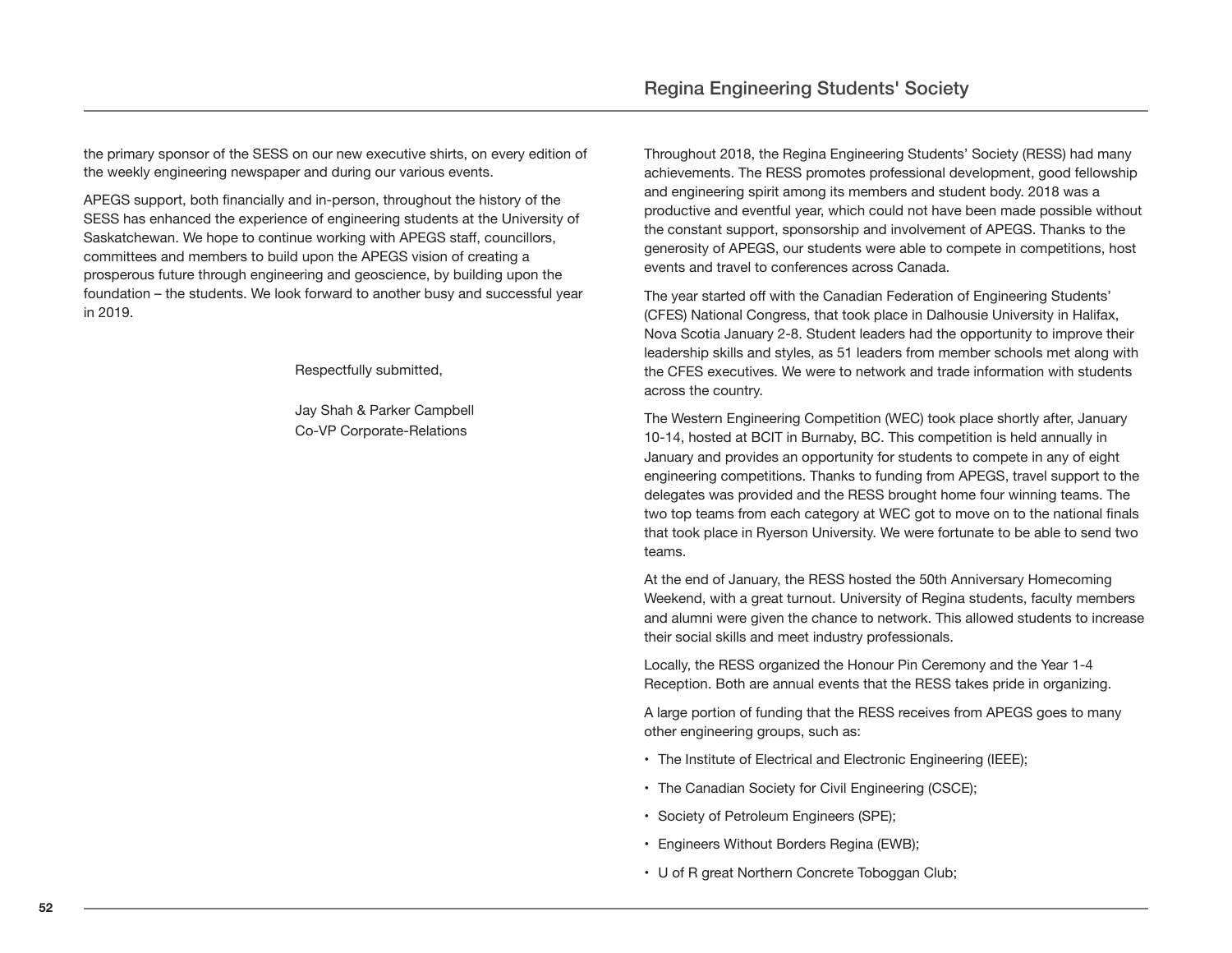- SAE Cougar Racing;
- Regina Engineering Equipment Fund (REEF;
- Cougar Motorsports.

These groups give students a diversity of engineering-focused clubs to choose from depending on interest.

The RESS would like to thank APEGS for all the continuous support for us and all affiliated groups. The work done by the Student Development Committee is tremendous and we would not be able to operate without. If you have any questions about any event outlined in this report, please feel free to reach out to me through professional@uofrengineering.com

Respectfully submitted,

Aya Mahmoud VP Professional - RESS This past year was a year of learning and growth for the D.M. Kent Club of Geology at the University of Regina. Enrolment in geology continues to be a hot topic of discussion and, with the funds provided for the Student Development Committee, we have been able to provide students with opportunities to gain an understanding of the industry of geology and its connection to engineering.

Our year started out strong with us hosting the 54th annual Western Inter-University Geoscience Conference (WIUGC). Our club was able to provide funding from the SDC to nearly 40 students from the University of Regina to attend the conference. Students took part in field trips, networking event, social events and technical talks. A member of APEGS was present to talk about P.Geo. registration in Saskatchewan and how to qualify from other provinces. The president of WIUGC Regina presented the University of Brandon with the honour of hosting the 55th WIUGC.

The SDC also provided funding for 10 members of the D.M. Kent Club to attend the Association for Mineral Exploration's Roundup conference in Vancouver at the end of January. These students attended industry talks, a student short course focused on networking and the mineral exploration process, poster presentations given by students from the University of Saskatchewan and many other networking and social events. Seven students from the University of Regina attended the Prospectors and Developers Association of Canada (PDAC) Conference in Toronto. This conference provides students with the opportunity to see mining on a global scale and attracts geologists, engineers, investors and exploration mining companies from all over the world. Both PDAC and Roundup provide important opportunities for students not only to network but also for inspiration for what they may want to focus on in geology.

In September, undergraduates and new students were welcomed into the department with our annual Meet and Greet, which was the best-attended in years. This kicked off our year and allowed our returning and new students to connect before classes got too busy and before our Student Industry Geosciences Roundtable (SIGR). SIGR is best described as industry speed dating since it allows students to get a brief overview of an industry and then decide if they want to hear more by talking to presenters at the end.

Students, both graduate and undergraduate, presented their research at the Saskatchewan Geological Survey's open house in Saskatoon. They were congratulated on their work by their supervisors and their peers.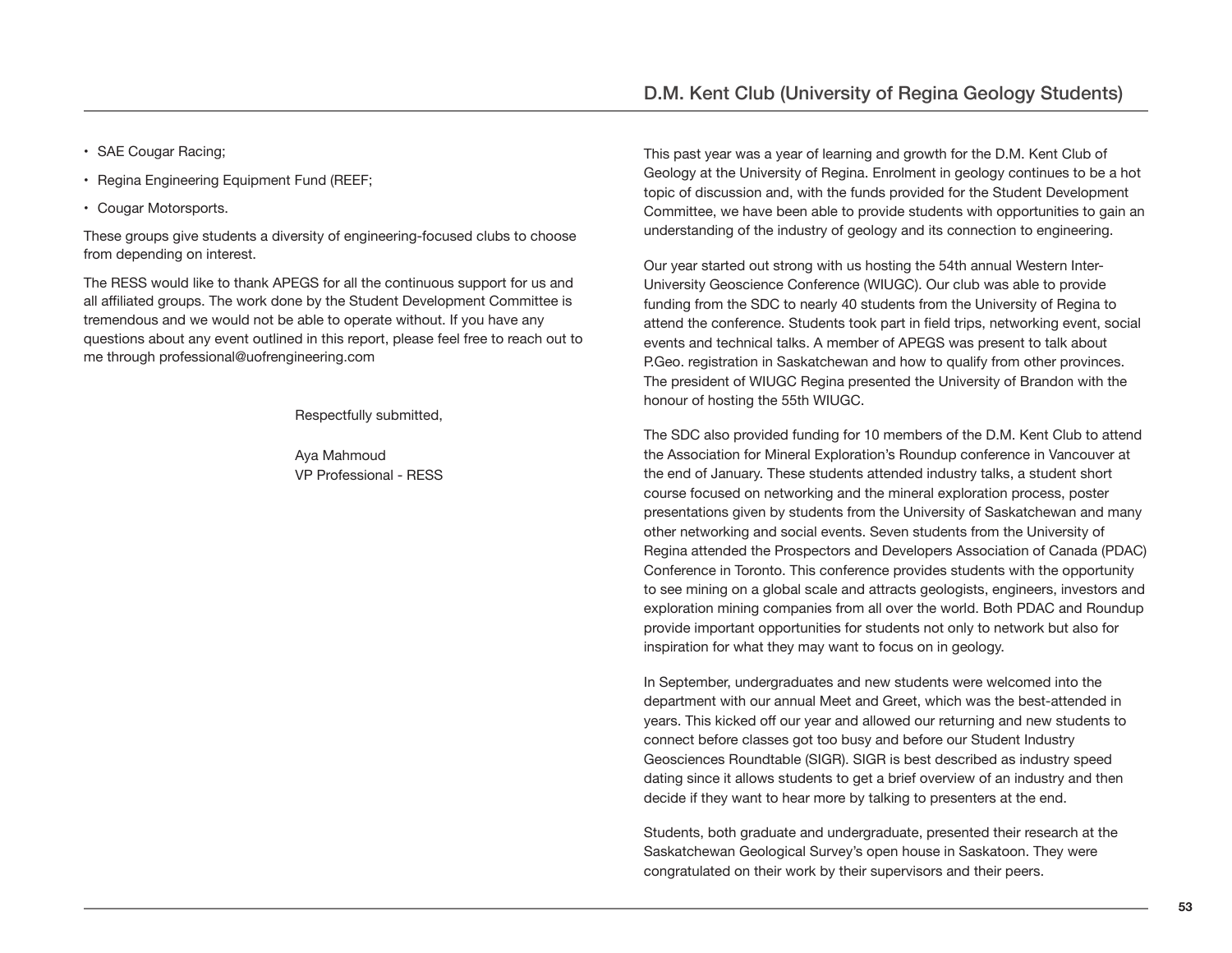APEGS and the SDC provide the D.M. Kent Club of Geology with critical funds that allow our student to experience a larger scope of Geology. The SDC functions both as a huge financial resource for the club and provides us with advice and help when we have questions about becoming professional geoscientists. Funding from the SDC goes a long way when we divide it amongst students. It provides students with exposure to Geology as they continue to study it in university. With the support of the SDC, the DM Kent club has been able to expand its student base and produce fine young geoscientists in the many areas of geology. On behalf of the Geology Department and the students and alumni who make up the D.M. Kent Club, I would like to sincerely thank APEGS and the SDC for their past, present and future support of our programs.

Respectfully submitted,

Logan Anaka President

2018 was another exciting and eventful year for the Ore Gangue Students Society. Ore Gangue exists to support the academic, professional and social development of the students in the department of geological sciences. APEGS facilitates this goal by donating funds that help students attend professional events and by sponsoring student-run events. Thanks to the generous contributions from APEGS, Ore Gangue was able to send delegates to professional development conferences and host our own student networking events.

In January 2018, Ore Gangue sent 13 students to Regina to attend the annual Western-Inter University Geosciences Conference. Delegates participated in short courses, technical talks and networking events. Students had the opportunity to present their undergraduate research projects through poster and oral presentations. An Ore Gangue member was awarded runner-up for her oral presentation. Other highlights of the trip include field trips to the Bethune Potash Mine and the Sask Subsurface Geological Lab. Later that month, two students attended the Association of Mineral Exploration 2018 Roundup Conference in Vancouver. The conference attracts geologists, engineers and students interested in the mineral exploration industry and is an important professional networking opportunity of students interested in working in the mining industry.

The Prospectors and Developers Association of Canada annual conference is a highlight for Ore Gangue members each year. In March 2018, fourteen students went to Toronto to attend. The international conference has top tier technical talks and learning opportunities in regard to the mineral industry. Several Ore Gangue students demonstrated their research potential by giving poster presentations at the conference.

At the end of the academic year, in April, Ore Gangue held a year-end banquet for members to socialize with their peers and commemorate their successes. It was a night of celebration and change as the new Ore Gangue executive committee was announced.

Finally, in June 2018, Ore Gangue sent three students to the Resources for Future Generations Conference in Vancouver. Various geoscience organizations partnered to address global sustainability issues, specifically as it relates to the mineral and resource industry. The conference was well regarded by all participants.

Of course, none of these events would be possible without the generous support of APEGS. Your contribution allows Ore Gangue to send students to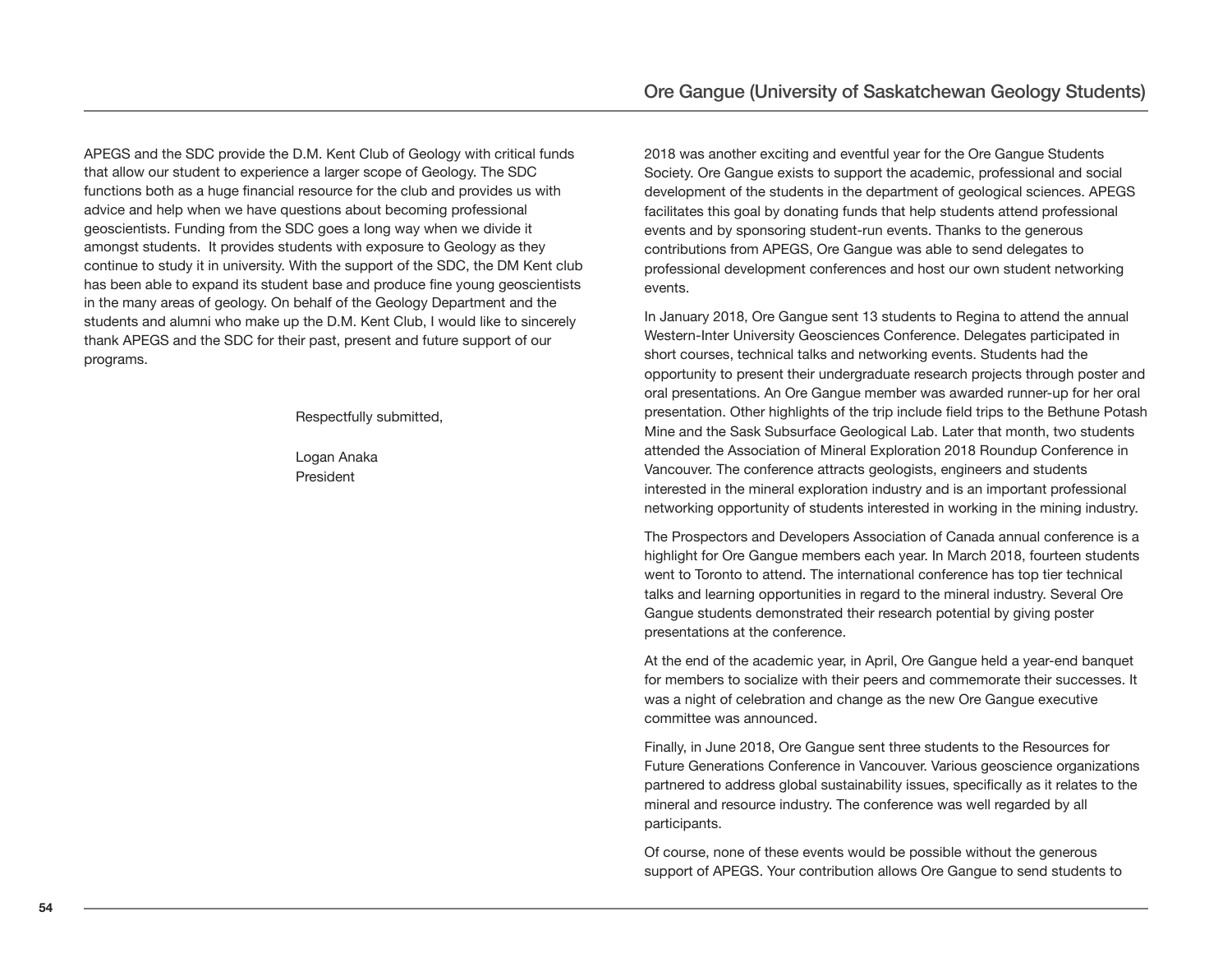professional development conferences, which are consistently reported as the most rewarding experiences of a student's undergraduate career. Conferences and social events provide students with the opportunity to expand their professional network and enriches their university experience. On behalf of everyone from Ore Gangue, I would like to thank APEGS for their support and participation in Ore Gangue affairs. We are forever grateful for your contributions.

Respectfully submitted,

Talissa Louie APEGS Representative

### Financial Report

This is a summary of the unaudited Consolidated Statement of Revenues and Expenditures of the Association to December 31, 2018. The Auditor's Report will be available at the 89th Annual Meeting in Regina on May 4, 2019.

Total revenues increased to \$7,082,463 in 2018, which was \$1,092,213 (18.2 per cent) higher than budgeted. Total expenditures in 2018 were \$6,380,077, which was \$118,623 (1.8 per cent) less than budgeted. The 2018 budget proposed a deficit of \$508,450; however, we ended the year with a pre-audit projected surplus of \$702,368.

The pre-audit estimate of total members' equity at year-end is \$11,392,225, and consisted of the projected surplus of \$702,386, retained earnings of \$6,885,856, an investigation and training reserve of \$942, a working capital reserve of \$3,003,040 and a discipline and enforcement reserve of \$800,000.

As in 2017, the higher than budgeted revenue resulted from, in large part, a high number of applications received from international graduates in 2018. Total registration fees were \$1,191540, compared to a budgeted amount of \$391,000. Much of the cost associated with processing these applications will be incurred in 2019. Expenditures were lower than budgeted for Executive Committee (\$254,955) and Council & Committees (\$105,001). Expenditures were higher than budgeted for Operations (\$130,248; Governance Board and Committees (\$58,692); Education Board and Committees (\$37,305); and Image & Identity Board and Committees (\$15,127).

Executive Committee is pleased to report that the financial planning and management of your Association continues to be sound.

Respectfully submitted,

Andrew Lockwood, P.Eng., FEC Vice-President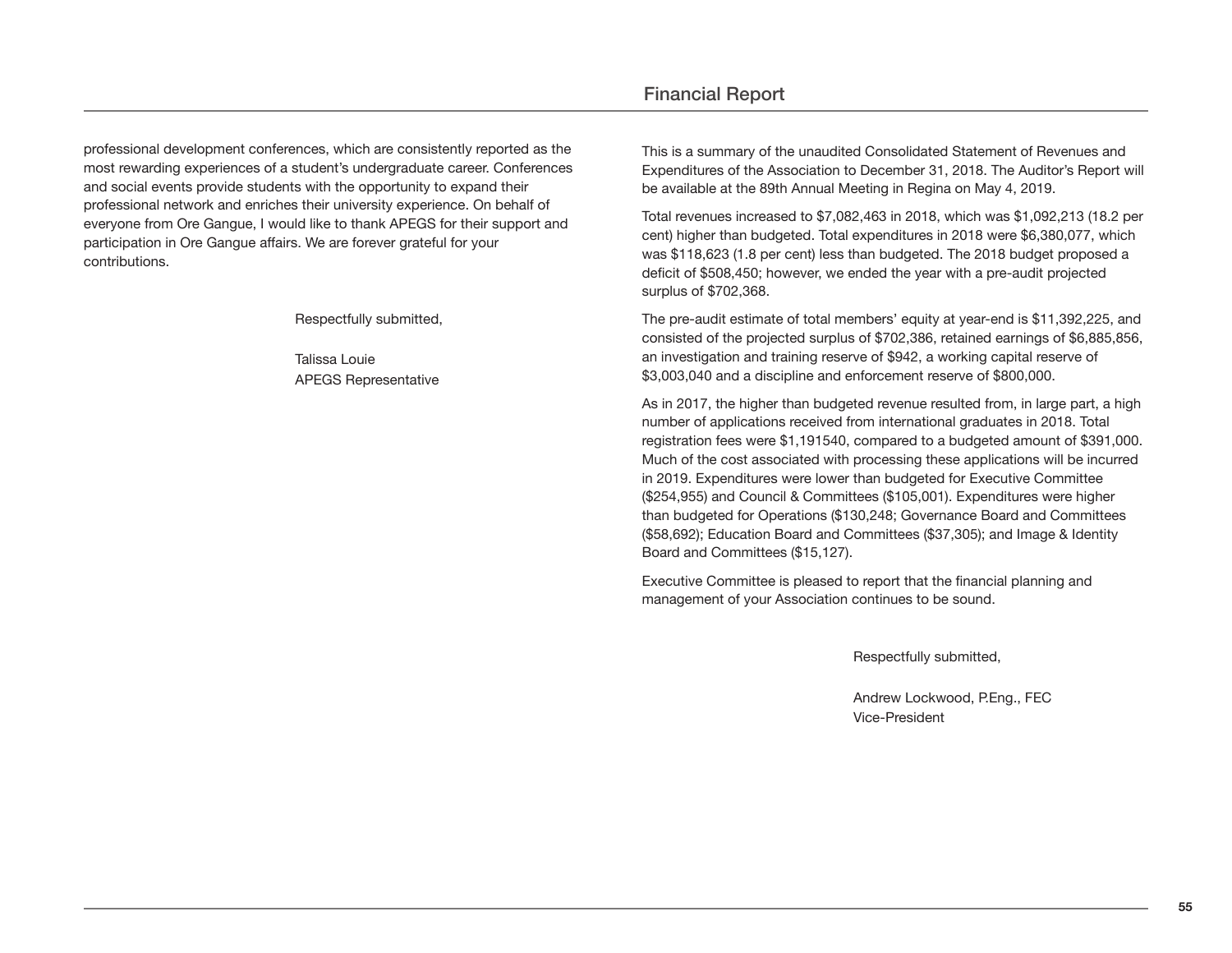## **Balance Sheet**

THE ASSOCIATION OF PROFESSIONAL ENGINEERS AND GEOSCIENTISTS OF SASKATCHEWAN December 31, 2018 (unaudited)

#### ASSETS

| Current Assets:                            |                 |
|--------------------------------------------|-----------------|
| <b>Bank Operating Account</b>              | \$3,252,794.20  |
| Bank Investigation and Discipline Training | 942.64          |
| <b>RBC Dominion Securities Acct</b>        | 46,930.00       |
| RBC Investment Savings/Money Market Acct   | 2,488,836.18    |
| Petty Cash                                 | 265.00          |
| Investment                                 | 8,751,033.77    |
| Accrued Interest                           | (6,373.87)      |
| Accounts Receivable                        | 26,204.30       |
| <b>Prepaid Expenses</b>                    | 123,730.17      |
| <b>Total Current Assets</b>                | \$14,684,362,39 |

Fixed Assets

| <b>Office Equipment</b>                        | \$300,976.74   |                 |
|------------------------------------------------|----------------|-----------------|
| Accumulated depreciation                       | 214,901.15     |                 |
| Net Office Equipment                           | \$86,075.59    |                 |
| <b>Computer Equipment</b>                      | \$126,457.97   |                 |
| Accumulated depreciation                       | 76,478.12      |                 |
| Net Computer Equipment                         | \$49,979.85    |                 |
| Leasehold Improvements                         | \$1,269,834.60 |                 |
| Accumulated amortization                       | 591,511.82     |                 |
| Net Lease Improvements                         | \$678,322.78   |                 |
| Other Intangible Asset                         | \$901,860.47   |                 |
| Accumulated amortization                       | 488,428.16     |                 |
| Net Intangible Asset - Membership Database     | \$413,432.31   |                 |
| <b>Total Fixed Assets and Intangible Asset</b> |                | 1,227,810.53    |
| <b>Total Assets</b>                            |                | \$15,912,172.92 |

#### LIABILITIES AND MEMBERS' EQUITY

| <b>Current Liabilities:</b>                      |                 |
|--------------------------------------------------|-----------------|
| Accounts Payable & Accrued Liabilities           | \$264,218.59    |
| <b>Accrued Vacations</b>                         | 327,312.93      |
| Goods & Services Tax Payable                     | 154,346.54      |
| <b>Prepaid Annual Dues</b>                       | 3.774.070.00    |
| <b>Total Current Liabilities</b>                 | \$4,519,948.06  |
| Members' Equity:                                 |                 |
| Reserves                                         | \$3,803,040.00  |
| Reserves - Investigation and Discipline Training | \$942.64        |
| <b>Retained Earnings</b>                         | 6,885,856.14    |
| Surplus/(Deficit) for period                     | 702,386.08      |
| <b>Total Members Equity</b>                      | \$11,392,224.86 |
| Total Liabilities & Members' Equity              | \$15,912,172.92 |
|                                                  |                 |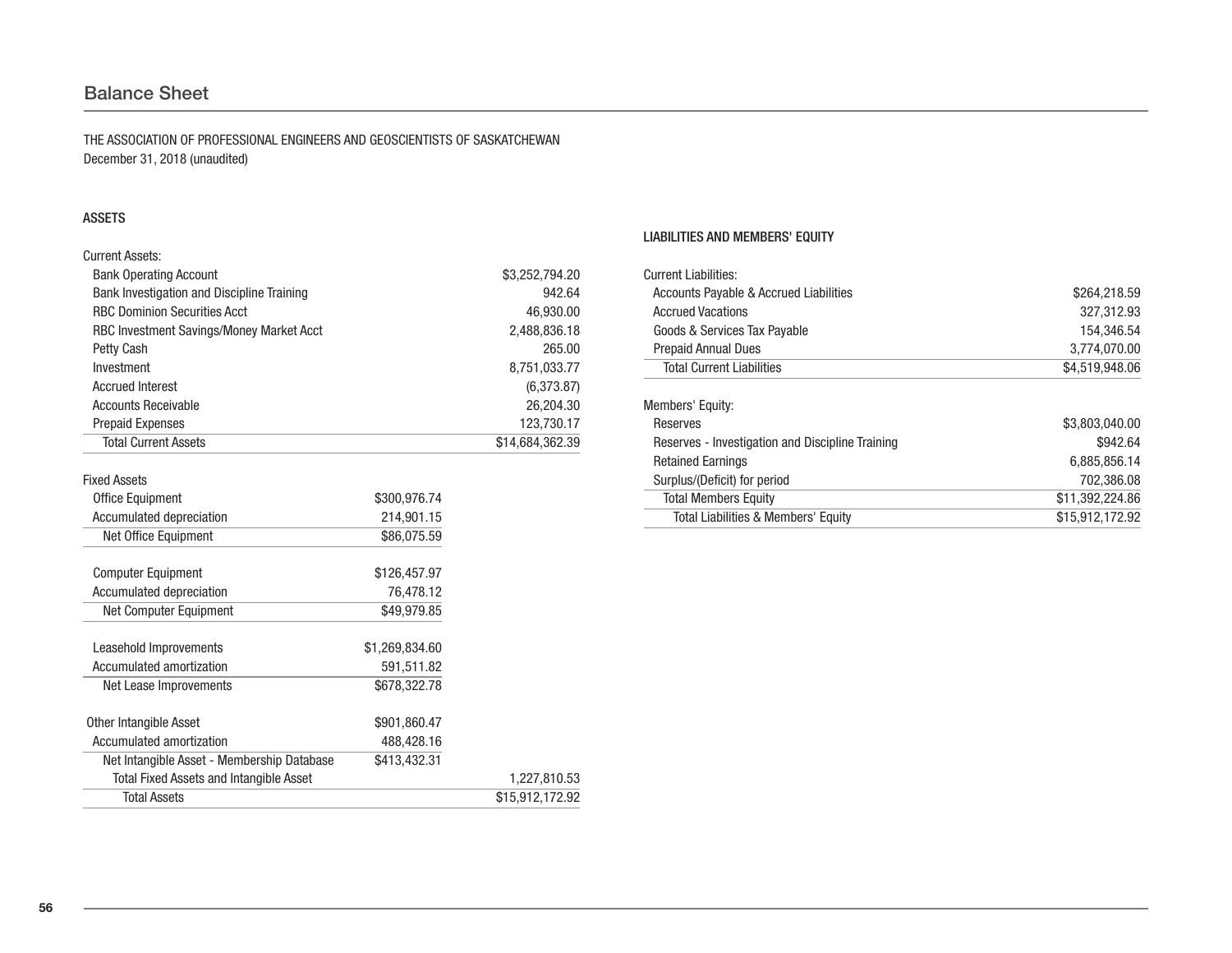## Consolidated statement of Revenue and Expenditures

#### THE ASSOCIATION OF PROFESSIONAL ENGINEERS AND GEOSCIENTISTS OF SASKATCHEWAN for the Period Ended December 31, 2018 (unaudited)

|                                               | TO DATE<br>2018 | <b>BUDGET</b><br>2018 | % OF<br><b>BUDGET</b> | <b>ACTUAL</b><br>2017 |
|-----------------------------------------------|-----------------|-----------------------|-----------------------|-----------------------|
| <b>Revenues</b>                               |                 |                       |                       |                       |
| <b>Membership Dues</b>                        | \$4,664,639.73  | \$4,452,400.00        | 104.77                | \$4,532,810.12        |
| Licence Dues                                  | 11,587.50       | 16,500.00             | 70.23                 | 15,150.00             |
| <b>Certificate of Authorization</b>           | 710,253.32      | 704,000.00            | 100.89                | 701,341.39            |
| <b>Registration Fees</b>                      | 1,191,540.00    | 391,000.00            | 304.74                | 581,500.00            |
| Late Payment Surcharges                       | 12,174.75       | 8,000.00              | 152.18                | 11,907.75             |
| Advertising (Newsletter and Website)          | 38,590.00       | 40,000.00             | 96.48                 | 37,415.00             |
| Interest                                      | 212,642.17      | 168,000.00            | 126.57                | 206,911.13            |
| Miscellaneous                                 | 1,001.66        | 2,000.00              | 50.08                 | 1,971.87              |
| Professional Practice Exam & Seminar          | 130,728.67      | 137,600.00            | 95.01                 | 139,529.35            |
| <b>Member Seal Fees</b>                       | 17,008.08       | 7,000.00              | 242.97                | 12,427.95             |
| Professional Development Day                  | 81,925.00       | 60,000.00             | 136.54                | 51,044.28             |
| Association Functions (Womens History & Book) | 5,731.00        | 3,750.00              | 152.83                | 8,252.42              |
| Self-Regulating Working Group                 | 4,640.91        | 0.00                  | 0.00                  | 28,383.82             |
| 30 x 30 Task Group                            | 0.00            | 0.00                  | 0.00                  | 36,249.48             |
| 2017 CSSE                                     | 0.00            | 0.00                  | 0.00                  | 7,819.25              |
| <b>Total Revenues</b>                         | \$7,082,462.79  | \$5,990,250.00        | 118.23                | \$6,372,713.81        |
| <b>Expenditures</b>                           |                 |                       |                       |                       |
| <b>Executive Committee</b>                    |                 |                       |                       |                       |
| <b>Executive Committee</b>                    | \$19,447.60     | \$21,900.00           | 88.80                 | \$16,832.51           |
| Liaisons                                      | 71,095.76       | 89,075.00             | 79.82                 | 80,063.46             |
| <b>Government Relations</b>                   | 44,755.64       | 80,600.00             | 55.53                 | 59,370.34             |
| <b>UofS/UofR Activities</b>                   | 14,425.74       | 16,050.00             | 89.88                 | 8,547.85              |
| <b>Provincial Meetings</b>                    | 18,412.32       | 53,900.00             | 34.16                 | 30,328.50             |
| Elections                                     | 28,584.01       | 29,575.00             | 96.65                 | 28,198.26             |
| <b>Annual Report</b>                          | 12,745.94       | 101,200.00            | 12.59                 | 97,012.91             |
| <b>Engineers Canada</b>                       | 185,330.00      | 204,800.00            | 90.49                 | 189,454.21            |
| Geoscientists Canada                          | 44,592.95       | 49,375.00             | 90.31                 | 44,835.62             |
| 2017 CSSE                                     | 0.00            | 0.00                  | 0.00                  | 13,657.24             |
| 30 x 30 Task Group                            | 41,977.88       | 92,850.00             | 45.21                 | 96,771.47             |
| Self-Regulating Working Group                 | 10,961.99       | 8,000.00              | 137.02                | 28,383.82             |
| <b>Total Executive Committee</b>              | \$492,329.83    | \$747,325.00          | 65.88                 | \$693,456.19          |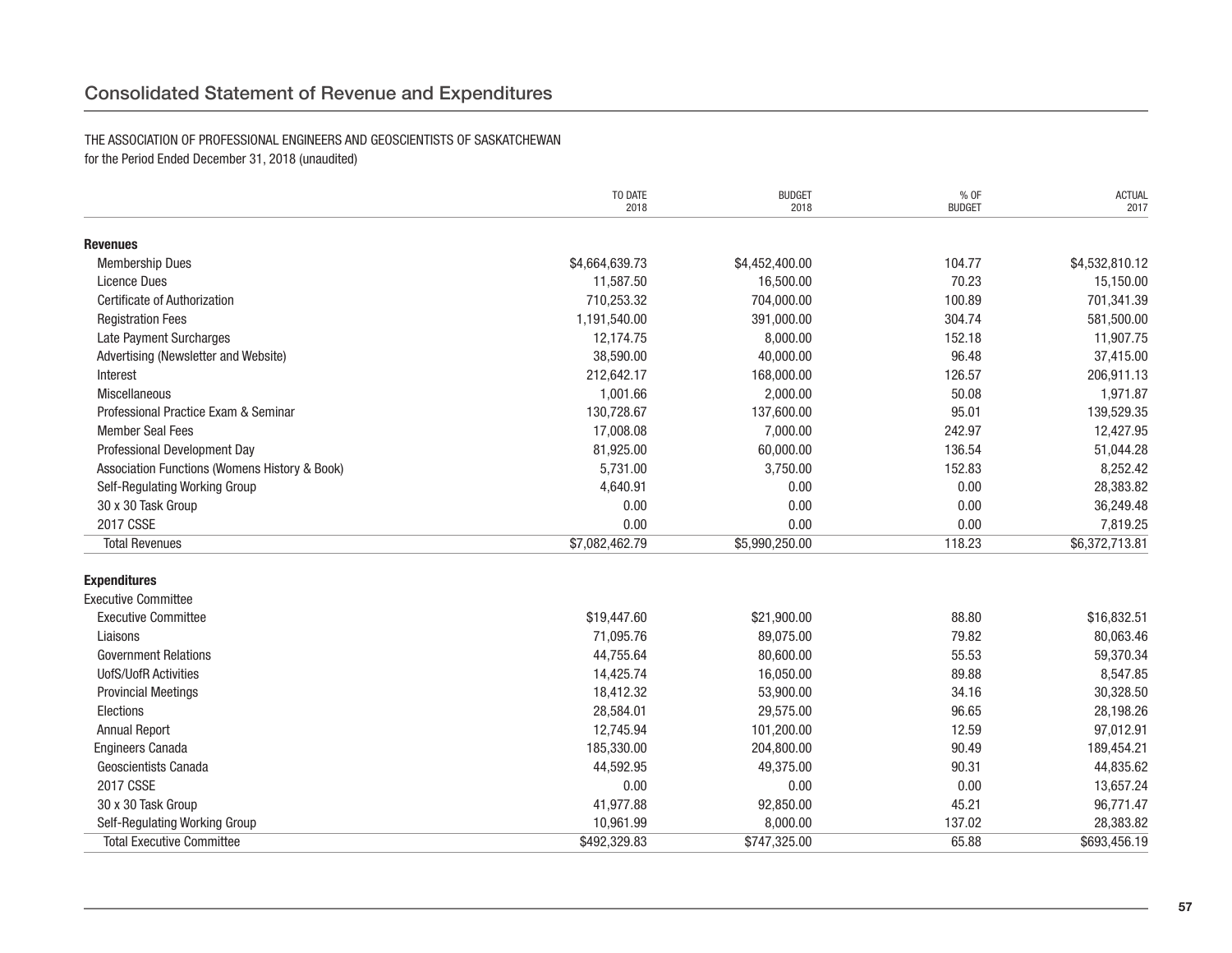|                                             | TO DATE<br>2018 | <b>BUDGET</b><br>2018 | % OF<br><b>BUDGET</b> | <b>ACTUAL</b><br>2017 |
|---------------------------------------------|-----------------|-----------------------|-----------------------|-----------------------|
| <b>Council &amp; Committees</b>             |                 |                       |                       |                       |
| <b>Council Meetings</b>                     | \$165,274.43    | \$159,810.00          | 103.42                | 146,656.15            |
| <b>Investigation Committee</b>              | 62,869.33       | 131,250.00            | 47.90                 | 75,608.38             |
| <b>Discipline Committee</b>                 | 25,273.06       | 55,225.00             | 45.76                 | 23,811.57             |
| Enforcement                                 | 8,892.25        | 21,025.00             | 42.29                 | 12,971.23             |
| <b>Total Council</b>                        | \$262,309.07    | \$367,310.00          | 71.41                 | \$259,047.33          |
| <b>Operations</b>                           |                 |                       |                       |                       |
| <b>Salaries</b>                             | \$2,174,780.46  | \$2,013,000.00        | 108.04                | \$1,894,935.31        |
| <b>Fixed Asset Purchases</b>                | 1.289.68        | 2,500.00              | 51.59                 | 357.62                |
| Depreciation                                | 218,572.20      | 290,000.00            | 75.37                 | 204,844.99            |
| <b>Occupancy Costs</b>                      | 624,951.76      | 636,000.00            | 98.26                 | 598,734.03            |
| <b>Professional Fees</b>                    | 81,760.30       | 162,000.00            | 50.47                 | 67,440.02             |
| Telephone                                   | 9,386.34        | 12,700.00             | 73.91                 | 11,676.27             |
| <b>Other Operations Costs</b>               | 596,732.68      | 461,025.00            | 129.44                | 429,777.97            |
| <b>Total Operations</b>                     | \$3,707,473.42  | \$3,577,225.00        | 103.64                | \$3,207,766.21        |
| <b>Governance Board &amp; Committees</b>    |                 |                       |                       |                       |
| Governance Board                            | \$1,516.46      | \$1,500.00            | 101.10                | \$1,196.21            |
| Legislative Review Committee                | 276.57          | 350.00                | 79.02                 | 0.00                  |
| <b>UofS/UofR Career Days</b>                | 880.89          | 3,175.00              | 27.74                 | 1,784.43              |
| <b>CEAB/CEQB Meetings</b>                   | 3,889.31        | 9,600.00              | 40.51                 | 5,505.06              |
| <b>Experience Review Committee</b>          | 91,577.99       | 55,500.00             | 165.01                | 55,731.36             |
| <b>Academic Review Committee/Interviews</b> | 160,101.40      | 107,600.00            | 148.79                | 104,463.93            |
| Prof. Practice Exam Com./Seminar & Exam     | 135,957.69      | 155,050.00            | 87.69                 | 151,190.87            |
| Licensee Admissions Committee               | 3,966.78        | 6,700.00              | 59.21                 | 7,426.75              |
| <b>Total Governance Board</b>               | \$398,167.09    | \$339,475.00          | 117.29                | \$327,298.61          |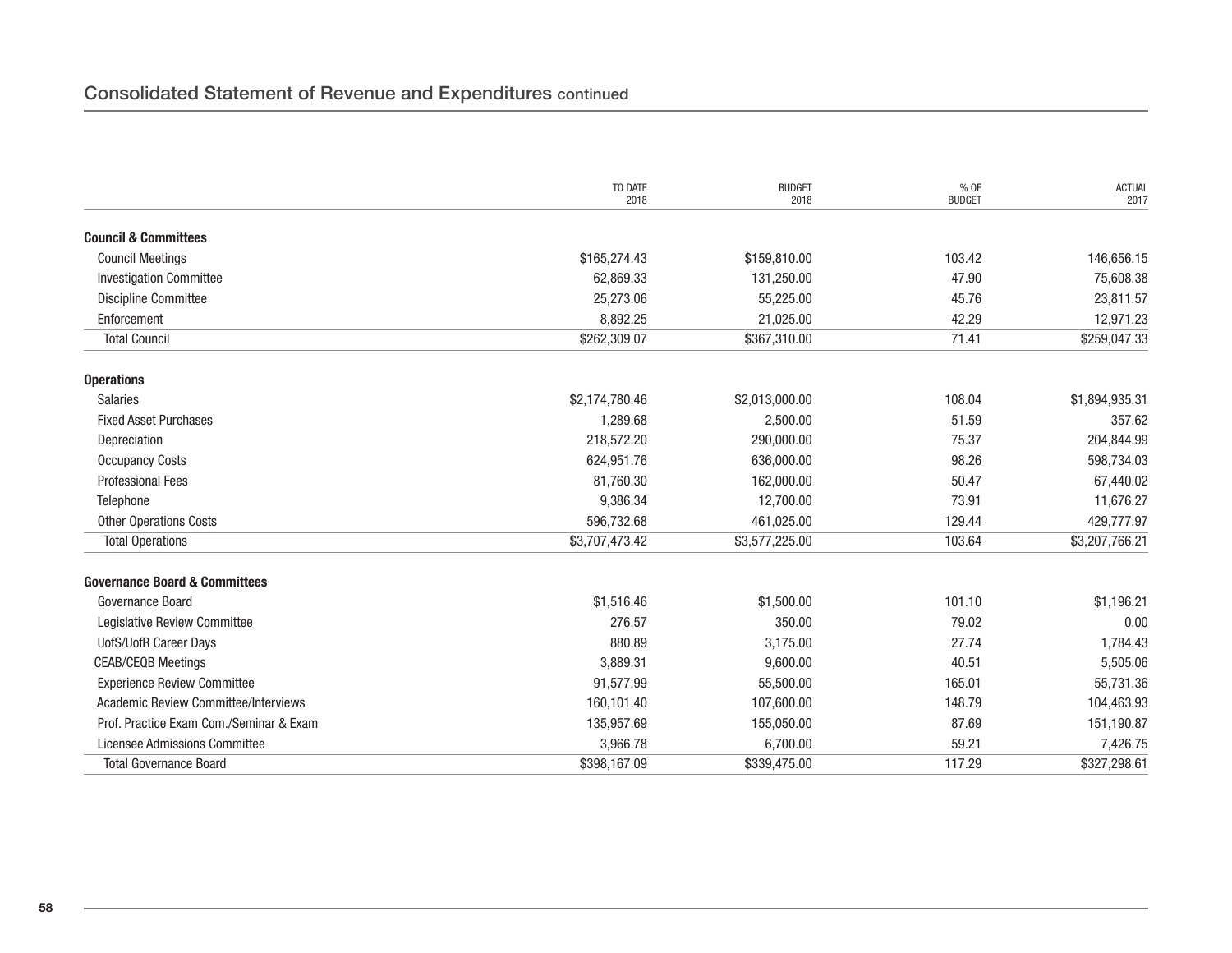|                                                | TO DATE<br>2018 | <b>BUDGET</b><br>2018 | % OF<br><b>BUDGET</b> | <b>ACTUAL</b><br>2017 |
|------------------------------------------------|-----------------|-----------------------|-----------------------|-----------------------|
| <b>Education Board &amp; Committees</b>        |                 |                       |                       |                       |
| <b>Education Board</b>                         | \$129,350.07    | \$36,650.00           | 352.93                | \$40,032.14           |
| Environment and Environmental Issues Committee | 4,090.54        | 6,900.00              | 59.28                 | 4,021.20              |
| Professional Development Committee             | 177,097.47      | 180,480.00            | 98.13                 | 132,965.88            |
| <b>Student Development Committee</b>           | 180,539.52      | 193,750.00            | 93.18                 | 144,830.49            |
| K to 12 Committee                              | 22,757.44       | 36,250.00             | 62.78                 | 24,701.45             |
| <b>Scholarships and Bursaries</b>              | 62,500.00       | 85,000.00             | 73.53                 | 113,247.41            |
| <b>Total Education Board</b>                   | \$576,335.04    | \$539,030.00          | 106.92                | \$459,798.57          |
| <b>Image &amp; Identity Board</b>              |                 |                       |                       |                       |
| Image & Identity Board                         | \$1,600.25      | \$33,200.00           | 4.82                  | \$6,486.13            |
| <b>CPR Committee</b>                           | 393,576.33      | 319,500.00            | 123.19                | 392,579.90            |
| <b>Connection and Involvement Committee</b>    | 267,031.01      | 256,935.00            | 103.93                | 204,814.80            |
| <b>Awards Committee</b>                        | 4,449.17        | 4,550.00              | 97.78                 | 3,270.51              |
| Professional Edge Committee                    | 262,454.03      | 276,700.00            | 94.85                 | 240,310.24            |
| <b>Equity and Diversity Committee</b>          | 14,351.47       | 33,100.00             | 43.36                 | 38,969.24             |
| Women's History Task Group                     | 0.00            | 4,350.00              | 0.00                  | 4,834.63              |
| Total Image & Identity Board                   | \$943,462.26    | \$928,335.00          | 101.63                | \$891,265.45          |
| <b>Total Expenditures</b>                      | \$6,380,076.71  | \$6,498,700.00        | 98.17                 | \$5,838,632.36        |
|                                                |                 |                       |                       |                       |
| Less Unrealized (Loss) on Investments          |                 | 0.00                  | 0.00                  | (1,548.30)            |
| <b>Total Expenditures</b>                      | \$6,380,076.71  | \$6,498,700.00        |                       | \$5,838,632.36        |
| Surplus (Deficit)                              | \$702,386.08    | (\$508,450.00)        |                       | \$532,533.15          |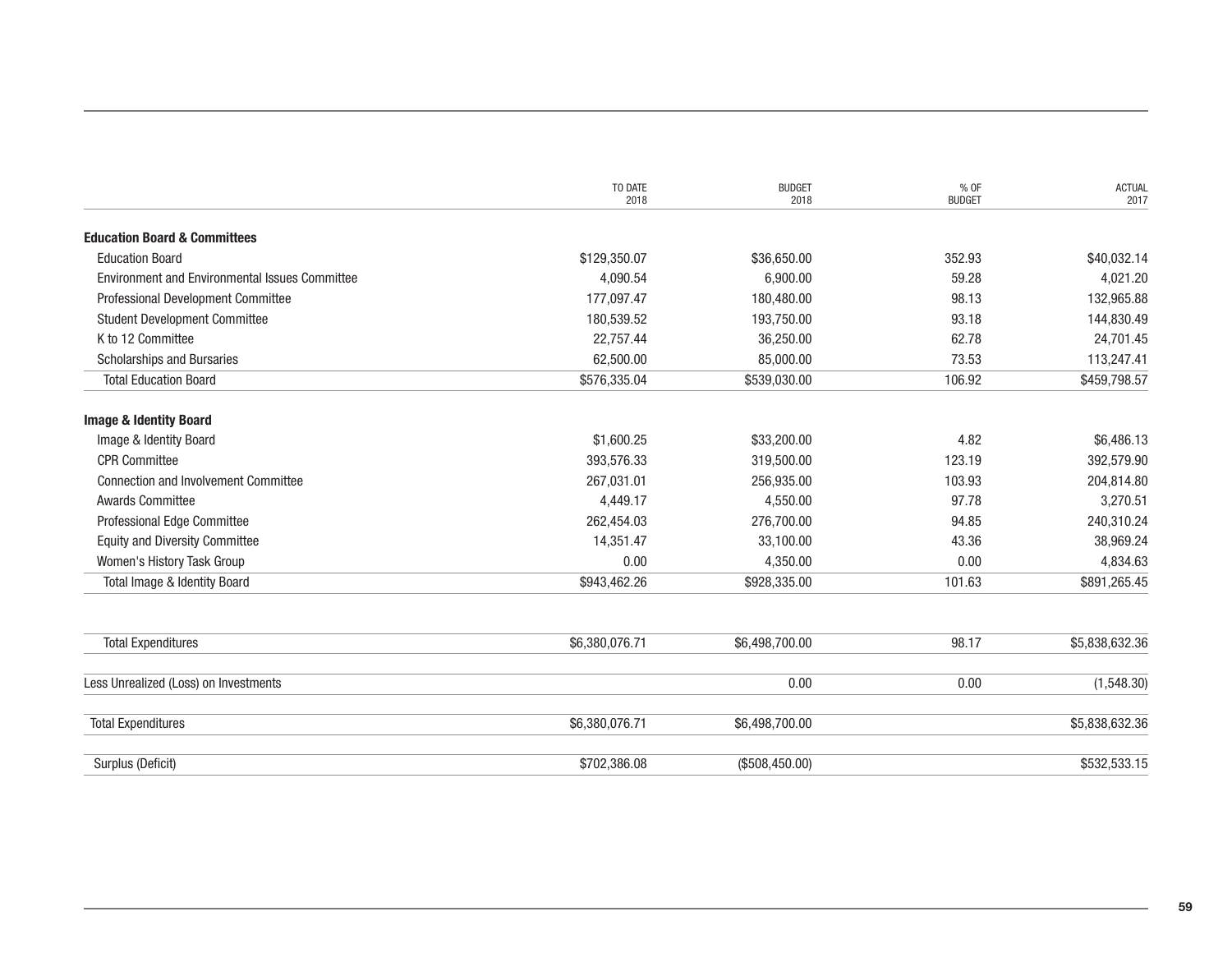## investments and Cash Funds

Month Ending December 2018

| COMPANY                                                    | <b>CERTIFICATE NUMBER</b> | PURCHASE DATE | <b>MATURITY DATE</b> | <b>ANNUAL YIELD</b> | <b>INVESTED VALUE \$</b> | <b>MATURITY VALUE \$</b> |
|------------------------------------------------------------|---------------------------|---------------|----------------------|---------------------|--------------------------|--------------------------|
| RBC DOMINION SECURITIES INC.                               |                           |               |                      |                     |                          |                          |
| HomeEquity Bank GIC - Annual<br>(2.500% Annual Yield)      | 140828-B0BFAB             | Aug 29/14     | Aug 29/19            | 2.500%              | \$100,000.00             | \$100,000.00             |
| Laurentian Bank GIC - Annual<br>(2.460% Annual Yield)      | 140828-B0C020             | Aug 29/14     | Aug 29/19            | 2.460%              | \$100,000.00             | \$100,000.00             |
| LBC Trust GIC - Annual<br>(2.460% Annual Yield)            | 140828-B0BFEF             | Aug 29/14     | Aug 29/19            | 2.460%              | \$100,000.00             | \$100,000.00             |
| Pacific & Western GIC - Annual<br>(1.970% Annual Yield)    | 150901-B0ADAE             | Sep 1/15      | Sep 1/19             | 1.970%              | \$100,000.00             | \$100,000.00             |
| Tangerine Bank GIC - Annual<br>(1.800% Annual Yield)       | 150902-B0F338             | Sep 3/15      | Sep 3/19             | 1.800%              | \$100,000.00             | \$100,000.00             |
| Bank of Nova Scotia GIC - Annual<br>(1.800% Annual Yield)  | 150902-B0F356             | Sep 3/15      | Sep 3/19             | 1.800%              | \$500,000.00             | \$500,000.00             |
| Bank of Nova Scotia GIC - Annual<br>(2.570% Annual Yield)  | 141223-B02790             | Dec 23/14     | Dec 23/19            | 2.570%              | \$700,000.00             | \$700,000.00             |
| HSBC Bank Canada GIC - Annual<br>(2.100% Annual Yield)     | 150901-B0AE01             | Sep 1/15      | Sep 1/20             | 2.100%              | \$100,000.00             | \$100,000.00             |
| Montreal Trust CDA GIC - Annual<br>(2.050% Annual Yield)   | 150902-B0F3C4             | Sep 3/15      | Sep 3/20             | 2.050%              | \$100,000.00             | \$100,000.00             |
| Manulife Bank CDA GIC - Annual<br>(2.050% Annual Yield)    | 150902-B0F3B7             | Sep 3/15      | Sep 3/20             | 2.050%              | \$100,000.00             | \$100,000.00             |
| Bank of Nova Scotia GIC - Annual<br>(2.050% Annual Yield)  | 150902-B0F3D2             | Sep 3/15      | Sep 3/20             | 2.050%              | \$1,200,000.00           | \$1,200,000.00           |
| Canadian Western Bank GIC - Annual<br>2.150% Annual Yield) | 150902-B0F37C             | Sep 3/15      | Sep 3/20             | 2.150%              | \$100,000.00             | \$100,000.00             |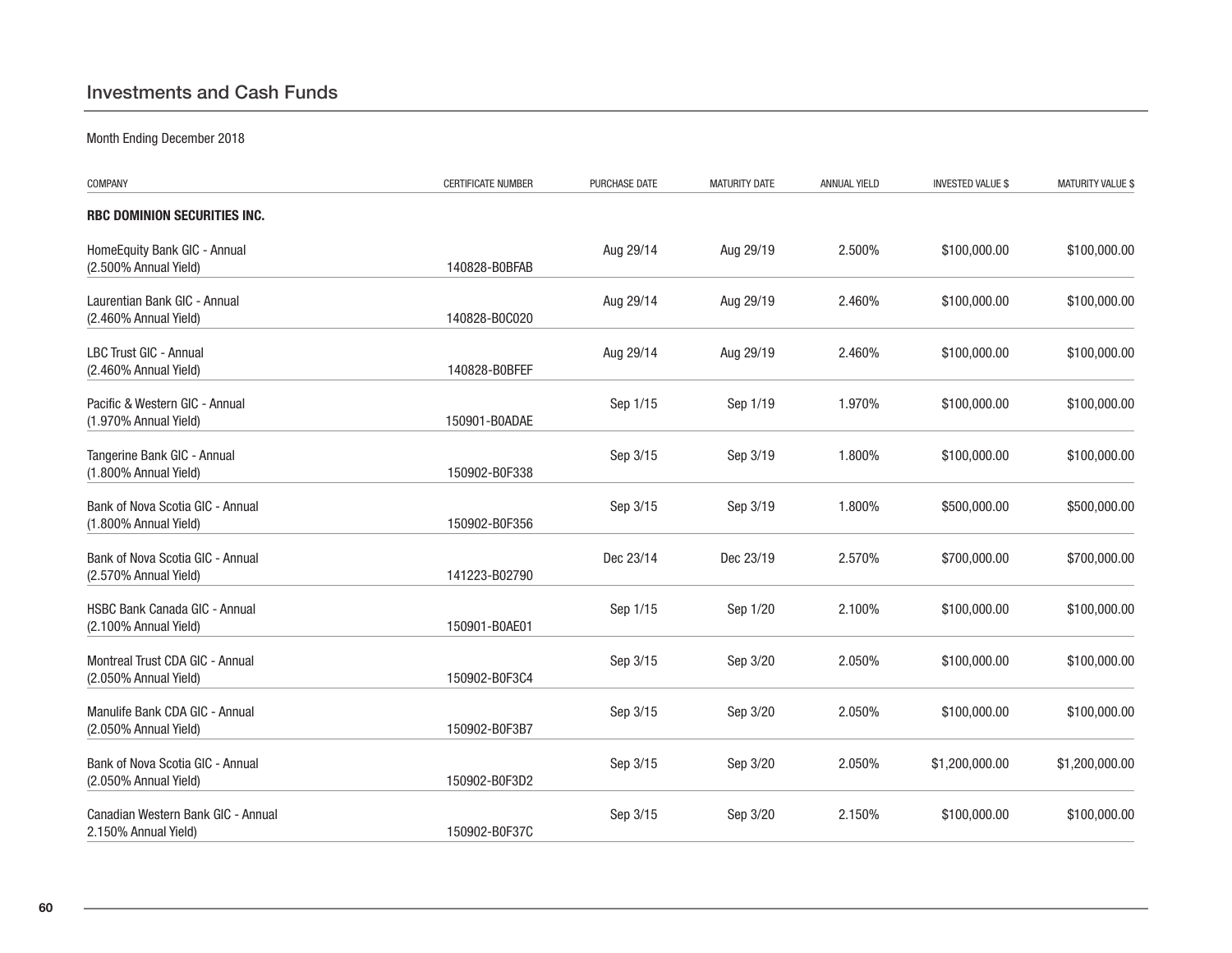| COMPANY                                                    | CERTIFICATE NUMBER | PURCHASE DATE | <b>MATURITY DATE</b> | <b>ANNUAL YIELD</b> | <b>INVESTED VALUE \$</b> | <b>MATURITY VALUE \$</b> |
|------------------------------------------------------------|--------------------|---------------|----------------------|---------------------|--------------------------|--------------------------|
| Laurentian Bank GIC - Annual<br>(2.100% Annual Yield)      | 150902-B0F389      | Sep 3/15      | Sep 3/20             | 2.100%              | \$100,000.00             | \$100,000.00             |
| Manulife Trust Co. GIC - Annual<br>(2.050% Annual Yield)   | 150902-B0F3A2      | Sep 3/15      | Sept 3/20            | 2.050%              | \$100,000.00             | \$100,000.00             |
| Bank of Nova Scotia GIC - Annual<br>(2.260% Annaul Yield)  | 151217-B09A59      | Dec 17/15     | Dec 17/20            | 2.260%              | \$400,000.00             | \$400,000.00             |
| <b>B2B Trust GIC - Annual</b><br>(1.860% Annual Yield)     | 160830-B06838      | Aug 30/16     | Aug 30/21            | 1.860%              | \$100,000.00             | \$100,000.00             |
| Bank of Nova Scotia GIC Annual<br>(1.7% Annual Yield)      | 160830-B069D3      | Aug 30/16     | Aug 30/21            | 1.700%              | \$100,000.00             | \$100,000.00             |
| <b>ICICI Bank GIC - Annual</b><br>(1.8% Annual Yield)      | 160830-B0689A      | Aug 30/16     | Aug 30/21            | 1.800%              | \$100,000.00             | \$100,000.00             |
| Versabank GIC - Annual<br>(1.8% Annual Yield)              | 160830-B0694B      | Aug 30/16     | Aug 30/21            | 1.800%              | \$100,000.00             | \$100,000.00             |
| SBI Canada Bank GIC - Annual<br>(1.870% Annual Yield)      | 160830-B067E2      | Aug 30/16     | Aug 30/21            | 1.870%              | \$100,000.00             | \$100,000.00             |
| Royal Bank of Canada GIC - Annual<br>(1.700% Annual Yield) | 160906-B07EAF      | Sept 6/16     | Sept 7/21            | 1.700%              | \$100,000.00             | \$100,000.00             |
| RBC Mortgage Corp GIC - Annual<br>(1.700% Annual Yield)    | 160906-B07F54      | Sept 6/16     | Sept 7/21            | 1.700%              | \$100,000.00             | \$100,000.00             |
| Royal Trust Company GIC - Annual<br>(1.700% Annual Yield)  | 160906-B080D4      | Sept 6/16     | Sept 7/21            | 1.700%              | \$100,000.00             | \$100,000.00             |
| Royal Trust Corp GIC - Annual<br>(1.700% Annual Yield)     | 160906-B0806E      | Sept 6/16     | Sept 7/21            | 1.700%              | \$100,000.00             | \$100,000.00             |
| Peoples Trust GIC - Annual<br>(1.800% Annual Yield)        | 160906-B07DF1      | Sept 6/16     | Sept 7/21            | 1.800%              | \$100,000.00             | \$100,000.00             |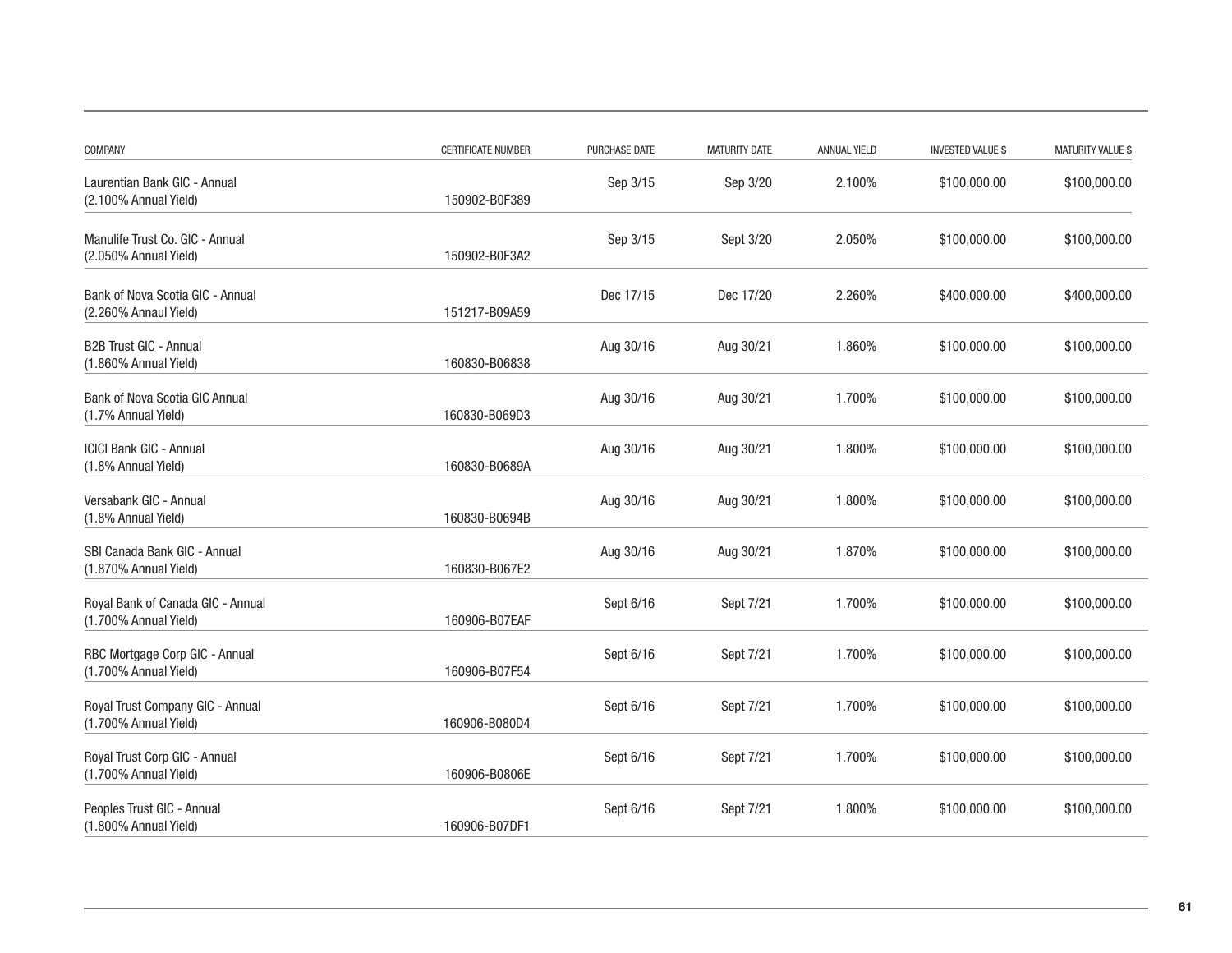## investments and Cash Funds continued

| COMPANY                                                        | <b>CERTIFICATE NUMBER</b> | PURCHASE DATE | <b>MATURITY DATE</b> | <b>ANNUAL YIELD</b> | <b>INVESTED VALUE \$</b> | <b>MATURITY VALUE \$</b> |
|----------------------------------------------------------------|---------------------------|---------------|----------------------|---------------------|--------------------------|--------------------------|
| Home Trust Company GIC - Annual<br>(1.900% Annual Yield)       | 160929-B11185             | Sept 30/16    | Sept 30/21           | 1.900%              | \$100,000.00             | \$100,000.00             |
| Royal Bank of Canada GIC - Annual<br>(1.800% Annual Yield)     | 170905-B0C21C             | Sept 5/17     | Sept 6/22            | 1.800%              | \$400,000.00             | \$400,000.00             |
| <b>CND Western Trust GIC - Annual</b><br>(2.500% Annual Yield) | 170905-B0C2               | Sept 5/17     | Sept 5/22            | 2.500%              | \$100,000.00             | \$100,000.00             |
| FFEwquitable Bank GIC - Annual<br>(2.530% Annual Yield)        | 170905-B0C362             | Sept 5/17     | Sept 6/22            | 2.530%              | \$100,000.00             | \$100,000.00             |
| General Bank of CDA GIC - Annual<br>(2.250% Annual Yield)      | 170905-B0C299             | Sept 5/17     | Sept 6/22            | 2.250%              | \$100,000.00             | \$100,000.00             |
| Royal Bank of Canada GIC - Annual<br>(1.800% Annual Yield)     | 171002-B144DF             | Oct 3/17      | Oct 3/22             | 1.800%              | \$800,000.00             | \$800,000.00             |
| Nat'l Bank of Canada GIC - Annual<br>(1.800% Annual Yield)     | 171002-B144D6             | Oct 3/17      | Oct 3/22             | 1.800%              | \$200,000.00             | \$200,000.00             |
| Bank of Nova Scotia GIC - Annual<br>(2.910% Annual Yeild)      | 1809404-B18A76            | Sept 5/18     | Sept 5/23            | 2.910%              | \$1,000,000.00           | \$1,000,000.00           |
| Bank of Montreal GIC - Annual<br>(2.85% Annual Yeild)          | 180927-B08AA7             | Sept 27/18    | Sept 27/23           | 2.850%              | \$800,000.00             | \$800,000.00             |
| Canadian Tire Bank GIC - Annual<br>(3.050% Annual Yield)       | 180927-B084E2             | Sept 27/18    | Sept 27/23           | 3.050%              | \$100,000.00             | \$100,000.00             |
| Natcan Trust Compnay GIC - Annual<br>(2.850% Annual Yield)     | 180927-B085CD             | Sept 27/18    | Sept 27/23           | 2.850%              | \$100,000.00             | \$100,000.00             |
| TOTAL INVESTMENTS                                              |                           |               |                      |                     | \$8,700,000.00           |                          |
| ROYAL BANK CURRENT ACCOUNT                                     |                           |               |                      |                     | \$3,252,794.20           |                          |
| RBC DOMINION ACCOUNT                                           |                           |               |                      |                     | \$46,930.00              |                          |
| RBC INVESTMENT SAVING ACCOUNT                                  |                           |               |                      |                     | \$2,497,531.86           |                          |
| TOTAL INVESTMENTS & CASH BALANCES                              |                           |               |                      |                     | \$14,497,256.06          |                          |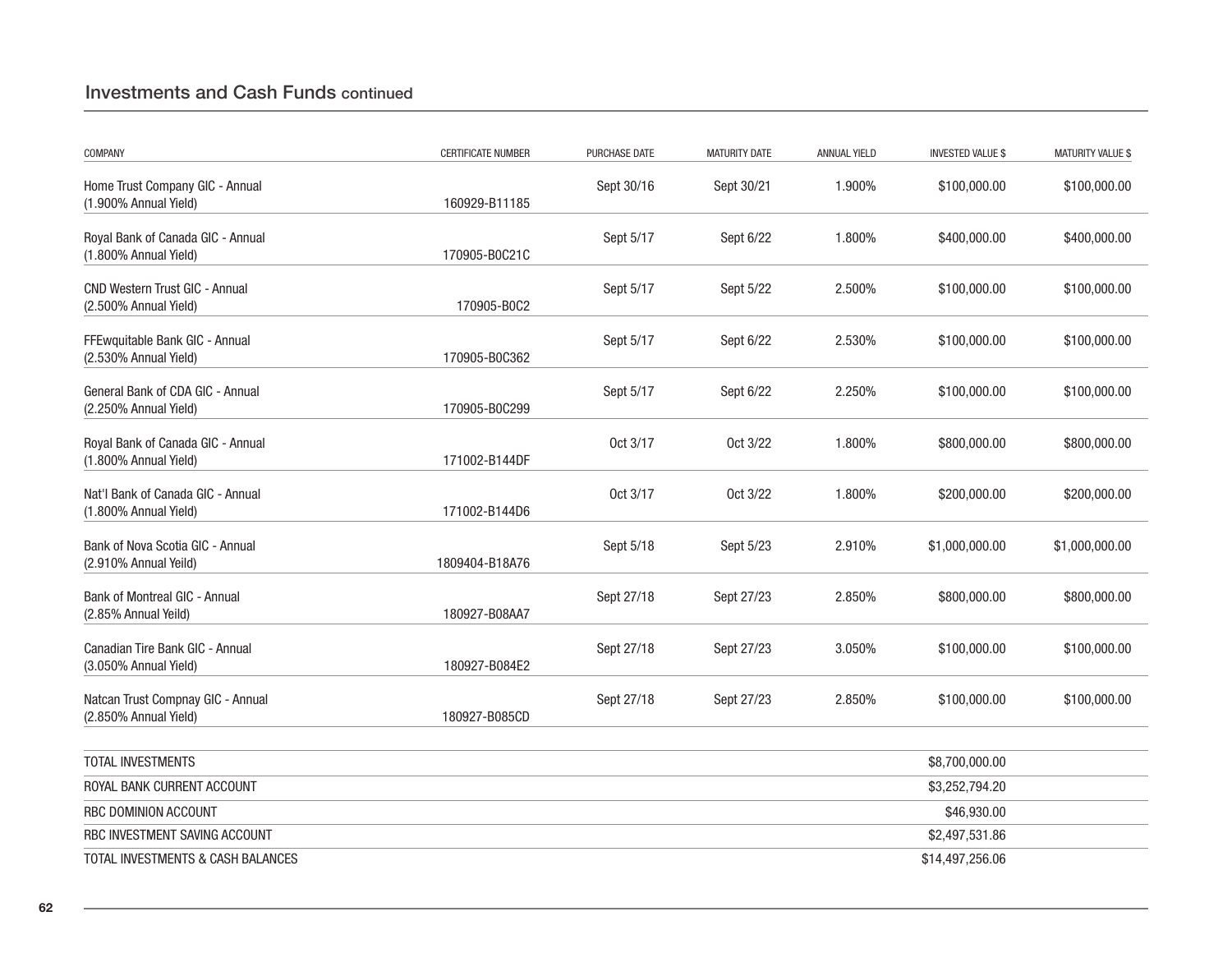#### 2017 - 2018 aPEgs volunteers

#### **Thank you to our volunteers!**

APEGS depends on contributions of hundreds of volunteers who carry out the functions of our committees and assist with special projects and events.

These are people who take time out of their own busy schedules to donate their time and talents for the benefit of public safety and the advancement of our professions.

Please join us in thanking all of these dedicated individuals.

## **A**

Hikmet Abdulkadir, P.Eng. Colin Abernethy, P.Eng. Dr. -Ing.Sven Achenbach, P.Eng. Adenike Adeoti, P.Eng. Patrick Alabi, P.Eng. Dianne Allen, P.Eng. Holly Annand, P.Eng. Kevin Ansdell, P.Geo., FGC, FEC (Hon.) Brian AuCoin, P.Eng. Ronald Avery, P.Geo.

## **B**

Abdul Bais, P.Eng. Narendra Bakhshi, P.Eng. Danny Baliad, P.Eng. Margaret Ball, P.Eng., FEC Ernest Barber, P.Eng., FEC Nicole Barber, Engineer-In-Training John Baron, P.Eng., FEC James Basinger, P.Geo.

Tonia Batten, P.Eng. Sean Baver, P.Eng. Gordon Beck, P.Eng., FEC Georges Belcourt, P.Geo. Cory Belyk, P.Geo. Stephen Bend, P.Geo. Luigi Benedicenti, P.Eng., FEC Andrew Bennett, P.Eng. Robert Berry, P.Eng., FEC Curtis Berthelot, P.Eng. Tyler Birkham, P.Eng. Ralph Bock, Geoscience Licensee, FGC Dmitry Bogatkov, P.Eng. James Boire, P.Eng. Daniel Bonnet, P.Eng., FEC Ben Boots, P.Eng., FEC Adam Bourassa, P.Eng. Andrew Bowerman, P.Eng. Luke Brisebois, P.Eng.

James Bugg, P.Eng.

Kevin Bundschuh, Engineering Licensee Richard Burton, P.Eng. Robin Butler, P.Eng.

## **C**

Stephen Cain, Geoscience Licensee Erin Cardiff, Engineer-In-Training Rajeev Chadha, P.Eng. Trevor Chadwick, P.Eng. Jack Chappell, P.Eng. Xiongbiao (Daniel) Chen, P.Eng. Pran Cheruvallath, P.Eng. Horea Chifa, P.Eng. Adeline Chiu, P.Eng. Nurul Chowdhury, P.Eng. Karen Coates, P.Eng. Brad Cochrane, Engineer-In-Training Christopher Conley, P.Eng. Robert Cooper, P.Eng. Robert Court, P.Eng. Patrick Cummins, P.Geo. Janis Dale, P.Geo., FGC Kristen Darr, P.Geo. Zahra Darzi, P.Eng., FEC Dirk de Boer, P.Geo.

## **D**

Clyde Deletsu, P.Eng. Jordan Deminchuk, P.Eng. David deMontigny, P.Eng., FEC Jodi Derkach, P.Geo. John Desjarlais, P.Eng. Michel Detharet, P.Eng., FEC Anh Dinh, P.Eng. Lawrence Dobranski, P.Eng. Kurtis Doney, P.Eng. Larisa Doucette, P.Geo. Rachel Dowling, P.Eng. Carla Drager, P.Eng. J. Doug Drever, P.Eng., FEC Allan Duff, P.Eng.

#### **E**

Edwin Edquist, P.Eng. Dean Elliott, Amin Elshorbagy, P.Eng. Christine Enmark, P.Eng. Zuri Epp, P.Eng. Lenard Erickson, P.Eng., FEC Richard Evitts, P.Eng.

#### **F**

Moussa Fadl El-mawla, P.Eng. Ian Farthing, P.Eng. Matthew Feige, P.Eng. Andrea Fisher, P.Eng. Terrance Fonstad, P.Eng., FEC Jordan Forbes, Engineer-In-Training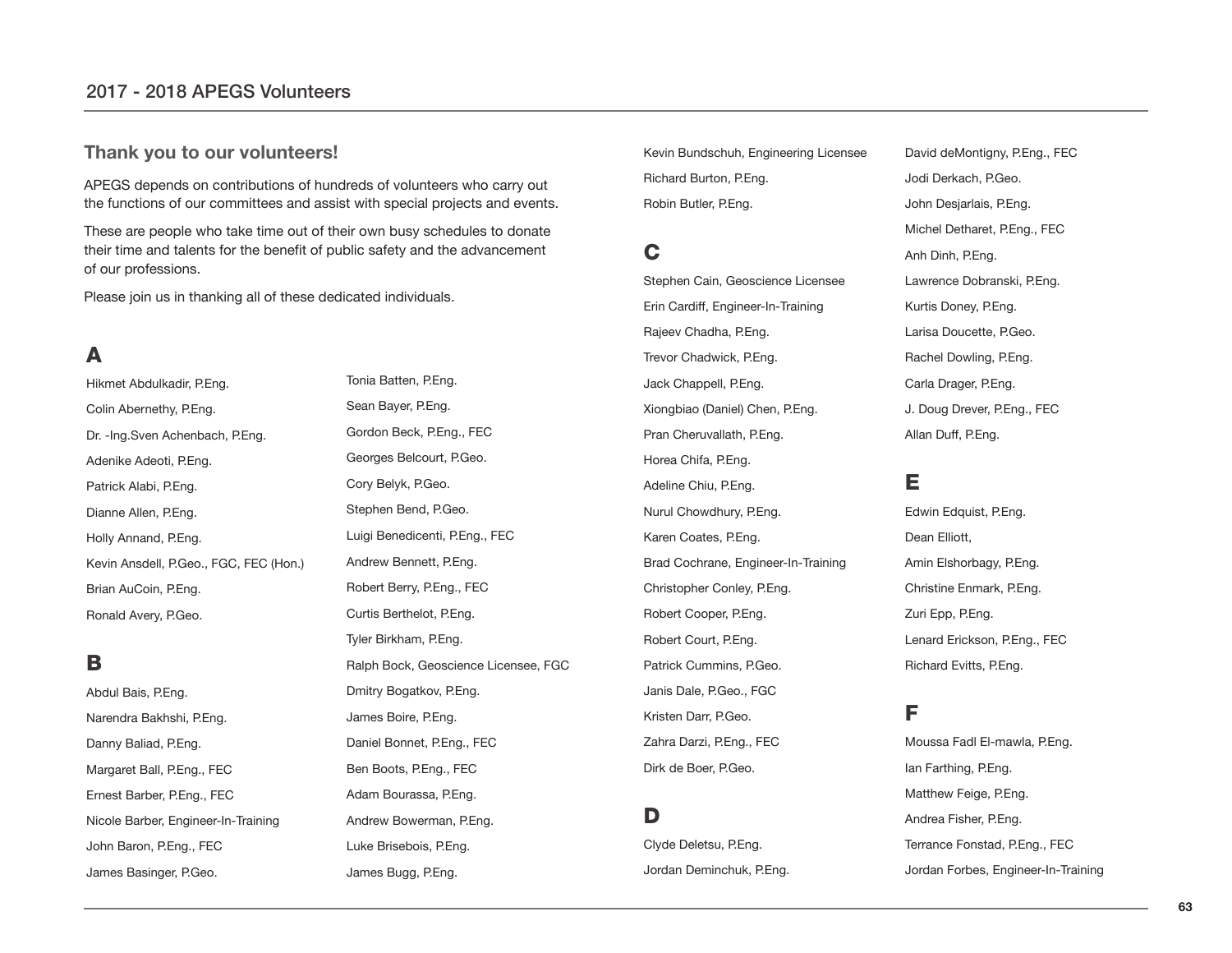#### 2017 - 2018 aPEgs volunteers continued

Marcia Fortier, P.Geo. Reza Fotouhi-C., P.Eng., FEC Dimitrios Fourlas, P.Eng. G. Francis, P.Eng. Scott Frostad, P.Geo.

## **G**

Jeremy Gabel, P.Eng. Marion Gagnon, P.Geo. Urvi Gala (Malhotra), P.Eng. Jeanette Gelleta, P.Eng. Dwayne Gelowitz, P.Eng., FEC, FGC (Hon.) Donald George, P.Eng., FEC Meghan Gervais, P.Eng. Jon Gillies, P.Eng., FEC, FGC (Hon.) Grant Gingara, P.Eng. Gregory Godwin, P.Eng. Kyriakos Gogas, P.Eng. Zoran Goncin, P.Eng. Heather Goranson, P.Eng., P.Geo. Mike Griffin, Catherine Griffith, P.Eng.

## **H**

Allison Hahn, P.Eng. Deliang Han, P.Geo. Randal Hanson, P.Eng. Syed Hassan, P.Eng. Robert Hawboldt, P.Eng. Christopher Hawkes, P.Eng., P.Geo. Nicholas Hayduk, P.Eng. David (Drew) Heasman, P.Geo. Jerome Helfrich, P.Eng., FEC Myron Herasymuik, P.Eng., FEC Bruno Hernani, P.Eng. Roy Hill, P.Eng. Allison Hillmer, P.Eng. Douglas Hird, P.Eng. Darcy Hirsekorn, P.Geo. Margaret Anne Hodges, P.Eng., FEC, FGC (Hon.) Reginald Hodsman, P.Eng. Kristl Hoksbergen, P.Geo. Stormy Holmes, P.Eng., FEC Metro Hrabok, P.Eng. Gordon Huang, P.Eng. Kevin Hudson, P.Eng., FEC Glenn Hussey, P.Eng.

#### **I-J**

Trodhie Irlandez, P.Eng. Peter Jackson, P.Eng., FEC, FGC (Hon.) Timothy Jaques, P.Geo. Sami Jasem, P.Eng. Gavin Jensen, P.Geo. Yee-chung Jin, P.Eng. Russell Johnson, P.Eng. Trystan Johnson, P.Eng. Wade Johnson, P.Eng.

Donald Johnston, P.Eng. Lyle Jones, P.Eng., FEC Biji Jose, P.Eng. Chanelle Joubert, P.Geo. Ian Judd-Henrey, P.Geo.

## **K**

Sumith Kahanda Rathmalapage, P.Eng. Nicholas Kaminski, P.Eng. Rajesh Karki, P.Eng., FEC Enoch Katabarwa, P.Eng. Luke Kehrig, P.Eng. David Kent, P.Eng., FEC Scott Kiefer, P.Eng. Eric Kimani, P.Eng. Patti Kindred, P.Eng., FEC Paul King, P.Eng. John Kizas, P.Eng. Tyler Klassen, P.Eng. Trevor Knoll, P.Eng. Lenita Knudsen, P.Eng. Kevin Knutson, P.Eng. Amanda Kostiuk, P.Eng. Wesley Kotyk, P.Eng. Alexandre Koustov, P.Eng. Rick Kullman, P.Eng., FEC, FGC (Hon.)

## **L**

Paul Laforge, P.Eng. Eric Lamontagne, P.Eng. Nicholas LaPlante, Engineer-In-Training Brett LaRoche, P.Eng. Allison Larsen, P.Eng. Jared Larson, P.Eng. Tim Ledding, P.Eng. Danae Lemieux, P.Eng. Melvin Leu, P.Eng., FEC Kai Li, P.Eng. Xi Li, P.Eng. Xiangning Li, P.Eng. Yen-Han Lin, P.Eng. Jason Liu, P.Eng. Edward Llewellyn, P.Eng. Andrew Lockwood, P.Eng., FEC Marvin Loewen, Engineering Licensee Ian Loughran, P.Eng. Brad Lulik, Engineer-In-Training Bryan Lung, P.Eng. Patricia Lung, P.Eng. Denard Lynch, P.Eng.

## **M**

Ryan MacGillivray, P.Eng. Peter MacLachlan, P.Eng. George Magalong, P.Eng. Neil Malott, P.Eng.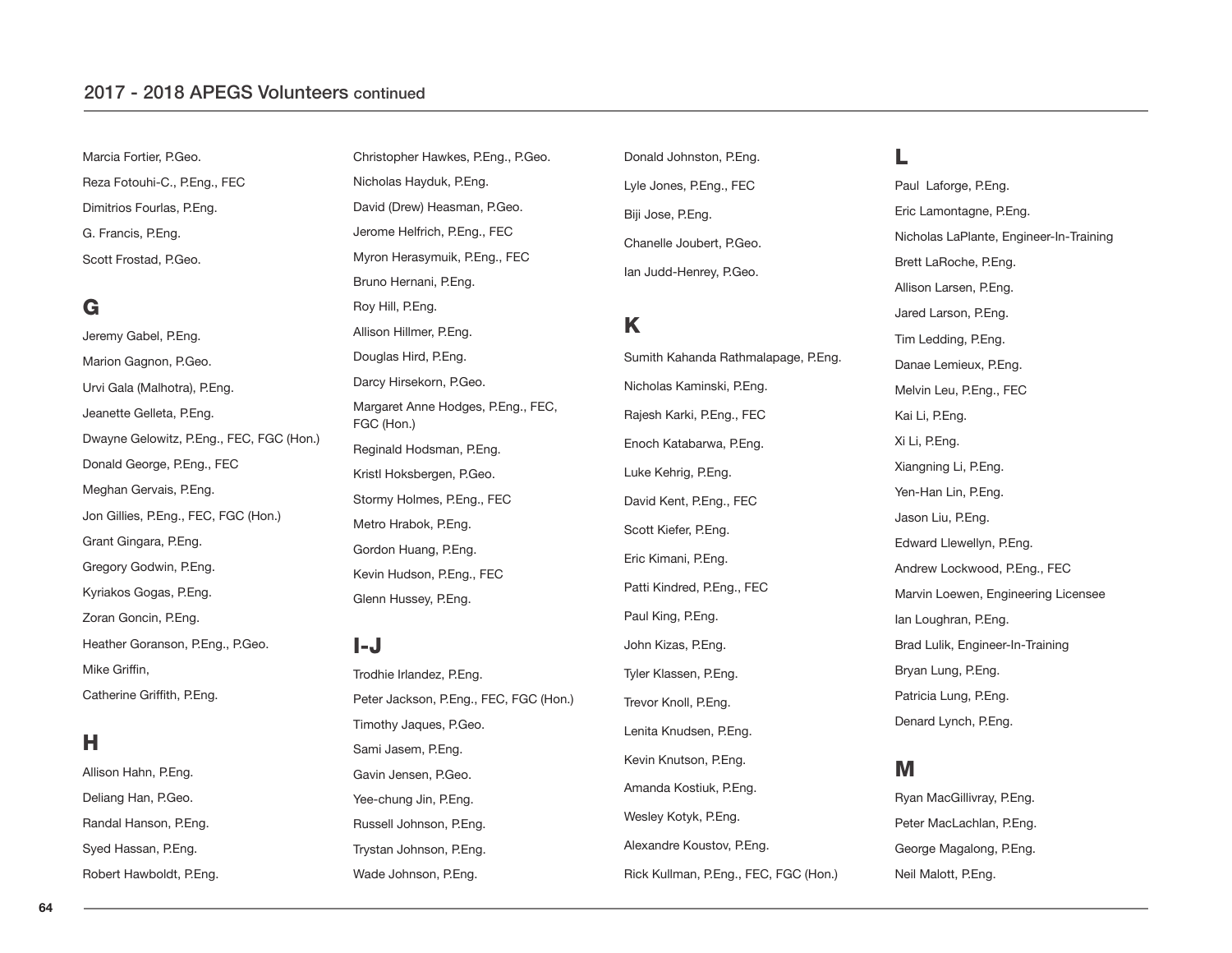## Anastassia Manuilova, P.Eng. Imran Maqsood, P.Eng. Brent Marjerison, P.Eng., FEC Ronald Marklund, P.Eng. Lori Matthews, P.Eng., FEC Sean Maw, P.Eng. Kerry Mazurek, P.Eng., FEC Lesley McGilp, P.Eng. Jane McLeod, P.Eng. Dena McMartin, P.Eng., FEC Tyler McMillan, P.Geo. Cameron McNaughton, P.Eng. Nolan McRae, P.Eng. Timothy Meakin, P.Eng. Venkatesh Meda, P.Eng. Muhammad Mehmood, P.Eng. Lei Meng, P.Eng. James Merriam, P.Geo. Andrew Meyer, P.Eng. Anant Minhas, P.Eng. Bhaskar Mittal, P.Eng. Terence Monteith, P.Eng., FEC Nicole Mooney, P.Eng. Ryan Morelli, P.Geo. Erin Moss Tressel, P.Eng., P.Geo. Homa Mostaghimi Ghomi, P.Eng. Yvette Mullen, P.Eng. Albert Munro, P.Eng., FEC, FGC (Hon.) Sayeed Munshi, P.Eng.

Jean Nepo Murwanashyaka, P.Eng. Devin Mutschler, P.Eng., P.Geo., FGC

## **N**

Petro Nakutnyy, P.Eng. Shaun Nanan, P.Eng. Matthew Naylor, P.Eng. Lisa Nehring, P.Eng. Kevin Ness, P.Eng. Tsun Ng, P.Eng. Leo Niekamp, P.Eng. Robert Nisbet, P.Eng. Catherine Niu, P.Eng.

## **O**

Jaylyn Obrigewitsch, P.Eng. Akindele Odeshi, P.Eng. Clare O'Dowd, P.Geo. Nnaemeka Okochi, P.Eng. Arthur Opseth, P.Eng., FEC, FGC (Hon.)

## **P**

Partha Pal, P.Eng. Brian Palm, P.Eng. Satyanarayan Panigrahi, P.Eng. Young-Jin Park, P.Eng. Lori Parks, P.Eng. Camille Partin, P.Geo. Anna Paturova, P.Eng. Ronald Pearson, P.Eng., FEC Bruce Peberdy, P.Eng. Spiros Philopoulos, P.Eng.

Herbert (Colin) Pitman, P.Eng. Diana Podborochynski, P.Eng. Kent Pointon, P.Eng. Kristin Potter, P.Eng. Erica Povhe, P.Eng. Kaylee Puchala, P.Eng.

## **Q-R**

Anna Qureshi, P.Eng. David Raffey, P.Eng. Ashley Ransom, P.Eng., FEC Malcolm Reeves, P.Eng., P.Geo., FEC, FGC Randal Reinhardt, P.Eng. Alain Renaud, P.Geo. Francis Rieder, P.Eng. Ben Robb, P.Eng. Cheryl Robertson, P.Eng. Ryan Rogal, P.Eng. Amritpaul Romana, P.Eng. Alicia Ross-Litowski, P.Eng. Jennifer Roste, P.Eng.

## **S**

Gordon Sarty, P.Eng. Christopher Sawcyn, P.Eng. Jody Scammell, P.Eng. Peter Schalm, P.Eng. Shay-Anne Schier, P.Eng. Bryan Schreiner, P.Eng., P.Geo., FEC, FGC Michael Schulte, P.Eng.

Robert Schultz, P.Eng., FEC Pamela Schwann, P.Geo. Jaydip Shah, P.Eng. Rajeshkumar Shah, P.Eng. Satish Sharma, P.Eng. Debbie Shewfelt, P.Geo. Anastasiya Shved, P.Eng. Abu Siddique, P.Eng. Sukhwinder Singh, Engineer-In-Training Ian Sloman, P.Eng. Neilie Smith, P.Eng. Tyson Smith, P.Eng. Andrei Smolyakov, P.Eng. Hamid Soleymani, P.Eng. Jafar Soltan Mohammadzadeh, P.Eng. Yimin Song, P.Eng. Douglas Soveran, P.Eng. Bruce Sparling, P.Eng. Kevin Spenst, P.Eng. Brandon Spiller, P.Geo. Rob Stables, P.Eng., FEC Colleen Steele, P.Eng. Raymond Sthamann, P.Geo. Denise Stilling, P.Eng. William Stoesz, P.Eng. John Styles, P.Eng., FEC Patrick Sullivan, P.Eng.

## **T**

Kimberley Tang, P.Eng. Ashok Thakkar, P.Eng., FEC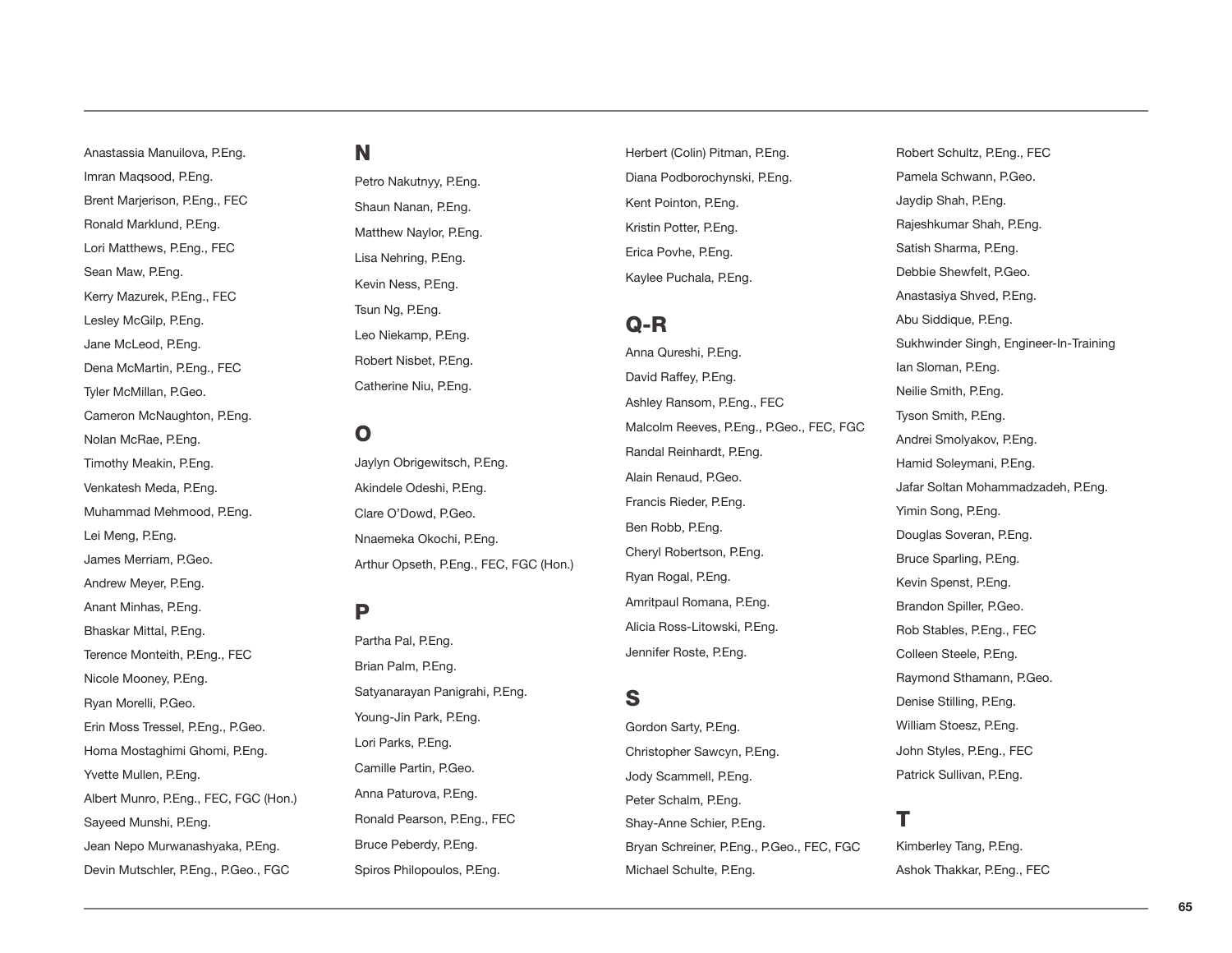## 2017 - 2018 aPEgs volunteers continued

| Jessica Theriault, P.Eng.             | Ross We          |
|---------------------------------------|------------------|
| Ondiveerapan Thirunavukkarasu, P.Eng. | <b>Terry Wei</b> |
| Luciana Thomasi, P.Eng.               | Jason W          |
| Bradley Thompson, P.Eng.              | Chris Wil        |
| Douglas Thomson, P.Eng.               | Philip Wi        |
| Monica Tochor, P.Geo.                 | Andrea V         |
| Tyler Tolton-Ropchan, P.Geo.          | Connor V         |
| Farshid Torabi, P.Eng.                | Fangxian         |
| Elvia Torres Morales, P.Eng.          | Peng Wu          |
| Jaime Tratch, P.Eng., FEC             | Kevin Wy         |
| Kevin Traves, P.Eng.                  |                  |
| Maurice Tremblay, P.Eng.              | Y                |
| Andrea Tresek, P.Eng.                 | Daoyong          |
| Todd Tribe, P.Eng.                    |                  |
| Devendra Trivedi, P.Eng.              | Qiaoqin '        |
| Geoffrey Trofimuk, P.Eng.             | Yan Yang         |

Megan Tunney, P.Eng.

## **U-V**

John Unrau, P.Geo., FGC Mark VanVliet, P.Eng. Veto Varma, P.Eng. Ian Vickaryous, P.Eng. P. Noel Voykin, P.Eng.

## **W**

Khan Wahid, P.Eng. Douglas Waldner, P.Eng. Tami Wall, P.Eng. Sebastian Walrond, P.Eng. Andrew Weber, P.Geo.

#### **Iford, P.Eng.**

rbovetski, P.Eng., FEC hitelaw, Engineer-In-Training ld, P.Eng. inter, P.Eng., FEC Vong, P.Eng. Wright, P.Eng. ng Wu, P.Eng. u, P.Eng. yatt, P.Eng.

Yang, P.Eng. Yang, P.Eng. g, P.Eng. Gary Yeo, P.Geo., FGC, FEC (Hon.) Kendi Young, P.Eng. Kimberley Young, P.Eng. Robert Young, P.Eng.

## **Z**

Vladimir Zalutskiy, P.Geo. Ostap Zarivnyy, P.Eng. Fanhua Zeng, P.Eng. JunJi (Eric) Zhan, P.Eng. Lifeng Zhang, P.Eng. Wen Jun (Chris) Zhang, P.Eng. Xiaoli (Shelly) Zhao, P.Eng. Peter Zrymiak, P.Eng. Tara Zrymiak, P.Eng., FEC, FGC (Hon.)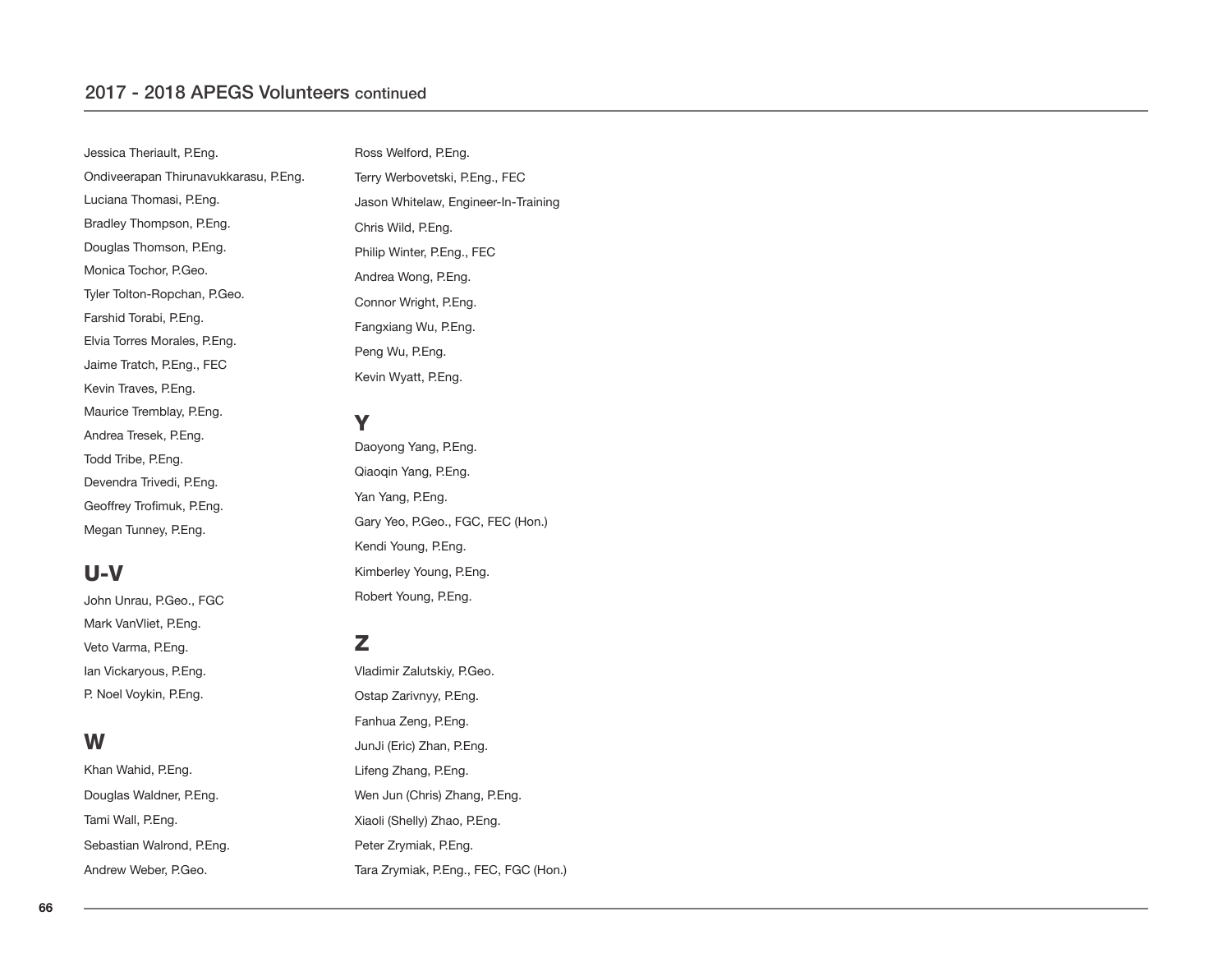## 2017 – 2018 aPEgs Council



#### **Standing:**

Leo A.J. Niekamp, P.Eng., Group Councillor, Electrical and Engineering Physics Holly J. Annand, P.Eng., Group Councillor, Agriculture and Forestry Tami F. Wall, P.Eng., District Councillor, South-West Dwaine Entner, Public Appointee John W. Desjarlais, P.Eng., District Councillor, North John D. Unrau, P.Geo., Group Councillor, Geological, Mining, Petroleum, Geophysics and Geoscientists Tara L. Zrymiak, P.Eng., FEC, Past President Rob Stables, P.Eng., FEC, District Councillor, South-East Kristen J. Darr, P.Geo., District Councillor, Geoscience South Anastassia Manuilova, P.Eng., Group Councillor, Environmental Jeanette A. Gelleta, P.Eng., Group Councillor, Chemical, Ceramic and Metallurgical Wendell Patzer, Public Appointee

#### **Seated:**

Andrew R. Lockwood, P.Eng., FEC, Group Councillor, Mechanical and Industrial Kaylee S. Puchala, P.Eng., Group Councillor, Members-in-Training Terry S. Fonstad, P.Eng., FEC, Vice President Ernie M. Barber, P.Eng., P.Ag., President Stormy D.C. Holmes, P.Eng., FEC, President-Elect Dave D. Kent, P.Eng., FEC, Group Councillor, Civil Cory L. Belyk, P.Geo., District Councillor, Geoscience North